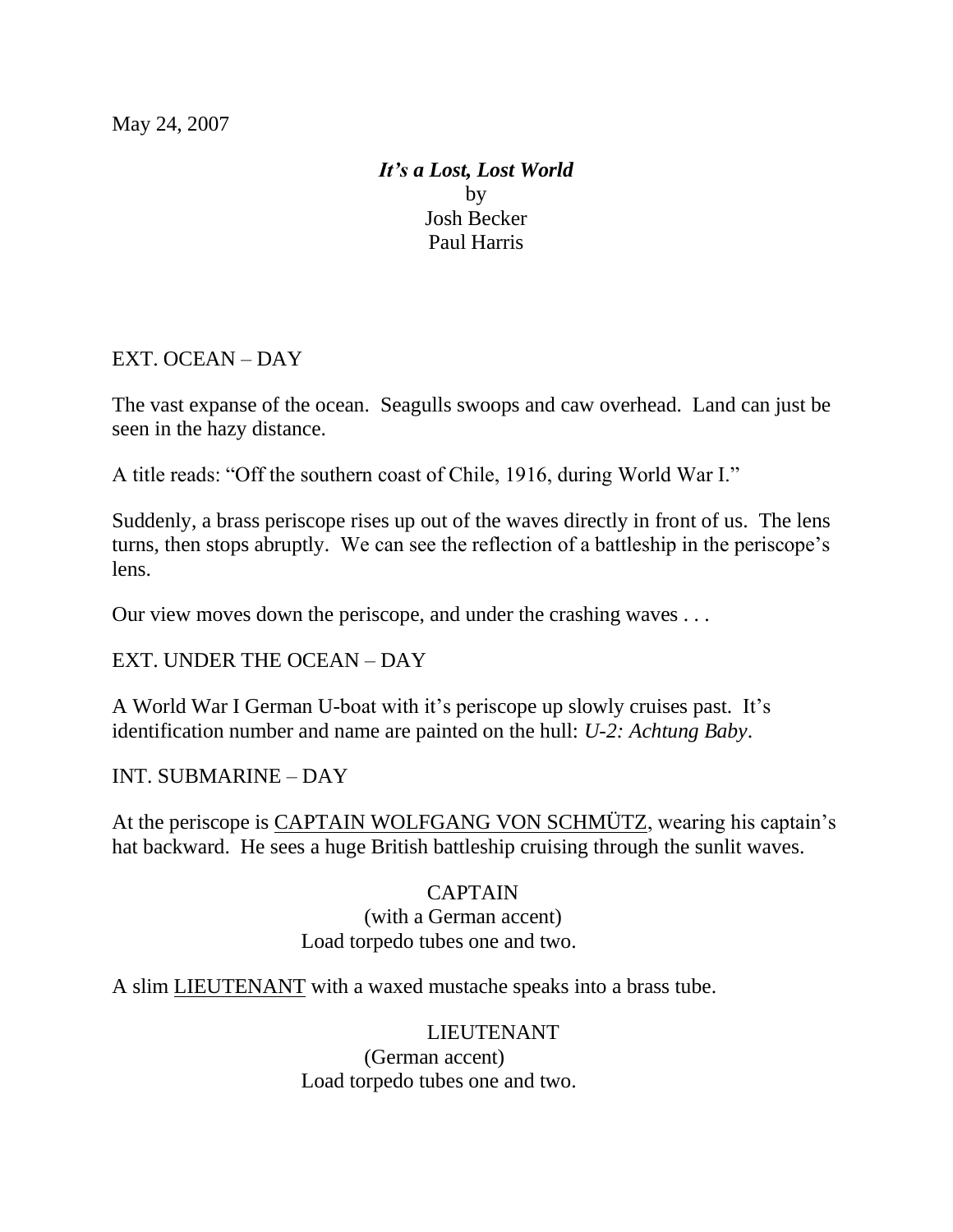Four burly men standing a few feet away nod and say . . .

### BURLY MEN

*Ja wohl, mein Herr*.

Two men take one greasy torpedo, two men take another, then they have to go right past the main crew and the periscope, all of which are in their way. The torpedoes rub against everything making it black with grease, including the periscope eyepiece.

The two torpedoes are taken to the open torpedo tubes and loaded in.

Captain Von Schmutz lowers his eyes to the eyepiece and sights in.

### CAPTAIN

Fire one and two.

### LIEUTENANT

Fire one and two.

The Lieutenant pushes a red button, then pushes another red button.

### EXT. UNDER THE OCEAN – DAY

A torpedo fires out of the submarine and speeds off through the dark water, then another torpedo follows right after it.

## INT. SUBMARINE – DAY

The Captain looks up from the periscope binoculars with greasy black rings around his eyes. He says to the Lieutenant.

## CAPTAIN

 It willtake exactly thirty-one seconds for the torpedoes to travel to the British battleship, and for the sound to return to  $us \ldots$ 

The Lieutenant looks at his watch, and the seconds tick off . . .

# EXT. OCEAN'S SURFACE – DAY

The British light cruiser, *Birmingham*, moves through the ocean waves. On her foredeck a SAILOR with binoculars spots the torpedoes.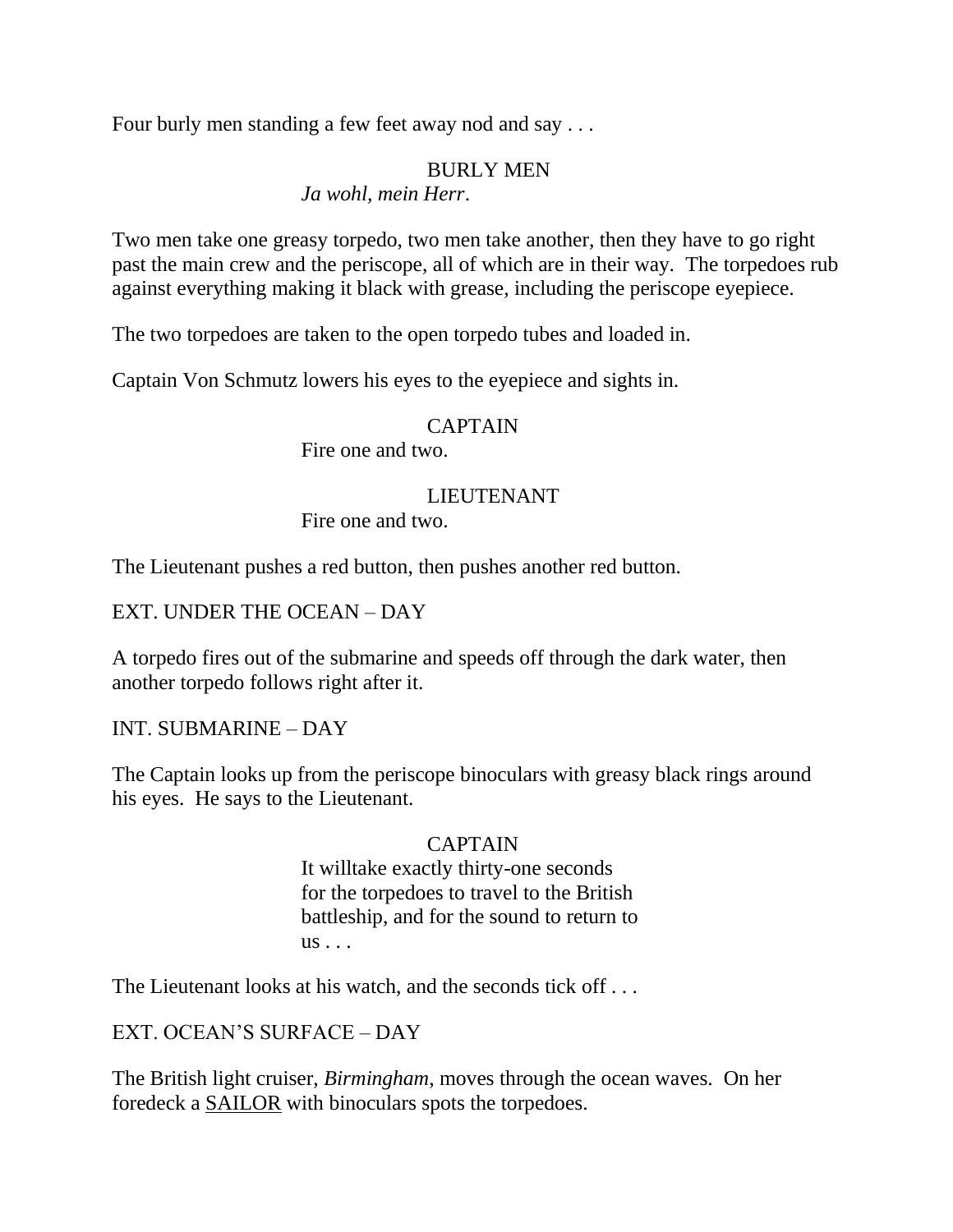### SAILOR

### (hollers) *Incoming torpedoes!*

## INT. COMMAND CABIN – DAY

The brass handles controlling the ship's speed are jammed forward, accompanied by ringing bells, to "Full Speed Ahead."

EXT. OCEAN'S SURFACE – DAY

The *Birmingham* moves quickly out of the path of the oncoming torpedoes. As the big battleship moves away it revealsbehind it a smaller steamship, with "Dingaling" Bros. Burnum and Beatle Bailey's Circus" written on the side.

INT. SUBMARINE – DAY

The Captain orders . . .

## CAPTAIN

*Dive, dive!*

The Lieutenant repeats the order and pushes a big button, which begins to *honk* loudly.

### LIEUTENANT

*Dive!*

A crewman pulls a brass handle and bells begin to *ring*.

Another crewman pushes a big button and a horn begins to *whoop-whoop*.

Yet another button is pushed which causes a *boi-oi-oing* noise.

Another button causes a loud *fart* noise.

## EXT. UNDER THE OCEAN – DAY

The submarine dives down to the depths of the sea.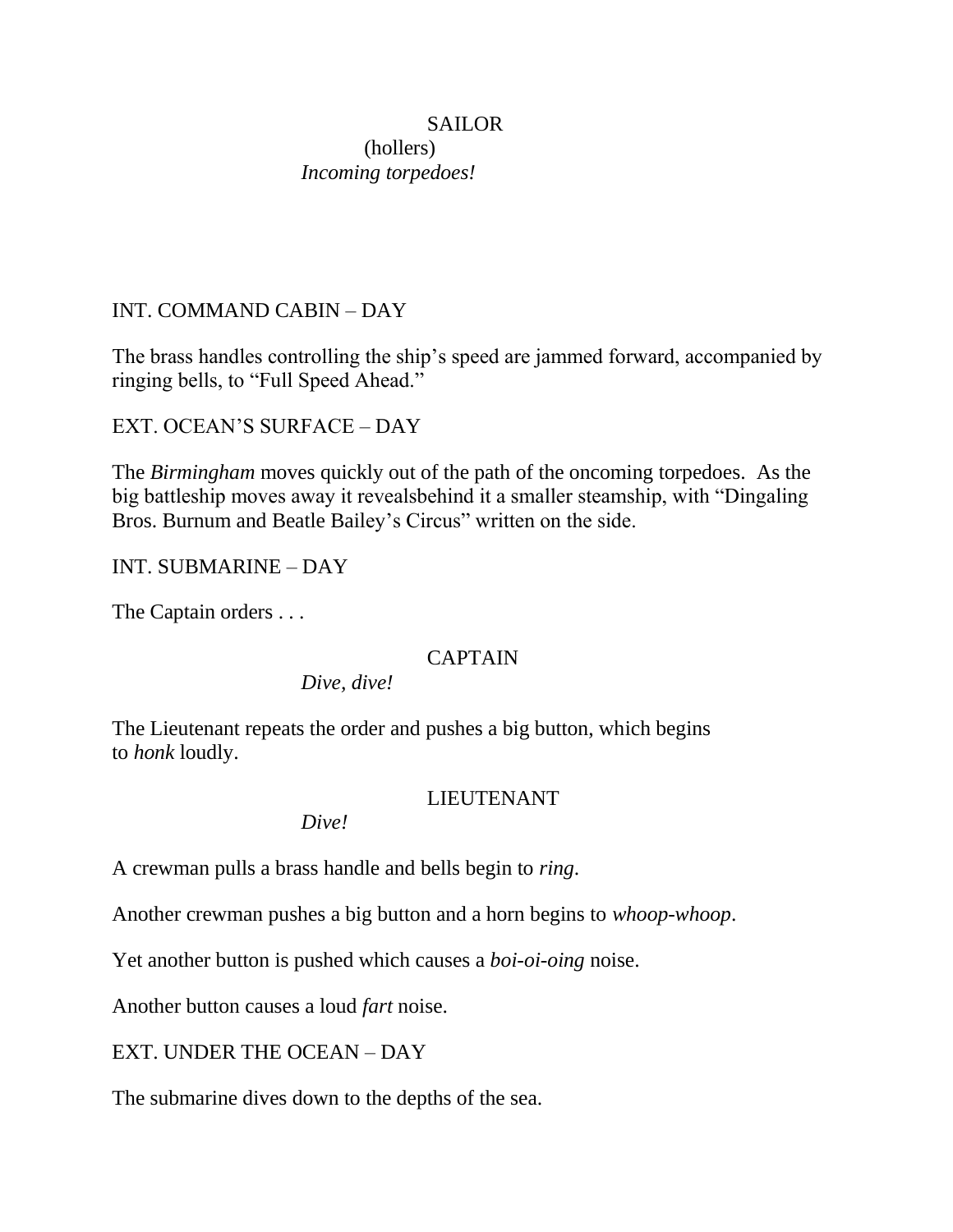### EXT. OCEAN'S SURFACE – DAY

The two torpedoes slam into the side of the circus ship and it explodes. Lions, tigers and giraffes go sailing through the air. A hippopotamus comes splashing down into the water, as well as some sad-looking clowns, all of whom are quickly eaten by ravenous sharks.

### INT. SUBMARINE – DAY

The crew of the submarine hears a distant metallic clonk, and they all begin to cheer. The Captain smiles and nods, then realizes he has grease around his eyes.

### EXT. OCEAN'S SURFACE – DAY

The circus ship finishes sinking, disappearing beneath the waves with a *glub-glubglub*.

In the water is RICHARD "DICK" CHALLENGER, a tall, handsome, dark-haired man, who is presently attempting to save his own life by swimming toward a lifeboat, past elephants, chimpanzees and clowns. When he gets to the lifeboat Challenger finds that it already has a big, ferocious, growling lion in it. Luckily, Challenger has his enormous .50 caliber hunting rifle strapped around his neck. He climbs on the back of a hippopotamus and takes aim with his big hunting rifle, fires and shoots the lion off the lifeboat.

### **CHALLENGER**

 (sort of like Kirk Douglas) *Damn lions! I'll kill every damn one of 'em! I swear to God!*

Challenger is a pretty intense guy. He leaps from the hippo to the boat, turns and shoots the hippo, which goes down in a cascade of bubbles.

## CHALLENGER *Damnable hippos! You're too fat to live!*

A moment later another person swims up to the side of the boat, and a hand comes over the gunwale. Challenger helps the person in and finds that it's an attractive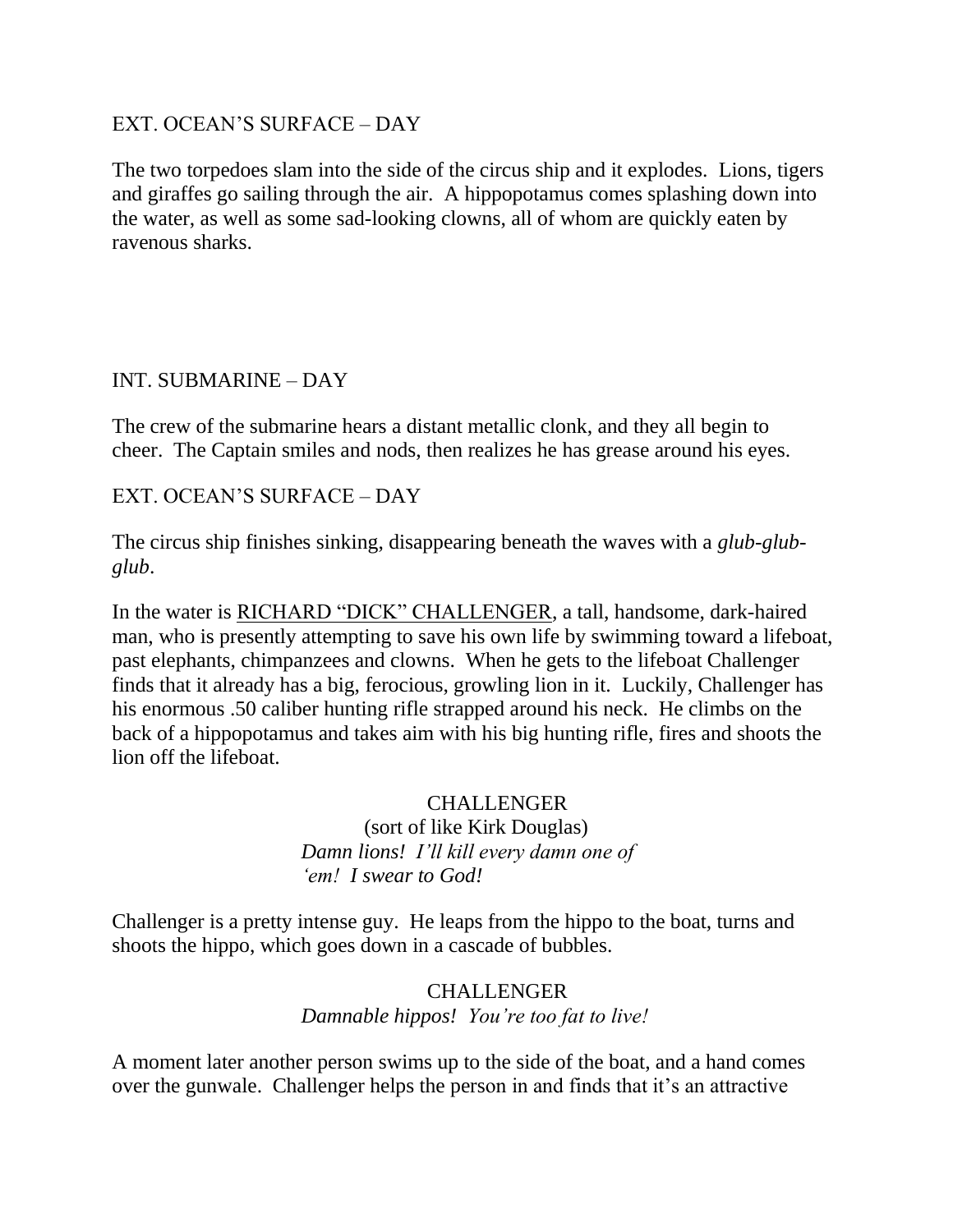female, DR. IRIS OGLETHORPE, botanist, zoologist and chemist. She lands in the bottom of the lifeboat, a soggy mess. She comes face to face with a large Boa Constrictor and gasps.

Challenger's hand pushes Iris safely back. He levels the rifle and blows the snakes head off.

#### CHALLENGER

 *Damn snakes! I'll kill all of them, too!*  (to Iris) It's okay now, it's dead.

Iris sits up and waves away the blue smoke.

### IRIS

It certainly is.

#### CHALLENGER

 I guess I just saved your life. It could've bit you and killed you with it's poison venom. In some cultures you'd belong to me now.

#### IRIS

 Actually, it was a constrictor, they don't have poison venom.

#### CHALLENGER

 They're even worse. I *really* hate them. So, you're that scientist woman, eh?

#### IRIS

 Yes. And you're that great white hunter, Dick Challenger, am I correct?

#### CHALLENGER

That's me.

### IRIS

Why do they say "white"? Are most great hunters black?

Challenger looks blank.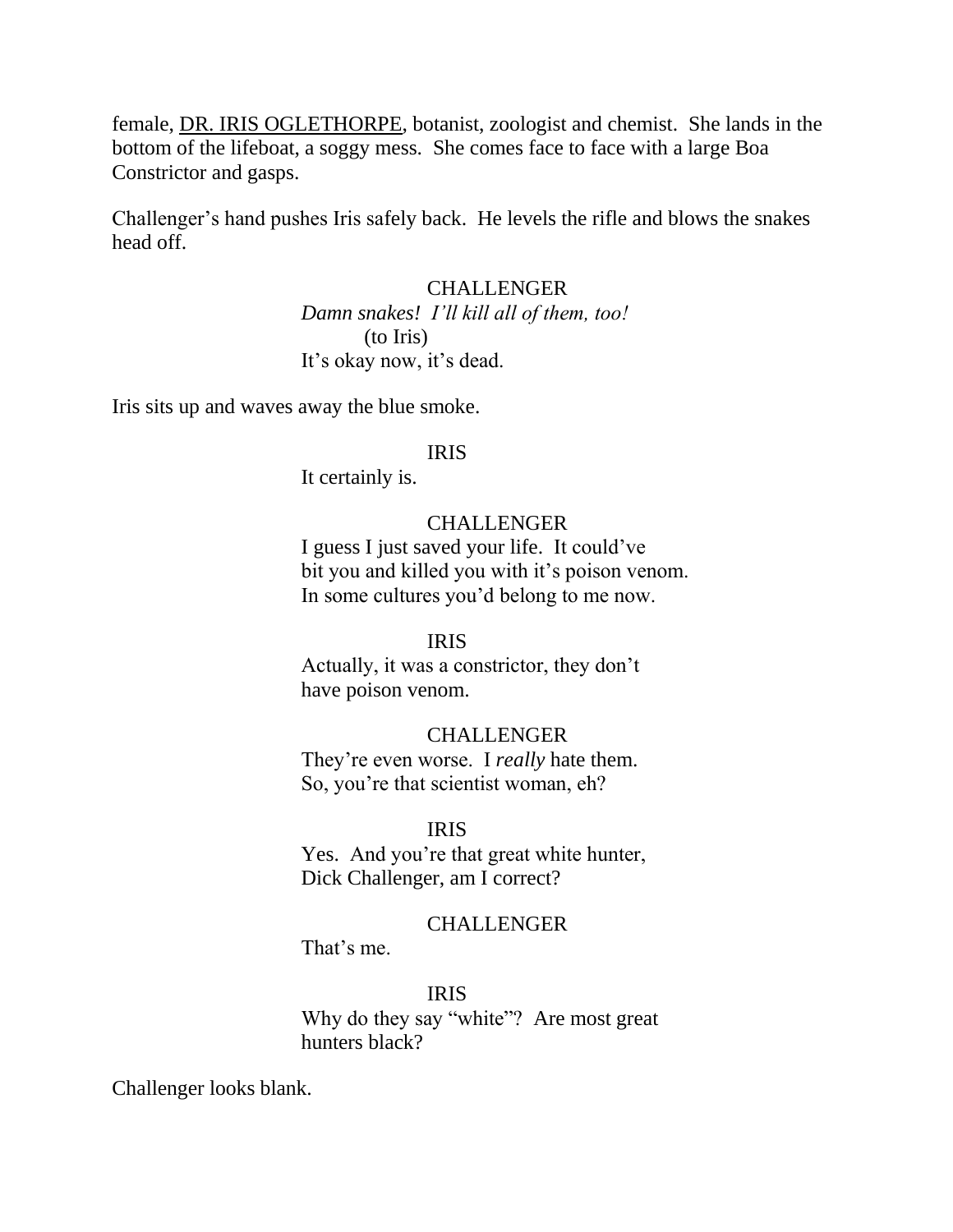#### CHALLENGER

 Uh, I don't know, actually. That's just what they say.

Iris nods skeptically.

They hear a lion roar, turn and see a ferocious male lion on top of some wreckage. Challenger immediately levels his rifle and takes aim.

> IRIS What are you doing?

 CHALLENGER I'm gonna kill him.

#### IRIS

Why?

#### CHALLENGER

Why? 'Cause he's sick. I'll be putting him out of his misery.

IRIS

He's not sick!

 CHALLENGER He's homesick, look at his eyes.

Iris grabs the barrel of Challenger's rifle and lowers it.

 IRIS Do you have to kill everything?

Challenger thinks for a second, then nods.

**CHALLENGER**  Yeah, most everything. And please, call me Dick.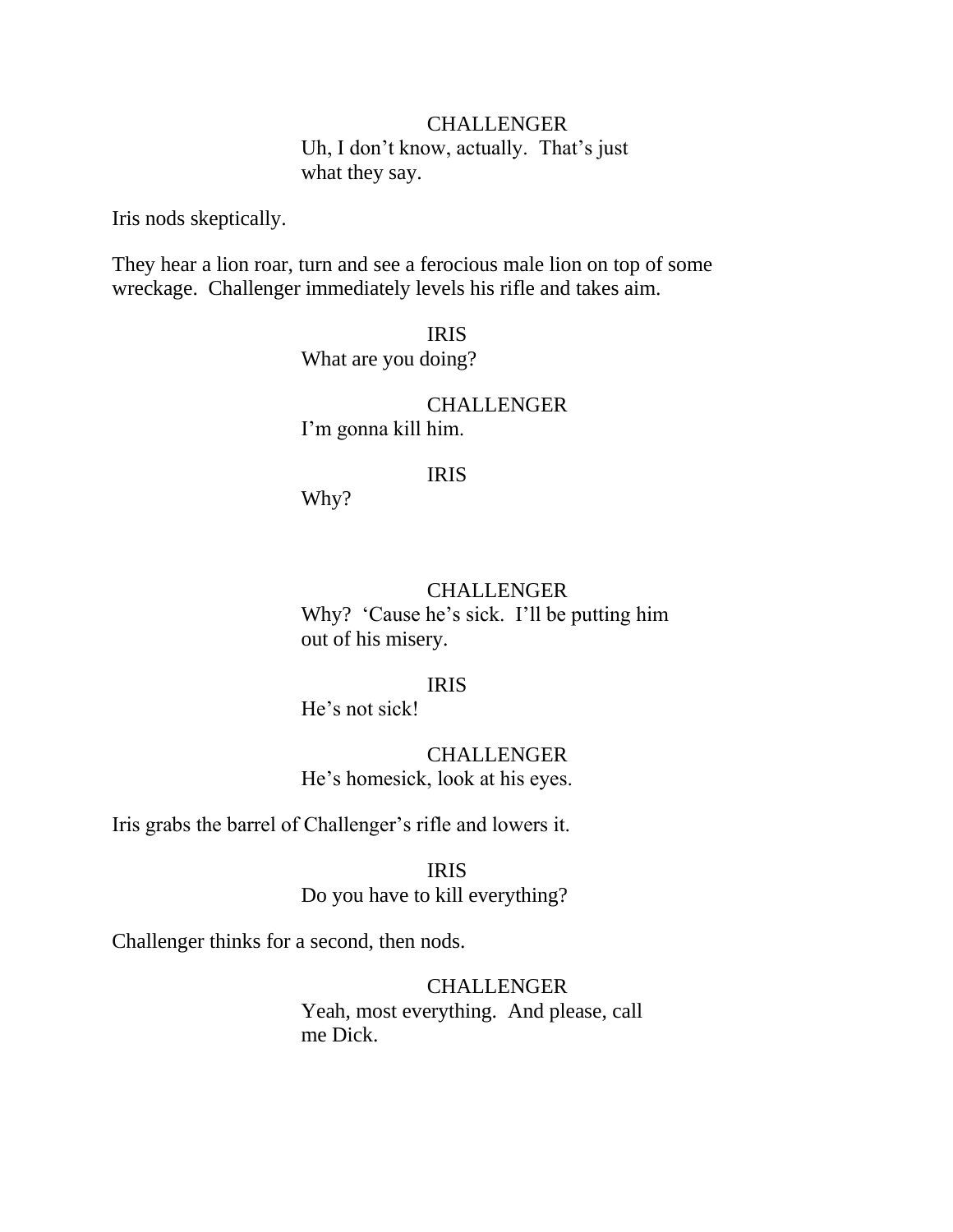### IRIS With pleasure, but why, pray tell, do you enjoy killing so much?

Challenger rubs his chin and considers the question.

 CHALLENGER Well . . . I guess it's because I never feel more alive than when I've just killed another living creature. Why, with all the things I've killed, I'd say I'm more alive than anyone except maybe God. You oughta see my trophy room back home . . .

Challenger tilts his head back and smiles . . .

#### DISSOLVE:

#### INT. CHALLENGER"S TROPHY ROOM - DAY

It's a huge wood-paneled room, with the mounted heads of various creatures covering almost every foot of space. We move down the row of heads: an elephant, a rhino, a bear, a lion, a tiger, a giraffe's neck (the head is out of frame), a crocodile, etc., then we begin moving even faster down the long row . . .

#### CHALLENGER

 (V.O.) Yeah, I imagine I've killed just about everything that walks or crawls, or slithers or swims, runs, jumps, gallops, prances, flies, squirms . . .

As we near the end of the wall, we're down to smaller heads: gophers, squirrels, chipmunks; and finally insects: we see the tattered remains of a mounted butterfly, bullet holes through it's wings.

#### **CHALLENGER**

 (V.O.) . . . waddles, wades, skips, hops . . . did I say 'gallops'?

EXT. OCEAN'S SURFACE – DAY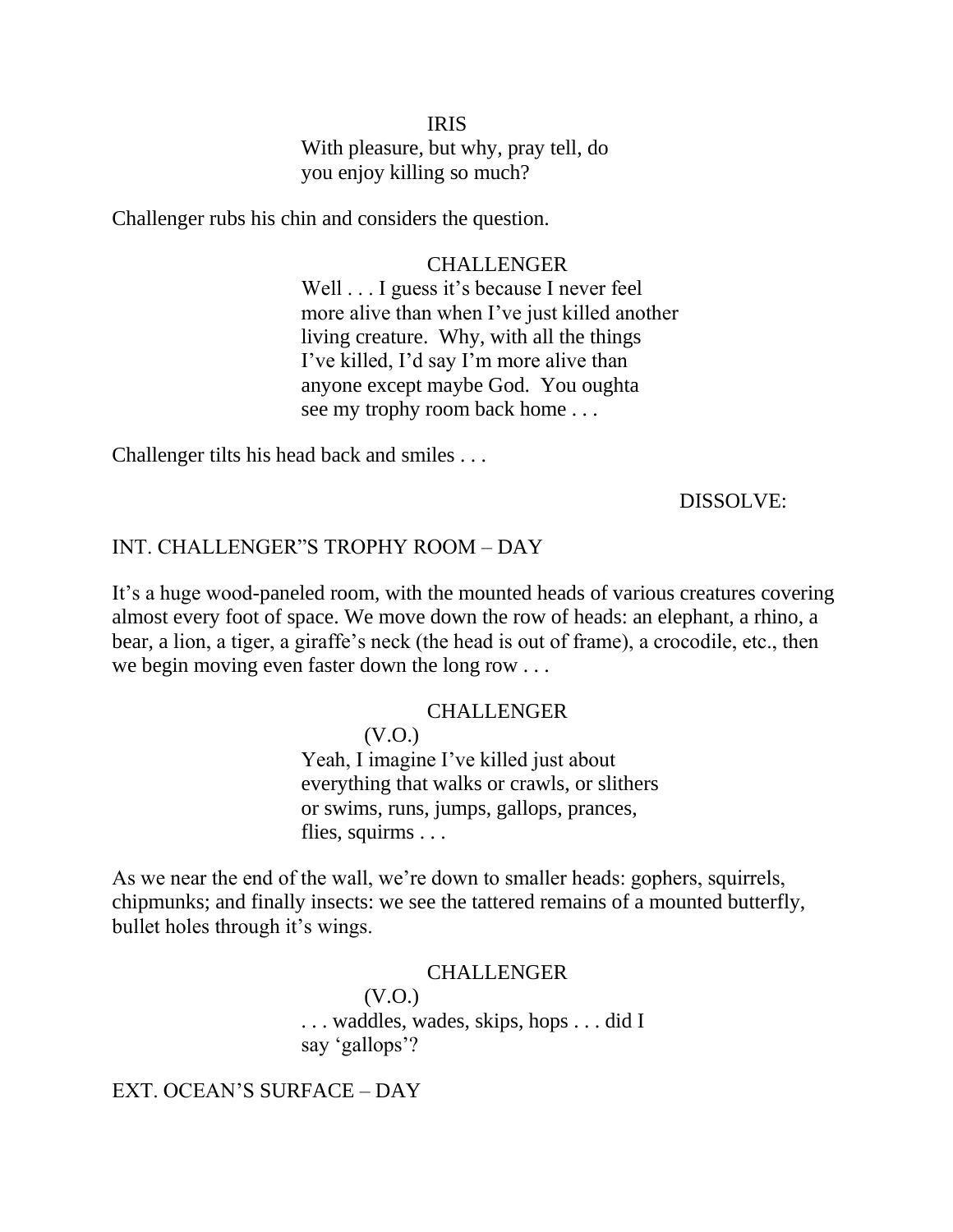Challenger and Iris are in the lifeboat.

### IRIS

 Yes, I'm sure you did. And let me tell you that I am revolted. You disgust me, sir, and the sooner we're back home and I'm rid of you, the happier I'll be.

Challenger looks at her dumbfounded.

### CHALLENGER Say, what's eatin' at you, anyway?

Iris shakes in astonishment.

### IRIS

 Eating at *me*? Of all the . . . (changes subjects) So, Mr. Challenger, do you think the Germans hate the circus, or do you suppose that this war has just put them in a bad mood?

Challenger holds his rifle and looks around intently.

# CHALLENGER

If I see any damn Germans I'll kill 'em! I swear, I hate those dirty Huns worse than lions!

Just then the German U-boat comes rising to the surface of the ocean directly behind Challenger. The hatch on top of the sub opens and a big machine gun pops out. The gunner aims his weapon at Challenger. The Lieutenant appears beside the gunner.

> LIEUTENANT Drop your weapon, if you please.

Challenger doesn't lower his rifle.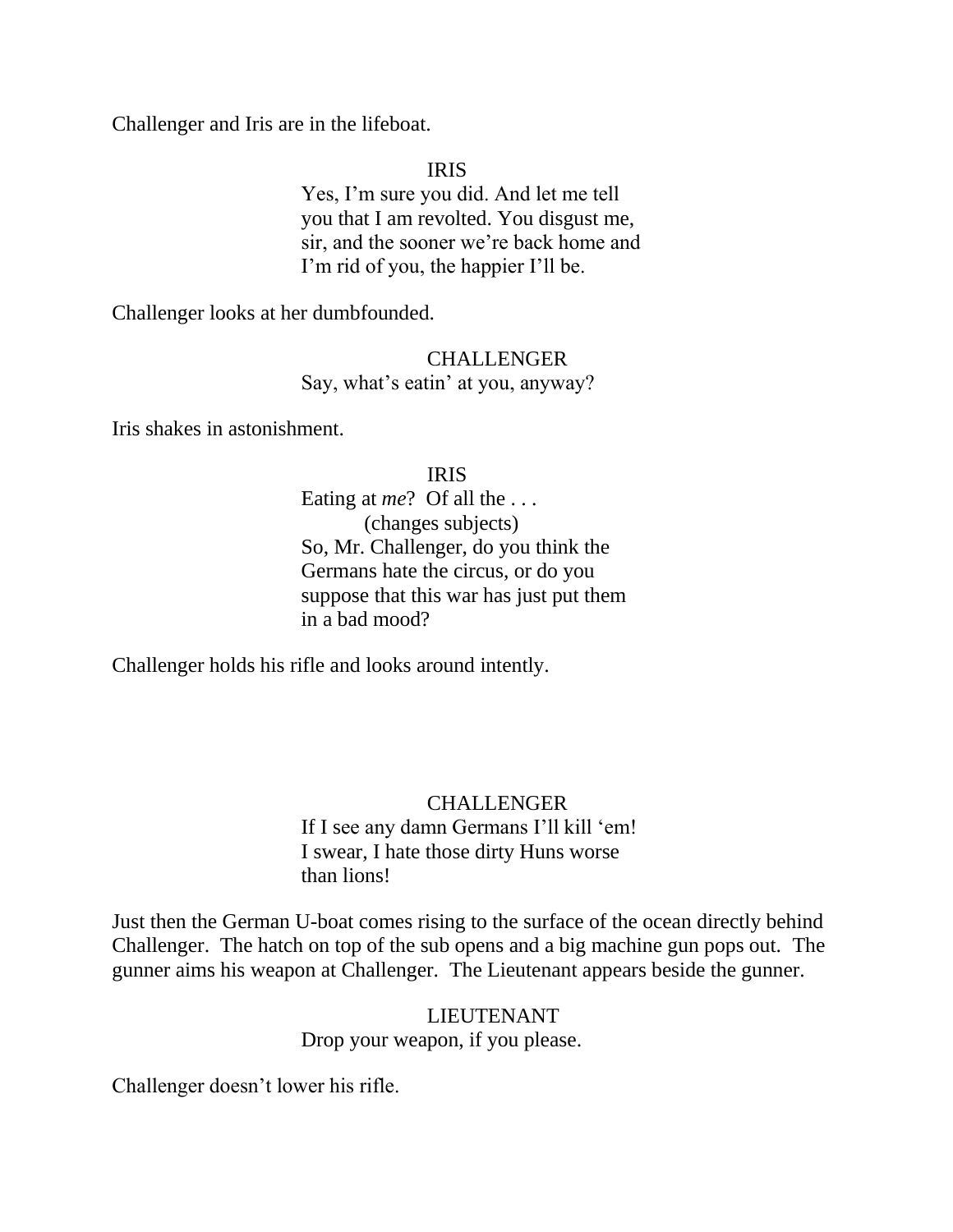#### CHALLENGER

 Damn! I hate it when submarines sneak up on me like that!

Dr. Iris Oglethorpe smiles her most charming smile.

#### IRIS

#### *Guttentag, mein herr.*

The submarine's machine gunner cocks the bolt of his weapon. Challenger grimaces and begrudgingly lowers his rifle.

INT. SUBMARINE – DAY

Iris and Challenger are hustled into the submarine. The Lieutenant leads them down a very thin corridor.

### LIEUTENANT Captain Von Schmutz will see you in the stateroom.

They stop before a door and the Lieutenant knocks. Captain Von Schmutz's voice comes from within.

### CAPTAIN

(O.S.)

*Eintrenten*.

Iris and Challenger go inside.

### INT. STATEROOM – DAY

The room is literally four feet by four feet, with a table at the center, although there's no way to pull the chairs out from under the table.

### CAPTAIN

Sit. Relax. Feel at home.

Iris and Challenger both try to pull out a chair and sit down, but it's very difficult. The Captain, who smokes a big, low-slung pipe, shrugs. The room is rather smoky.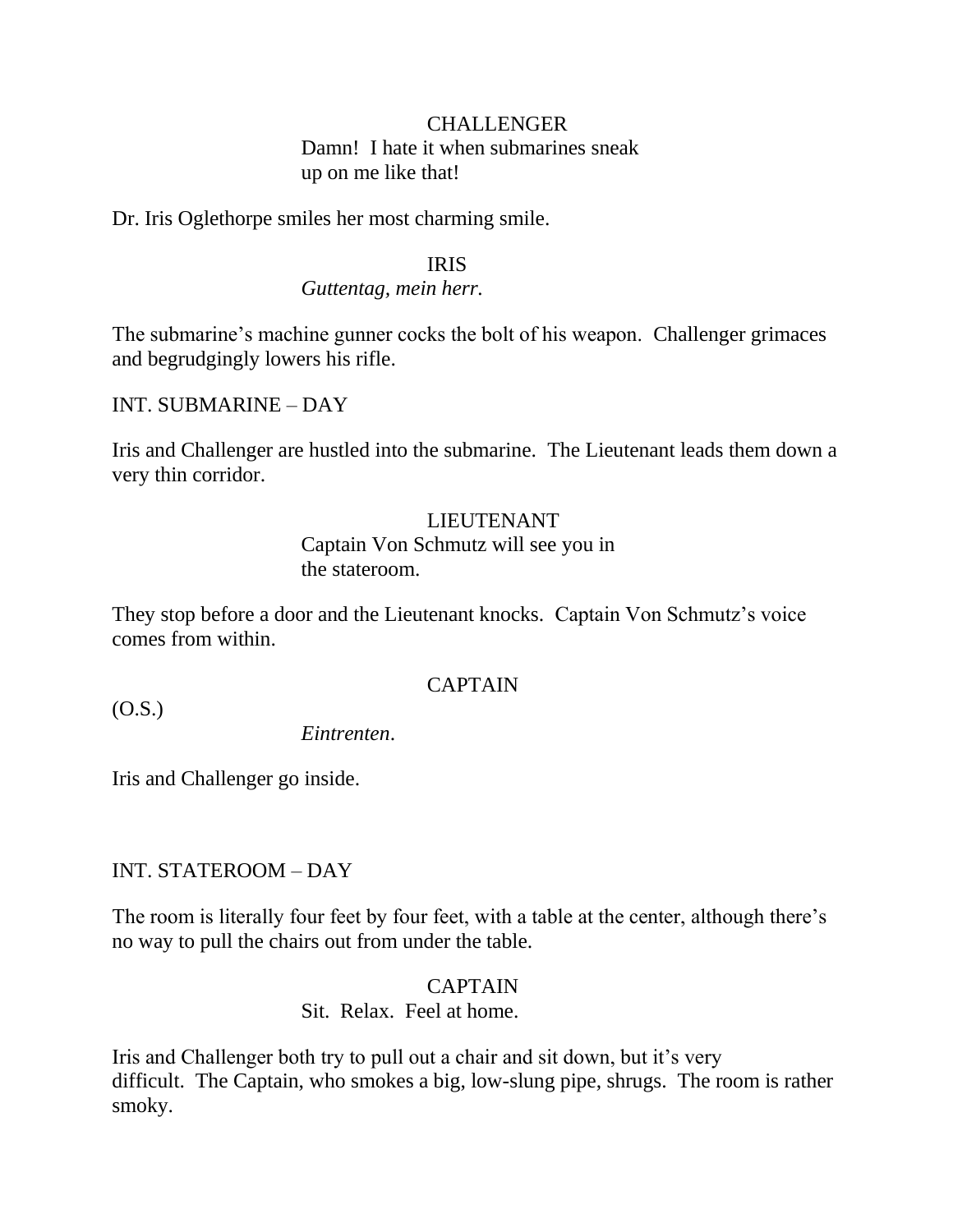#### CAPTAIN

 Yes, it is tight, but it's a submarine, you know.

(he offers Challenger a cigar)

Cigar?

Challenger takes one.

#### CHALLENGER

Thanks.

The Captain ignites a match and lights Challenger's cigar. They both puff for a second enjoying their smokes, and very quickly the room fills with smoke. The Captain looks at Iris, then shrugs apologetically.

#### CAPTAIN

 I'm so sorry . . .would you care for a cigarette?

He holds out a pack and Iris takes one.

IRIS

Thank you, *Herr* Captain.

He lights her cigarette for her.

#### CAPTAIN

 So, what is a circus ship doing off the coast of Chile in wartime, guarded by a British light cruiser, eh?

Challenger points his cigar at the Captain.

### CHALLENGER

 I could ask you the same thing, couldn't I?

### CAPTAIN My mission is to sink Allied vessels.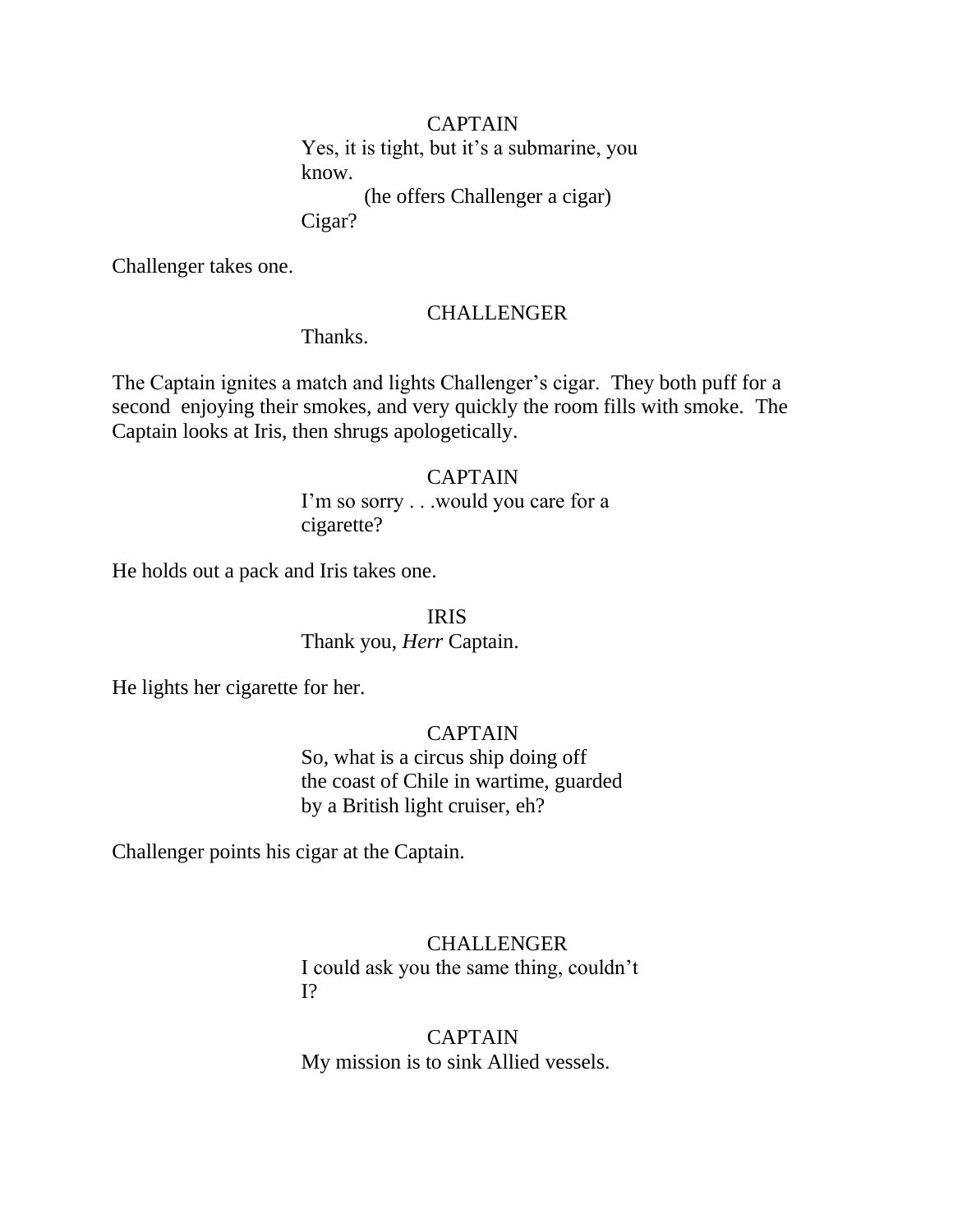#### **CHALLENGER**

 Well, mission accomplished. There won't be a circus this year. The children of America thank you.

#### CAPTAIN

 The Kaiser sends the children of America his apologies. So, you catch the animals, I presume?

#### CHALLENGER

 Yes, I catch them. Sometimes I kill them, too.

### CAPTAIN

 But if you kill them then you don't get paid, *ja*?

#### CHALLENGER

*Ja*. I just kill things for fun.

#### CAPTAIN

 Aren't you the lucky one. (turns to Iris) And what about you? What do you do for the circus?

#### IRIS

 I don't work for the circus, I was just hitching a ride back to America on their boat. My name is Dr. Iris Oglethorpe. I am a chemist, a botanist, a zoologist, and a certified public accountant—it was a fall back position in case the science career didn't pan out. I was here studying a tribe of Chilean Indians who have had almost no contact with civilized man.

> (cont.) IRIS (cont.) (she takes a rolled-up map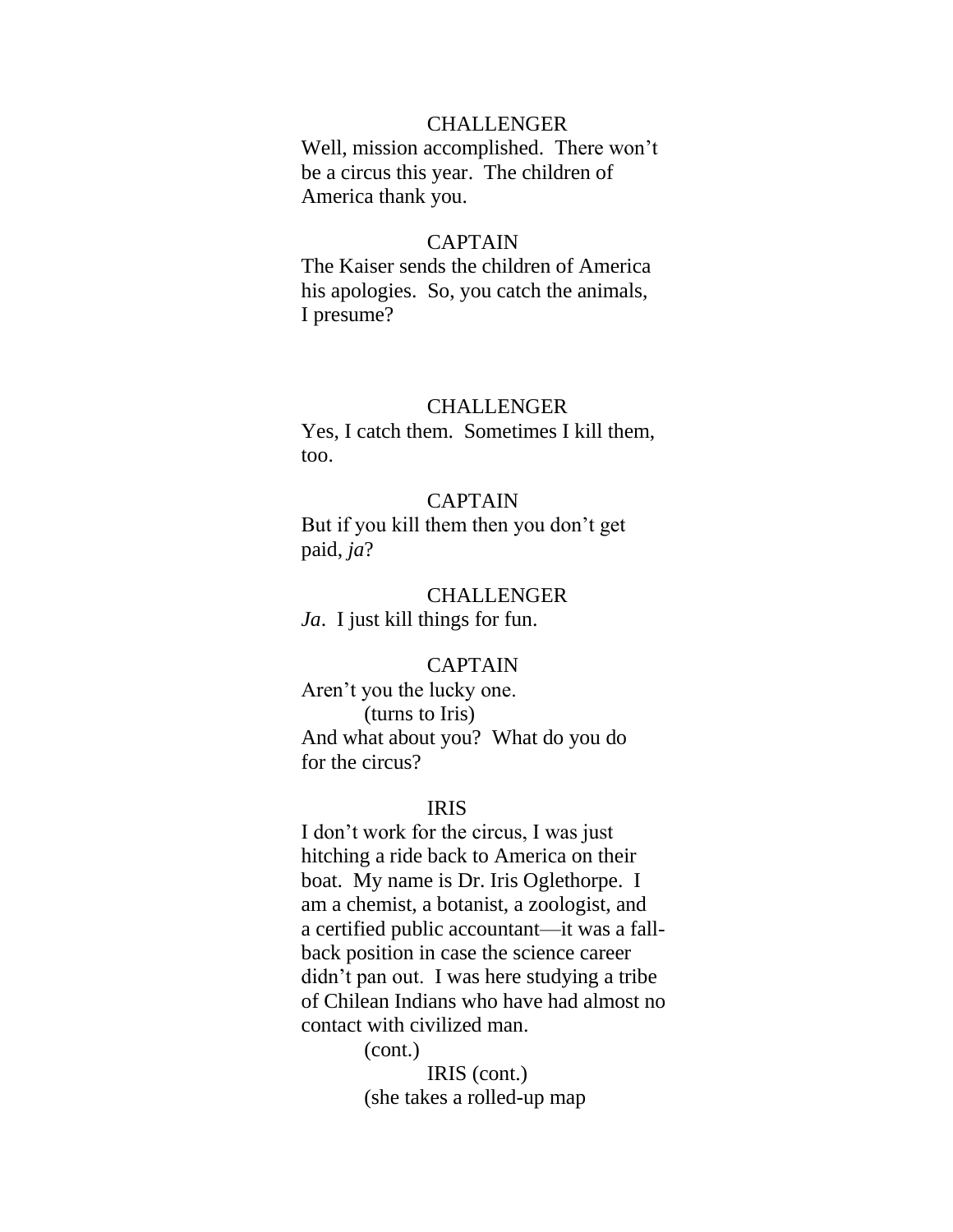out of her pocket) The most interesting thing was this map. It had been passed down from generation to generation, and was revered as the most sacred object of their culture.

#### CAPTAIN

Then how did you get it?

#### IRIS

 Let's just say they'd never met a white woman before.

 (she winks) The map also contains written text even though the Indians themselves had no written language. I've been translating it, and supposedly the map leads to a hidden, or "lost," world, if you will. A land where time has apparently stood still. Also, there are supposed to be ancient tribes of humans, which is what I'm most interested

in. Primitive man is my specialty.

 (she looks Challenger up and down)

 But the map also says that there is a highly evolved tribe of women, and their leader is a beautiful Goddess named *Her-Who-Lives- Forever*. It's just a myth, of course, but a darned fascinating one.

Challenger's eyebrows raise up.

#### CHALLENGER

A beautiful Goddess, eh?

#### CAPTAIN

And how does she live forever?

#### IRIS

 No one knows, but I sure would like to find out. The island is supposed to be in this general vicinity, too.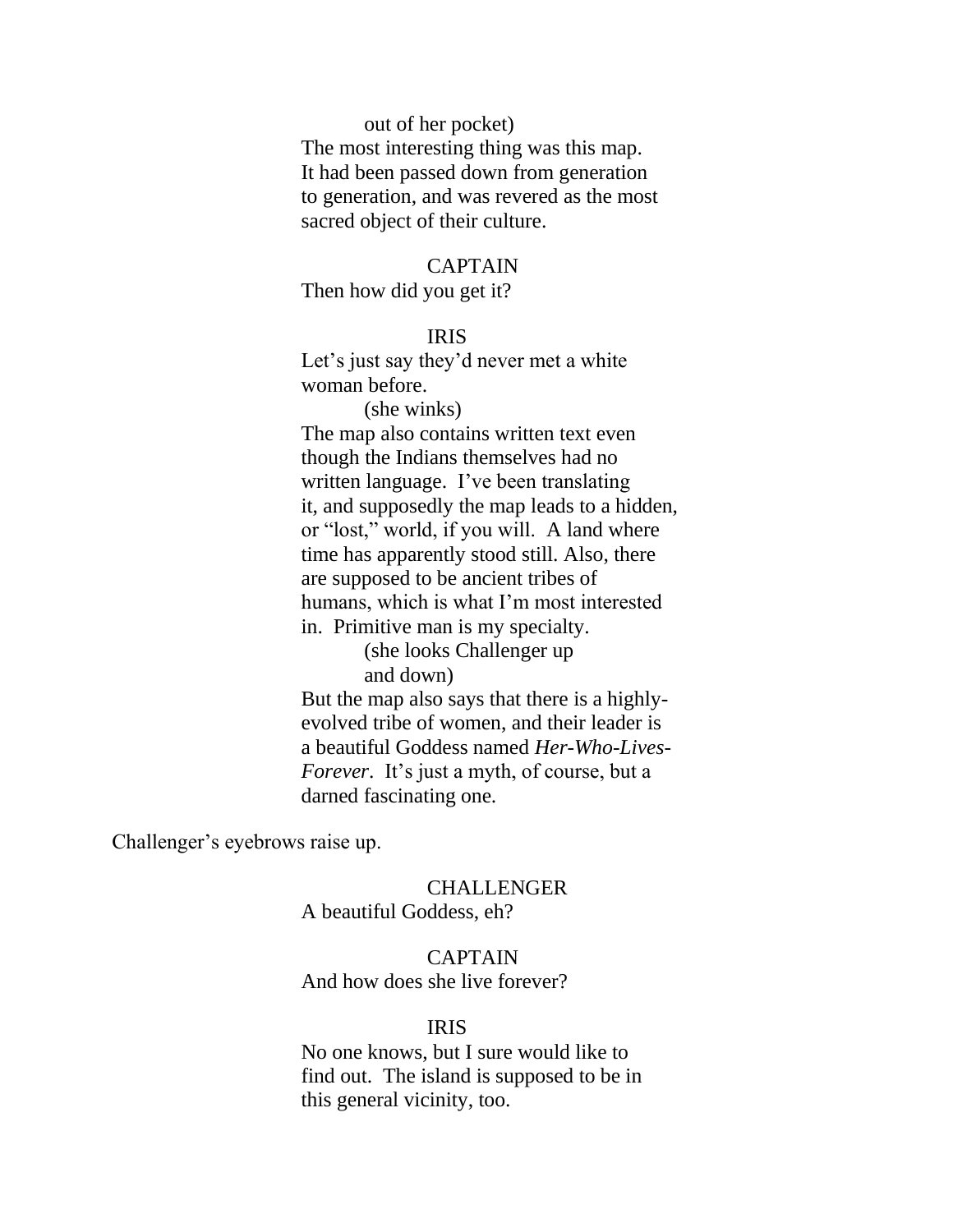#### CAPTAIN

 Really? There are no islands listed on the map around here.

#### IRIS

 (nods) I know.

The Captain and Challenger both rub their chins and contemplatively puff their smokes.

EXT. OCEAN – DAY

The submarine, with it's conning tower above water, glides through the waves. The Captain, Iris and Challenger are all out on top and peer closely through binoculars. The Captain lowers his binoculars, unscrews an eyepiece and a takes a discreet swig. He quickly screws the cap back on and pretends to be looking through them. Iris spots something.

 IRIS There! That's the smoke of a volcano, but there's no island on the map there.

The Captain speaks into the brass tube.

### CAPTAIN

Hard a-port.

### EXT. OCEAN & ISLAND – DAY

The submarine circles the island. The Captain, Iris and Challenger all look through binoculars at the island. Iris finally spots something.

#### IRIS

 There! Hot water is pouring out of that tunnel. Look. There's a hot, volcanic body of water inside the crater.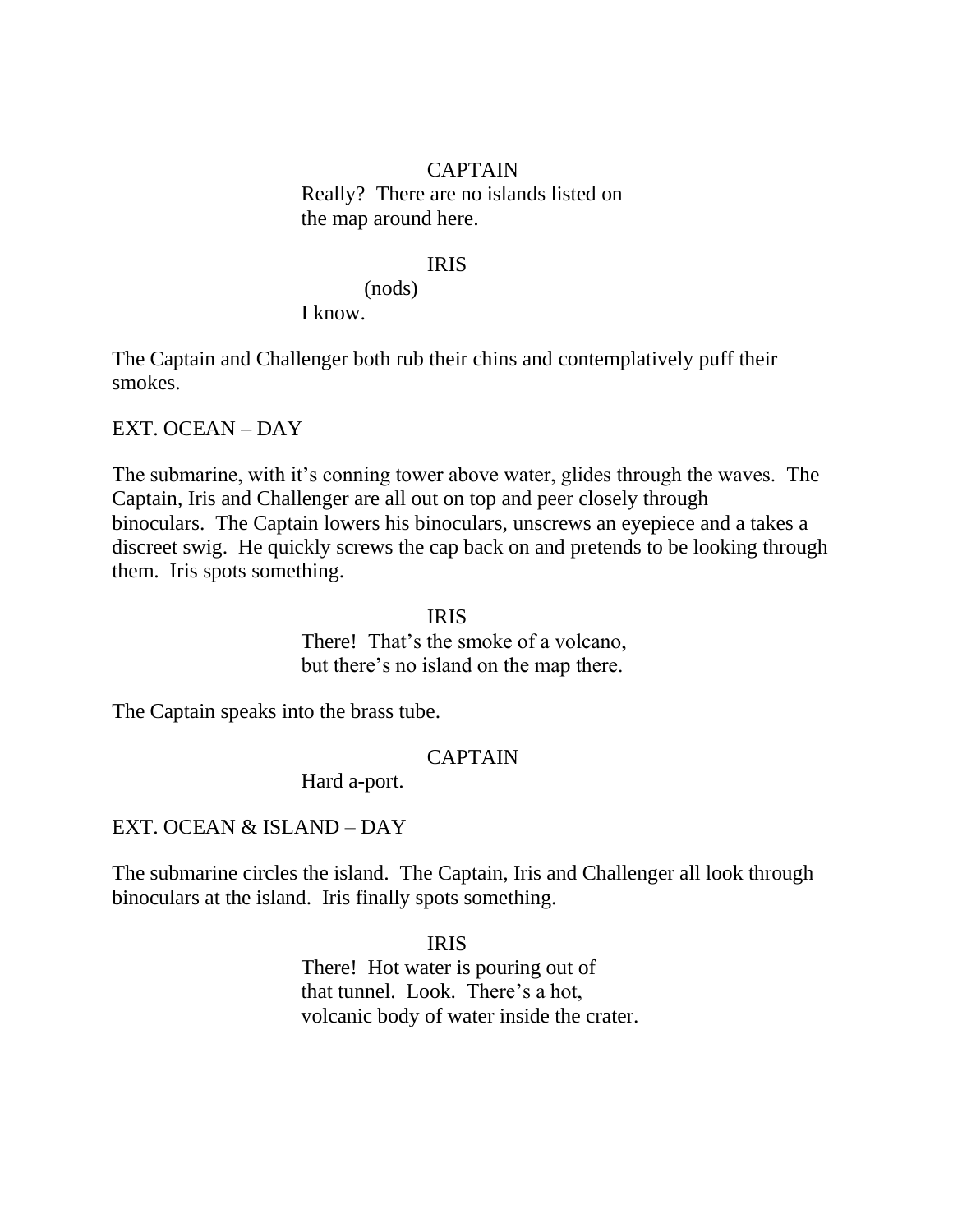The Captain and Challenger both look and see a stream of steaming hot water pouring out of a tunnel in the rocks and into the cool ocean water, creating a steaming whirlpool.

The Captain speaks into the brass tube.

### CAPTAIN

Prepare to dive.

As the three climb through the hatch, the diving sound effects begin again, *honk-honk, whoop-whoop, boi-oi-oing*, then the *fart* noise. The submarine submerges.

EXT. UNDER THE OCEAN – DAY

The submarine cruises under the ocean, heading toward the rock wall split with a crevasse that has hot water pouring out. The submarine goes right into the crevasse, which is just wide enough to allow it to enter.

## INT. SUBMARINE – DAY

Challenger and Iris stand behind the Captain, who peers through the periscope. The crew of the submarine silently goes about their business as they make their perilous way through this tunnel. An Edison cylinder machine plays a recording of Rossini's opera "William Tell," and many sailors listen. One sailor is busy shaving with a straight razor looking into a tiny mirror. The sailors manning the torpedo tubes are attempting to reload.

EXT. ISLAND – DAY

The volcano on the island rumbles, spewing lava, ash and smoke into the air, causing the whole island to shudder. Small avalanches of rocks roll down the sides of the mountain and splash into the ocean.

EXT. UNDER THE OCEAN – DAY

Rocks cascade down through the water and begin bouncing off the top of the submarine, causing it to shake.

## INT. SUBMARINE – DAY

The needle on the Edison cylinder scratches across the grooves. The sailors listening all wince.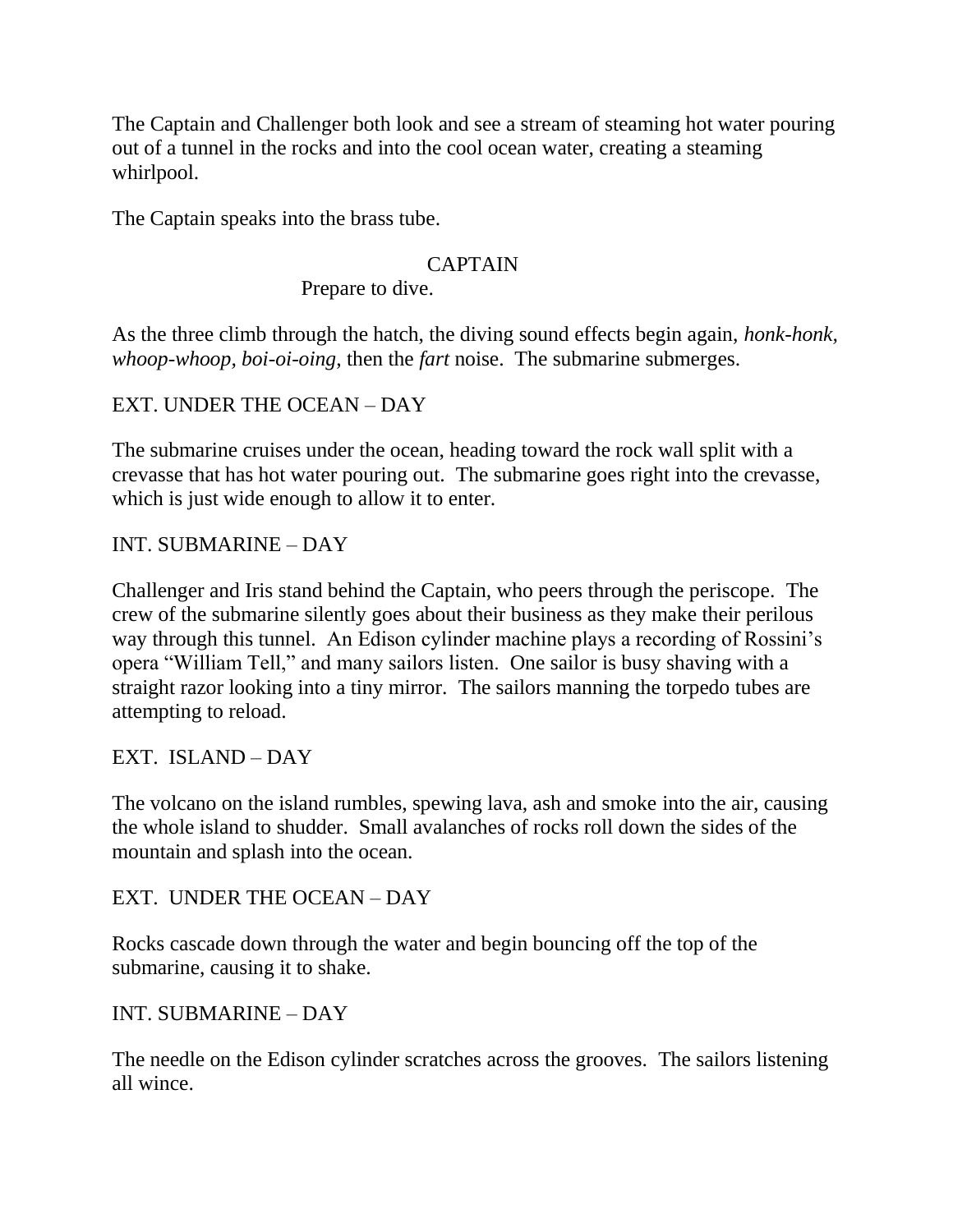The Captain tries to keep his eye to the periscope.

Iris falls into Challenger's arms. He happily takes a hold of her, and she tries to pull free, but there's too much turbulence.

The sailor shaving nearly cuts his own throat, and manages to chop off a clump of the hair on his head. He looks down at the razor with the hunk of hair on it in horror.

The sailors loading the torpedo completely miss the torpedo tube and clonk the detonator on the tip of the torpedo into the bulkhead, but luckily it doesn't explode. The sailors all exhale and grabs their hearts.

### EXT. UNDER THE OCEAN – DAY

The submarine continues making its way through the rocky crevasse. Rocks keep falling on the sub, clonking off the metal top. One particularly large boulder makes a direct hit on top of the periscope, shoving it down.

### INT. SUBMARINE – DAY

Iris and Challenger, still holding onto each other, both look down with pained expressions. The Captain, meanwhile, is pinned to the floor by the periscope. He speaks through clenched teeth.

### CAPTAIN

Help.

## EXT. JUNGLE LAKE – DAY

A fetid, swampy jungle lake in the middle of the lost world. Suddenly, the surface of the water begins to boil, then the submarine surfaces in the middle of the lake, all covered with seaweed, giant leeches and gooey barnacles.

The hatch on the conning tower opens and one by one out step the Captain, Challenger, and Iris. They are all in total awe, utterly incredulous, as they see—a steaming tropical jungle, with twisting vines and bubbling swamps. A pterodactyl flies through the sky cawing loudly. Wooly mammoths, a brontosaurus, and a herd of raptors all go by.

They see a small, fish-like creature walk out of the swamp on its fins. It looks around and sees a green and brown stick, which reveals itself to be a camouflaged insect. The insect pounces on the fish and eats it. Then an enormous bird, which screams and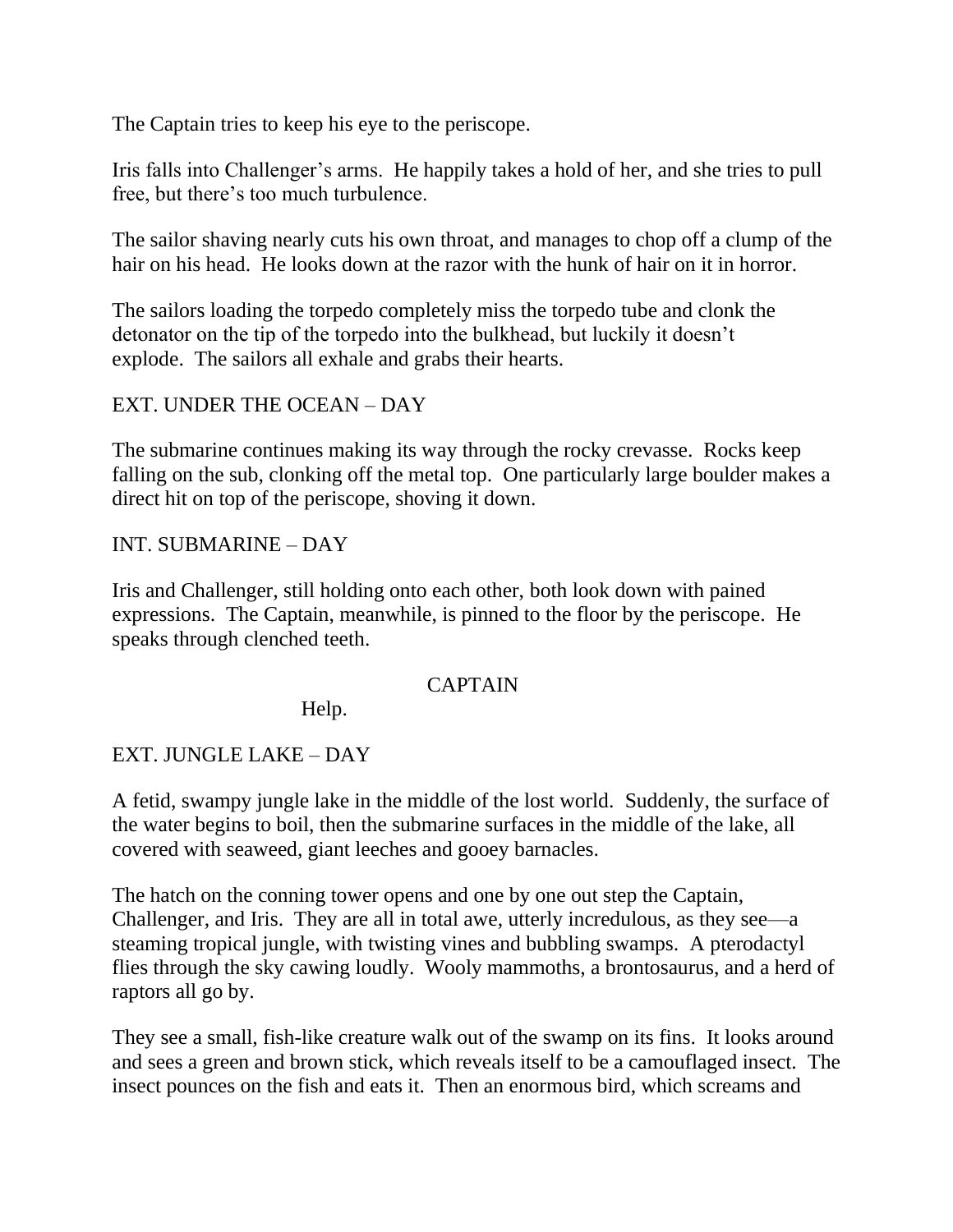caws, swoops down and eats the insect. The bird takes a moment to digest the large bug, when suddenly a huge dinosaur's head reaches down, gobbles up the bird and walks away.

Then a 100-ton Brontosaurus comes clomping by, knocking down trees in its path. It stops for a second, lifts one of it's back legs and gives it a shake. A flattened caveman falls off the bottom of it's foot and flops to the ground, then the huge dinosaur keeps walking.

Then they see the heads of two Apatasauri (a large, four-legged dinosaur) poking out from above the treetops. The two heads are snapping at each other, like they're fighting. The heads move forward revealing it to be a two-headed Apatasaurus fighting with itself.

Challenger turns to Iris and the Captain.

 CHALLENGER So then I'd guess this is probably that "lost world" you were talking about.

### IRIS

 Yes, it's almost like a, a . . . land that time forgot, or something.

### CAPTAIN

 It certainly is a mysterious island, that's for sure.

### CHALLENGER

 Do you suppose we're near the Earth's core?

Iris looks at him very seriously, sighs and shakes her head sadly.

### CHALLENGER

What?

The Captain looks through his binoculars, shakes his head and mumbles.

### CAPTAIN

What a stupid question.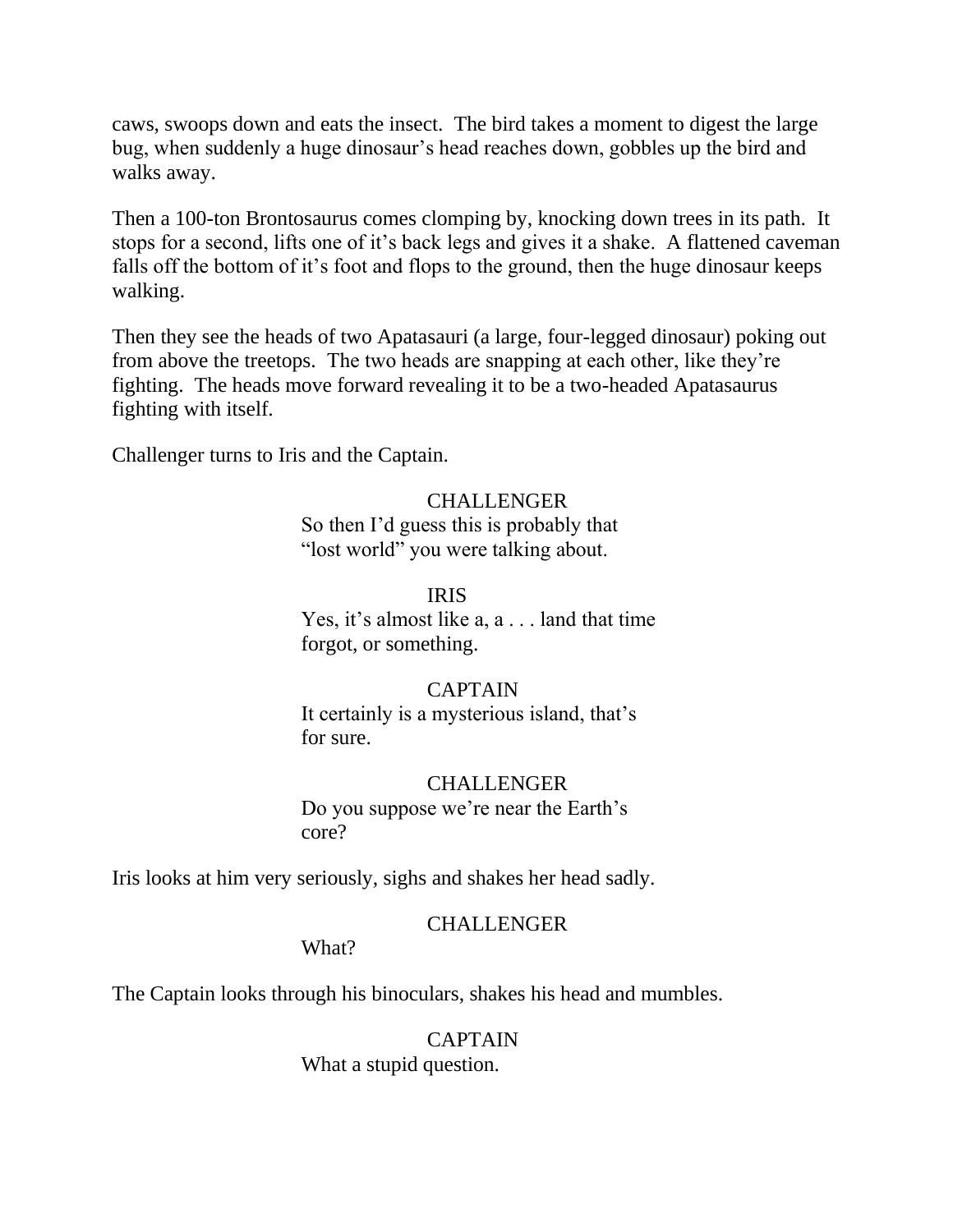Challenger can't believe it.

### CHALLENGER Hey! I was just asking is all. Jeez!

### DISSOLVE:

### EXT. JUNGLE – DAY

A point-of-view moves stealthily through thick jungle undergrowth, accompanied by loud, wheezing breathing. The light in the jungle is pale and diffused, as though the ground were steaming. Beams of light catch in the steam.

The POV moves forward until it gets to a puddle and looks down into the water. We see the reflection of OÖ-POÑGO, who has a protruding brow and a somewhat confused expression. He is an earlier form of man, and he's clothed in animal fur. Oo-Pongo admires his reflection and straightens his hair a little. He looks good and he knows it. He walks away doing a Travolta-like strut from *Saturday Night Fever*.

Oo-Pongo hears something approaching, his eyes darting around. The whole world begins to shake as something truly humongous approaches. Oo-Pongo ducks down and hides behind a bush.

A giant Tyrannosaurus Rex steps out from behind a ridge. Oo-Pongo sees it and freezes. The dinosaur's nostrils flare, it cocks it's head, raises one eyebrow, then turns and looks straight at Oo-Pongo. Oo-Pongo turns and runs for his life, the twolegged behemoth giving chase, the ground shaking with every step. Suddenly, the Tyrannosaurus Rex abruptly stops. Oo-Pongo also stops, turns and sees the dinosaur just standing there, then it begins backing up, then finally turns and runs away. Huh? Oo-Pongo contemptuously kicks dirt and spits at the fleeing dinosaur.

Oo-Pongo smiles. Suddenly it begins to rain. Oo-Pongo grabs a palm frond and covers his head. His smile turns to confusion as he notices that the rain is yellow. Oo-Pongo slowly looks up and realizes he's standing underneath a really, *really* big dinosaur. Oo-Pongo tries to creep away from under the giant monster. Just when it looks like he's going to escape, a mountain of dinosaur crap lands on Oo-Pongo, completely burying him. The really, really big dinosaur slowly walks away with earth-shaking steps.

The 300-pound pile of dinosaur poop sits there steaming in the jungle heat. In the poop we can make out monkey skeletons and corn cobs. Suddenly, there is some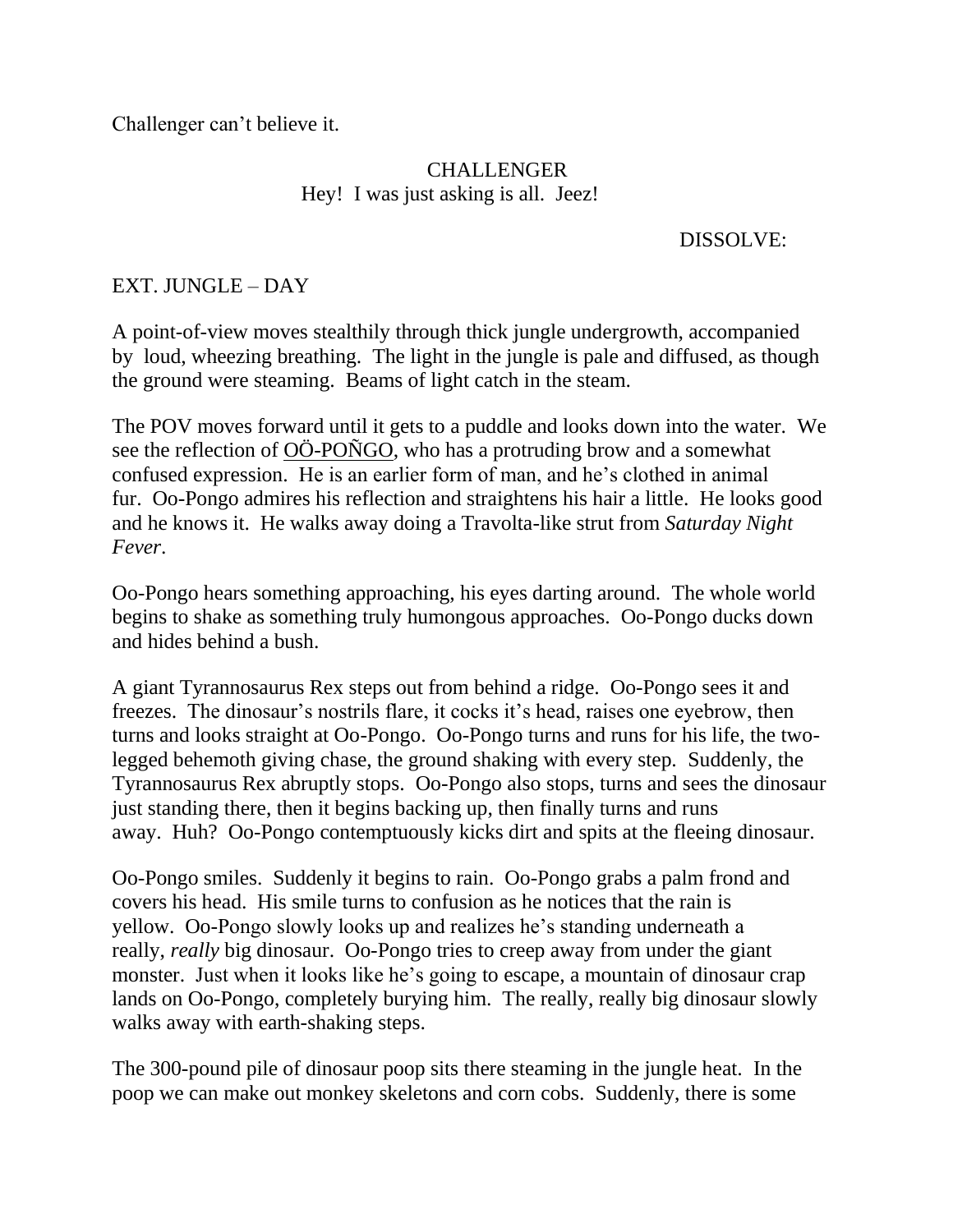movement in the poop, then an area caves in and Oo-Pongo comes clawing his way out, gasping for air. As he crawls out of the giant pile of crap he is a severely filthy, horrible mess. He gets to his feet and staggers away.

As Oo-Pongo wanders away he grabs a small, furry lemur-like mammal from a tree branch, and begins using it to wipe the shit off himself. He discards it when it becomes too soiled.

Oo-Pongo's forward progress is suddenly impeded. He looks down and realizes that his feet are stuck in thick sticky goo oozing from the center of a flower—an huge Venus Flytrap! As he tries to dislodge his feet, he sees that the flower is rapidly closing it's petals up around him. Oo-Pongo panics, grabs a hold of his legs and pulls as hard as he can, but he can't get his feet loose, and now his hands are stuck, too. The Venus Flytrap's petals close up completely, utterly engulfing the helpless Oo-Pongo.

Suddenly, the Venus Flytrap coughs, gags, then spits Oo-Pongo out. He hits the ground covered in shit and sticky goo, and quickly runs away. The Venus Flytrap continues to spit out the shitty aftertaste, then starts to retch.

## EXT. EDGE OF THE JUNGLE – DAY

Oo-Pongo slows down as he gets further from the carnivorous plant. He hears the sound of waves crashing against the shore, and sees blue sky through the trees. Oo-Pongo hears a muffled shouting voice and follows the sound.

## EXT. SEASHORE – DAY

Oo-Pongo comes to the edge of the trees, beyond which lies the vast ocean. A bit further down the shore are rocky cliffs dropping into the crashing waves. At the top of the cliff is the distant silhouette of a thin, bearded old man dressed in furs, with very long hair. His long beard and hair whip around in the wind and he bends down and busily does something.

## EXT. CLIFF – DAY

The OLD MAN is rolling up a sheaf of papers and trying to stuff them into a large wine bottle, but they don't really want to go in. He keeps pushing on the pages until they do go in.

### OLD MAN I may never get off this island, but at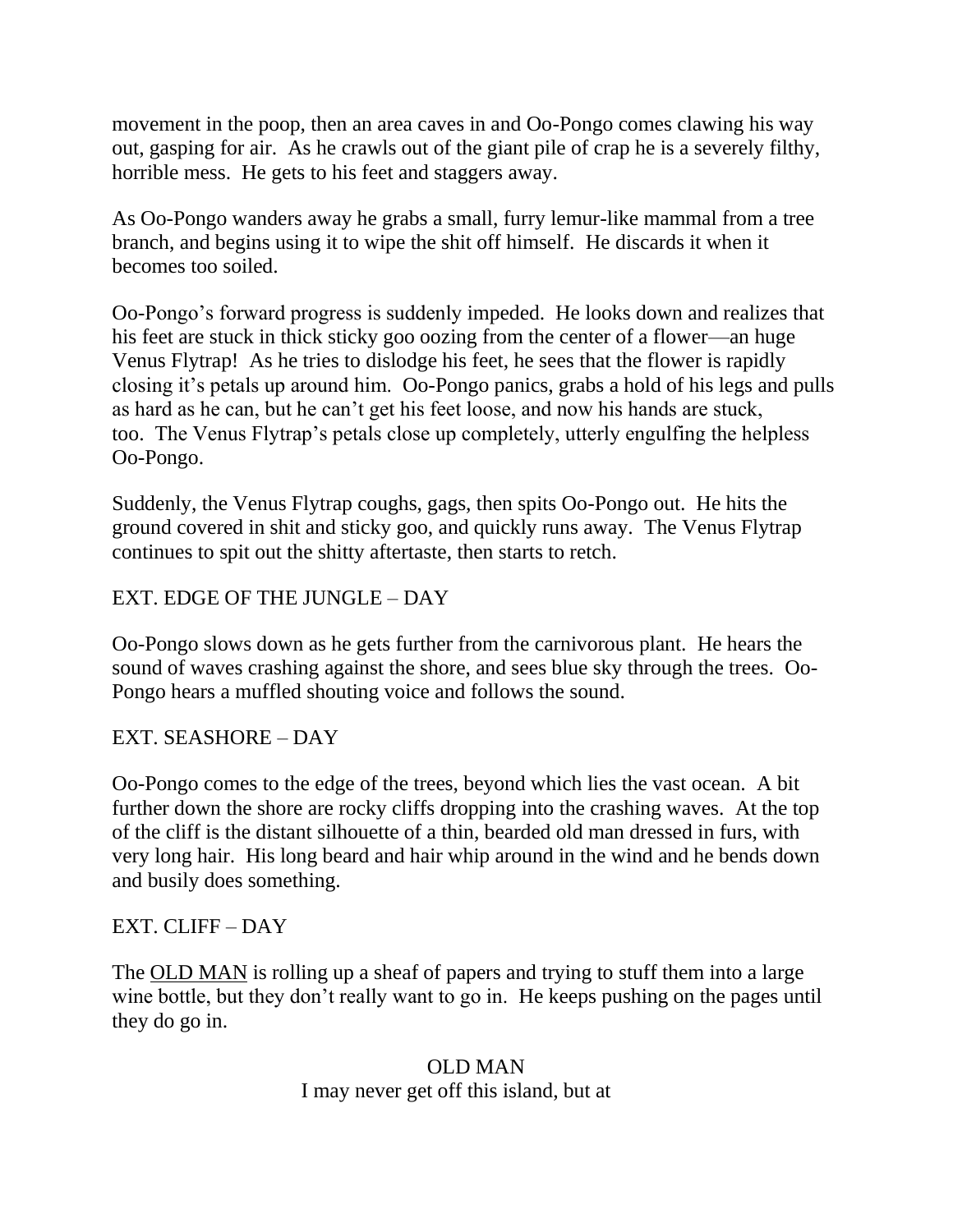least my story will be known. Do you hear me, God? This is my story and the world will know it!

The old man jams the cork into the bottle tightly, and with a mighty heave throws it off the cliff. The bottle spins through the air . . .

### DISSOLVE:

### EXT. ROCK TRIBE CAVE – DAY

Oo-Pongo returns to his home, the Rock Tribe cave. The entire Rock Tribe, who are all dark-haired, fur-clad, dirty, with slightly protruding brows, consists of 50 men, women and children. They cook, clean and play out in front of their cave, which is located on a cliff overlooking a river. They communicate with grunts and gibberish. CAVEMAN #1 picks up a spear and says  $\dots$ 

### CAVEMAN #1

Oo-Loo.

A subtitle reads: "Spear."

 $CAVEMAN #2$  holds up a sharp rock.

### CAVEMAN #2

Oo-Noo-Noo.

A subtitle reads: "Rock."

CAVEMAN #3 holds up a flat rock covered with steaming vegetables.

# CAVEMAN #3

### Moo-Goo-Gai-Pan.

A subtitle reads: "Delicious vegetable dish."

Oo-Pongo comes walking up and is greeted by a CAVEPERSON.

### **CAVEPERSON** Obla-Dee-Obla-Da.

A subtitle reads: "Hail, fair traveler."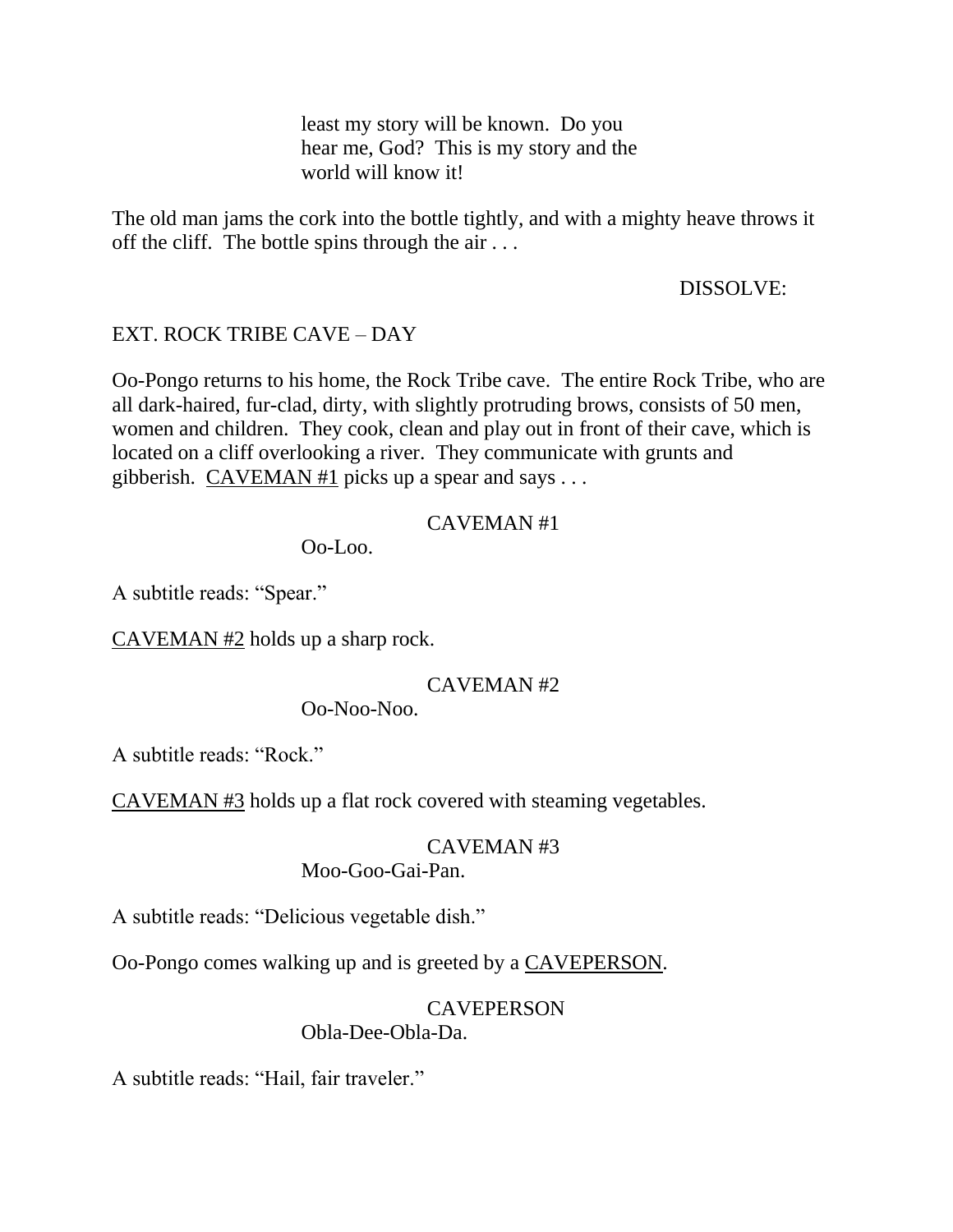### OO-PONGO (smiles and nods) Goo-Goo-Ga-Joob.

A subtitle reads: "Greetings, friend, and well met."

Oo-Pongo comes walking up and the other cavepeople wrinkle up their noses at his aroma and step away.

A pretty, dark-haired cave girl, I-POD, steps up to Oo-Pongo and wipes some of the shit and goo off of him. Oo-Pongo ignores her. She touches his chest.

### I-POD

 Oo-Pongo. (she touches her own chest) I-Pod.

She puts her hands together and grasps them tightly. Oo-Pongo looks completely confused, doesn't know what she's talking about and walks away. I-Pod looks after him, longingly.

Oo-Pongo stoops down by the fire and reaches in for some of the cooking meat. He is immediately pushed away from the fire by OO-GONZO, the big, bearded leader of the Rock Tribe. Oo-Pongo doesn't like being pushed. He pounds his chest with his fist.

### OO-PONGO

 Oo-Pongo! (he rubs his belly) Lub-Lub.

A subtitle reads: "I, Oo-Pongo, have a tremendous yearning to ingest protein."

Oo-Pongo steps back toward the fire. Oo-Gonzo blocks his path, shaking his head.

### OO-GONZO Rama-Lama-Ding-Dong!

A subtitle reads: "Be that as it may, oh little one, this animal flesh belongs to me, and to those whom I bestow it upon, and you are not included in that elite group, so scram!"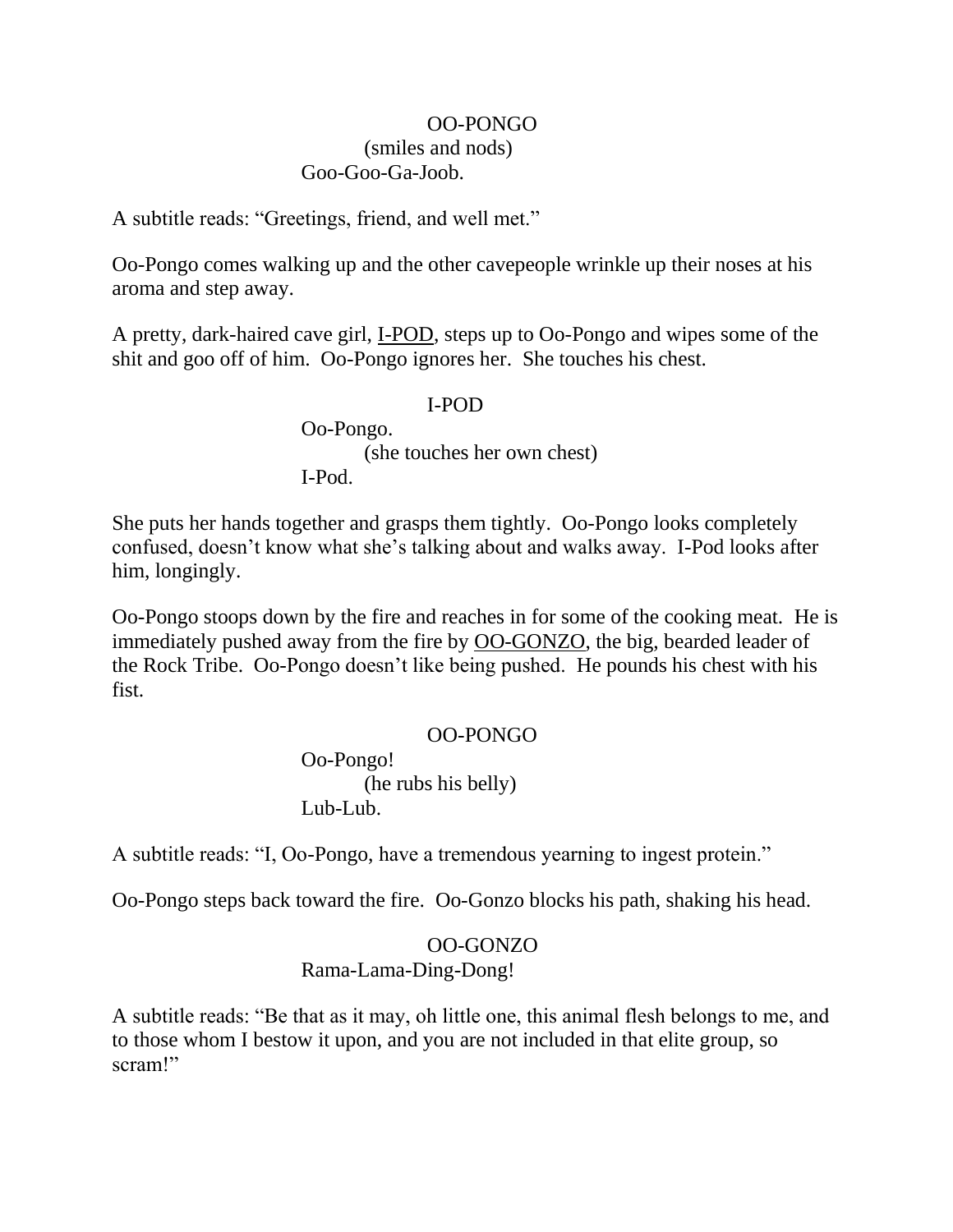Oo-Pongo is incensed. He picks up a stick, and so does Oo-Gonzo. They square off.

### OO-PONGO

#### (threateningly) *Doo-Wah-Diddy!*

A subtitle reads: "Defend yourself, you overgrown tree sloth!"

### OO-GONZO

### (retorts) *Dum-Diddy-Doo!*

A subtitle reads: "Oh, yeah? Tree sloth, eh? How dare you! I look nothing like a tree sloth!"

They fight with their sticks. Oo-Gonzo is not only bigger, but a better fighter, too, and quickly knocks the stick out of Oo-Pongo's hand, then knocks him off the cliff edge. Oo-Gonzo yells after Oo-Pongo . . .

### OO-GONZO

### *Papa, Oo-Mau-Mau!*

A subtitle reads: "Take that! And if you ever come back you'll get some more. Tree sloth? The audacity."

I-Pod is shocked at seeing Oo-Pongo knocked off the cliff. A tear appears in her eye and she looks sad. She waves her hand.

### I-POD

### Nah-Nah Hey-Hey.

A subtitle reads: "Goodbye."

### EXT. RIVER – DAY

Oo-Pongo falls off the cliff and splashes into the water of a twisting, meandering river. He bobs up to the surface.

### EXT. ROCK TRIBE CAVE – DAY

I-Pod sees Oo-Pongo floating down the river and runs after him.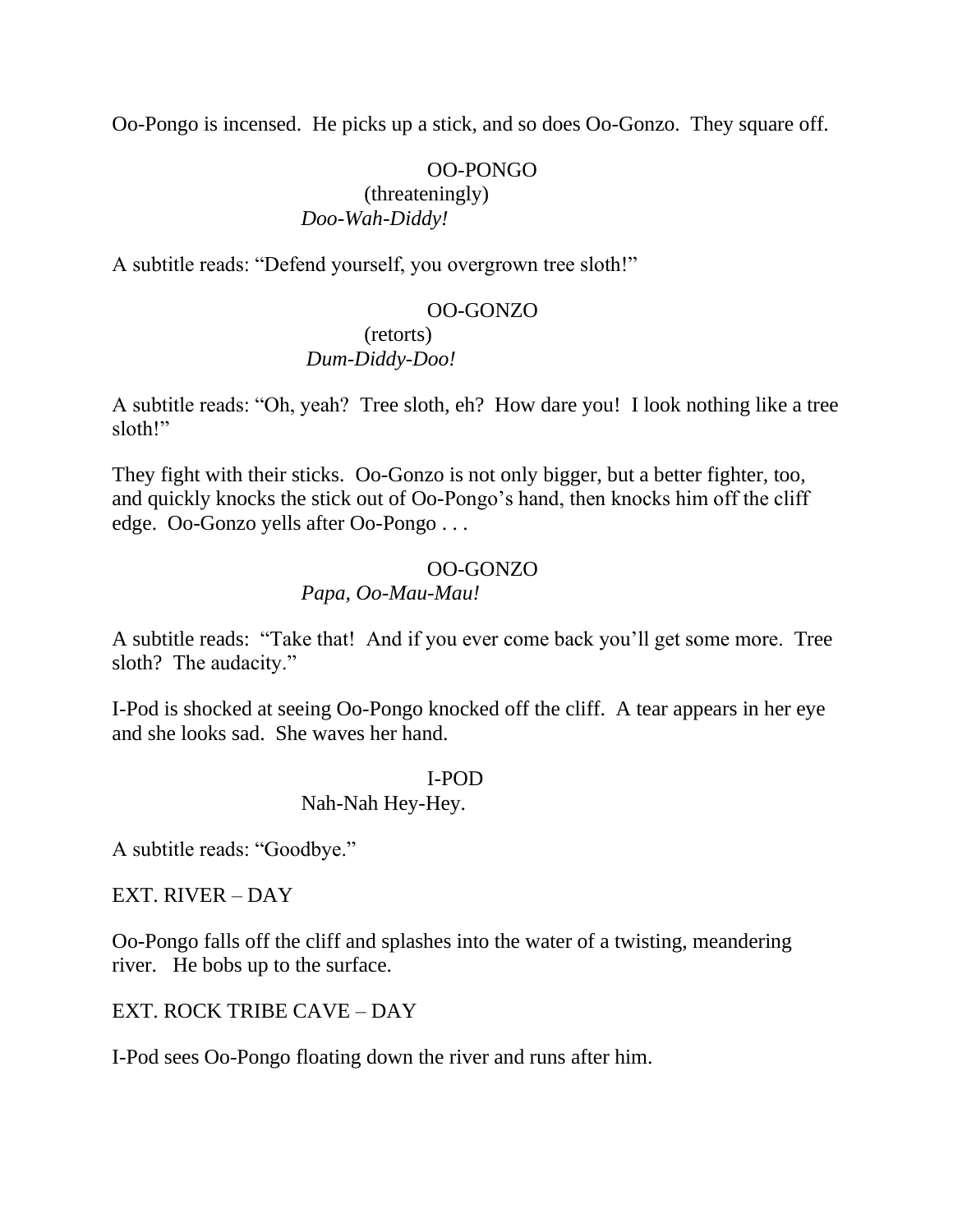### EXT. RIVER – DAY

Oo-Pongo grabs a fallen log and floats down the river with the current.

I-Pod runs along the riverbank following the drifting Oo-Pongo. As she tries to keep up with him she gets hit in the face with branches.

### EXT. RIVER IN JUNGLE – DAY

The semi-conscious Oo-Pongo floats down the river hanging onto the fallen log. He passes giant snakes curled around tree limbs, huge crocodiles sunning themselves on the river banks. The volcano rumbles and the whole island shakes. Oo-Pongo looks up at the volcano, then passes back out.

### EXT. VOLCANO – DAY

The volcano rumbles and sputters, spewing smoke and lava into the air.

### DISSOLVE:

### EXT. BASE CAMP – DAY

Challenger, Iris, the Captain, the Lieutenant, and ten sailors stand in front of the lagoon

and the docked submarine. They all look up at the erupting volcano. Challenger leads the way into the jungle.

In front of them stretches the endless vista of primordial jungle, with pterodactyls flying through the sky. Captain Von Schmutz waves the sailors forward toward the endless vista.

### CAPTAIN

 Lieutenant, you and the men spread out and form a perimeter, but for God's sake, whatever you do, keep your heads below the matte line!

The men spread out, making sure to duck down and stay below the matte line to the endless vista.

Challenger surveys this strange, ancient world. Iris steps up beside him, her eyes wide with wonder.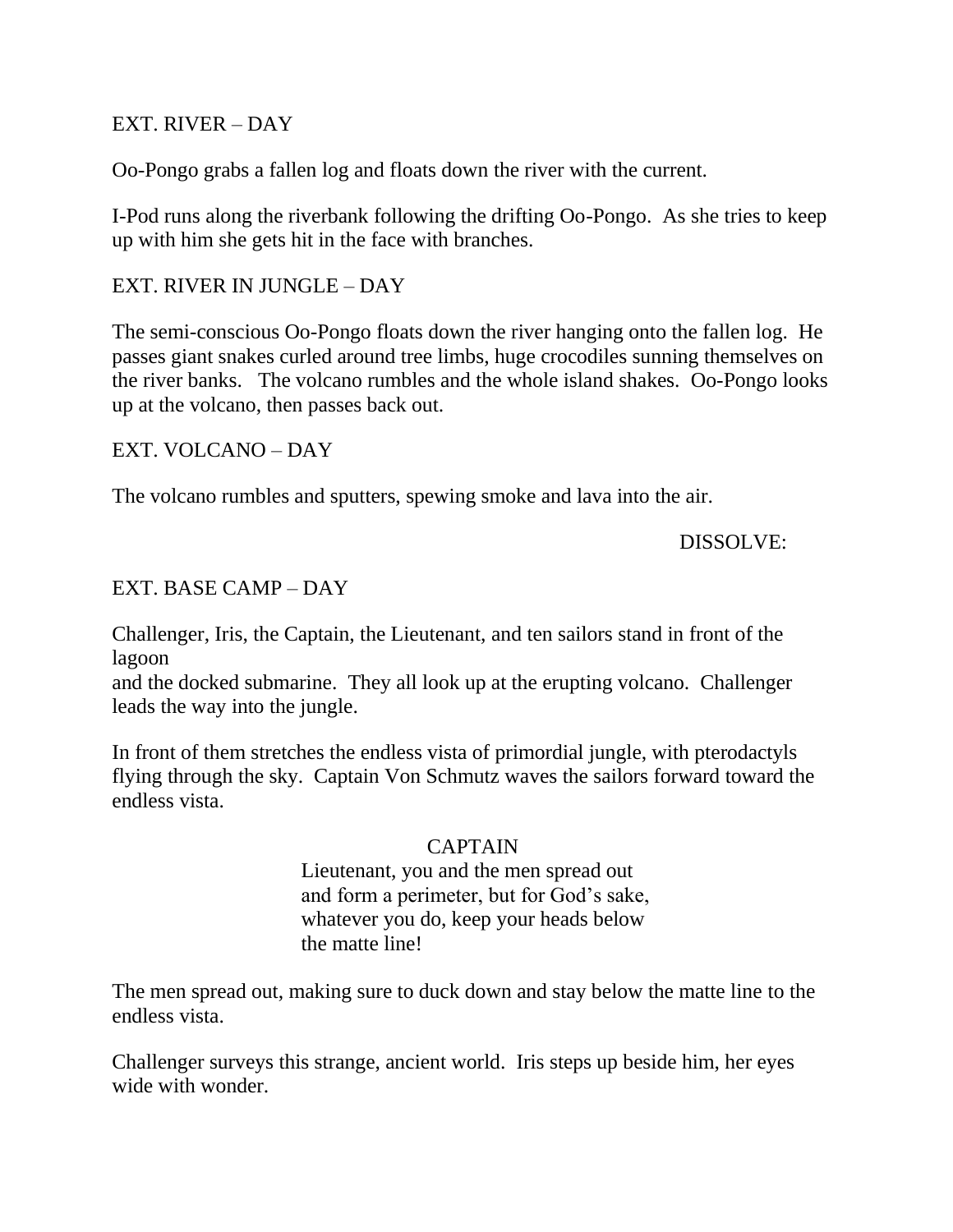IRIS Fascinating, powerful, awesome!

#### CHALLENGER

 (nods) Thank you.

### IRIS

 (disgusted) Not you, the landscape.

#### CHALLENGER

 (nods) I knew that. I was doing a thing you've probably never heard of before called . . . (he makes the quote signs with his fingers) "... joking." We humans also call it ... (makes the quote signs) " $\ldots$  humor," or  $\ldots$  (makes the quote signs) "... levity."

#### IRIS

 (irritated) Okay, just knock it off. You think you're cute, but you're not.

Challenger grins his most dashing grin.

#### CHALLENGER Oh yes I am, and you know it.

Capt. Von Schmutz steps up looking concerned.

### CAPTAIN

 We're almost out of petroleum. If we ever want to leave this island we'd better think of a way to get more fuel.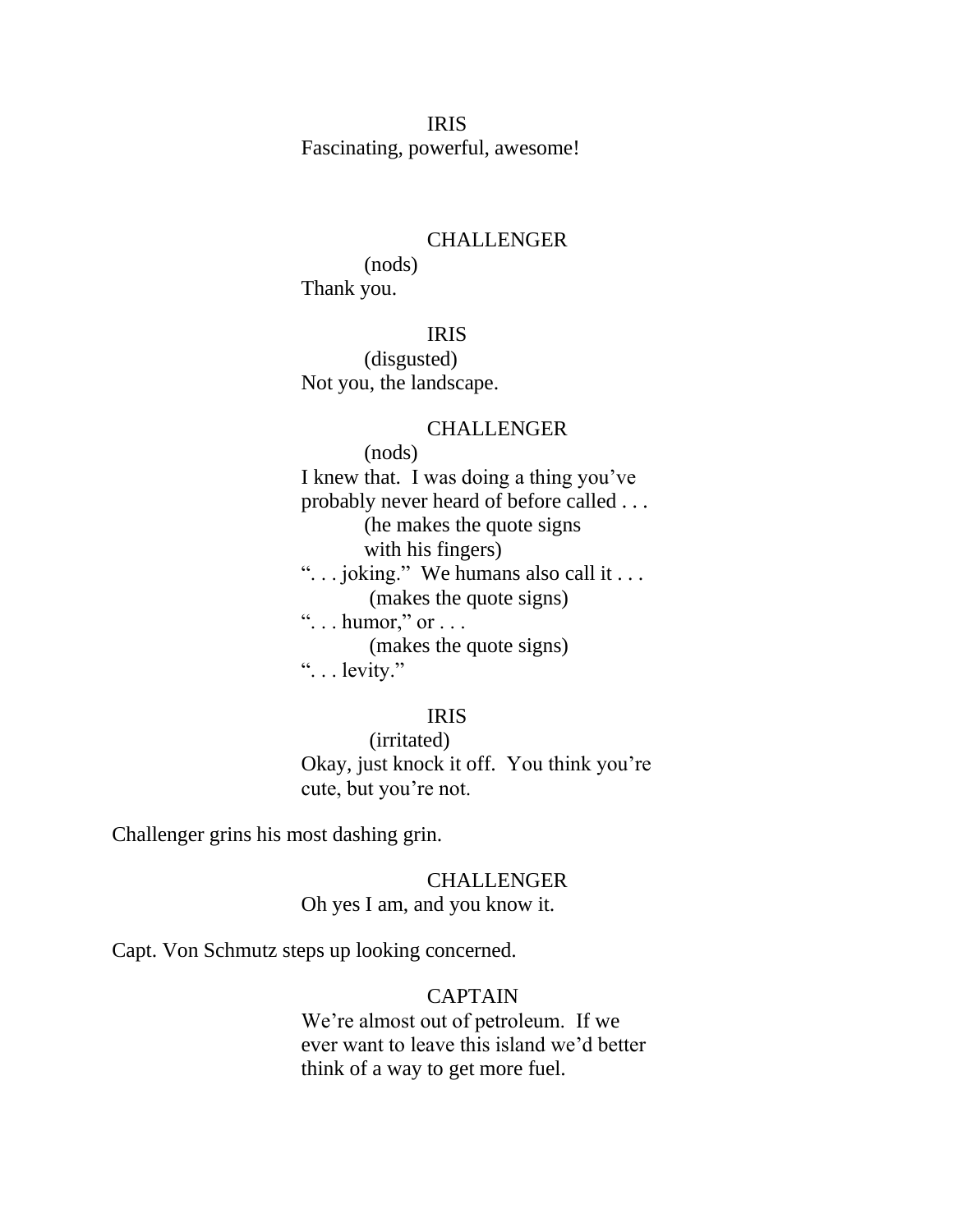Challenger sees the German sailors setting up a mechanical boiler contraption.

#### CHALLENGER

 (points) What's that?

#### CAPTAIN

 It's our own little brewery. The men get the chance. It lightens things up a bit. A mug of lager beer, a little Oompah music, and before you know it the war is far way, *ja*?

#### CHALLENGER

 (sighs, dazing off) Ah, the Oompah music . . . (shakes his head) Look, what if we boil down the blubber from a few of these fat, overgrown lizards and extract the oil, you think that might work?

#### CAPTAIN

(frowns)

 It sounds very messy, and then how would we make our beer? No, no, let's think of something else.

#### IRIS

 (nods; impressed) But it just might work. Challenger, you're not as dumb as you look.

### **CHALLENGER**  (nods humbly) Aw, that's what everyone says.

DISSOLVE:

EXT. RIVER BANK – DAY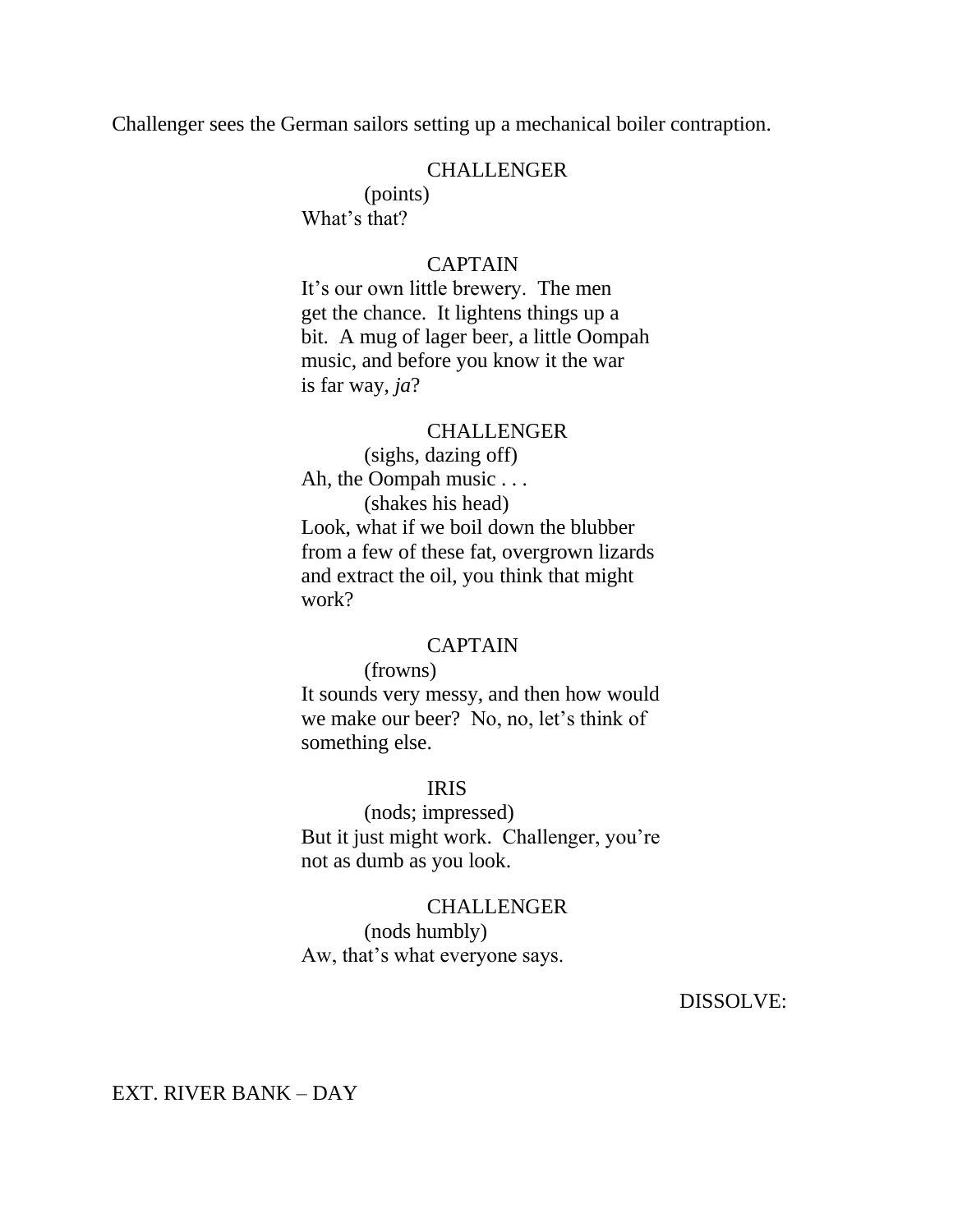Two cavemen from the Shell Tribe are fishing at the riverbank. They are similar to the Rock Tribe, except they are blond, tanned, and wear cleaner furs. The taller of the two men is YA-YAS, a particularly handsome caveman. As he casts his fishing line into the river, he sees Oo-Pongo floating downstream towards them and points him out to his companion, GA-GA.

Ga-Ga picks up a rock and throws it at Oo-Pongo, barely missing him. He picks up another rock and winds up, but Ya-Yas stops him from throwing it. Ya-Yas casts his line out toward Oo-Pongo, misses, and then casts again. With the second cast, his curved bone hook catches Oo-Pongo in the mouth, and Ya-Yas begins pulling him to shore.

The pain from the hook digging into his lip causes Oo-Pongo to start waking up, his eyes fluttering open. As he nears shore, Ya-Yas and Ga-Ga grab him under either arm and pull him up onto the sand. Oo-Pongo wakes with a start and immediately springs into a crouching defensive posture.

### OO-PONGO

Un-Gawa!

 YA-YAS (extending his open hand) Obla-Dee Obla-Da.

### OO-PONGO

 (cautiously extends his hand) Goo-Goo Ga-Joob?

They shake hands and Ya-Yas taps his chest with his thumb.

### YA-YAS

Ya-Yas.

A subtitle reads: "He of the Enlarged Testicles."

Ya-Yas hooks his thumb toward Ga-Ga.

### YA-YAS

Ga-Ga.

A subtitle reads: "Blonde Caveman  $# 2."$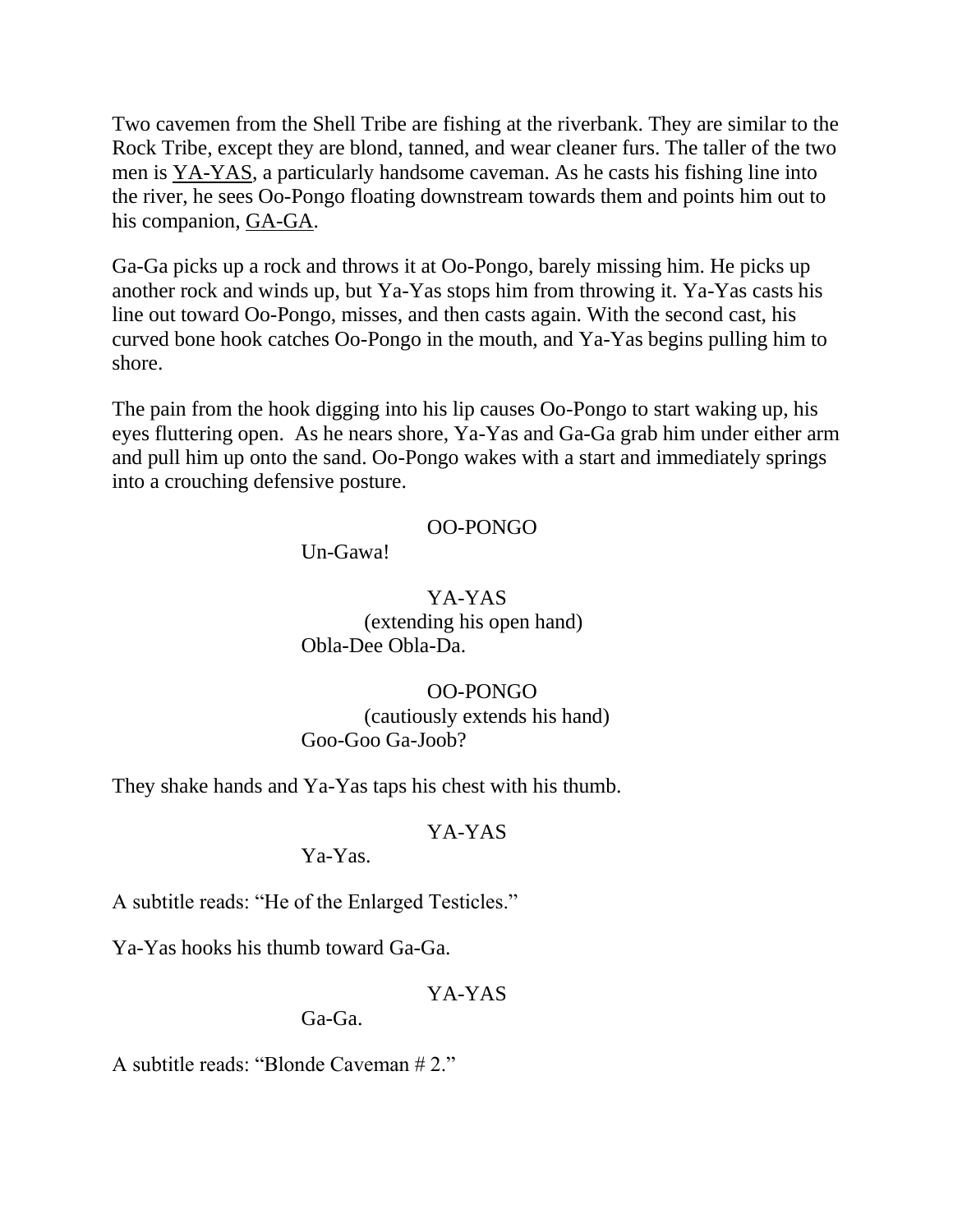Ya-Yas points at Oo-Pongo's chest.

### YA-YAS

Nu?

Oo-Pongo thumps his chest proudly.

### OO-PONGO

Oo-Pongo!

A subtitle reads: "Alphonse!"

Ya-Yas looks confused.

### YA-YAS

Oh-Bongo?

 OO-PONGO (enunciating clearly) Eau-Pawn-Gyoh.

### YA-YAS Ew-Pon-joe, Kaja Goo-Goo.

A subtitle reads: "Oo-Pongo, please accompany us to our humble village."

Ya-Yas points to a trail behind them, and then he and Ga-Ga begin walking up the trail. Oo-Pongo follows cautiously.

## EXT. FAR SIDE OF RIVER BANK – DAY

On the opposite side of the river, I-Pod watches from behind the cover of the jungle foliage. She slowly steps out and looks up and down the river in search of a crossing.

EXT. SHELL TRIBE VILLAGE – DAY

Several fur tents are arranged in a semi-circle around the central fire-pit. All the members of the Shell Tribe are blondes with golden tans. The women are tanning hides and preparing food around their tents.

Oo-Pongo enters with his two newfound friends and looks around in wonder at this new culture. He sees several men pulling a wooden cart loaded with oversized prehistoric vegetables. As they drag it forward into the village, he sees it has square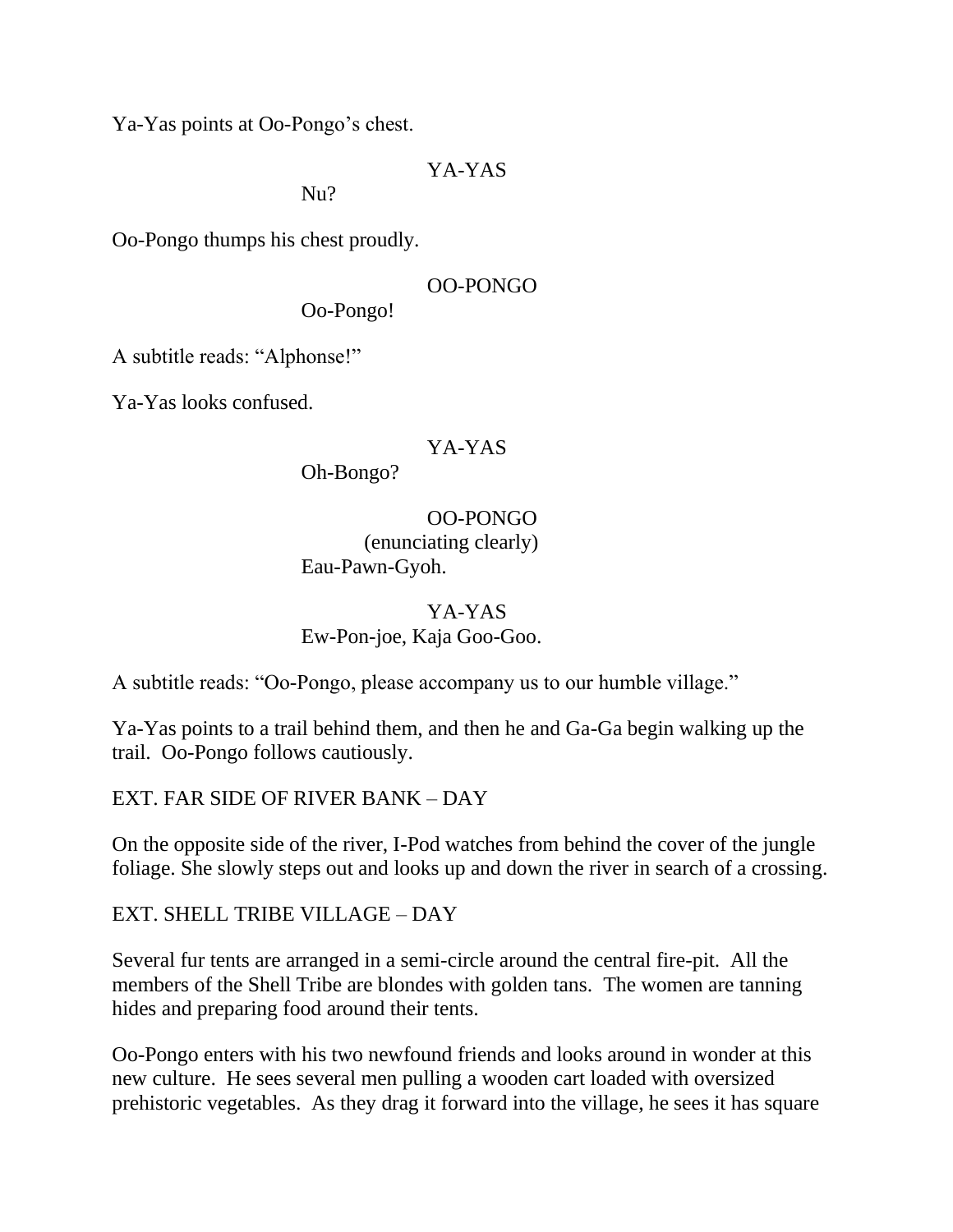stones for wheels. The men drag it by brute force, and occasionally, a "wheel" will catch on a rock in the ground and begin to turn on it's axle, before slamming down onto a flat side again, to be dragged through the dirt.

Oo-Pongo rubs his chin thoughtfully. Two small sticks appear above his head and rub together, sparking a flame—an idea!

EXT. CITY – DAY (FANTASY)

It's modern-day Manhattan, filled with thousands and thousands of cars, all of which have square wheels and are being dragged by their owners with ropes. Men, women and cabbies, all dragging square-wheeled cars, create traffic jams in intersections and they all yell at each other.

## EXT. SHELL TRIBE VILLAGE – DAY

Oo-Pongo comes out of his daydream just as the cutest cavegirl he's ever seen goes walking past. She has long blonde hair and wears a tiny fur bikini which barely covers her lovely figure.

### OO-PONGO

Hubba-Hubba!

A subtitle reads: "Hubba-Hubba!"

Oo-Pongo is smitten with desire and begins to walk after her. He picks up a large wooden club near a tent doorway, raises it overhead, and is just about to bring it down on the pretty cavegirl's head when Ya-Yas grabs his arms and stops him. The cavegirl turns at the sound of the commotion.

### YA-YAS

Doo-wop?

A subtitle reads: "What are you doing?"

### OO-PONGO Diddly diddly diddly dee, doodly doodly bop!

A subtitle reads: "This is my tribe's traditional mating ritual, and our women have never complained."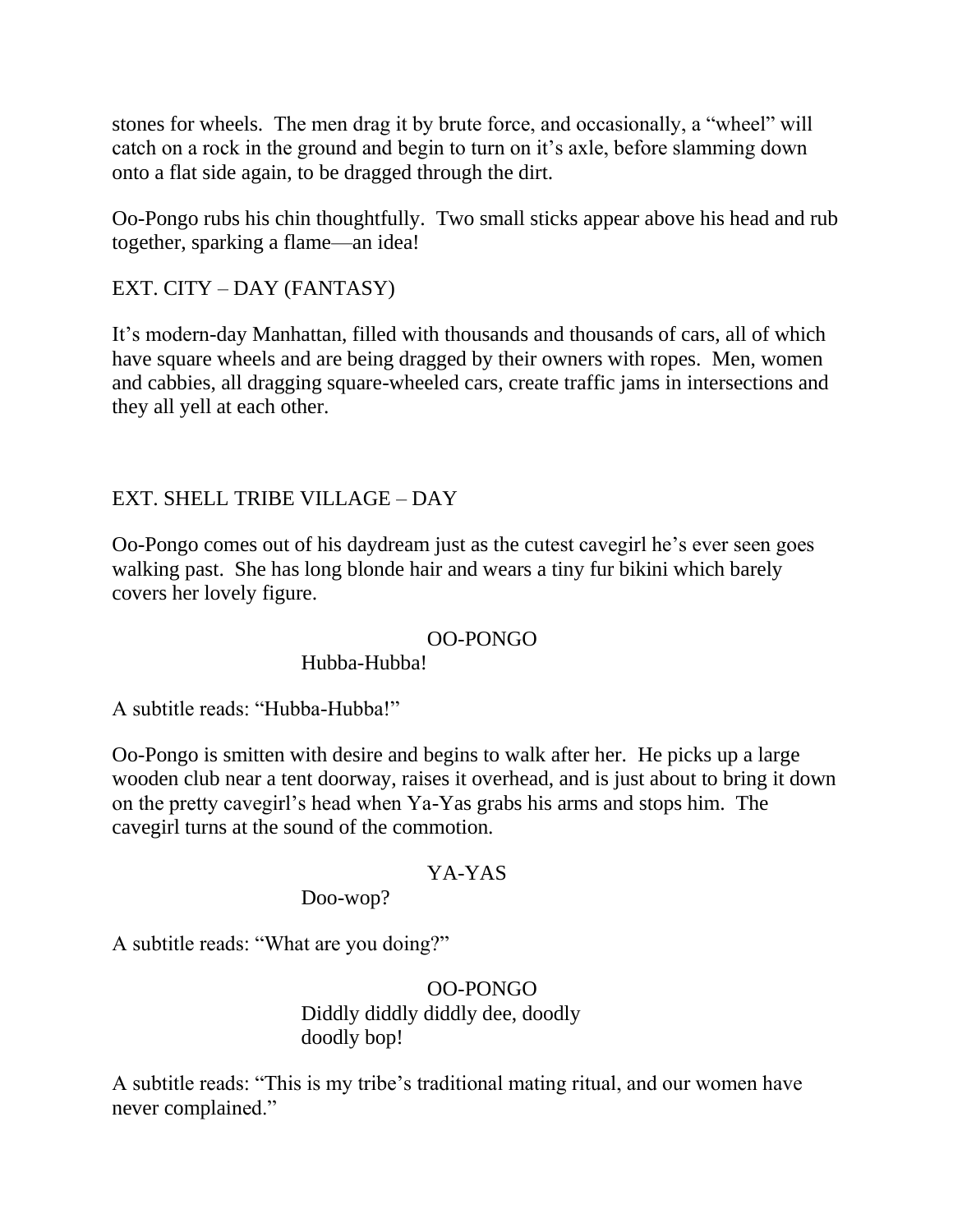Oo-Pongo thinks back on his tribe, remembering . . .

## EXT. ROCK TRIBE CAVE – DAY (FLASHBACK)

A Rock tribesman sneaks up behind a cavegirl, bashes her in the head with a huge club, and then drags her off by her hair. Several other Rock tribe women shuffle about with misshapen heads, open-mouthed and drooling, obviously suffering from severe head trauma. Rock Tribe Caveman # 1 observes them, and then turns to his friend.

### ROCK TRIBE CAVEMAN # 1 Banana-Rama Ding-Dong?

A subtitle reads: "Ever notice how stupid women act after they're married?"

### EXT. SHELL TRIBE VILLAGE – DAY

Oo-Pongo comes out of his reverie confused, but the pretty cavegirl is smiling at him. Oo-Pongo pounds on his chest with his fist and coughs.

### OO-PONGO

Oo-Pongo!

A subtitle reads: "Alfonse."

The cute girl places her open hand against her breasts.

### GIRL

Ta-Tas.

A subtitle reads: "These are my breasts. Behold."

TA-TAS smiles at him. Oo-Pongo puts his open hand against his own chest.

### OO-PONGO

 Oo-Pongo. (he then puts his hand on her breasts)

Ta-Tas?

She nods and smiles. Ya-Yas taps Oo-Pongo on the shoulder and points out a young caveboy approaching a young cavegirl.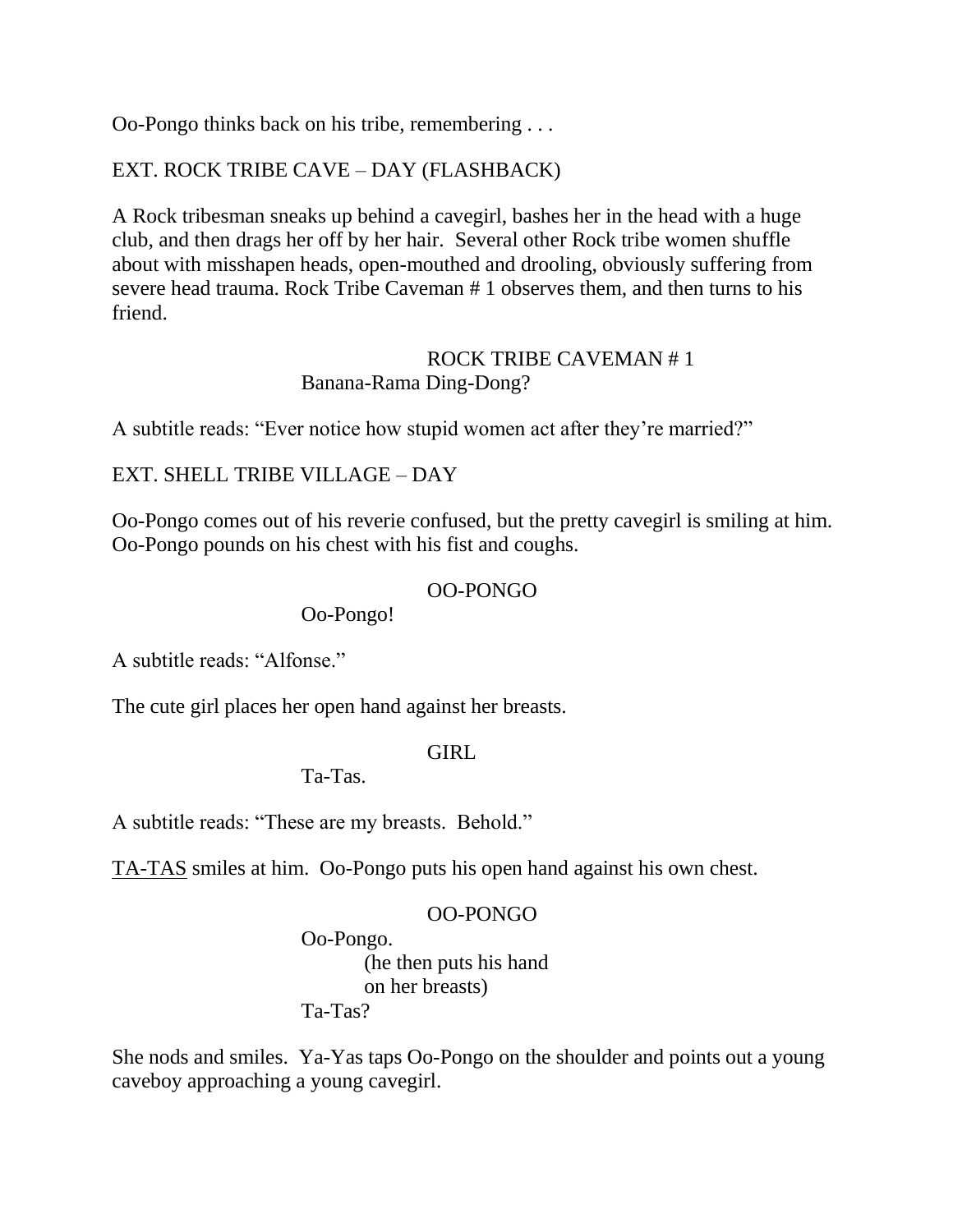## YA-YAS Gichy-gichy Yah-yah Ga-ga.

A subtitle reads: "Observe our Tribe's Mating ritual."

Oo-Pongo watches as the caveboy, dressed in a suit of feathers, does a bizarre chicken dance around the cavegirl, and finishes by presenting her a basket of fruit.

### OO-PONGO

Zippity do-da?

A subtitle reads: "You give her food?"

### YA-YAS

Zippity eh.

A subtitle reads: "Food must be given."

Oo-Pongo looks around quickly until his eyes spy some coconuts stacked by a tent behind Ta-Tas. He steps over and picks up two of them, then steps back and extends them as an offering to Ta-Tas. She grabs them with a frown and hugs them to her chest.

### TA-TAS

### Oo-oo-la Ta-Tas!

A subtitle reads: "These are Ta-Tas!"

Oo-pongo stares at the cleavage behind the coconuts.

### OO-PONGO

Oo-la-la.

A subtitle reads: "Yes, they are."

Ya-Yas is talking to him.

## YA-YAS

Zippity do-da, Oo-Pongo, Zippity eh.

A subtitle reads: "Oo-Pongo must gather his own food to give."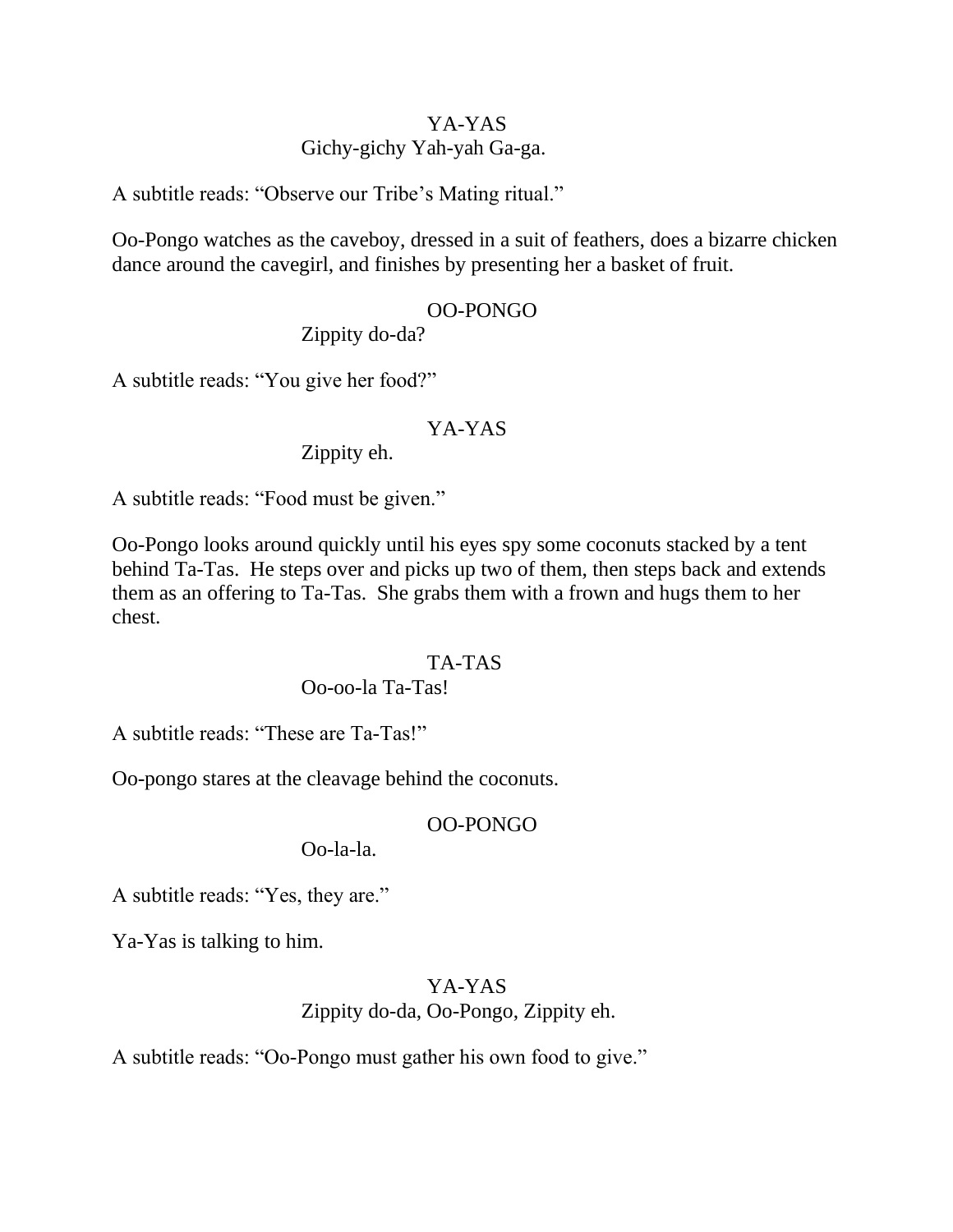### OO-PONGO Oo-Pongo bo-diddly. Ta-Tas sha-na-na, gabba gabba hey!

A subtitle reads: "Oo-Pongo is a Great Hunter. Ta-Tas come with me, and I will catch you real meat food!"

Hiding in the foliage at the edge of the settlement is the cute, dark-haired Rock Tribe girl, I-Pod. She watches Oo-Pongo and Ta-Tas closely, a frown creasing her face. I-Pod mimics their smiles, then spits.

Oo-Pongo looks up. He hears something. It's the shriek of a dinosaur. He grabs a spear and goes after the sound, into the jungle. Ta-Tas watches him go with a concerned expression on her pretty face, then goes after him.

I-Pod sees the two of them leave and follows.

EXT. JUNGLE – DAY

Oo-Pongo steps forward with his spear in his hand. He sees a mighty Triceratops with it's three horns and armor-like skin. Oo-Pongo stealthily moves forward. The Triceratops stops and eats foliage. Ta-Tas steps up in the background and watches.

Oo-Pongo moves closer and closer, then leaps on the creature . . . At which point we realize it's a miniature Triceratops, the size of a pig. Oo-Pongo wrestles the creature for a moment, then it gets away and runs off into the jungle. Grunting in anticipation, Oo-Pongo quickly pursues it.

EXT. WATERFALL – DAY

The mini-Triceratops runs around the edge of a lake, then goes right underneath a big waterfall and disappears. Oo-Pongo's arrives one second later but can't find the creature. Oo-Pongo looks all around, but it's gone. Oo-Pongo shakes his head in primordial confusion. The foliage at the edge of the jungle rustles. Oo-Pongo raises his spear and cautiously steps forward. He grabs the greenery, pulls it aside and reveals Ta-Tas, who smiles sweetly at him. Oo-Pongo grabs her arm and pulls her out of the shrubbery.

Just then the volcano looming above them begins to smoke and rumble, causing the whole island to shake and shudder. Oo-Pongo and Ta-Tas both fall to their knees. Suddenly, the animals of the jungle come fleeing past and around them, then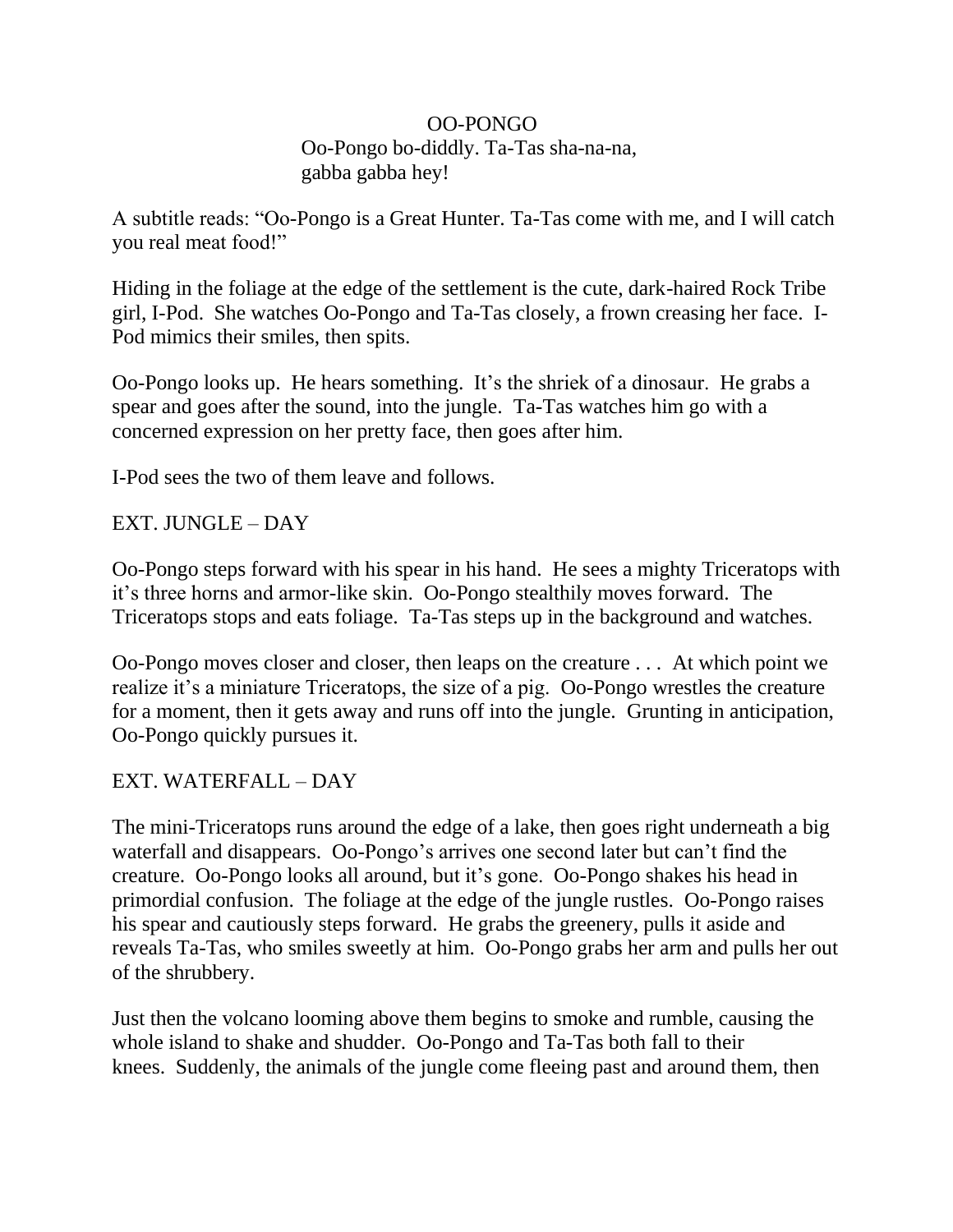they all go under the waterfall and disappear. Oo-Pongo and Ta-Tas' overhanging brows go up and their eyes widen in astonishment. What the . . . ?

Oo-Pongo and Ta-Tas step into the waterfall, then through it and finds a passageway under the crashing water leading somewhere. They both cautiously step into the dark passageway.

## EXT. LOST, LOST VALLEY – DAY

There is a crack in the rocks in the side of a mountain. First the little Triceratops comes running out, then a moment later a menagerie of other animals run out, then finally Oo-Pongo and Ta-Tas step out of a crack in the rocks, and into a lush, verdant valley.

Oo-Pongo and Ta-Tas look around in utter astonishment.

DISSOLV

E:

# EXT. LOST, LOST VALLEY – DAY

With an astonished expression, Oo-Pongo and Ta-Tas make their way into the lush, overgrown, misty, magical lost valley. Giant dragonflies with three-foot wingspans flutter past. They hear female laughter and singing. Oo-Pongo and Ta-Tas crouch down and crawl toward the sounds, through some thick foliage.

# EXT. FOREST LAKE – DAY

Oo-Pongo moves a shrub out of the way and he and Ta-Tas see a beautiful lake. The lake is filled with thirty gorgeous naked young women splashing, swimming, singing and laughing. Oo-Pongo's eyes widen until they nearly bug out. The fur of his loincloth begins to slowly rise up. Oo-Pongo and Ta-Tas both glance down and look at his rising loincloth They're both impressed at how much it's elevating. Finally, he yanks away the fur revealing a big, flat-headed cobra rising up between his legs.

Oo-Pongo screams, jumps to his feet, backs away from the snake and directly into the waiting clutches of two beefy women warriors. Two more warriors grab Ta-Tas. The head WARRIOR WOMAN steps up before Oo-Pongo and deftly cracks him over his enlarged skull with a wooden club.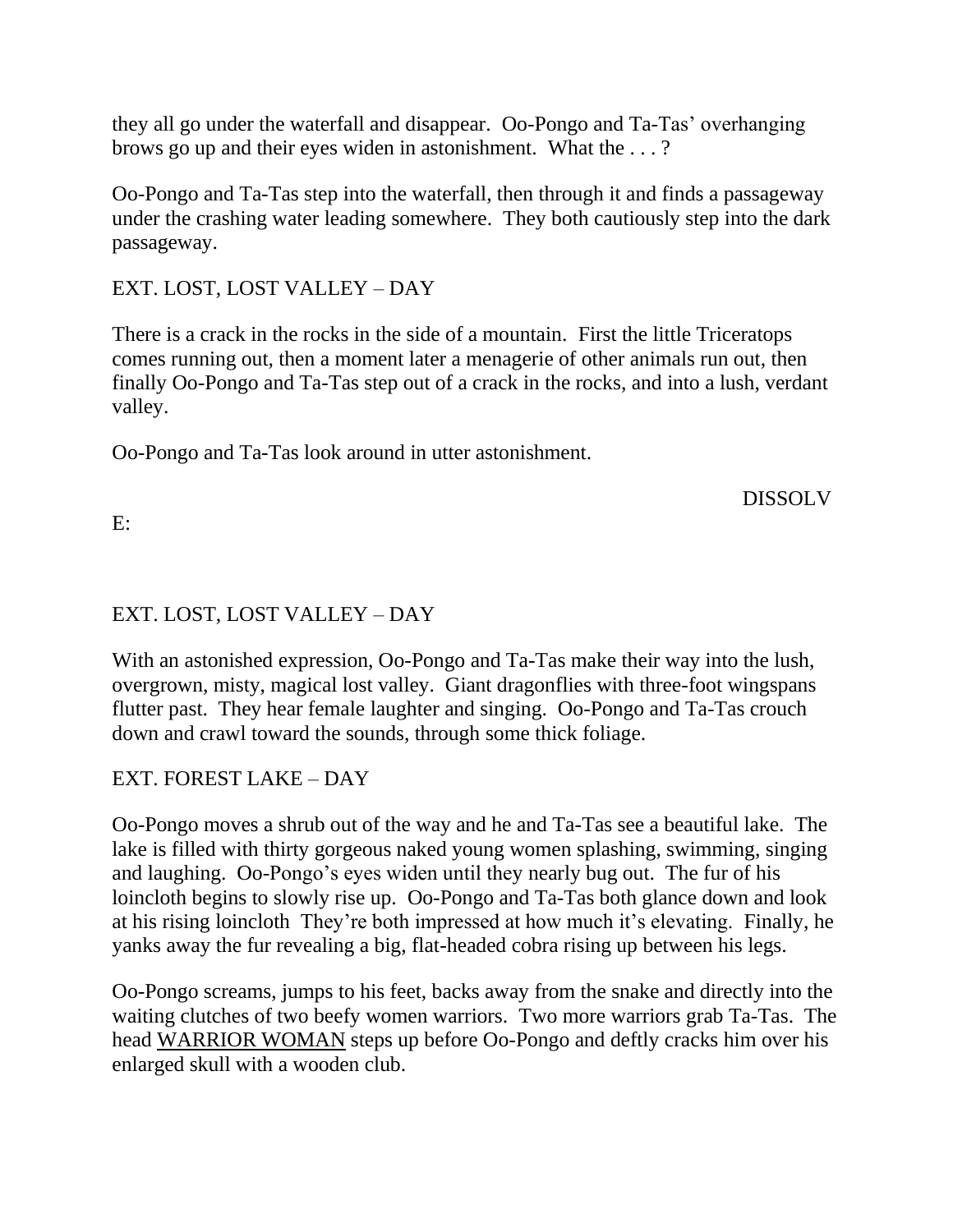# WARRIOR WOMAN

Take them to the pens and lock them up.

The two other warriors drag the unconscious Oo-Pongo and the squirming Ta-Tas away. The Warrior Woman slaps the club into her hand.

### WARRIOR WOMAN Men, when will they ever learn?

## EXT. LOST, LOST VALLEY/ VILLAGE – DAY

Oo-Pongo is taken into the village by the two warrior women. Ta-Tas is taken away in a different direction. She and Oo-Pongo exchange a pained glance until she disappears around a corner.

The village is constructed of Frank Lloyd Wright-like architecture: low, two-story buildings made of natural woods, with waterfalls burbling through them. Pretty girls in diaphanous white gowns walk to and fro and mill around. A rhythmic drumming beat can be heard. Oo-Pongo can't believe what he's seeing; it's all too much for his un-evolved, primordial brain to comprehend, so he begins to drool uncontrollably. One of the warrior women sees this, is utterly disgusted, takes out a rag and throws it in Oo-Pongo's face.

### WARRIOR WOMAN

 Clean up, caveman, this is an important service.

Oo-Pongo is taken into the building from which the music is coming.

## INT. MEETING HALL – DAY

The meeting hall is packed with beautiful women in white gowns. They are all swaying to the beat of drums. Some of the girls are dancing, others are beating drums. As we look closer we see that all of the women aren't young. There's a whole contingent of attractive older women in white gowns seated in long rows. They too are swaying and clapping.

At the very center of the room, in the middle of all of these women, are five cavemen with their hands bound to a pole. Oo-Pongo is brought forward and he is also bound to the pole. He looks at the other guys, and they all shrug their hairy shoulders and raise their jutting eyebrows.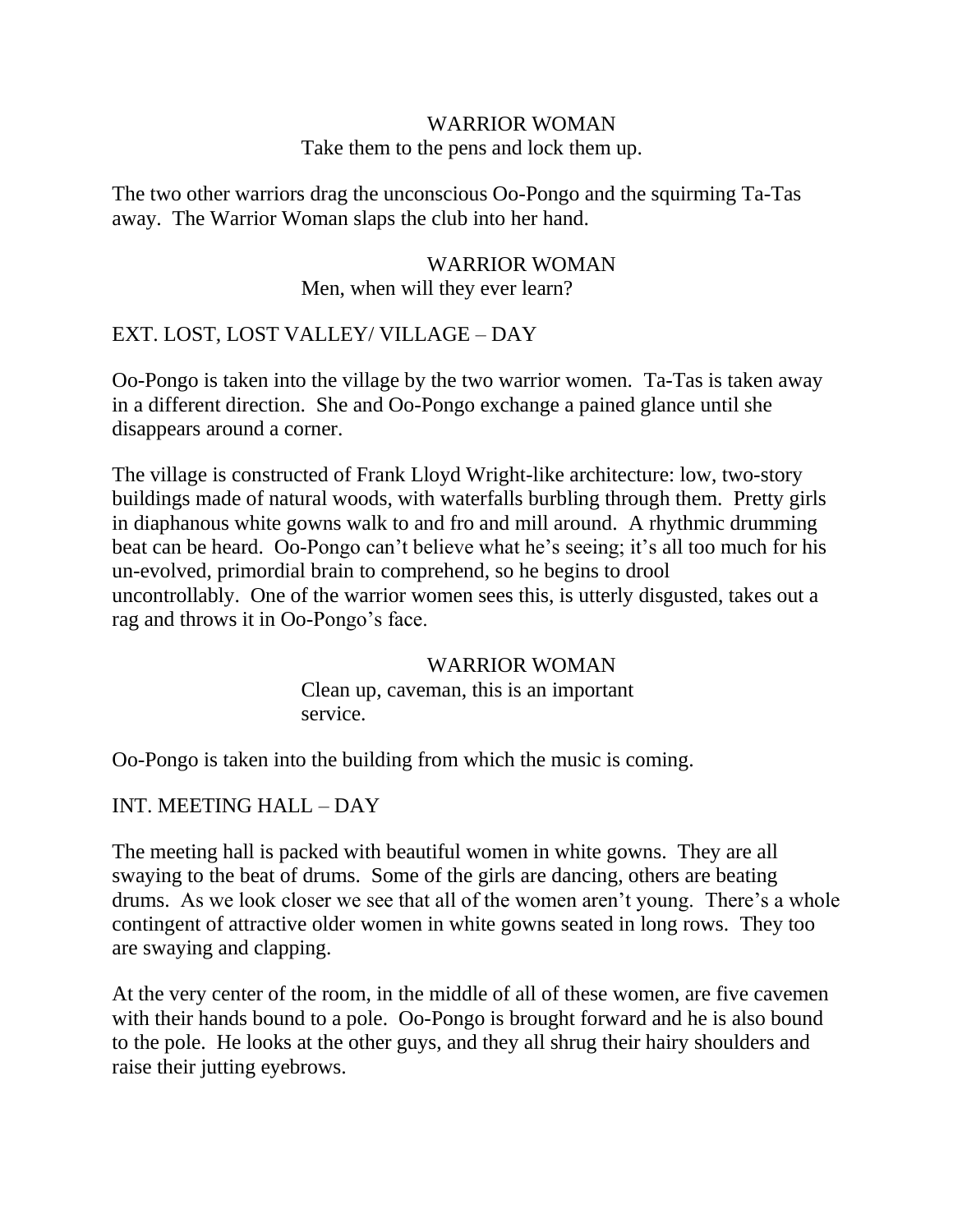Just then a phalanx of twenty buff Warrior Women push their way through the crowd, creating a pathway. The women in white all begin screaming hysterically, crying, falling to their knees and tearing their hair out. The warrior women hold the crowd back.

The drummers pound harder on their drums.

A female ANNOUNCER stands up and announces.

### ANNOUNCER

 Yes, that's right, the time is here. Ladies and . . . ladies, without further ado, let us all rise and join me in welcoming the Number One Queen on the Scene; the Goddess in the bodice; The Lady Who Needs No Name, But Has One Anyway—  *Her-Who-Lives-Forever!*

HER-WHO-LIVES-FOREVER enters the hall. She is a stunning woman of thirtyfive with huge, mesmerizing eyes and long straight hair. The crowd of women burst into cheers. *Her*comes striding up the pathway, between the screaming girls, and up to a podium. She wears a long feathered cape. As she comes forward it becomes apparent that it's actually a cape of live peacocks, each peacock holding onto the one in front of it with it's beak. When she arrives on stage, she claps her hands loudly, startling the peacocks who all fly away.

**HER** 

 Thank you. Thank you very much. No, really, thanks a lot. (points at one of the girls) Is that a new dress? It looks new. Okay, let's all just settle down. (the girls quiet down) Good. We have a big agenda, so let's get right down to it. All you gals here need to rape those men there— (she points at the men) —until they die, and then we may even have to get some more. I know it's disgusting, but it's necessary.

Oo-Pongo whispers to one of the other men . . .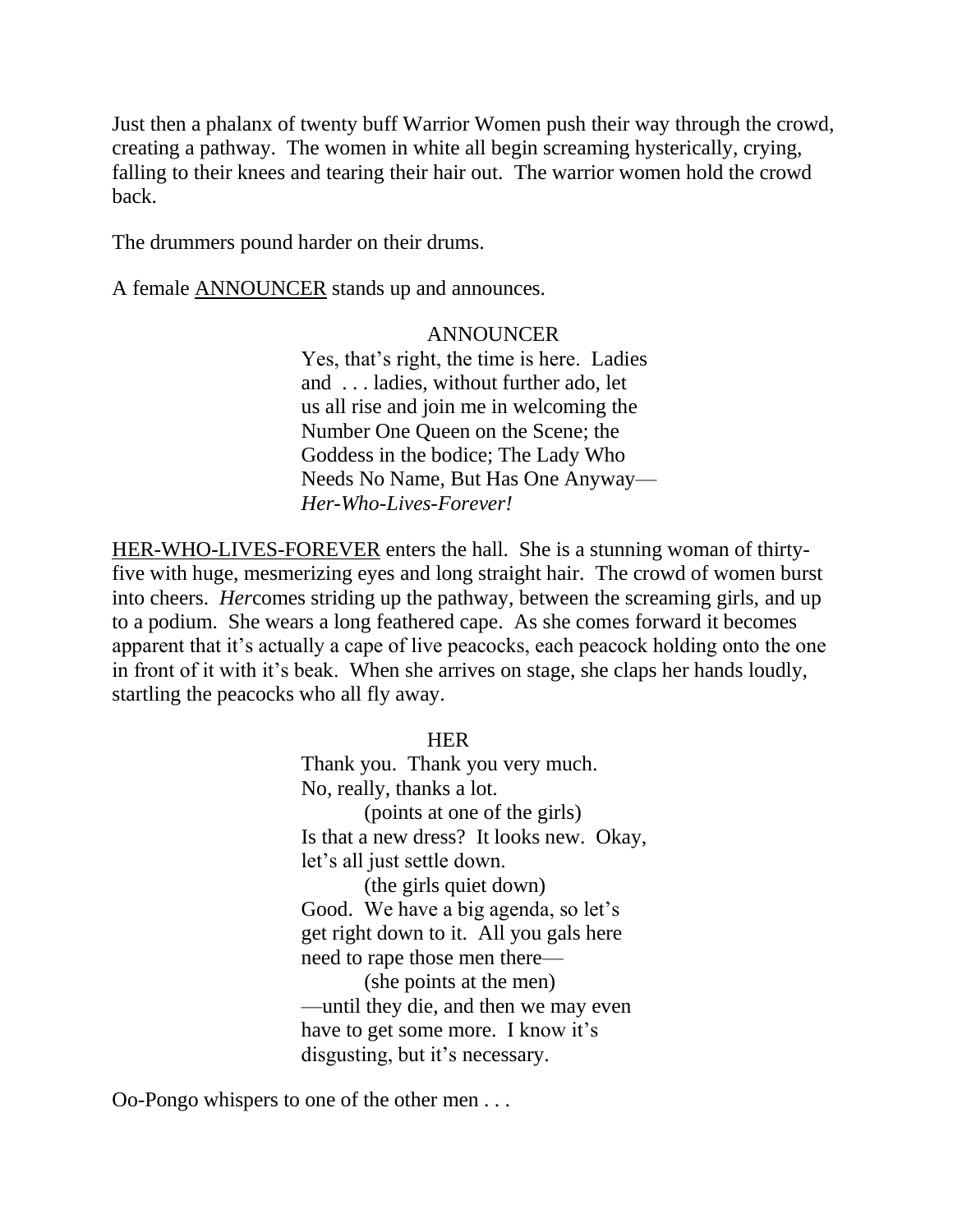### OO-PONGO Dah Doo-Run-Run, Hey, Dah Doo- Run-Run?

A subtitle reads: "Do you know what she's saying?"

One of the other CAVEMEN whispers back.

### CAVEMAN #1 Doo-Lang Doo-Lang Doo-Lang.

A subtitle reads: "Of the many tongues I both speak and understand, this is by far the most absurd-sounding gibberish I've ever heard."

### **HER**

We must keep our race going at all costs! You get me? So sadly men are the only answer, even if they are horribly un-evolved and backward specimens like these. But, no matter! For I shall remain young forever, and that's all that really matters, isn't it? So that I may continue to wait for Him . . .

*Her* points at a ten-foot-tall statue embedded in the wall. It looks just like Dick Challenger, except that it has a silly pageboy hairdo. *Her* takes a deep breath.

### **HER HER**

 . . . Him-For-Whom-I-Wait. For you must all remember, I am Her-Who-Lives- Forever. I am eternity, infinity, forever. I am yesterday, I am today, I am tomorrow but I'm not next Thursday because I'm taking a personal day. Now, are there any questions before we begin the mating ceremony?

A young girl raises her hand and stands.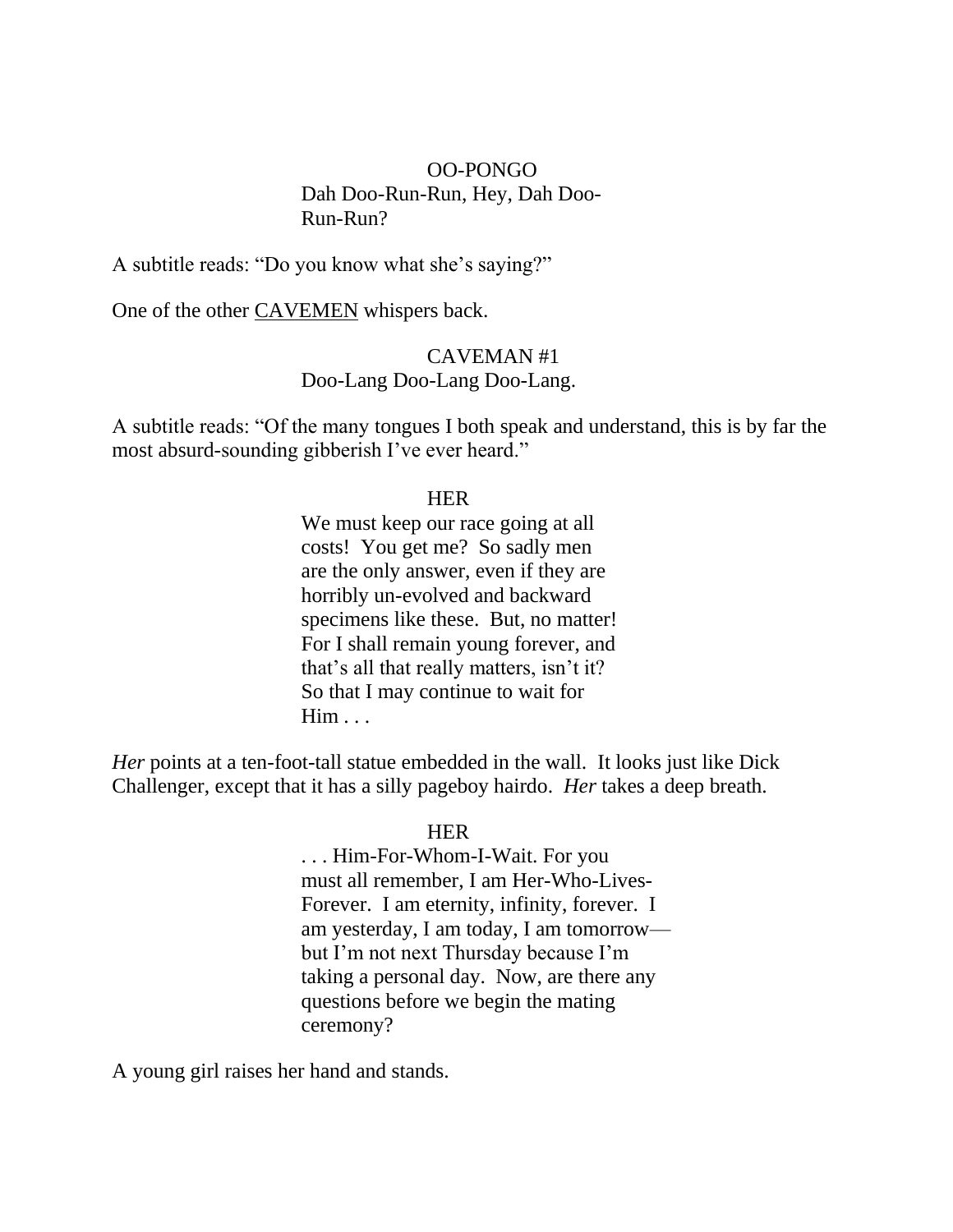#### YOUNG GIRL

 How come we have to mate with these monkey-men, but you don't have to?

*Her* puts her hands through her hair and sighs impatiently.

#### **HER HER**

 As I've explained before, since I drink of the Fountain of Forever, if I were to mate with these creatures, or any mortal man, I would age a thousand years in a hundred minutes, and any way you add that up it's gonna be ugly. I would be a huge pile of putrescent bile. I mean, who's gonna clean up that mess? You? Y'know, that's not gonna come out of the royal red carpet. Think about it. And that is why I must wait for the return of the one man who has also been cleansed by the waters of the Fountain of Forever, Him . . .

*Her* points at the statue of Him. An OLDER GAL in a white gown raises her hand and calls out . . .

#### OLDER GAL

But why can't we live forever, too?

#### **HER HER**

 Because if we all drank of the Fountain of Forever, then no one could mate with mortal men, or in this case, mortal monkey men. As it is now, more than half our children are born as un-evolved half monkey primitives.

There are a small group of monkey-children in the stands, segregated and wearing servant's clothes, aprons and cook's whites. They all look up as *Her* gestures to them.

**HER**  They're too stupid to do anything but menial housework, and we have to kill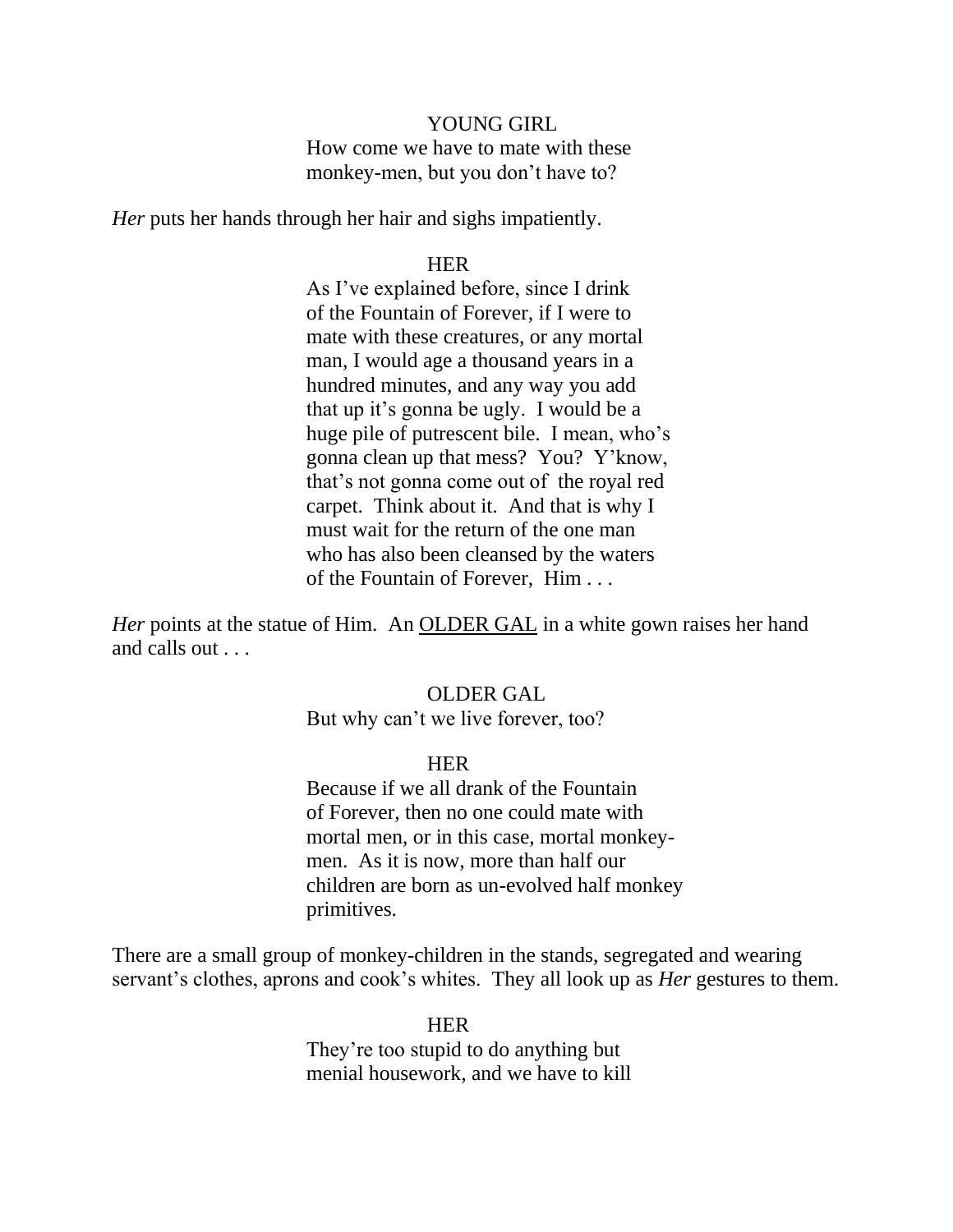them before puberty so they don't pollute the gene pool.

Several of the monkey-children look up apprehensively at this.

### HER

 (condescendingly to them) Not you good little children, of course, I'm talking about the very bad children on the other side of the valley.

The monkey-kids breathe a sigh of relief, smile and wipe their brows.

### **HER**

 So if no one could mate, our race would die out in a generation.

### OLDER GAL

 But why can't we all bathe in the Fountain? Then we'd all be young forever and our race would never die out.

*Her* considers this question for a moment. Meanwhile, one of the Warrior Women has quietly stepped up behind the Older Gal, and at a nod from *Her* the Warrior deftly chops the Older Gal's head off with a scimitar. The head hits the floor with a *thunk*. The Older Gal's torso spews blood for a second, then it collapses to the floor.

*Her* shrugs and nods.

### **HER**

 Good point. Why can't you all remain young forever, just like me? (she gets furious)  *Because you can't, that's why!* I'm the only one who gets to, and since I know the secret and you don't, you can all just shut up! Look, this is a Monarchy, okay? When I ask, "Are there any questions?" it's a traditional formality, I don't mean it literally. So, are there any questions?

The crowd is exceedingly quiet.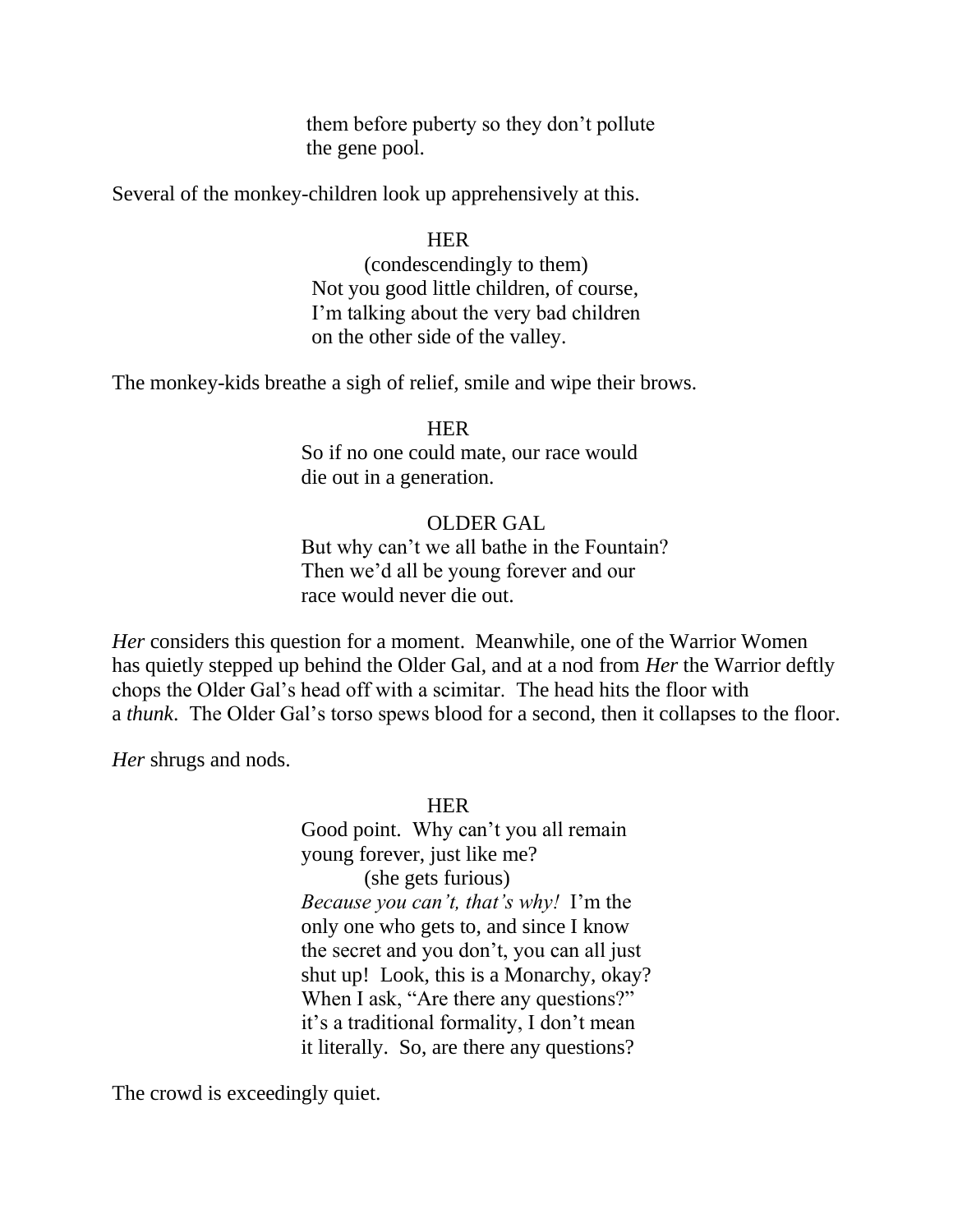# **HER**

 Good. Well then, we're all in agreeance that for the good of the city, you must mate with the monkey-men, and I must wait for Him. Does everyone get that?

The women all call back.

## WOMEN

Yo!

*Her* glances up at the statue longingly and sighs deeply.

# **HER HER**  And so I wait and wait, seemingly for all of eternity . . .

The statue stares blankly back at her.

# DISSOLVE:

# EXT. JUNGLE TRAIL – DAY

Dick Challenger steps up into exactly the same position as the statue, peering into the distance, his rifle raised. He walks stealthily up the jungle trail searching all around for game. Iris steps up behind him, busily inspecting all of the flora she encounters. She reaches out to touch a nasty-looking, twisted plant and it snaps at her fingers. Iris recoils. The next person in line is the Captain with a rifle slung across his back, followed by two crewmen.

Challenger raises his hand and the others stop behind him. They all turn and see a 50 ton Tyrannosaurus Rex come thudding by, each of its steps shaking the earth. Everybody is astonished to see an enormous, extinct dinosaur. Iris gasps.

 IRIS The Tyrannosaurus Rex has been extinct for a million years.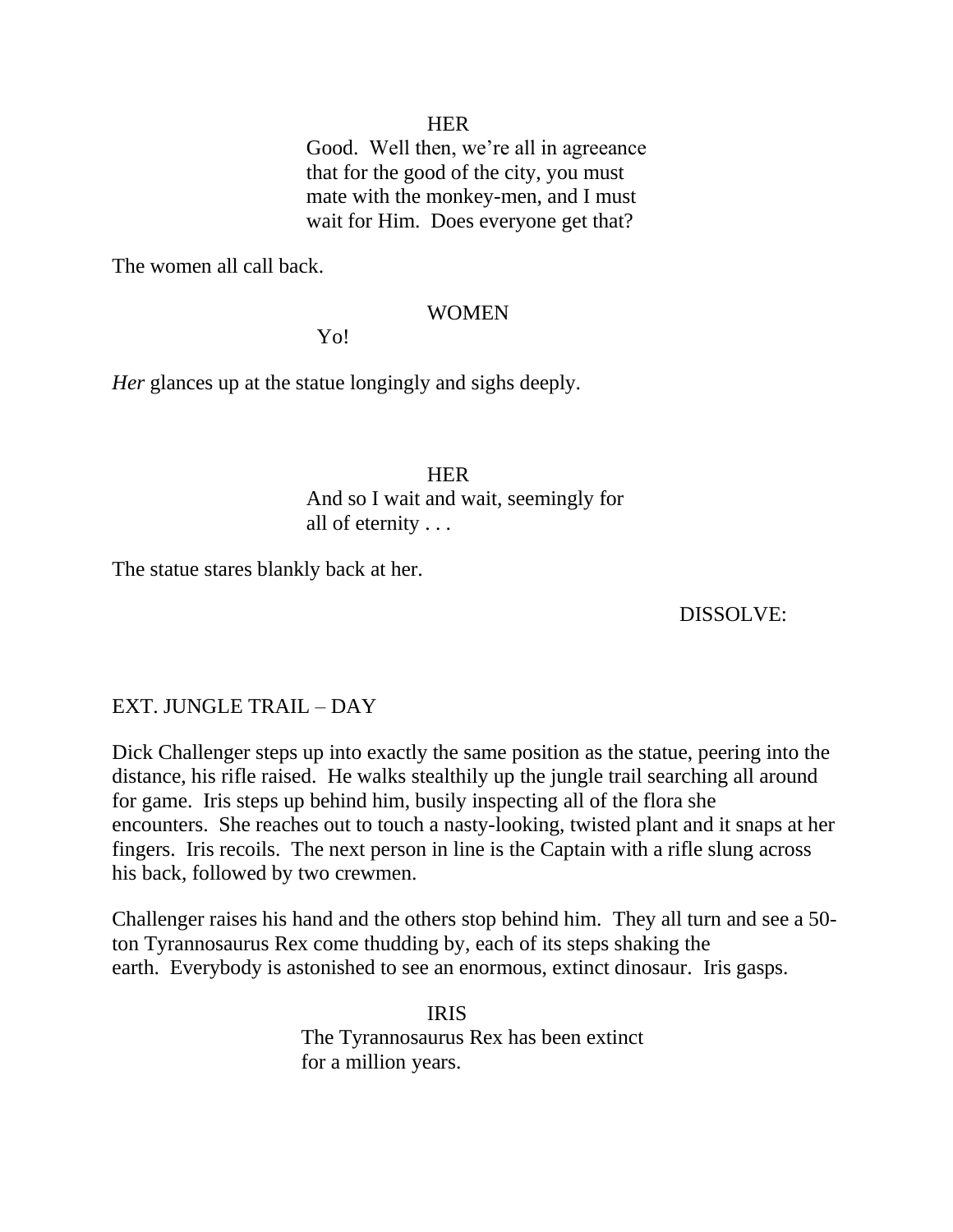# CHALLENGER Oh, yeah? Tell him that.

Challenger raises his rifle and sights in. Iris is horrified.

# IRIS

 You don't actually intend to shoot that dinosaur, do you?

# CHALLENGER

 No. I'm going to make friends with it. I think it would make a nice pet, don't you? Remember, we need it to make fuel, I'm not just killing for fun. Now just let me do my job, lady, okay?

# IRIS

(nods)

Okay.

Challenger fires the huge .50 caliber rifle with a big recoil and a cloud of blue smoke. A hole is blown straight through the temple of the T-Rex's head, leaving a big hole which you can see right through. But the hole in it's head doesn't seem to have bothered the

T-Rex very much. It scratches the side of it's head, looks at it's clawed hand, doesn't see anything, then goes clomping off in the jungle and mistakenly bumps into a tree.

Challenger is surprised by this turn of events, shrugs and keeps going. Iris rolls her eyes in disgust. The safari continues along the jungle trail.

The safari comes up behind a gigantic 100-foot-long Apatasaurus. It's tail is 50 feet long! They all walk along beside the dinosaur, past it's big fat body, and Von Schmutz raises his rifle. Challenger whispers to him . . .

# CHALLENGER Remember, wait for the head-shot.

 CAPTAIN Of course. What do you take me for? A fool?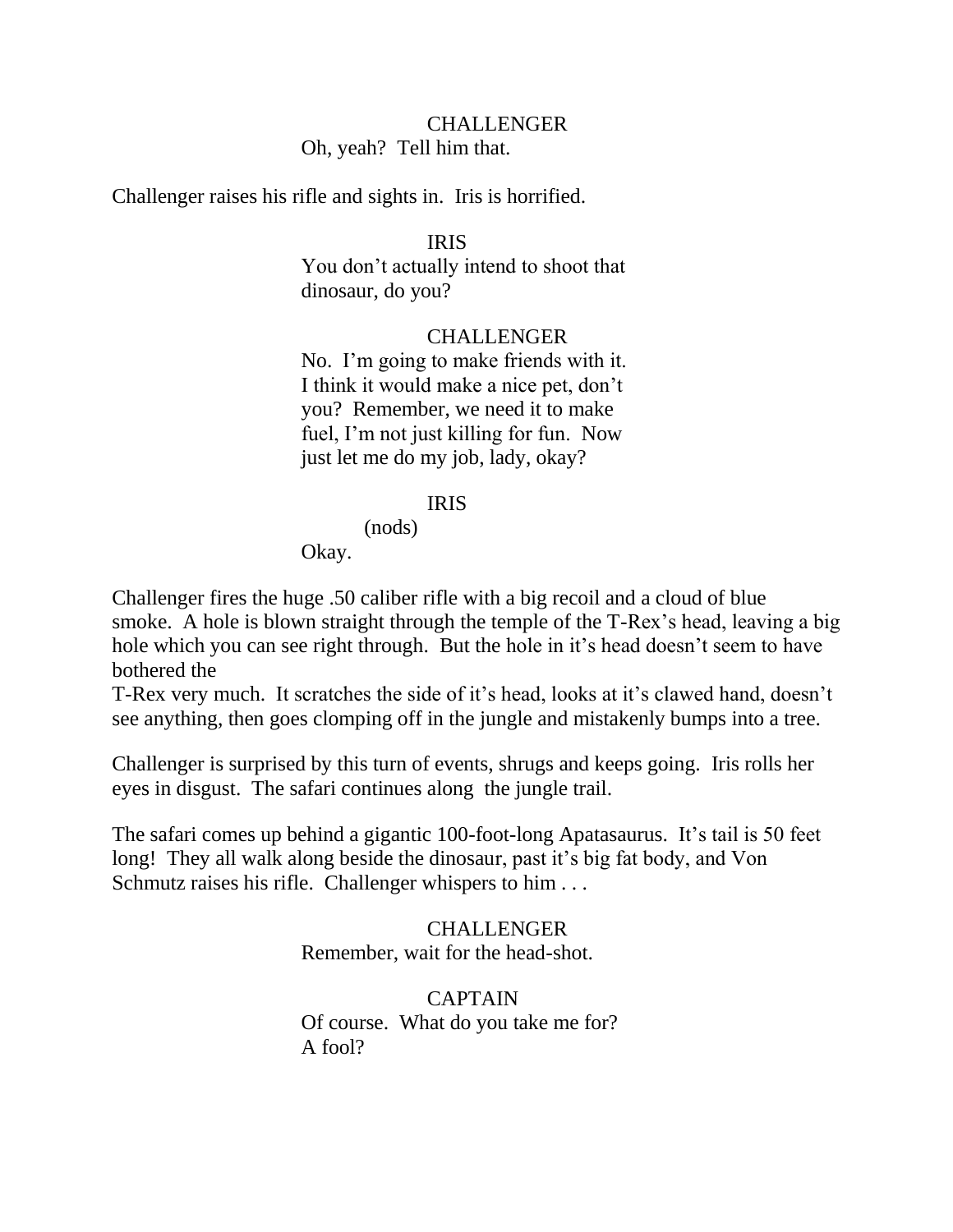# **CHALLENGER** Just calm down, Herr Captain.

They all keep walking along beside the huge Apatasaurus, past it's long neck which oddly leads to yet another tail—it has no head!

# CHALLENGER

 Huh? That's one of nature's crueler jokes. Well, get the tail-shot, we need the blubber.

The bullet hits the two-tailed Apatasaurus in the tail. It becomes enraged and attacks. They all run for their lives as the dinosaur whips it's two tails around and around in a frenzy. It finally goes around in circles so many times that it gets dizzy and falls over.

## CAPTAIN

 You men haul that dinosaur back to the ship. *Mach* s*chnell!*

The two crewmen exchange befuddled glances, then shrug.

The safari keeps snaking its way through the jungle. Iris stops and looks at a pretty red flower with spiky leaves.

IRIS

 Ah, the *Floraluna Lhasa Apso*. Very rare. Thought to be extinct. Highly toxic.

Challenger picks one of the red flowers and looks at it, looking somewhat unimpressed.

Captain Von Schmutz picks one of the red flowers and and takes a strong whiff of it, inhaling red pollen. His eyes light up, it smells good. He gives it a lick for good measure and it tastes pretty good, too.

DISSOLV

E: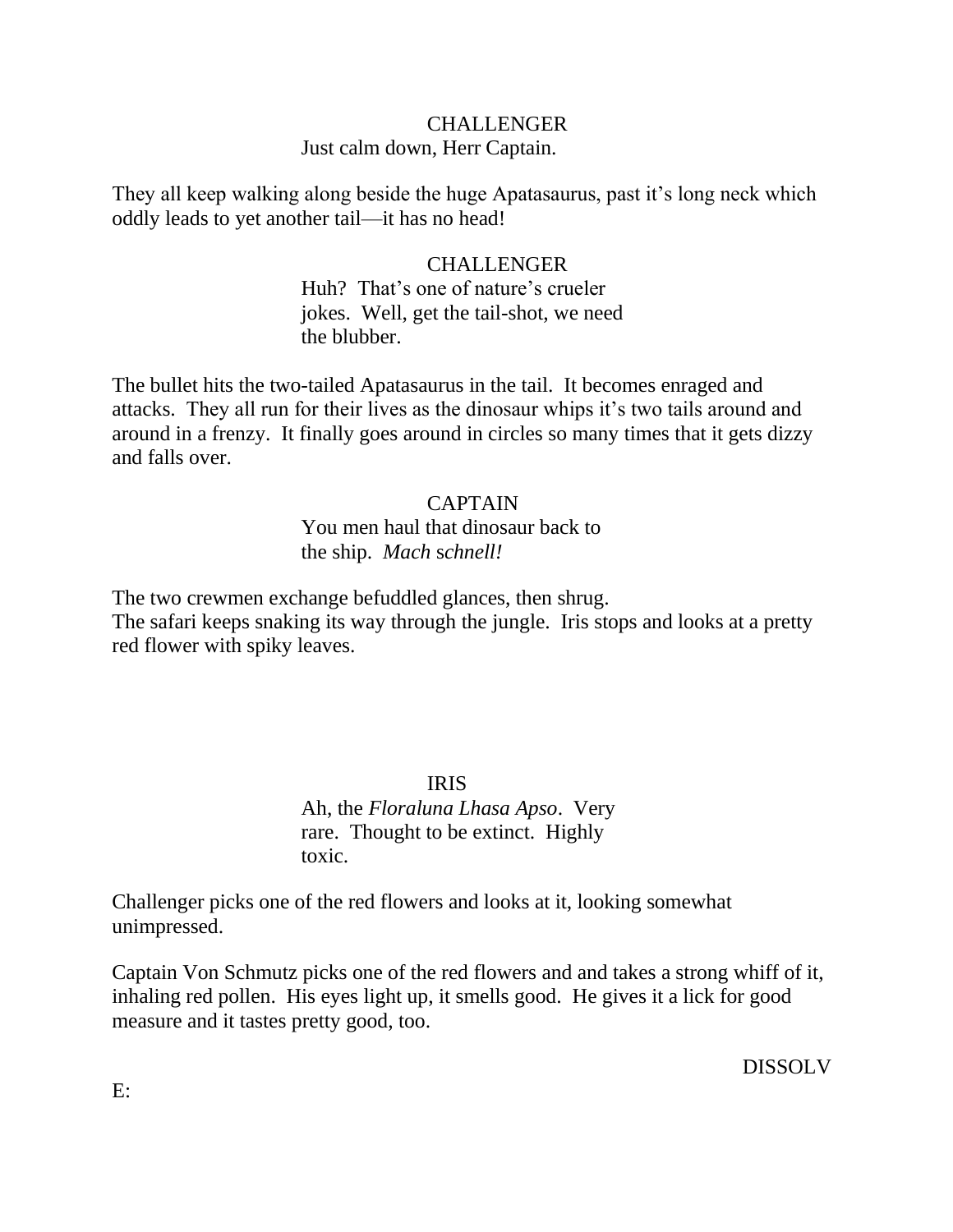# EXT. LOST, LOST VILLAGE – DAY

Warrior Women have Oo-Pongo and the other men, and some other women have Ta-Tas, too. They are separated and taken off in different directions.

# INT. MATING STABLES – DAY

The Warrior Women push Oo-Pongo and the other cavemen into a darkened building.

## WARRIOR WOMAN

 Get into the Mating Stable, monkey boy!

Oo-Pongo and the other slaves are led into the stables, with two long rows of stalls on either side of the center aisle. The WARDEN, a butch lady in leather, stands at the entrance and assigns a stall to each captive as their leg irons are unlocked.

# WARDEN This one . . . stall sixteen, him, stall twenty.

The next captive in line is a female member of the cave tribe, with short hair and a dirty face, but definitely a girl.

# WARDEN

 How did she get in here? Have her washed and sent to my quarters, I'll take care of her personally.

Oo-Pongo is next in line. His leg irons are removed and he steps up to the Warden.

## WARDEN

 (eyeing Oo-Pongo) He looks fairly sturdy, put him in stall twenty-four.

Oo-Pongo is led down the rows of stalls. Some stalls are empty, others hold emaciated cavemen lying spread-eagled on wooden pallets, their wrists and ankles secured to the four corners by leather straps. As he passes them, Oo-Pongo notices they all have big, dopey smiles on their faces. One BONEY MAN turns to Oo-Pongo with a dying grin.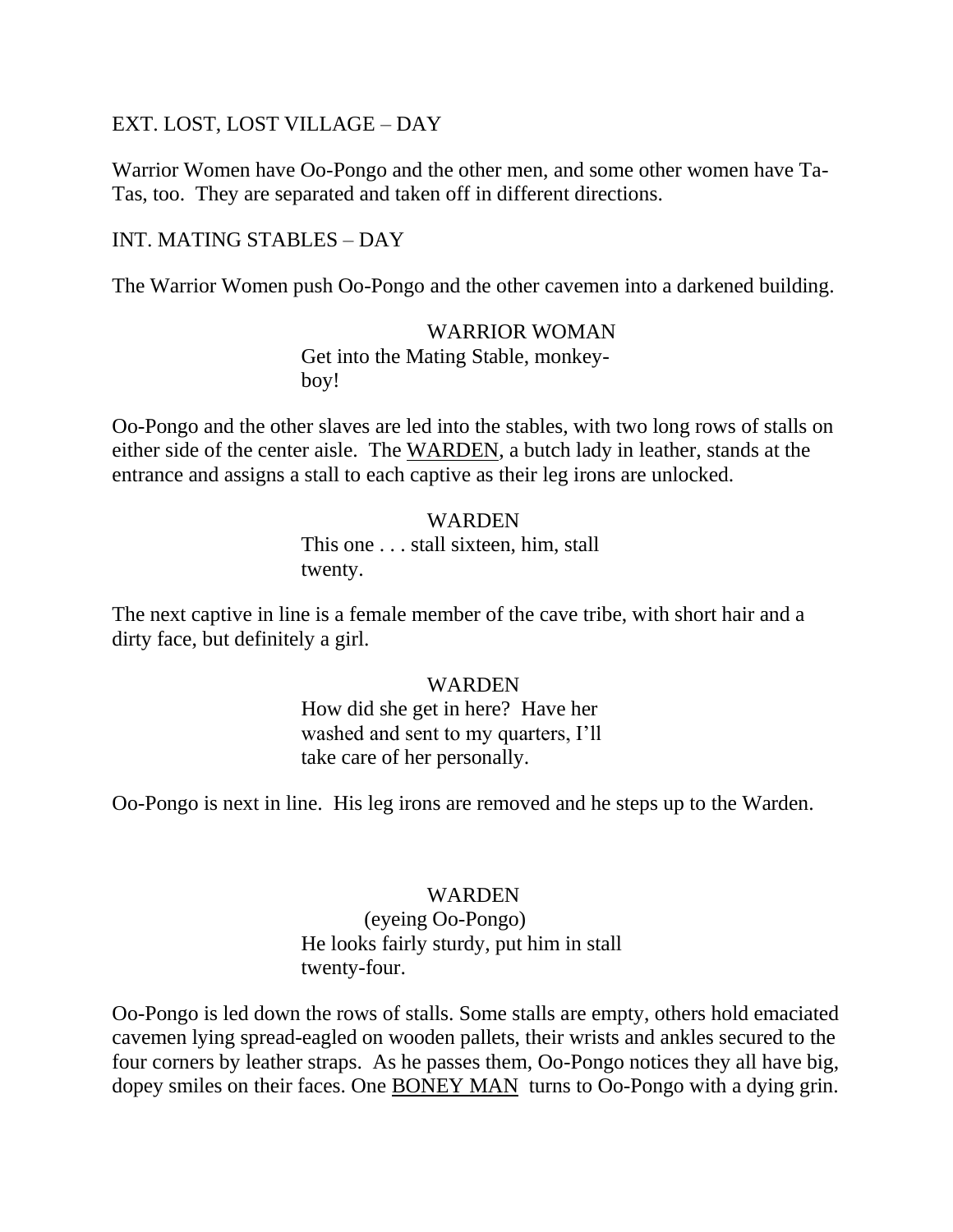# BONEY MAN Bop Sha-doobie-doobie Bop.

A subtitle reads: "Oh, man, I'm shattered."

Oo-Pongo is pulled over to his stall, he's pushed onto a bed of wooden slats. The Guard secures his writes to the top slat, and his ankles to the bottom slat. He hears the Warden talking to the young women who just arrived.

#### WARDEN

 $(0.S.)$  All right, ladies, ready to fulfill your destinies? Well, it's time to close your eyes and take one for the team. Red, you're in stall sixteen, Blondie, you're "man" is waiting in stall twenty.

From his position on the bed, Oo-Pongo can only see the hall directly in front of his stall. He's straining to see what's happening, and sees RED, a gorgeous redhead with long legs, stride past on her way to stall sixteen. Oo-Pongo becomes excited anticipating what is in store for him. Then BLONDIE, a lovely blonde girl, walks through his line of sight heading for stall twenty. Ooo-Pongo's eyes widen with anticipation

#### WARDEN

 (off-screen) Slim? I've got a prime specimen for you, stall twenty-four.

Oo-Pongo is straining to see the next girl. An enormously obese girl dressed in a diaphanous gown that barely contains her overflowing flesh, steps up to the entrance to his stall. She is the FAT CHICK. Oo-Pongo emits a shriek as she approaches and begins climbing on top of him.

> FAT CHICK Oh, he's shy, isn't that cute. Don't worry, little fella, I know just what to do, you just sit back and enjoy yourself.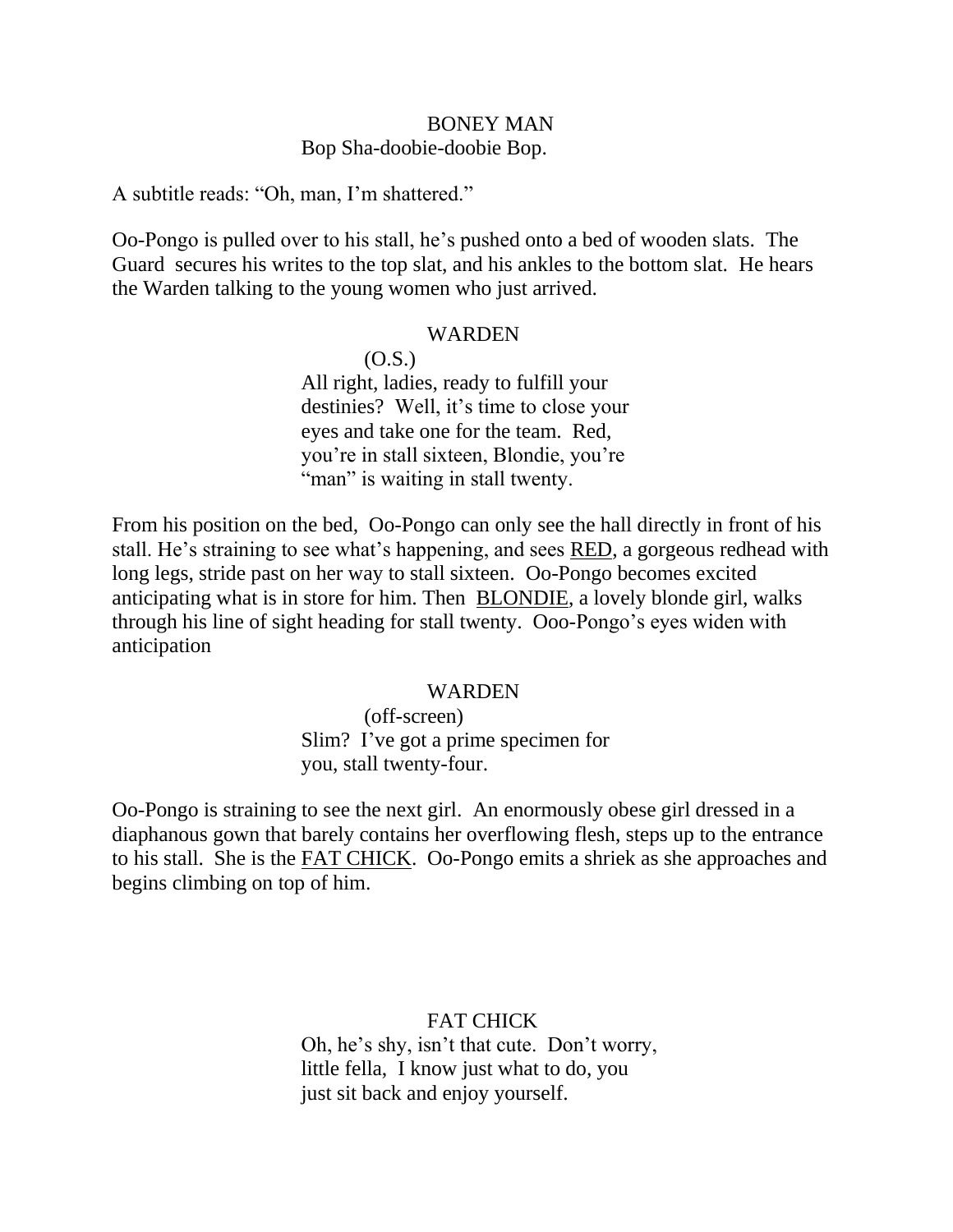As the Fat Chick climbs on top of him, we hear the bed's wooden slats creaking toward the breaking point, as well as the cracking of Oo-Pongo's bones. His frightened whimpering is abruptly muffled.

# EXT. JUNGLE – DAY

Challenger, his rifle at the ready, Iris and Captain Von Scmutz make their way single file through the jungle. Von Schmutz takes the red plant and crams it into his pipe. He toasts it up and pulls in a big hit. *Holy-moly!* This shit's strong! The Captain's eyes cross as he blows out the smoke.

# EXT. WATERFALL – DAY

Challenger, Iris and Von Schmutz arrive at a waterfall. We've actually seen this waterfall before because this is where Oo-Pongo disappeared. Iris kneels down and puts her hand in the refreshingly cool water. Captain Von Schmutz sees the water and his bloodshot eyes light up.

# CAPTAIN *Wunderbar!* Why don't we stop and take a swim?

## IRIS

Actually, a swim does sound refreshing.

Von Schmutz tosses his pipe, hat and rifle and dives right in.

Iris steps behind a bush and begins to strip down. She reappears wearing just her silky undergarments and jumps into the water.

Challenger, meanwhile, is suspiciously looking all around, clutching his rifle tightly.

# CHALLENGER

 I don't like going anywhere without my rifle.

# IRIS

How about when you bathe or shower?

# CHALLENGER At home I've got water-proof models I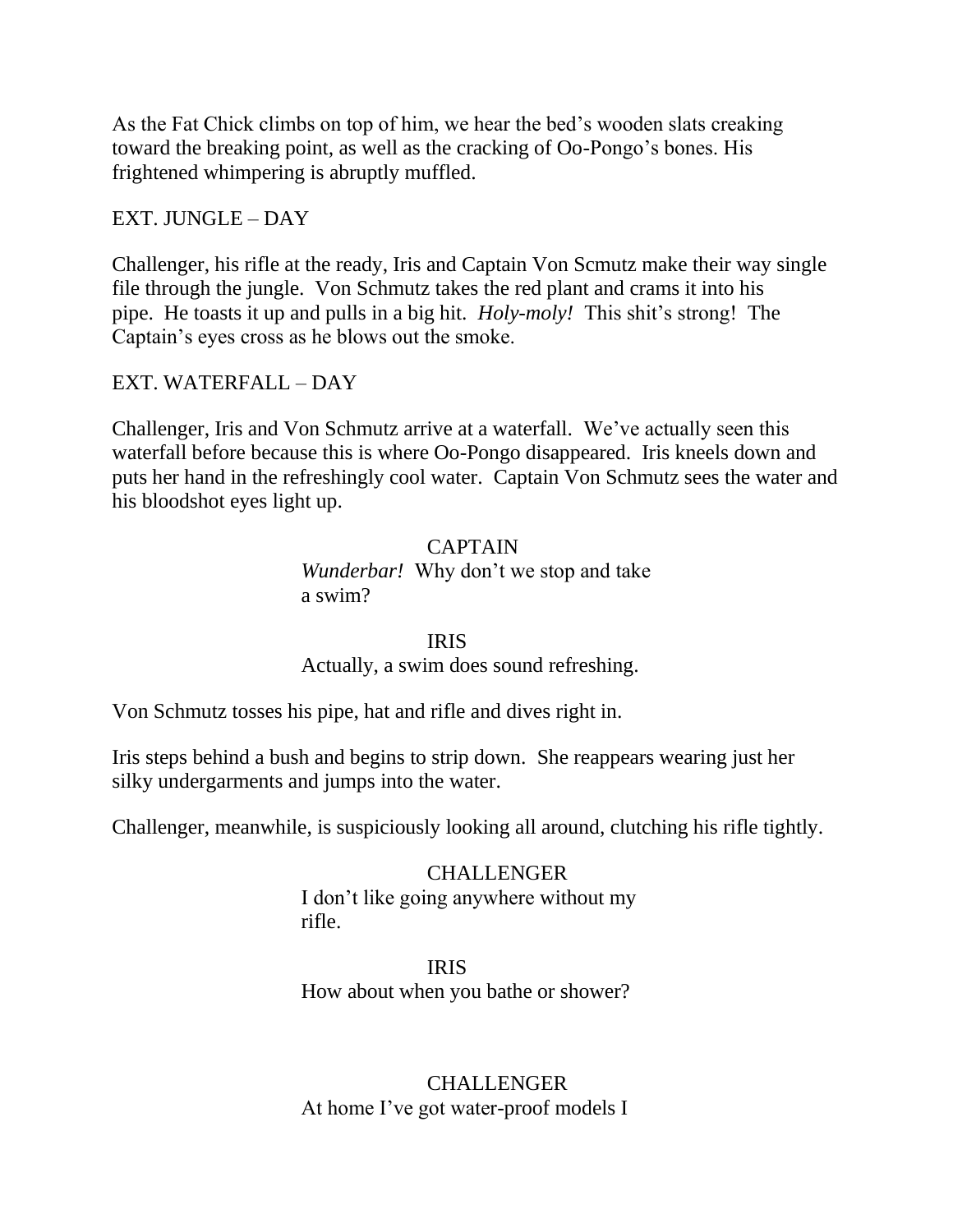take with me in the shower or bath. But this one's only water-resistant, it's not submersible. You see my dilemma.

Iris and Von Schmutz both nod.

#### IRIS

You're right, you probably shouldn't

# **CAPTAIN**

 *Ja*. Better safe than sorry, that's what we always say in Germany.

 IRIS Really? We say that in America, too.

# CHALLENGER Oh, all right. Just a short little dip. To cool off.

He sets down his rifle, strips down to his boxer shorts and jumps in.

All of sudden, eight Warrior Women step out from behind the waterfall, surround our trio and grab Challenger's rifle.

#### CHALLENGER

 (aggravating) You see, this is exactly why I don't like letting go of my rifle.

# WARRIOR WOMAN #1

 Well, what have we got here? Get them dressed, *Her* will want to see them immediately.

The Warrior Women take Challenger, Iris and Von Schmutz, get them dressed and hustle them underneath the waterfall.

EXT. LOST, LOST VALLEY – DAY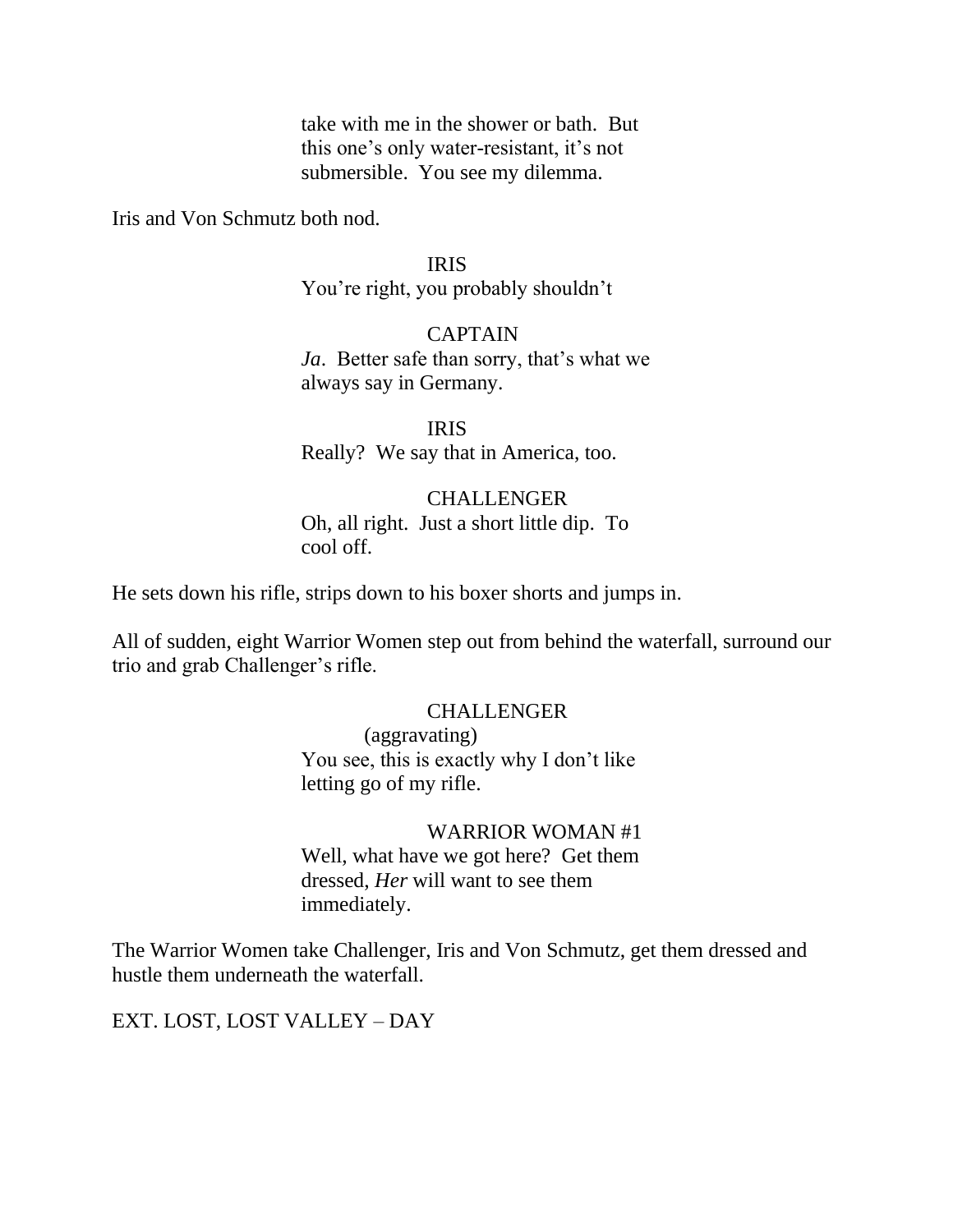Challenger, Iris, and Von Schmutz are marched into the lost, lost valley. As the women see Challenger they immediately begin whispering amongst themselves, then go running ahead into the village.

#### IRIS

 I don't think these women have ever seen a man before.

# CHALLENGER Certainly not a *real* man, that's for sure.

Iris points at Captain Von Schmutz.

 IRIS Oh, you must mean a military man, right?

# CHALLENGER Careful, sister, I get the punchlines around here.

A brawny muscular WARRIOR WOMAN punches Challenger in the mouth.

 WARRIOR WOMAN *Shut up!* How's that for a punchline?

Challenger holds his aching mouth and nods.

 CHALLENGER Good one. Nice delivery.

# EXT. LOST, LOST VILLAGE – DAY

Challenger, Iris and Von Schmutz are marched through the center of the village. As they pass and the girls see Challenger they are now all going wide-eyed, gasping, screaming and fainting. Challenger shrugs.

> CHALLENGER Huh? I didn't know my Edison cylinder of "O Solo Mio" was released this far south. We're at the top of the charts in Ecuador, y'know.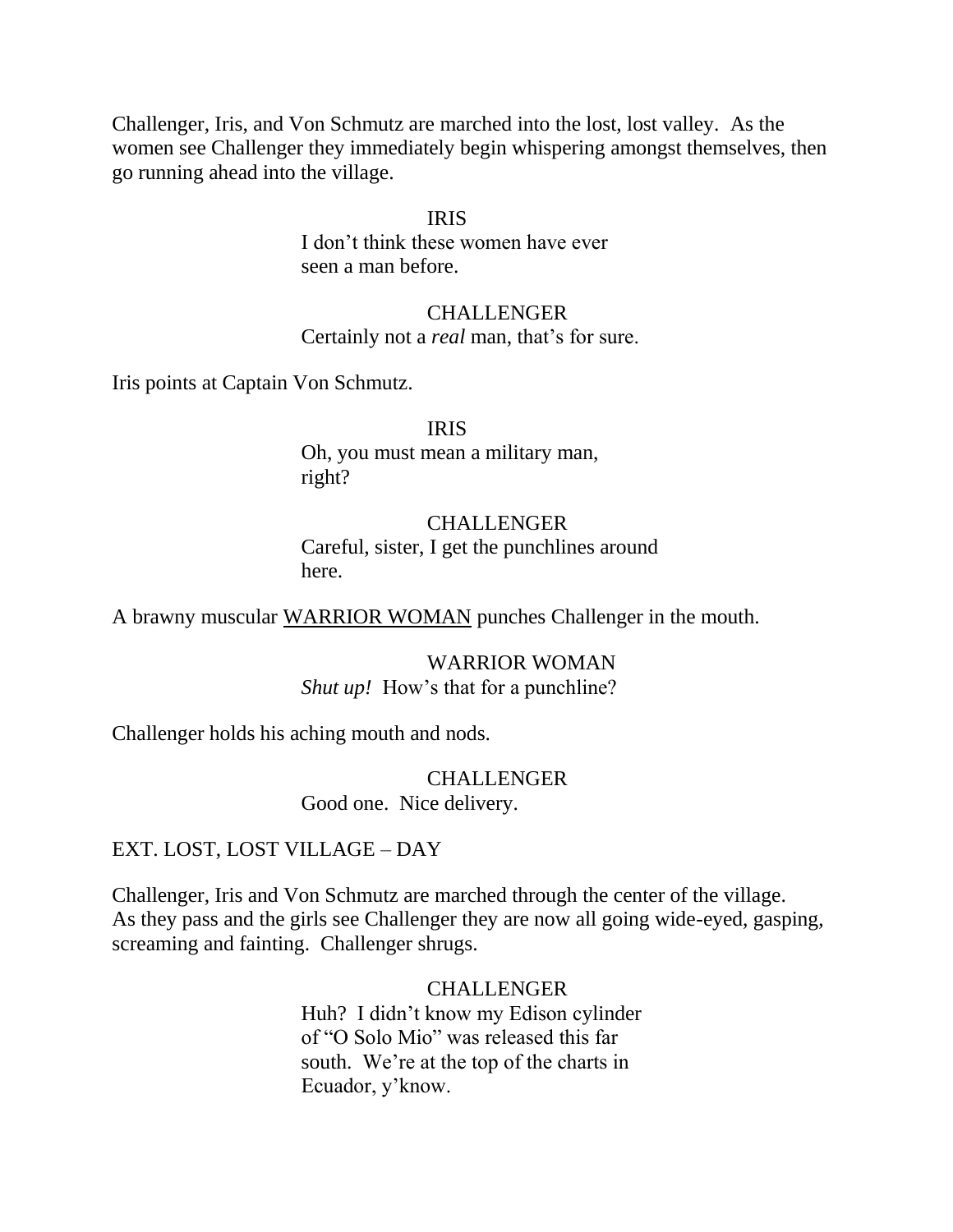Iris is looking all around, her brow furrowed confusion.

 IRIS This is so odd, there are absolutely no men here.

Challenger looks around, then shrugs.

# CHALLENGER

 Huh, what do you know about that. All pretty gals and no men. Not a bad set-up, eh, Von Schmutz?

# CAPTAIN

No, not bad at all.

# EXT. MAIN BUILDING – DAY

Our trio is led up the wide stairs of the village's main building. Girls crowd in behind them, then follow them inside.

# INT. MATING STABLES – DAY

No one can be seen over the stall partitions, but the sounds of women breathing heavily and moaning, mixed with the grunts and hoots of the monkey-men can be heard coming from most stalls.

In Oo-Pongo's stall, the Fat Chick's hand suddenly grabs the top of the partition as she pulls herself up and begins bouncing vigorously up and down. Oo-Pongo grimaces and expels a burst of air each time she comes down on him. As she becomes more energetic in her bouncing, all of the wooden slats of Oo-Pongo's bed begin to break. She builds to a frenzy, grabbing Oo-Pongo by the ears and slamming his head up and down in sync with her bouncing.

The Warden quickly enters the stable, waving her hands excitedly.

 WARDEN Everyone, listen! It's Him! He's here!

**RED** (lifting her head above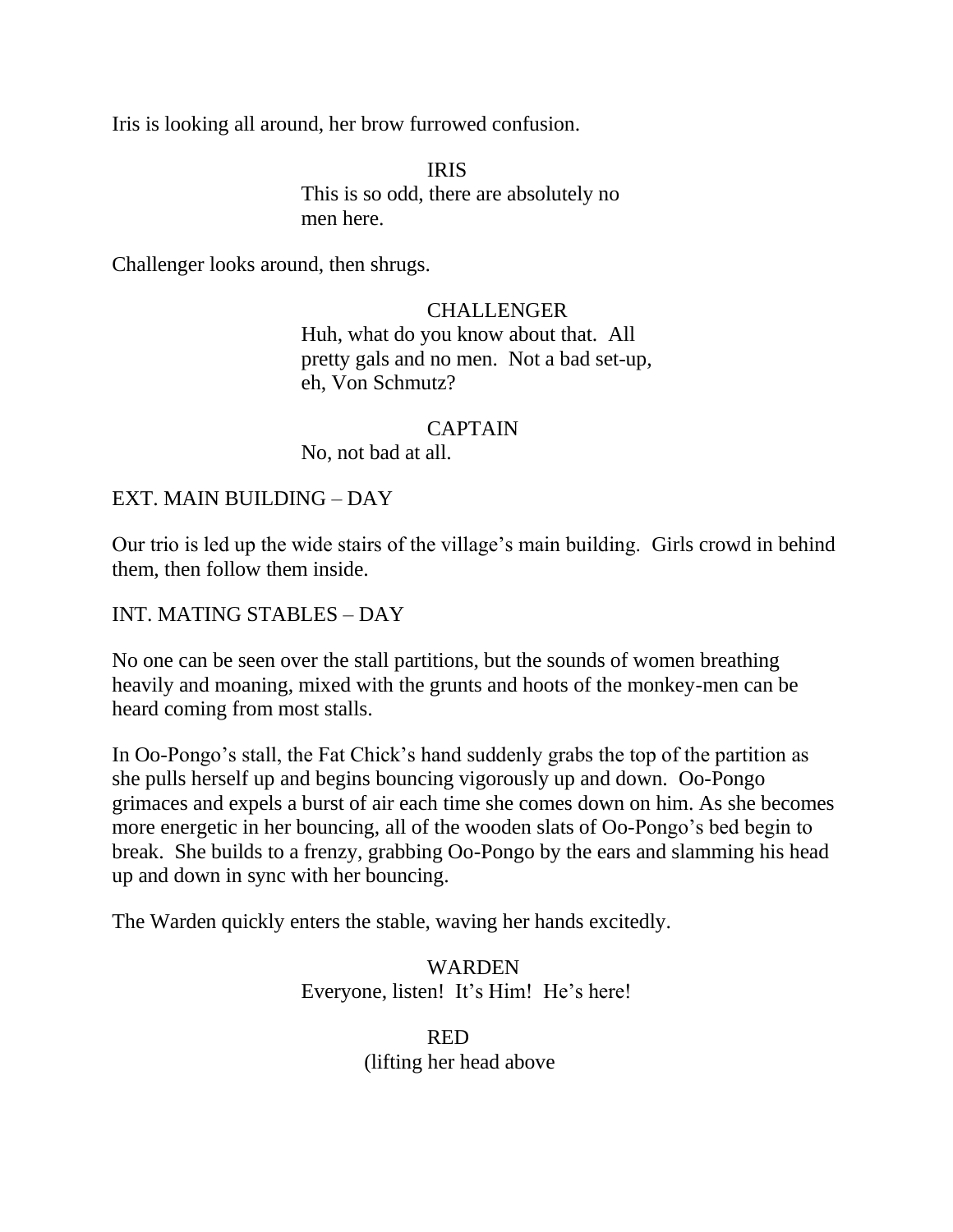# the partition) Him who?

# WARDEN

 Him-For-Whom-She-Waits has come again! Her is going to meet him at the Parade Grounds.

Girls begin popping up over the stall partitions, straightening their gowns and fixing their hair. They start filing out of the stables, heading to the Parade Grounds. As the Fat Chick leaves Oo-Pongo's stall, he moans a big sigh of relief.

Oo-Pongo is sunken into the broken slats of the bed. He slips the straps free of the broken slats, looks up and all around—the stable is completely empty of women.

# INT. MAIN BUILDING/ CORRIDOR – DAY

Challenger, Iris and Von Schmutz are lead by the Warrior Women down a long corridor to two big doors. The doors are opened with loud creaking, then our trio is pushed inside.

# INT. THRONE ROOM – DAY

The throne room is gigantic, with lines of women leading up to a set of stairs. At the top of these stairs is a throne made of tusks. Seated upon the throne is *Her*. Standing beside *Her* is an old female PRIESTESS.

Our trio reaches the base of the stairs. The Warrior Women force them all down to their knees.

# WARRIOR WOMAN #1

# On your knees before the Queen, scumbags!

*Her* sees Challenger, then looks up to the statue embedded in the wall behind her, then looks back at Challenger. She can't believe her eyes. It's Him! She rises to her feet in astonishment.

## **HER**

# It's you, you're back.

Iris sees the statue and pokes Challenger in the ribs.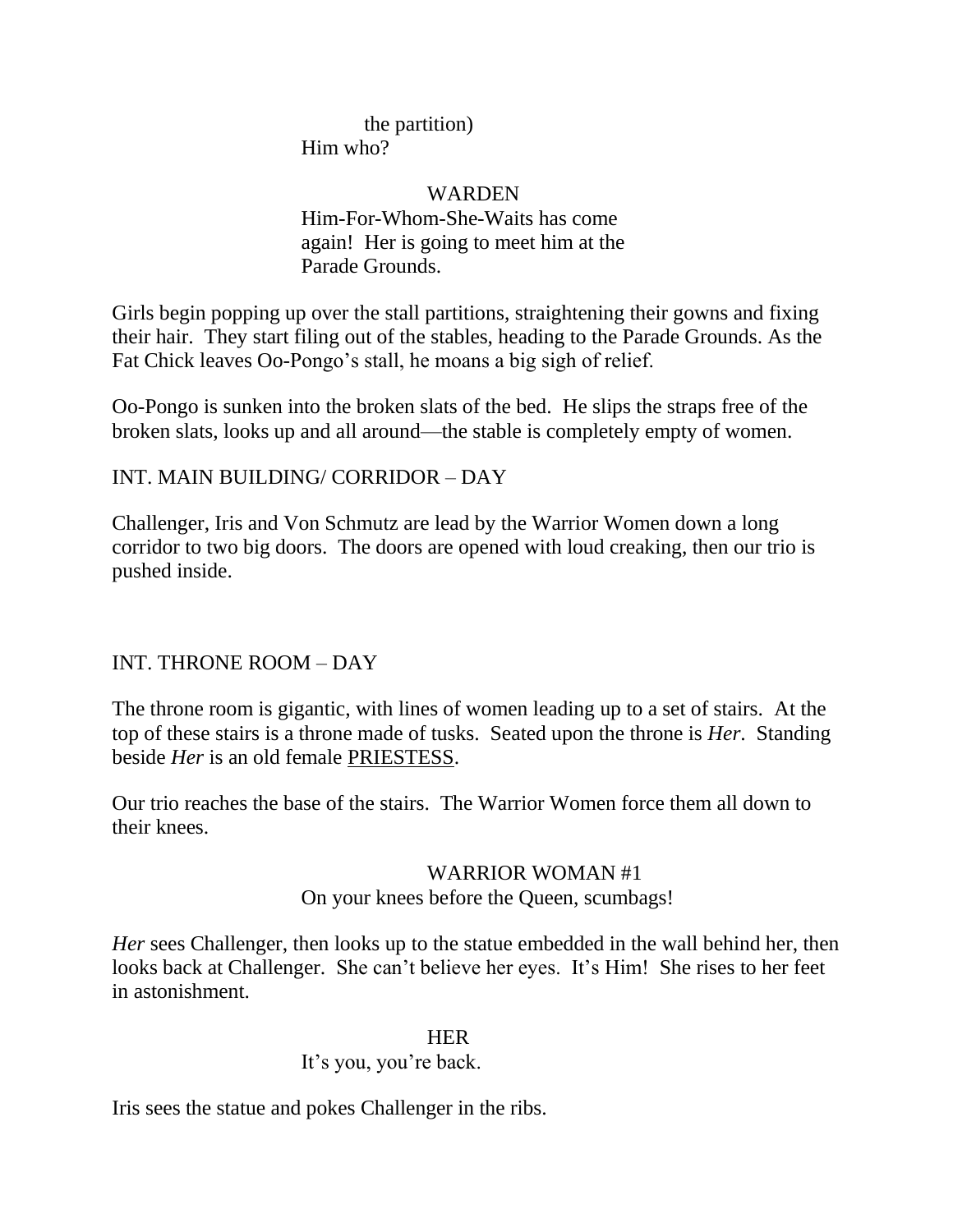#### IRIS

 Look, that statue looks just like you, but with a silly haircut.

Challenger looks at the statue and can't believe his eyes. *Her* stands and points down at him.

#### **HER HER**

 Why? Why have you been gone so very, very long? Two hundred years, three months, six days to be exact.

Challenger looks stuck. He turns to Iris and she whispers in his ear.

#### IRIS

 She's delusional, play along with her. Our lives may depend on it.

Challenger looks up at *Her*.

#### CHALLENGER

 Well, this is a pretty hard place to find. It's not even listed on the map.

#### **HER HER**

But you left me all alone.

 CHALLENGER What about all of these girls everywhere?

#### **HER HER**

 (angry) You know what I mean.

### **CHALLENGER**

 Oh, *that*. Look, I think you're definitely mistaking me for someone else. Sure, that statue sort of looks like me. Heck, I even used to wear my hair that way in college for a while, but it was the style then, okay? I assure you that I'm nowhere near 200 years old, why in the right light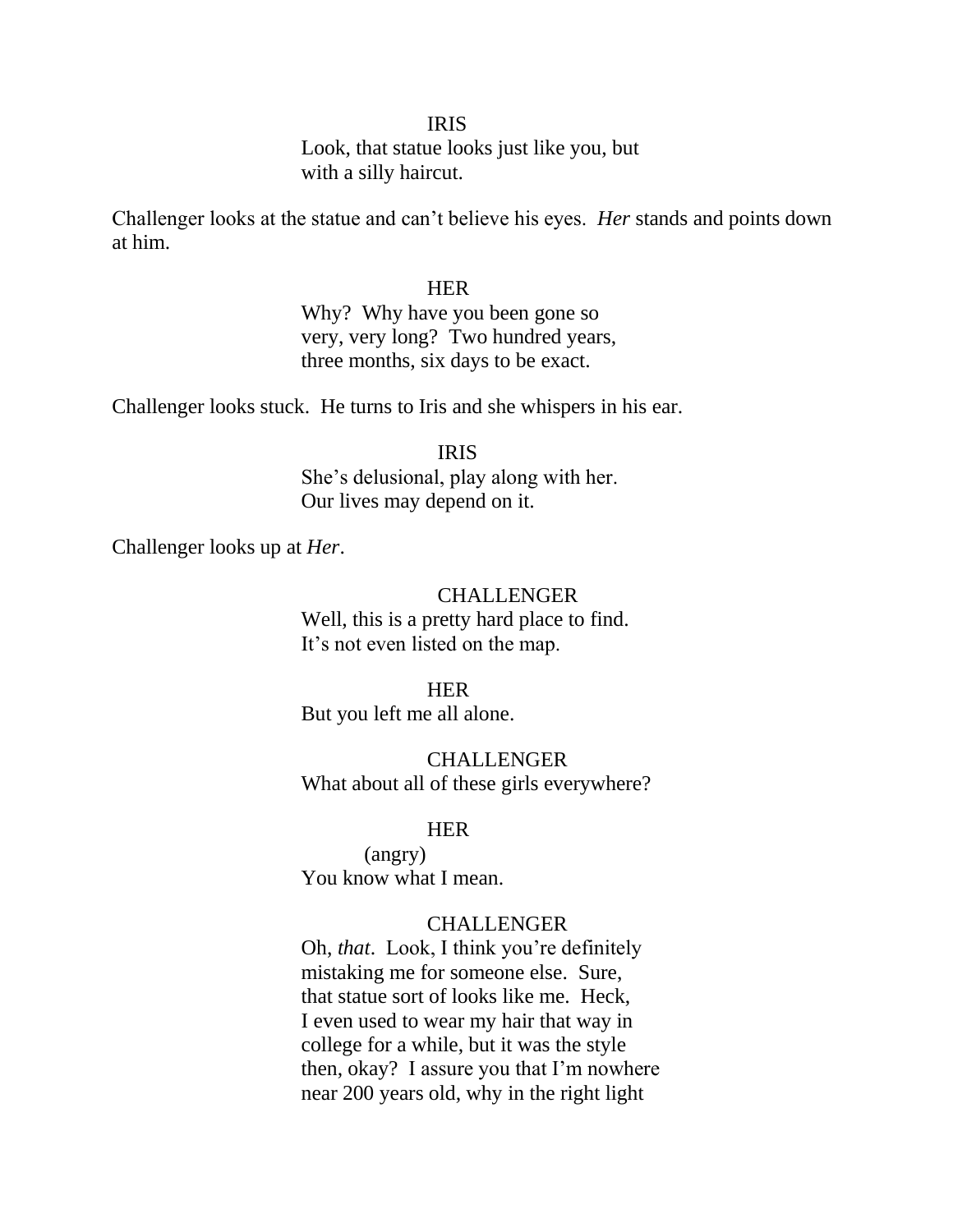I can still get the student discount at the theatre. But no one has ever said I look any older than, say, thirty-five.

#### **HER HER**

 I don't know why you toy with my affections. Do you think of me as nothing but a plaything?

Challenger looks her up and down, admiring what he sees.

# CHALLENGER I don't, but I could, under the right circumstances, that is. (Iris elbows him in the ribs) *What?* Hey, I'm just sayin' is all.

*Her* turns and walks away up the stairs and through a doorway. She waves her hand.

# **HER HER** Him shall come to my chambers.

The old Priestess looks horrified.

#### **PRIESTESS**

But he'll have to go through the "Forbidden" Door."

*Her* stops her assent and thinks for a second.

#### **HER HER**

"Forbidden Door" is just the wrong name for it, and always has been. From now on let us just rename it the "Restricted Door," okay? Now, get moving.

*Her* steps through the door and disappears from view.

Challenger looks from Iris to Von Schmutz, then is grabbed by the Warrior Women and hustled up the stairs. He is taken through the door and out of sight. Von Schmutz points at the statue.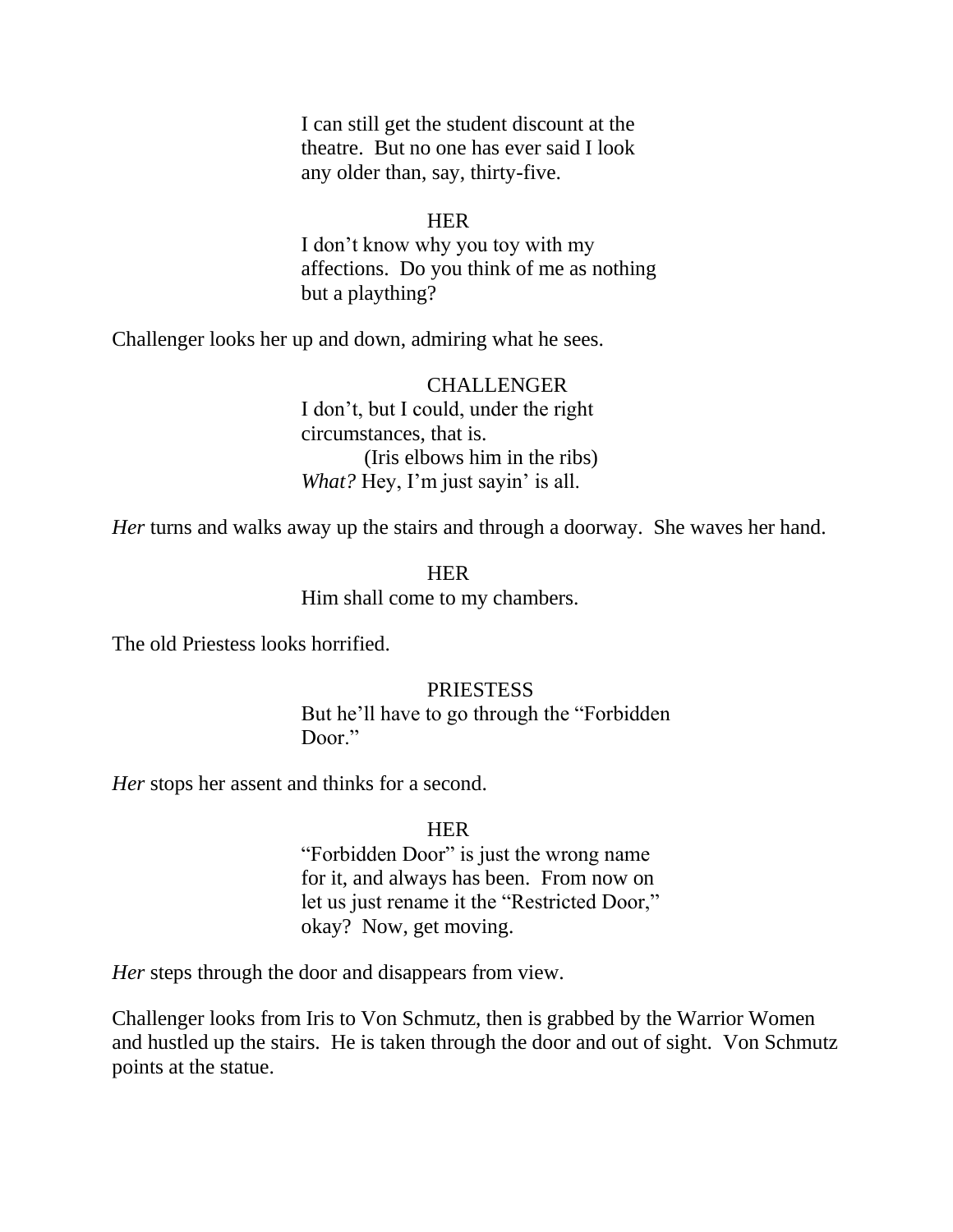# CAPTAIN

It is an uncanny likeness, *nein*?

#### IRIS

 *Nein*. I mean, no. I mean, yes. I don't know what I mean, but it does look like him. What do you suppose is going to happen to him in their?

Iris points up.

#### CAPTAIN

 I can't say for sure, but in German we say *schtupping*, you know what I mean?

Iris looks relieved.

### IRIS

 Whoo! For a second I thought they might be getting intimate.

The wise old Priestess steps forward.

## PRIESTESS

 If it turns out he's not who she thinks he is, that could become an issue.

#### IRIS

Meaning what?

#### PRIESTESS

Meaning, look out.

#### INT. HALLWAY – DAY

*Her* and Challenger walk up a hallway to a big door with ornate gold trim around it. Challenger points.

# CHALLENGER Is this the "Forbidden Door"?

**HER HER** You heard, it's now been renamed the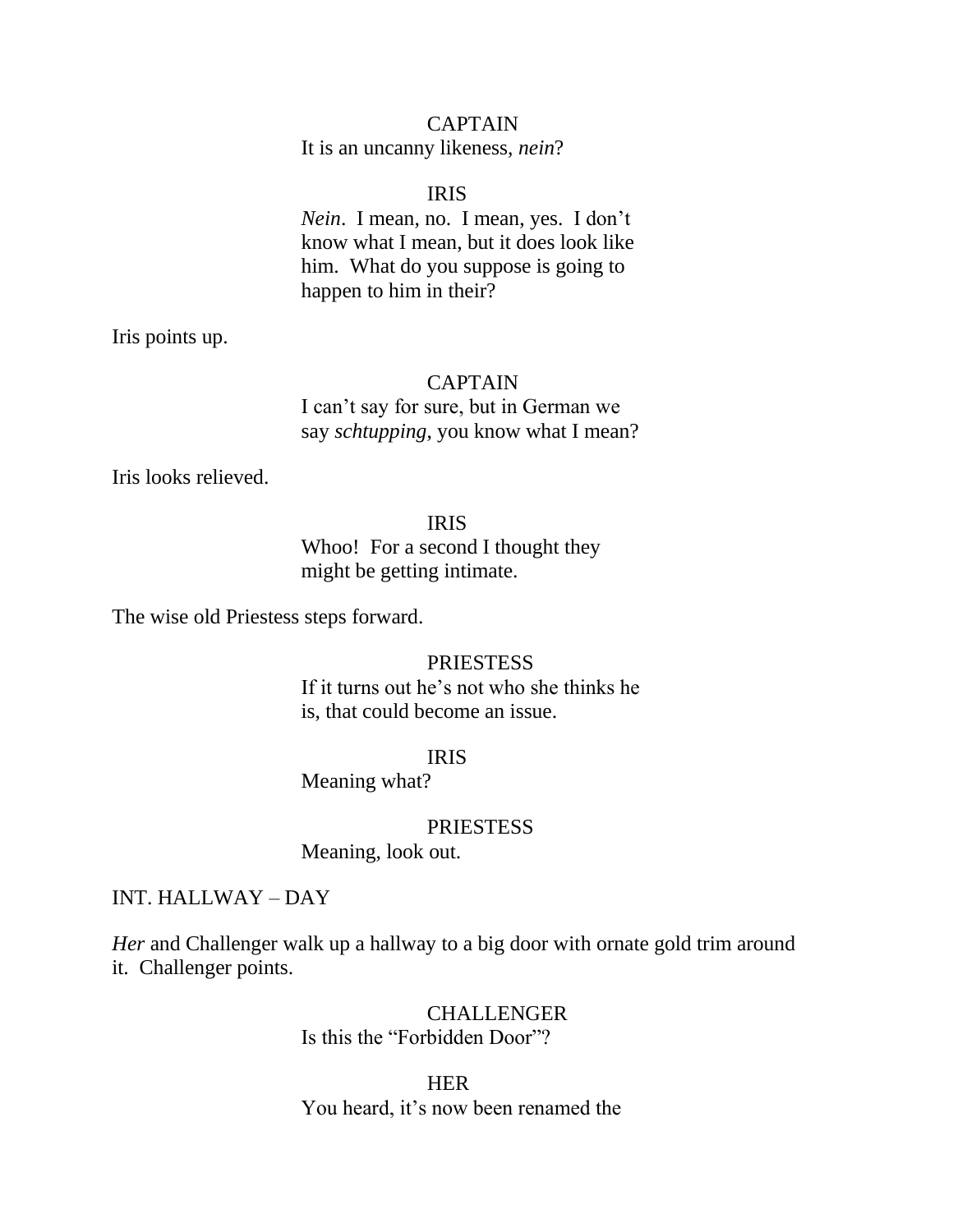"Restricted Door," so that just means no Jews.

#### **CHALLENGER**

 (sighs) Whoo, that's good.

They both go inside.

#### INT. HER BEDROOM – DAY

As soon as they're inside and the door is shut, *Her* tears off her dress revealing a black leather bikini beneath.

#### **HER HER**

 I've been waiting two hundred years for you to get back. Two hundred years without any of the good thing. You know I can't do it with any of those un-evolved males, that's why I let you drink of the Fountain of Forever. Now you get to live forever, but I get something in return, and you know what it is.

#### **CHALLENGER**

(confused)

What?

She steps forward, puts her body against his and reaches down. Challenger's eyes widen.

#### CHALLENGER

Oh, yeah, that.

**HER** 

 Don't you love me anymore? You used to.

> CHALLENGER Wait a minute, let me think.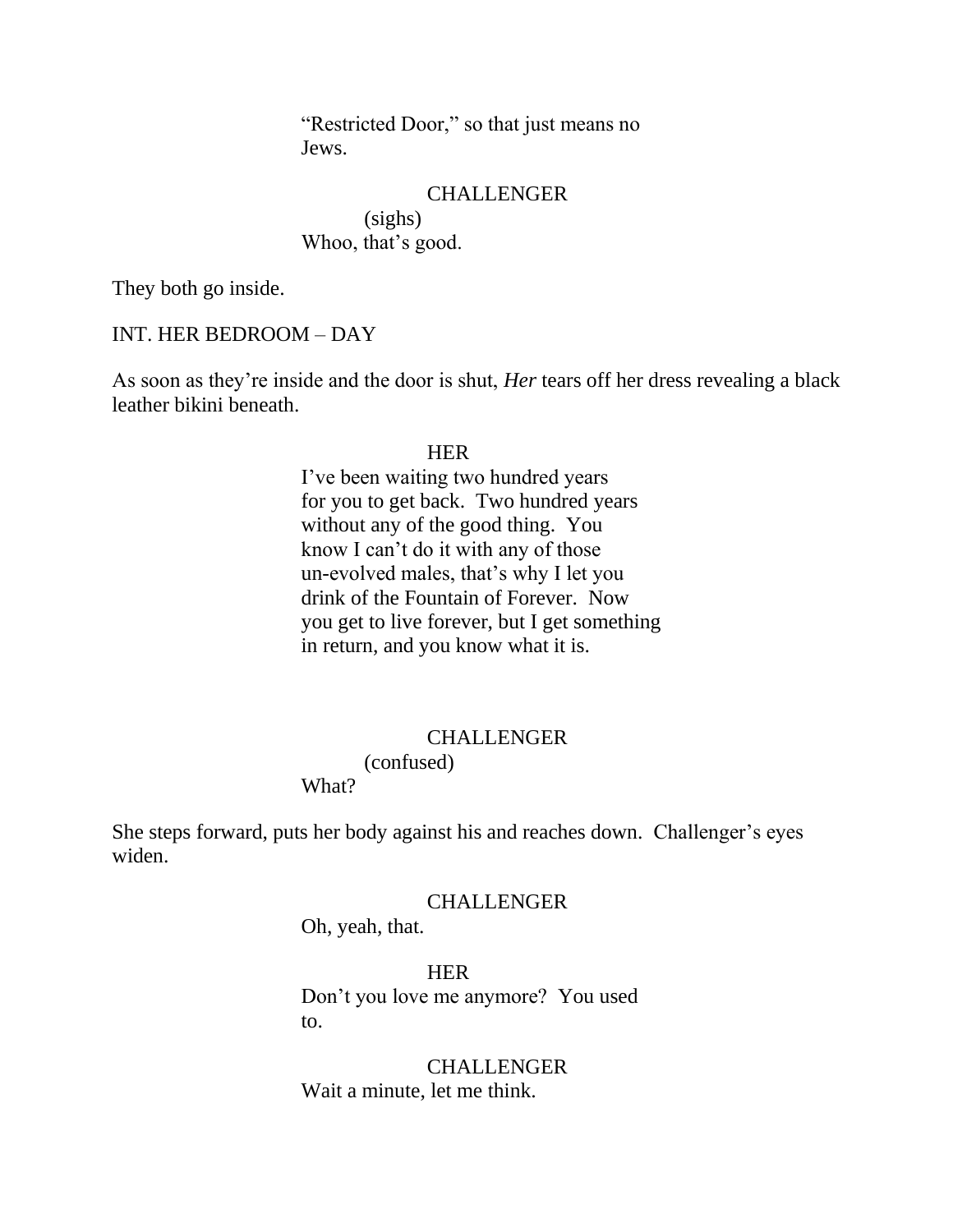(scratches his head) No. I don't even know you. You're definitely confusing me with someone else. But I must say you do look tantalizing in that outfit.

#### **HER**

 (smiles) Why, thank you. It's my own design.

Challenger feels the material of her top.

#### CHALLENGER

Is that silk?

#### **HER**

No, spider webs.

#### CHALLENGER

Clever.

#### **HER**

 You just don't remember because it was two hundred years ago.

#### CHALLENGER

 Sister, I got news for you, I wasn't born two hundred years ago. Hell, I'm only . . . (lies)

. . . thirty-nine now.

## **HER**

 But how could this be? Two men who look exactly alike find their way into my hidden, lost valley? That's highly improbable, don't you think?

#### CHALLENGER

 On the list of improbabilities I've seen lately, that one wouldn't rank very high. There is a story in my family about my great-great-great-great grandfather who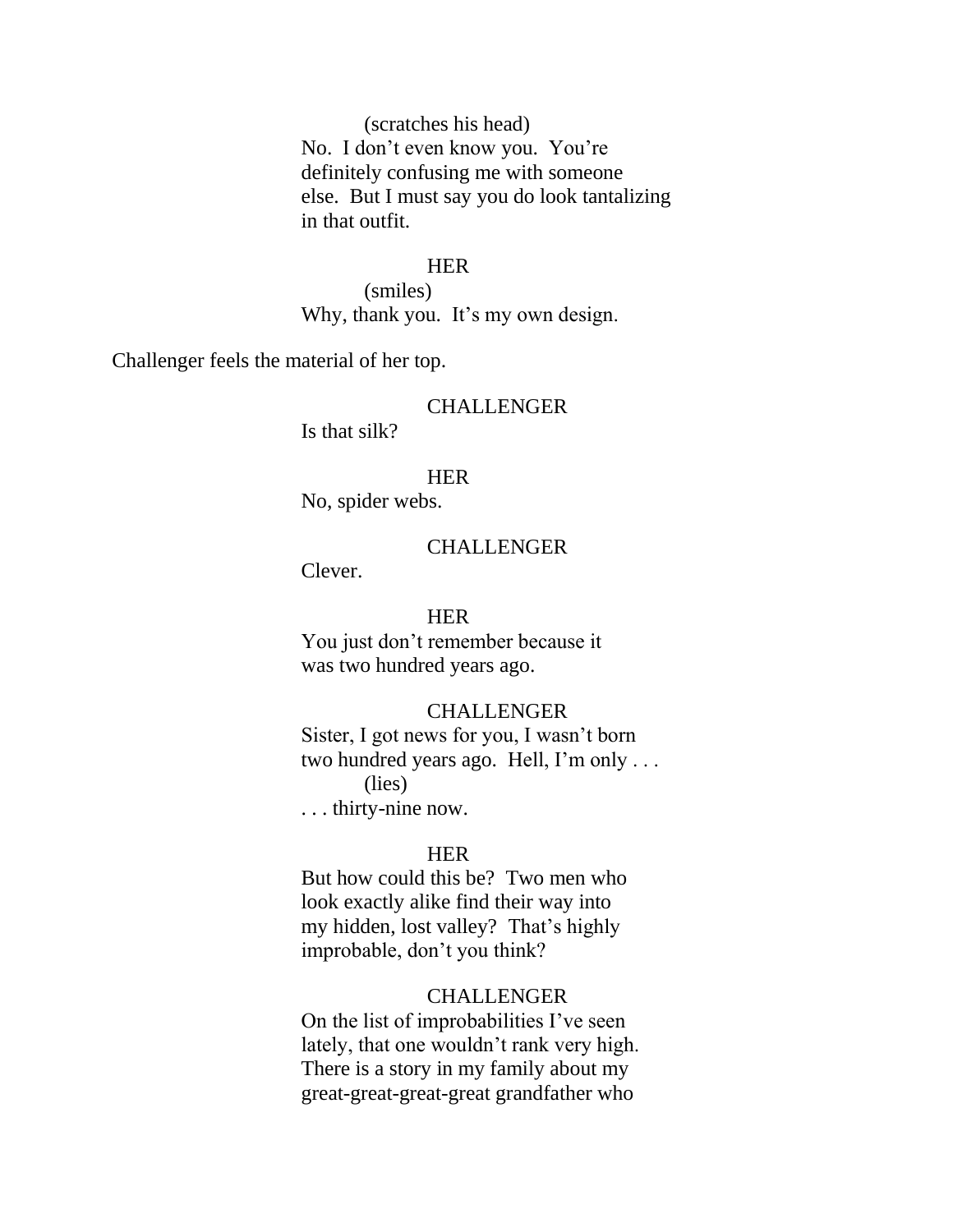disappeared about two hundred years ago, and was never seen again.

#### **HER**

How did he disappear?

#### CHALLENGER

 The story goes that he was an inventor, and a balloonist. He disappeared in a balloon over the ocean, never to be seen again.

### **HER HER**

 (eyes light up) He-For-Whom-I-Wait arrived in what he

called a "balloon." They could well be one in the same man.

#### **CHALLENGER**

 Perhaps they are. You know, it was because of him that I tried that hairdo in college, and it did not go over very well, let me tell you.

#### **HER HER**

 (shrugs) Huh, I liked it.

#### **CHALLENGER**

 I did, too, but the reaction was terrible. So, what happened to this, He-For-Whom- You-Wait?

#### HER

 It's not He-For-Whom-*You*-Wait, it's He-For-Whom-*I*-Wait. Well, all was going very well, and our love was greater than all other loves ever, combined.

#### CHALLENGER

Baby, that's a whole lotta love.

#### **HER HER**

Our love was so strong that I allowed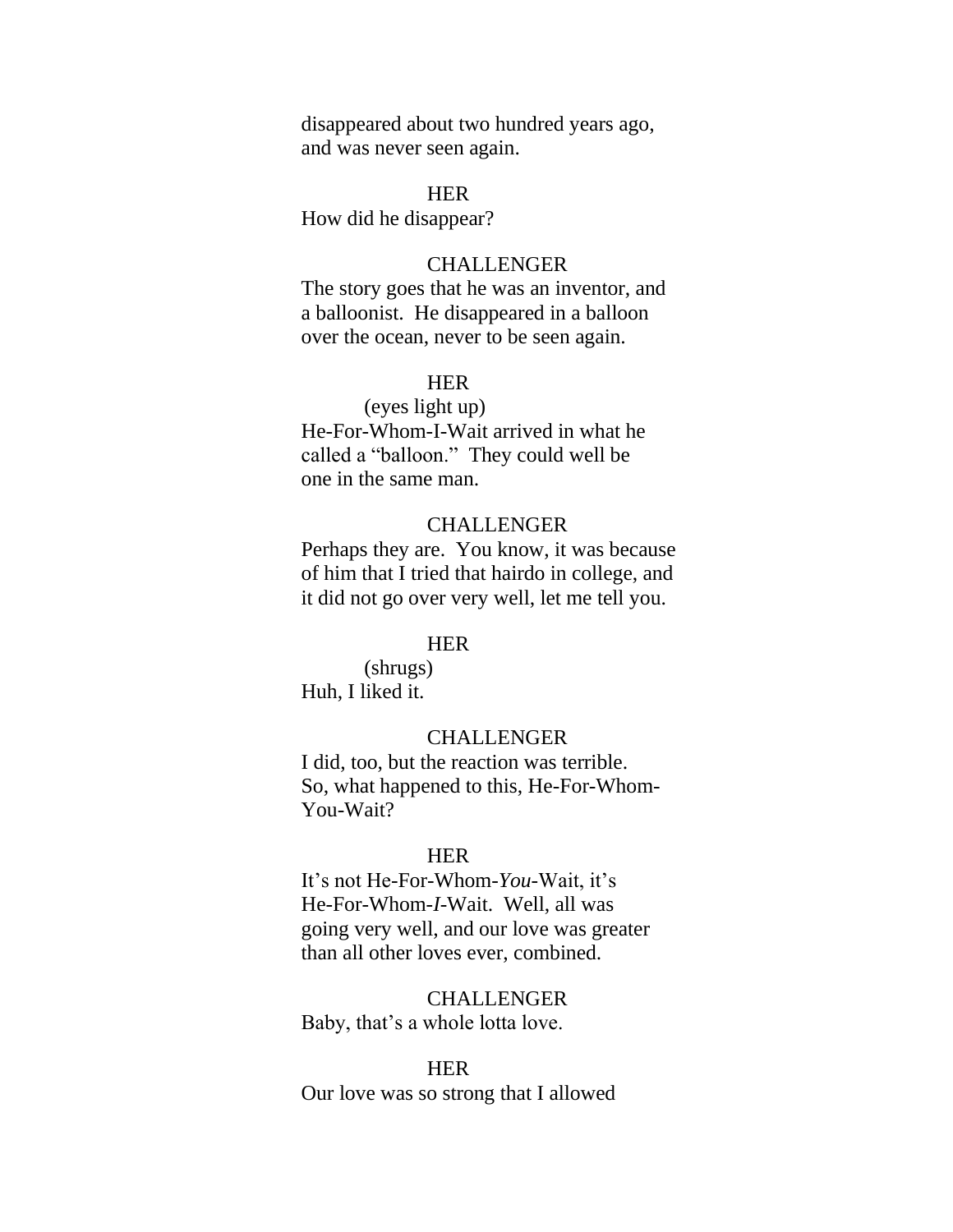him to drink from the Fountain of Forever. Then one day he said, "I need some cigarettes, I'll be back in a little while," and I haven't seen him since. That was two hundred years ago.

#### CHALLENGER

 Cigarettes must be hard to find around here. And you're still waiting?

#### **HER HER**

 I am if you're not him, but who says you're not?

#### **CHALLENGER**

Me.

# **HER HER**

 Yes, but that's just you. You might have forgotten. Perhaps I can arouse your memory. Do you remember this?

*Her* pushes up against Challenger, grabs his face and gives him a big kiss.

#### CHALLENGER

 That's a kiss, right? You know you might be right. It's all coming back to me now. What else did we do?

*Her* takes Challenger's hands and plants them firmly on her buttocks, then she grabs his face and gives him a big kiss. Challenger squeezes her buns. Challenger comes up for air.

# CHALLENGER

Oh, yeah, now I remember.

**HER HER**  I thought you would. What was that cockamamie story about a great-great great grandfather?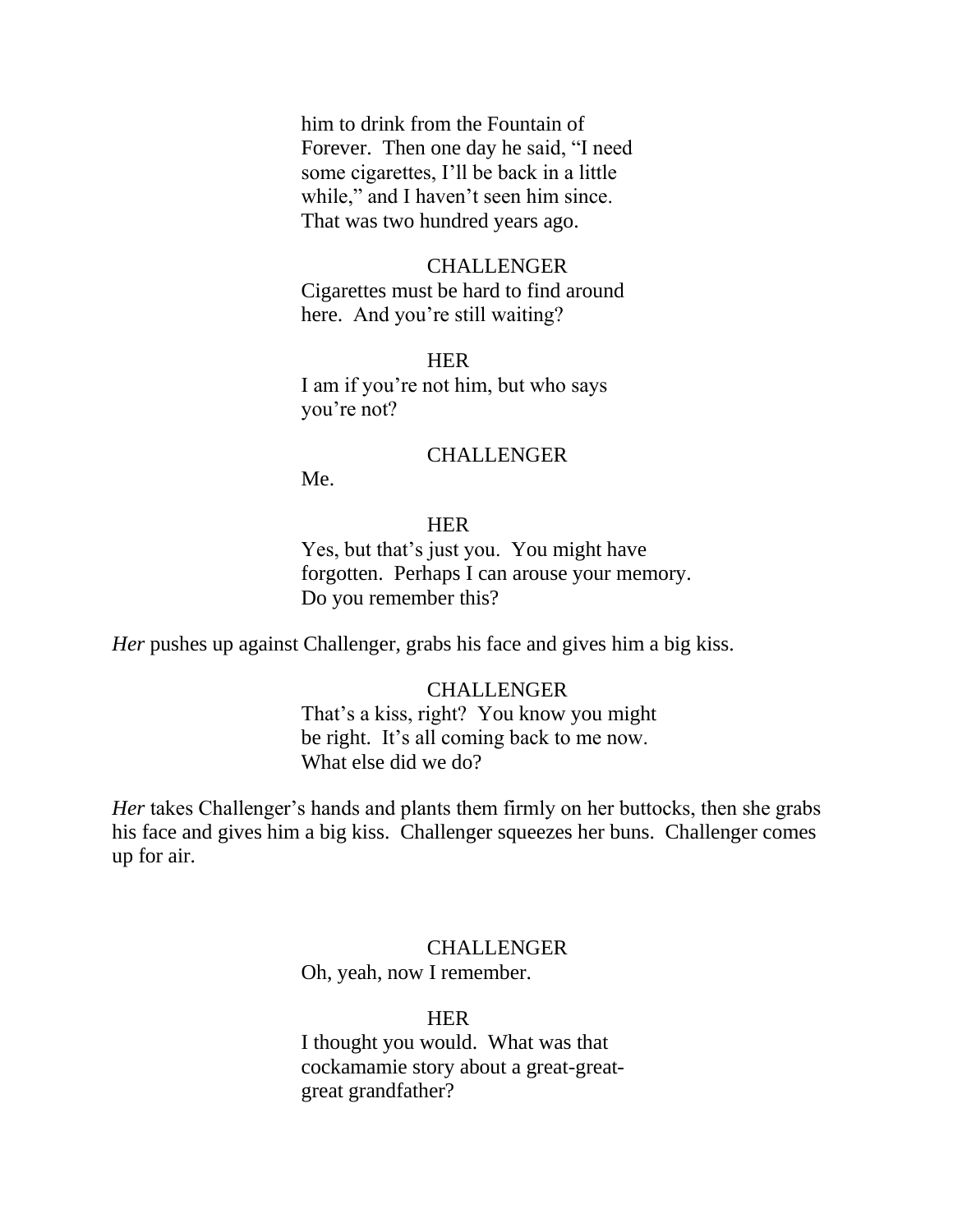# CHALLENGER

Hell, 'spect me to remember. I don't think I even had a great-great-great grandfather.

Challenger gives her a big kiss back.

A loud gong is heard. *Her* backs off, coughs and straightens her hair.

#### **HER HER**

 Damn, I told them to prepare a ceremonial feast tonight in your honor and we all have to get ready. So, we'll just have to wait until later to pick this back up where we left off. We've waited two hundred years, what's a few more hours?

# CHALLENGER It would really just be a few more minutes.

**HER HER** No, I must prepare. I'll see you later.

He turns with a silly grin on his face and walks into the wall.

#### CHALLENGER

I meant to do that.

Challenger exits.

# EXT. LOST VALLEY AMPHITHEATRE – SUNSET

A long ceremonial feast table is set up beneath the half-dome of the amphitheater, at the top of the steps leading to the open parade grounds. *Her* sits on her throne at one end of the table and an ornate chair made of ivory tusks (oddly, they're all angled inward toward the seat) is at the other end. Several valley girls sit in some of the other seats arrayed around the table.

Challenger and his group are led into the half-dome. They are cleaned up and more crisply groomed than when they entered the Lost Valley. *Her* stands and greets them.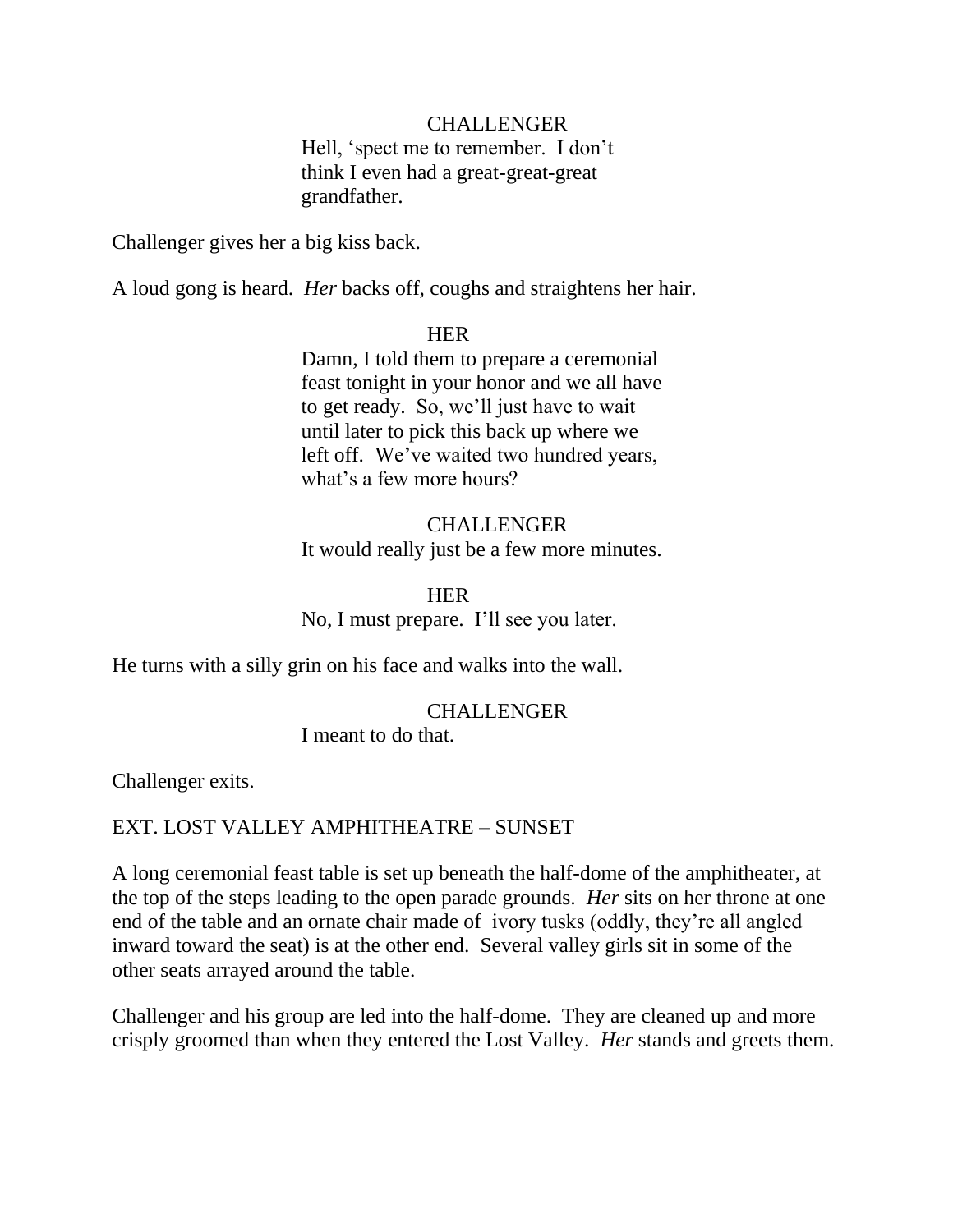#### **HER**

 All rise and welcome our guests. We celebrate the arrival of Him-For-Whom- I-Wait, returned to fulfill the prophecy of our shared destiny. Him shall be seated in the Chair of Supreme Happiness . . .

*Her* gestures for Challenger to be seated in the ivory tusked chair. Two servants quickly slide it back from the table for him.

#### CHALLENGER

Please, call me Dick. Everyone does.

Iris whispers to Von Schmutz.

 IRIS Even people who don't know his name.

#### CHALLENGER

(smiling)

Say, you're not jealous, are you?

Iris snorts derisively as Challenger seats himself in the chair, careful to avoid the pointy tips of the tusks. Two of the points extend down over each of his shoulders and if he moves his head too far in either direction, they poke his ears. The armrests are tusks that curve upward, so that if he fully rests his arms on them, his palms sit on the pointy tips. He tries to make himself comfortable. Iris and the others seat themselves around the table.

Iris whispers to Challenger.

 IRIS Why does she still think you're this Him-For-Whom-She-Waits?

#### CHALLENGER

 (whispering) I told her I wasn't, but she wouldn't believe me. You see, she had this really terrific outfit, and—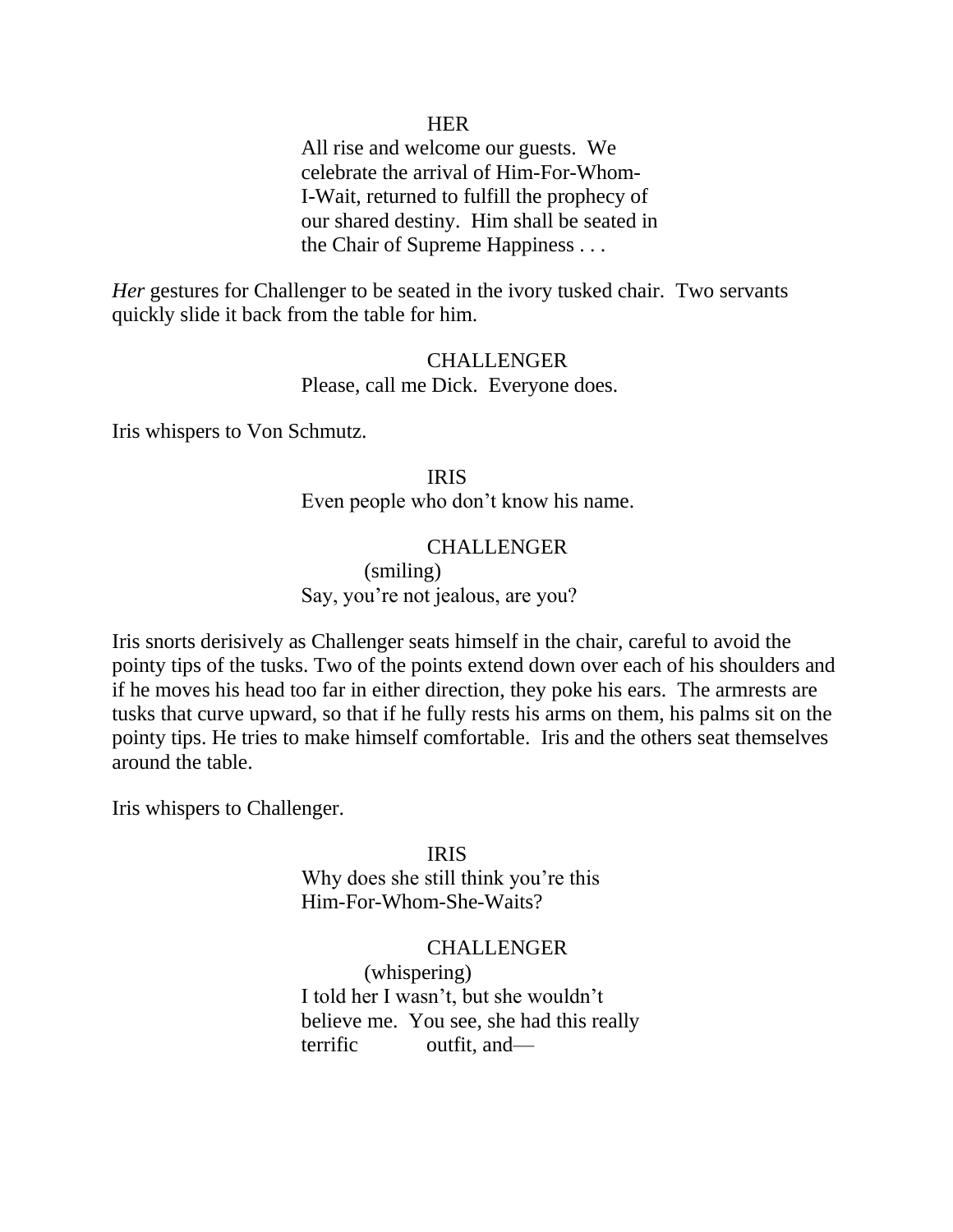#### IRIS

 (snorts) —Men. You're a disgrace to our species.

Challenger shrugs and gets poked by an elephant tusk.

*Her* clears her throat and gets everyone's attention.

**HER HER**  We begin the ceremonial feast with Brain-of-Monkey Soufflé.

*Her* snaps her fingers and the service begins. Dishes are set before everyone at the table. Iris grimaces.

### IRIS

Uh, no Monkey brains for me, thanks.

**HER HER** 

 I think you misunderstand. The recipe came from the brain of our monkey chef.

*Her* points to the kitchen doorway, where a chimpanzee in a chef's hat and apron waves his spatula and grins at them, baring his teeth. Challenger turns to look and pokes his eye on a tusk. *Doink!*

**HER** We should probably change the name, it has caused much confusion.

#### CHALLENGER

 (sotto voce to Von Schmutz) They should change the name of this chair, too. Utmost Pain is more like it.

Challenger and the others taste the soufflé.

 IRIS It's quite a unique flavor. My compliments to the monkey.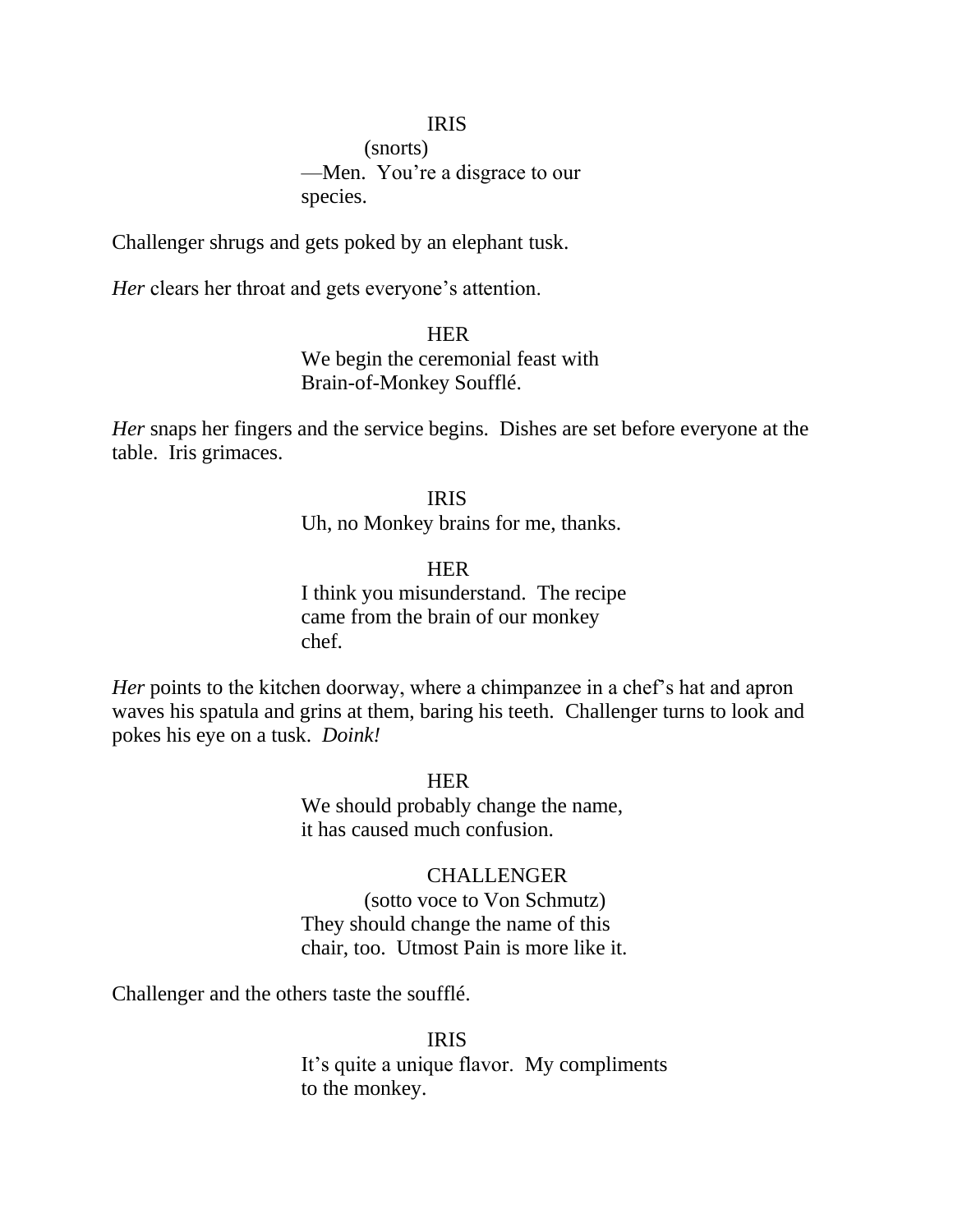#### **HER**

 Yes, the dish is actually prepared with Tyrannosaurus testicles garnished in butter.

Challenger involuntarily spits out his mouthful, and takes a swig of wine. The monkey Chef gets furious, reaches into the back his shorts and throws a handful of shit at Challenger. A clump of poo hits him in the face. Challenger wipes it off.

#### CHALLENGER

 Well, excuse me. (he keeps eating the soufflé) So, Her-Who-Lives-Forever, what do your friends call you when you let your hair down?

#### **HER HER**

I don't let my hair down.

IRIS

 (horrified) Not even to wash it?

#### **HER**

No.

#### IRIS

Yuk!

#### **HER**

 My true name may not be spoken by mere mortals.

#### CHALLENGER

I'll let that 'mere' crack go, but just to save time, how about if I call you "Sugar" Puss"? You look like a Sugar Puss to me. Y'know, you've got a swell set-up here, Sugar Puss, plenty of cute dames and no men, I like that in a lost jungle city.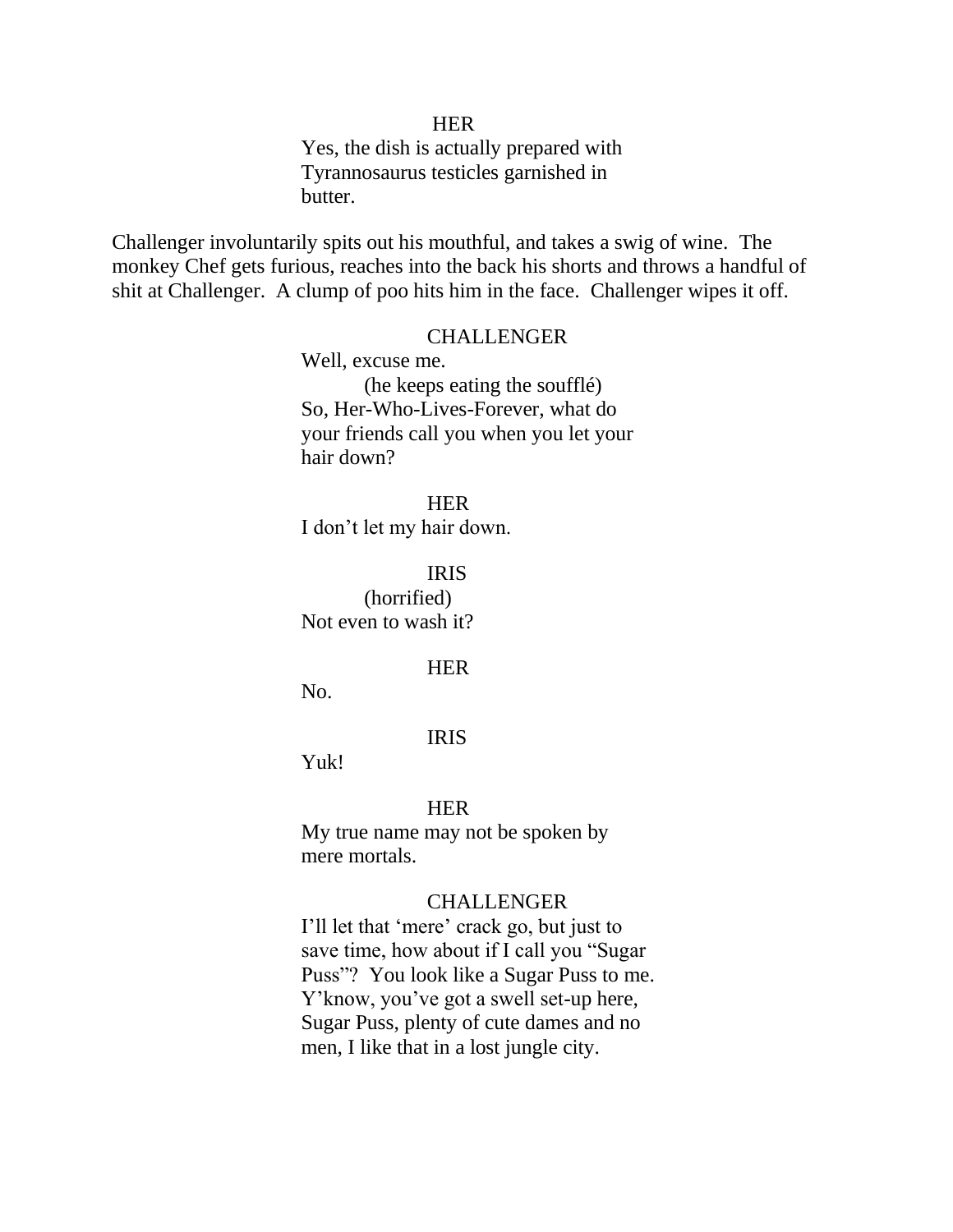The Lost Valley Girls are gasping and whispering to each other, shocked by Challenger's impudence towards *Her*. They all look to see *Her's* reaction. *Her* addresses Challenger sternly.

#### **HER HER**

 The long years away have dulled your memory, but do not test my patience further, you will address me in the proper manner.

#### CHALLENGER

 Look, Sugar Puss, I keep telling you, I'm not this 'Him' you've been expecting, with the prophecy and the fulfilling destiny and what-not. So, come on, Sugar Puss, what say we start from scratch here?

## **HER**

 (rising angrily) Enough of your impudence, we will settle this now in mortal combat. Him-For-Whom- I-Wait is the only one who has ever bested me in a duel, if you are truly not Him, you will die at my hands. So, we duel to the death in the Dome of Doom at dusk. (stops and thinks about it) Is that right? Yes, exactly!

A group of Warrior Women have suddenly emerged from the shadows and surround Challenger's group with spears held at the ready.

#### **CHALLENGER**

 Yeah, that sounds fun and all, but, see, I  *never* fight girls.

#### **HER**

 You shall duel or you and all your companions will be fed to the God of the Volcano.

 CHALLENGER Did I say "never?" I meant I *usually* don't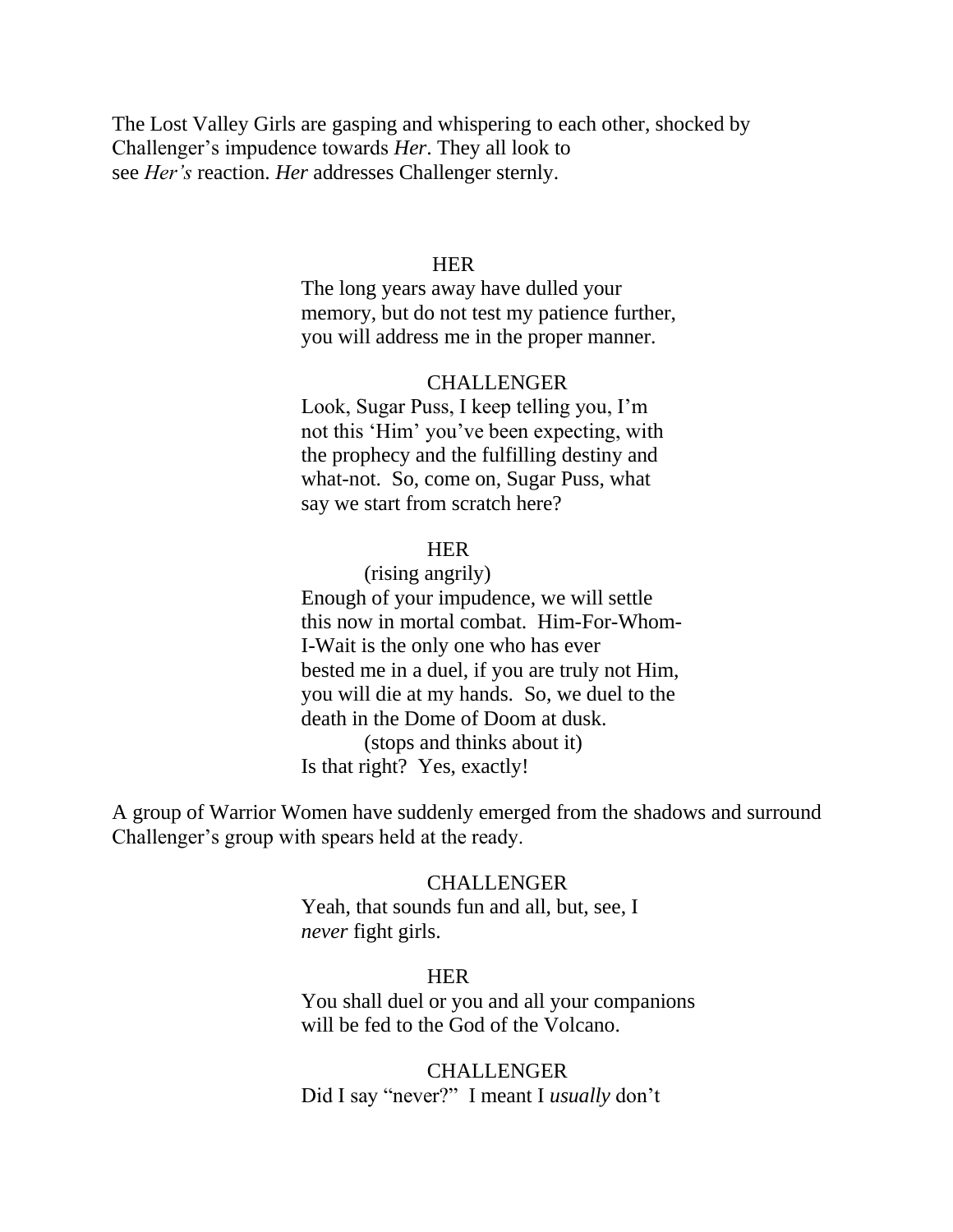fight girls, but I can see you've got your heart set on this. But I'm warning you you go up against Dick Challenger, and you're going down on Dick Challenger!

#### **HER**

 *Silence!* Take them to the Gladiatorial chambers. We will meet in combat in one of your earth hours, and if you are not Him, you *will* die.

Challenger whispers to Iris.

# CHALLENGER Aren't we even on Earth anymore?

#### IRIS

 (exasperated) No, we're really at the Earth's core.

#### CHALLENGER

 (his eyes light up) I knew it.

The Warrior Women lead the group out of the amphitheater.

#### INT. GLADIATORIAL CHAMBERS – NIGHT

Challenger stands in front of a rack full of various weapons, examining the different spears, swords, pikes and maces. Iris is pacing the floor behind him, and Von Schmutz sits on a bench behind her.

#### IRIS

 You're not actually planning on fighting this woman, are you?

## CHALLENGER

 You heard what she said. Do I have a choice? But you don't have to worry about me, babe, there's not a dame alive that can take me in a fair fight. Heck, I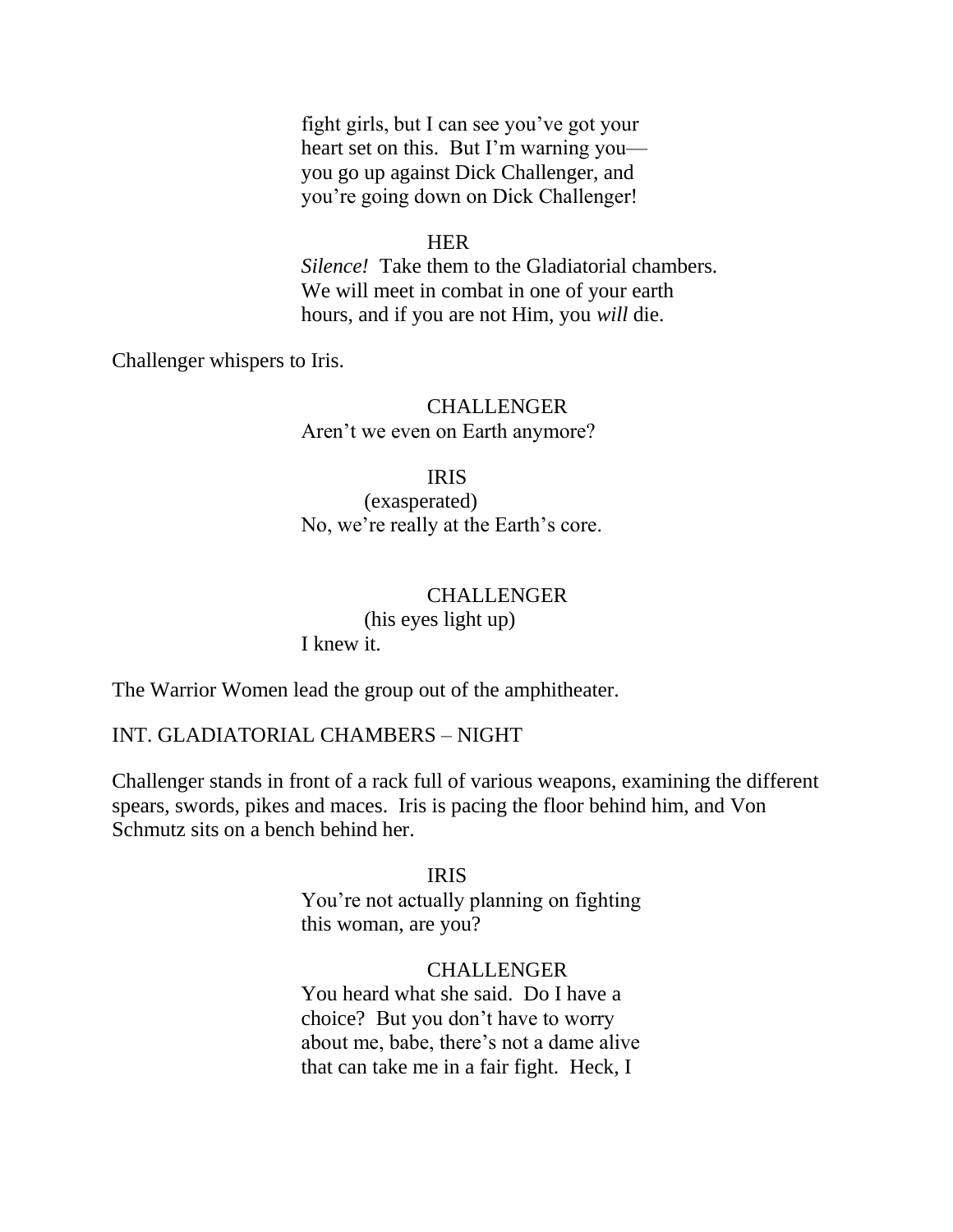may tie one hand behind my back, just to make it interesting.

Challenger takes down a set of steel bolos and swings them around.

#### IRIS

 So you're going to kill her?! And what do you think all her loyal subjects will do to us then?

#### CHALLENGER

 Hadn't given it much thought. I guess they'll have to crown me King. I think it may take the first few weeks of my reign just to pick the girls for my harem. There're a lot of subjects to choose from.

#### IRIS

You idiot! If you kill their Queen, they'll kill us all.

#### CHALLENGER

 Hey, waitaminnit . . . maybe I could organize some kind of competition, or pageant or something to help pick the best candidates? IRIS

> (with an exasperated sigh) Brilliant idea . . . If you need me for any thing, I'll be the loudest person in the Queen's cheering section.

As she turns to leave, female GUARDS enter with spears raised.

#### $GIJARD #1$

 Ten minutes to the duel. Him will come with us now.

Challenger looks at Iris and begins to exit. Iris runs up to him and kisses his cheek.

 IRIS Good luck, Challenger.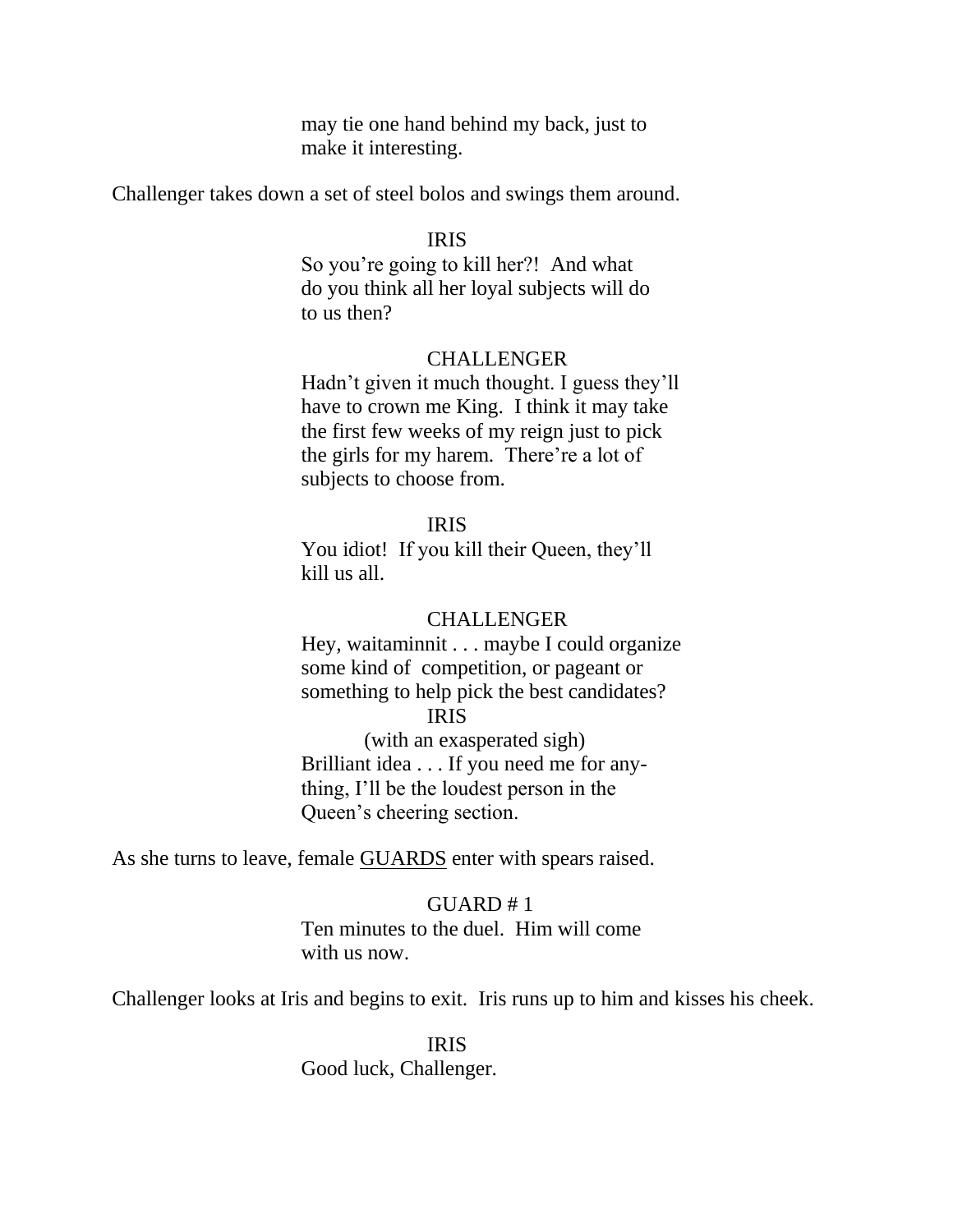# CHALLENGER

 Say, you're a little bit of all right. I might have a Special Science Advisor position for you in my harem.

Iris slaps him angrily and storms out. Challenger looks at the Female Guards.

# CHALLENGER

# Dames, y'know what I mean?

The Female Guards both smile warmly, promptly bludgeon him with their clubs, then drag him away.

# EXT. AMPHITHEATRE GROUNDS – NIGHT

Many of the Valley Girls sit in chairs on the dais beneath the half-dome, where the feast table had been set earlier. Benches have been set around the parade field grounds as well, and more women fill those seats. A hush falls over the crowd as Challenger is lead out to the center of the parade field at spear point.

The SERGEANT-AT-ARMS raises her right hand and shouts loudly.

# SERGEANT-AT-ARMS

Lower Eastern dome-half!

Above Challenger's head, the eastern side of the dome begins lowering, slowly and with much noise.

# SERGEANT-AT-ARMS

Lower at double speed!

At the edge of the already lowered western half-dome, another **GUARD** shouts into a small wooden building.

## $GUARD # 1$

Double lowering speed!

# INT. HALF-DOME GEAR ROOM - NIGHT

Inside the building a 2nd GUARD hears the order. Behind the 2nd Guard, we see the dome is being lowered by a group of chimpanzees pushing handles attached to a large wheel in the center of the room. As they push the wheel around, peanuts drop down from above and are immediately gobbled up by the chimps.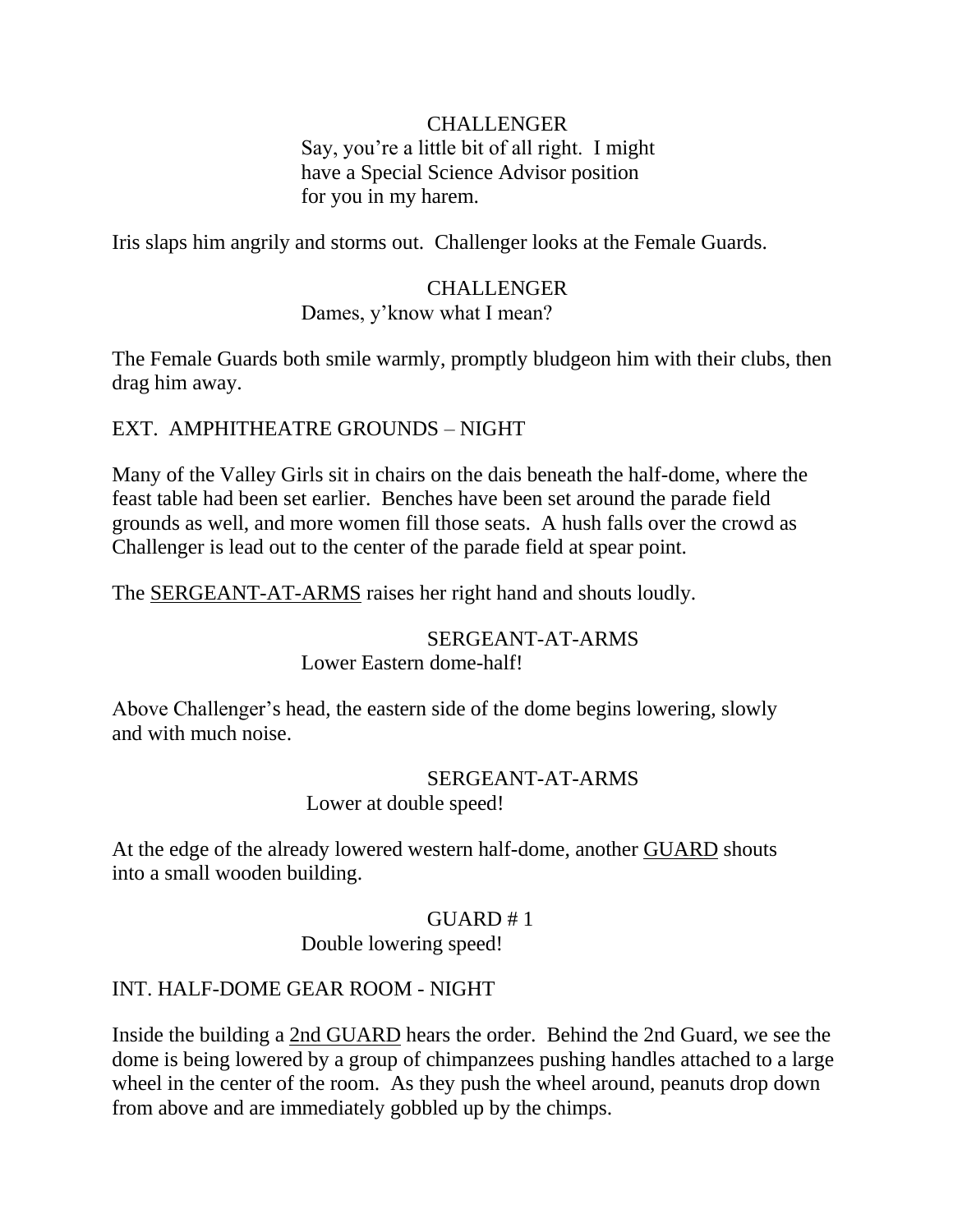# 2nd GUARD (calling back) Double the speed?! I can't go any faster without more peanuts! We need more peanuts!

Some of the stations seem to be dropping fewer nuts, and as the chimps pass these stations, they grow irritated. The 2nd Guard cracks a whip at their backs, and several chimps turn and throw their shit at her.

# 2nd GUARD (yelling up stairs; pleading) For Goddess' sake, we need more peanuts! It won't go any faster without more peanuts!

# INT. HALLWAY OUTSIDE MATING STABLES – NIGHT

Oo-Pongo sticks his head cautiously out of the stable's entrance. The hallway is empty, and so he begins edging along the wall, sneaking towards the exit at the end.

The Fat Chick and Red come back in through the exit doors, sending Oo-Pongo scurrying for the nearest hiding place. He runs in the nearest doorway and immediately realizes he's in the Ladies bathroom. Sinks line the wall to his left and three stalls are located directly to his right. Hearing the girls approach, Oo-Pongo quickly ducks into the center stall. He hears the girls outside.

> FAT CHICK I've got to use the bathroom.

# **RED**

 Again? You've already gone three times in the last hour.

# FAT CHICK

 I'm on the All-Mango Diet and it really loosens me up, y'know what I mean?

Oo-Pongo jumps up on the toilet seat so his feet won't be seen. He hears the door open and the girls enter. They go in to the stalls on either side of him and accommodate themselves.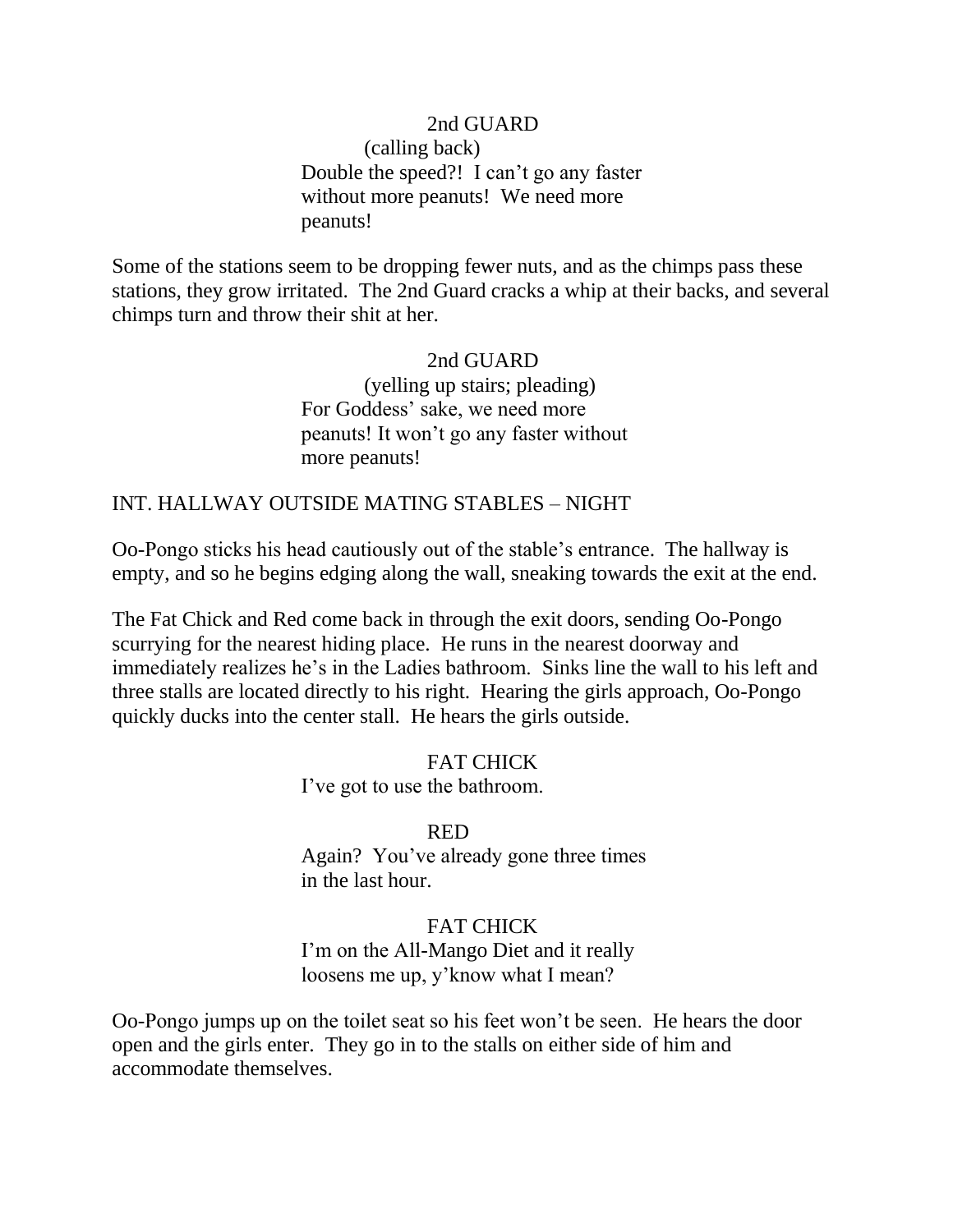#### **RED**

 You really need to shower, I can still smell that monkey-man on you.

#### FAT CHICK

 It's not that bad. Besides, I thought he was kinda cute.

### **RED**

 (grossed out) Eeeewwww!

Oo-Pongo slips on the seat and falls through the opening into the waste pit below the toilet. The girls hear the loud splash in the waste water below.

#### **RED**

Wow! All mangos, huh?

#### FAT CHICK

That wasn't me, that was you.

#### **RED**

Right. As if.

#### INT. LATRINE PIT – DAY

Oo-Pongo is in the shit now. He stands up, wipes his eyes and hears the girls talking above.

#### FAT CHICK

# (O.S.)

Oh, yeah. There we go. Goodbye mangoes.

Oo-Pongo looks up and is hit in the face with liquid mango shit. Oo-Pongo wipes his face, looks around and sees a runoff tunnel at the side of the pit. He crawls through the filth and squeezes himself into the tunnel. The filthy monkey-man squirms through the small tunnel, heading for the light at the far end.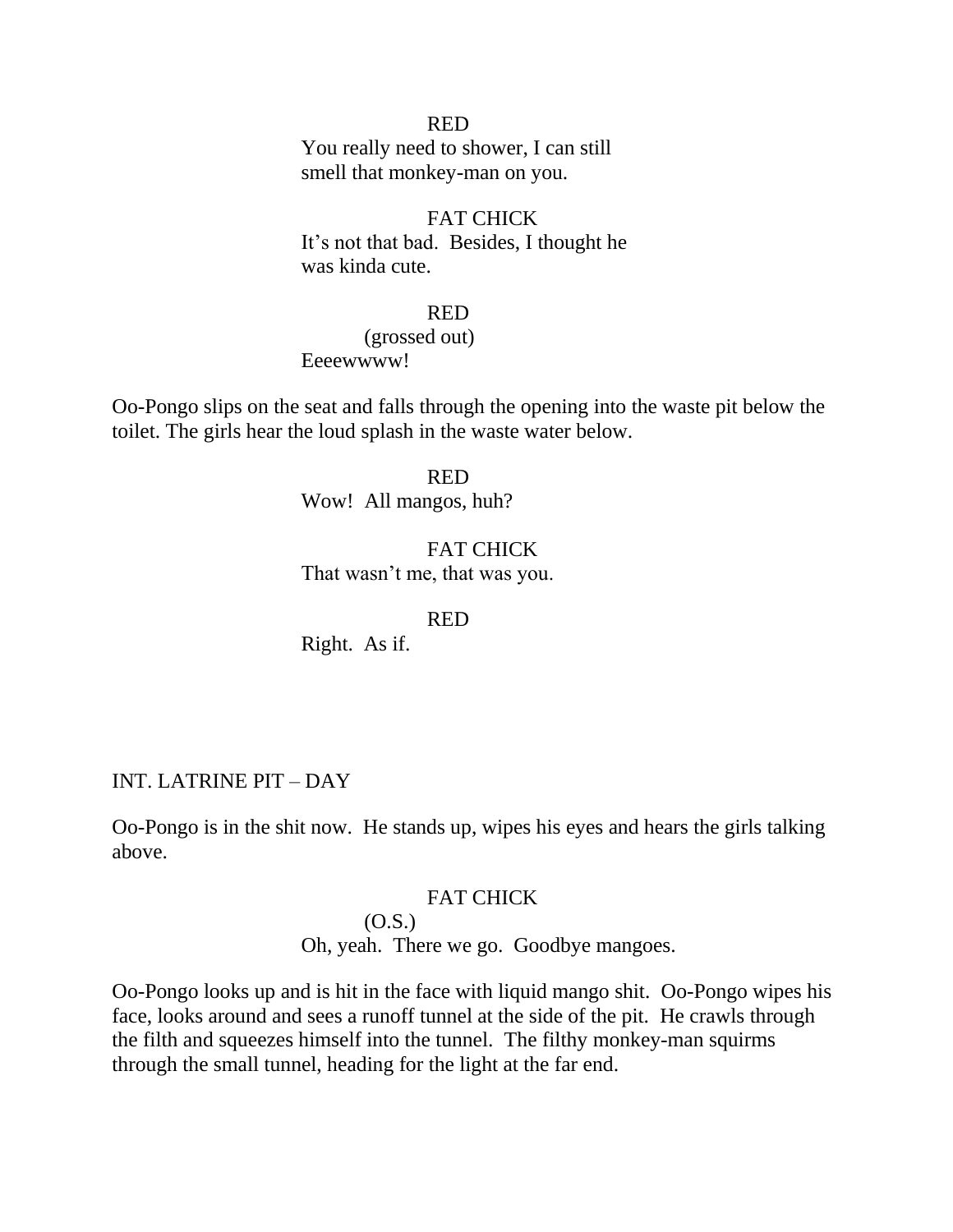# EXT. HALF-DOME AMPHITHEATRE – NIGHT

The western half of the dome is still lowering as Challenger is lead to the center of the parade grounds. Guards at the side of the field grounds part and *Her* strides in to face Challenger. The crowd erupts into applause and cheers. *Her* is dressed in a sexy, scintillating, bodice and black leather bikini outfit. Challenger eyes *Her* appreciatively. The ANNOUNCER speaks to the crowd.

#### ANNOUNCER

 All rise and join me in singing our National Anthem.

Everybody stands and covers their hearts with their hands. They all sing.

#### EVERYBODY

 (singing) Him-For-Whom-She-Waits Is now the one she hates That rotten dumb son of a bitch Is Him-For-Whom-She-Waits

*Her* leans over and says to Challenger . . .

**HER HER** 

# Catchy, huh? I wrote it myself.

Meanwhile, the loud grinding and scraping of gears drowns out their voices as the dome finishes lowering.

#### **HER HER**

So, are you ready to die?

#### CHALLENGER

 (snorts derisively) Oh, come on. I could take you with one hand tied behind my back.

*Her* turns to two Warrior Women.

**HER HER** Tie his hand behind his back!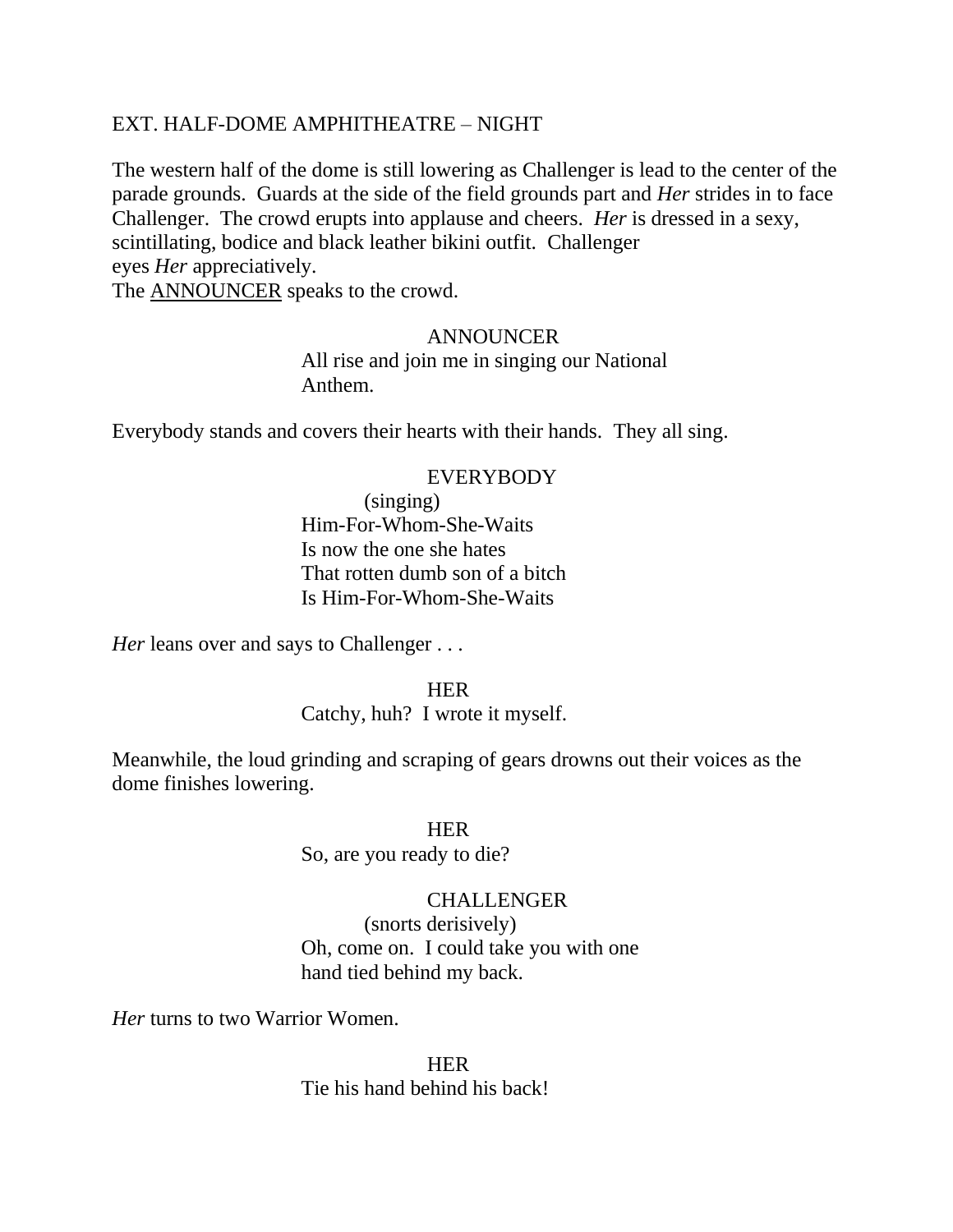The two Warrior Women grab Challenger and roughly tie his hand behind his back.

 CHALLENGER I actually meant it euphemistically. But literally, I could still take you with one leg tied behind my back, too.

# **HER HER**

 And tie his leg behind his back, too. You just don't know when to shut up, do you? But just to make it fair, I'll tie one hand and one leg behind my back, too.

Challenger and *Her*, both with a leg and arm tied behind their backs, hop out into the ring. They both take a few hops and fall down, then cannot figure out how to get back up. *Her*removes her arm and leg from the binding.

# **HER HER**

Okay, skip that. That was stupid.

Challenger stands unimpeded, wielding the set of steel bolos. He swings them around over his head, faster and faster and faster, until he loses control and they wrap around his neck and knock him over. *Her* comes after him with the big sword. With no weapon, Challenger crawls away from *Her*, who advances menacingly.

Iris watches with great concern. Finally, she grabs a spear from a nearby Warrior Woman and tosses it to Challenger.

## IRIS

Dick! Here!

## CHALLENGER

## What?

He turns just in time to get hit in the forehead with the shaft of the spear, knocking him back down. *Her* continues to advance. Challenger picks up the spear, stands and attempts to defend himself. He spins the spear around like a cheerleader with a baton, then thrusts it forward. *Her* deftly chops off the point of the spear, then chops off the spear's shaft bit by bit until Challenger only has a foot-long piece of wood in his hand.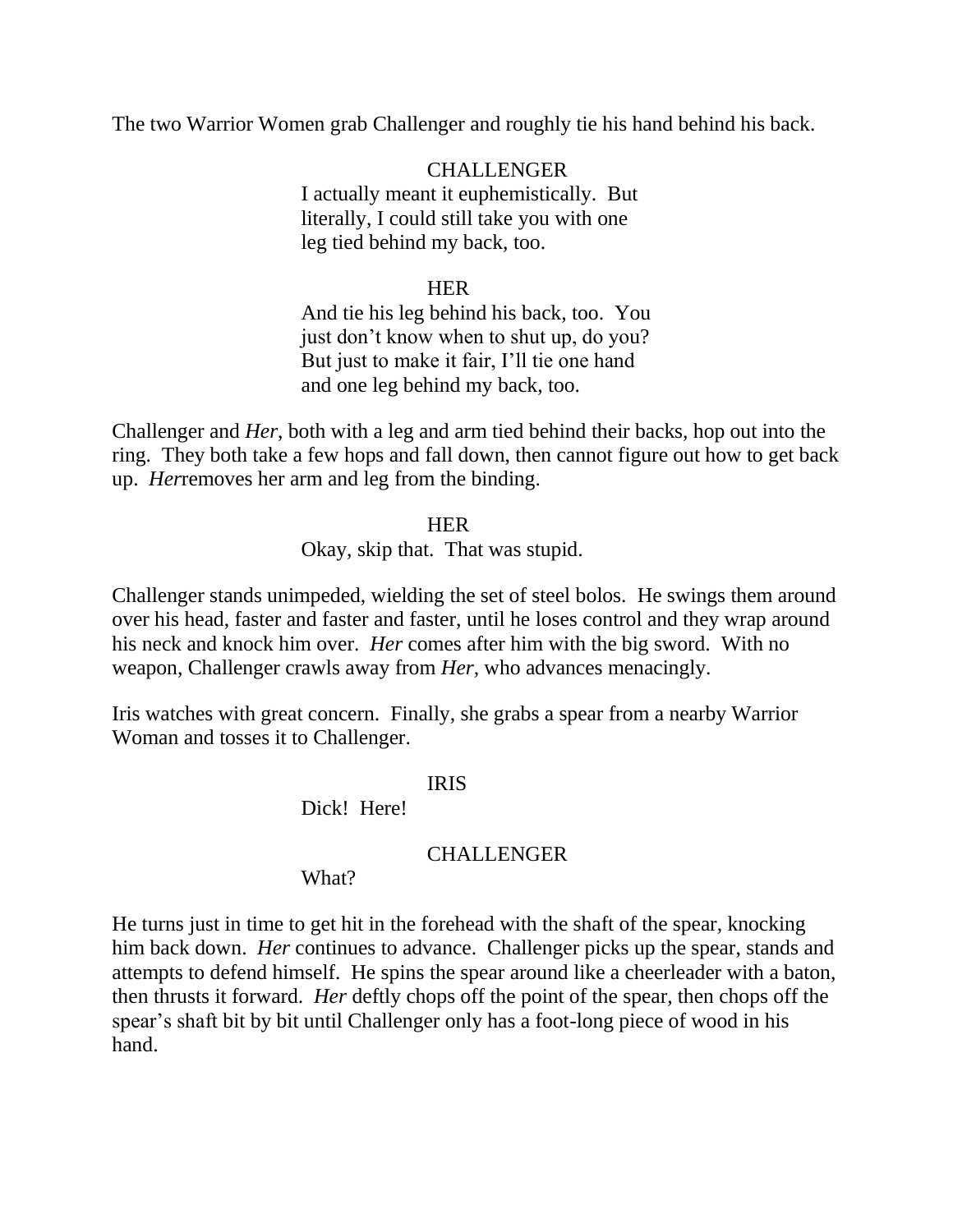Captain Von Schmutz grabs a sword from the Warrior Woman beside him and tosses it to Challenger.

#### CAPTAIN

#### Herr Challenger! Take this!

Challenger turns to Von Schmutz.

#### CHALLENGER

#### Huh?

The handle of the sword hits Challenger in the face, knocking him back down. *Her* keeps swinging her sword. Challenger grabs the sword, jumps to his feet with the sword held out in front. He and *Her* square off.

## CHALLENGER

 Think you've got something really special going on here, huh?

#### **HER HER**

(nods)

 Yes, I do. And I certainly can't let outsiders destroy it, or tamper with it in any way. I foolishly thought you were He-For-Whom- I-Wait, but you're not! You're He-For-Whom- I-Don't-Give-A-Crap, and for that you shall die.

#### CHALLENGER

 (grins) Shall I? Shall I really?

He spins around, amazingly ends up behind her and smacks her hard on the ass with the flat part of his blade. *Her* yelps.

# **HER HER**

How dare thou smack the royal fanny!

*Her* now really attacks, slashing her sword back and forth, running full speed at him while screaming a mighty war cry. Challenger points up.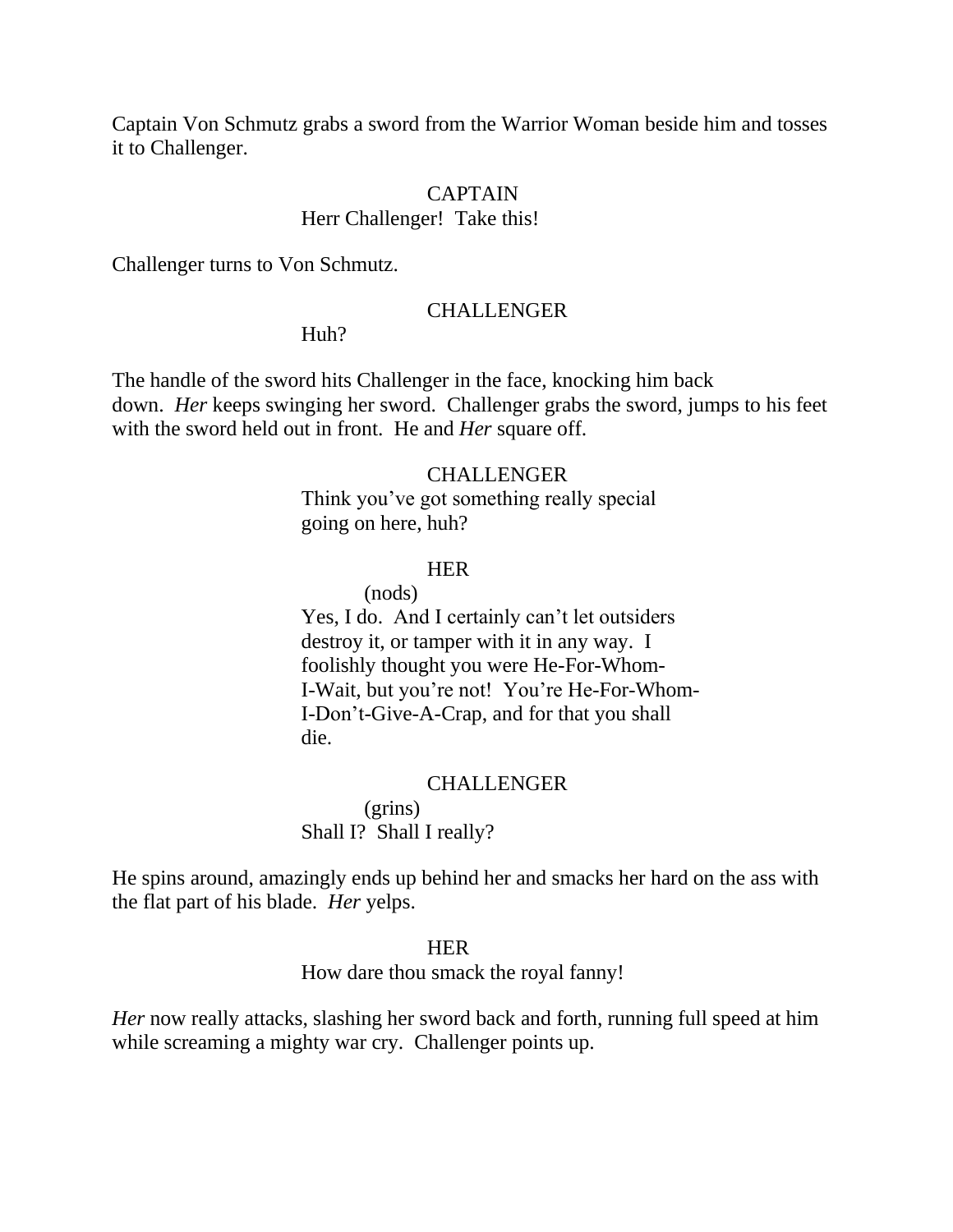# CHALLENGER

What the hell is that?

*Her* glances upward just as Challenger knocks the sword out of her hand, then trips her, knocking her to the ground.

Challenger has *Her* pinned down on the ground with a sword pressed into her throat. Challenger looks at the crowd. *Her* also looks up toward the crowd. All of the women raise their clenched fists and extend their thumbs upward. *Her* sighs, grinning in relief. Suddenly, all of the thumbs simultaneously turn downward. *Her's* eyes widen in disbelief.

# **HER HER**

 (mutters) My people, folks. (shakes her head) Loyal subjects, my ass!

The crowd begins to chant.

# CROWD

*Kill her! Kill her! Kill her!*

Challenger looks from *Her's* squinting, fearful eyes, to the chanting, excited crowd, to Iris's pleading expression. Challenger removes the point of the sword from *Her* throat.

# CHALLENGER

 No! I won't kill her. I've given up killing. I'll never kill again.

Challenger throws the sword away. It flies through the air and it goes into the wooden wall of the Dome control room, where it embeds itself between two wooden slats.

INT. DOME CONTROL ROOM – NIGHT

The sword has gone through the wooden wall and impaled three monkeys, all of which hang limply and twitch. The other monkeys jump around holding their heads, shrieking and doing anguished back-flips.

INT. AMPHITTHEATER – NIGHT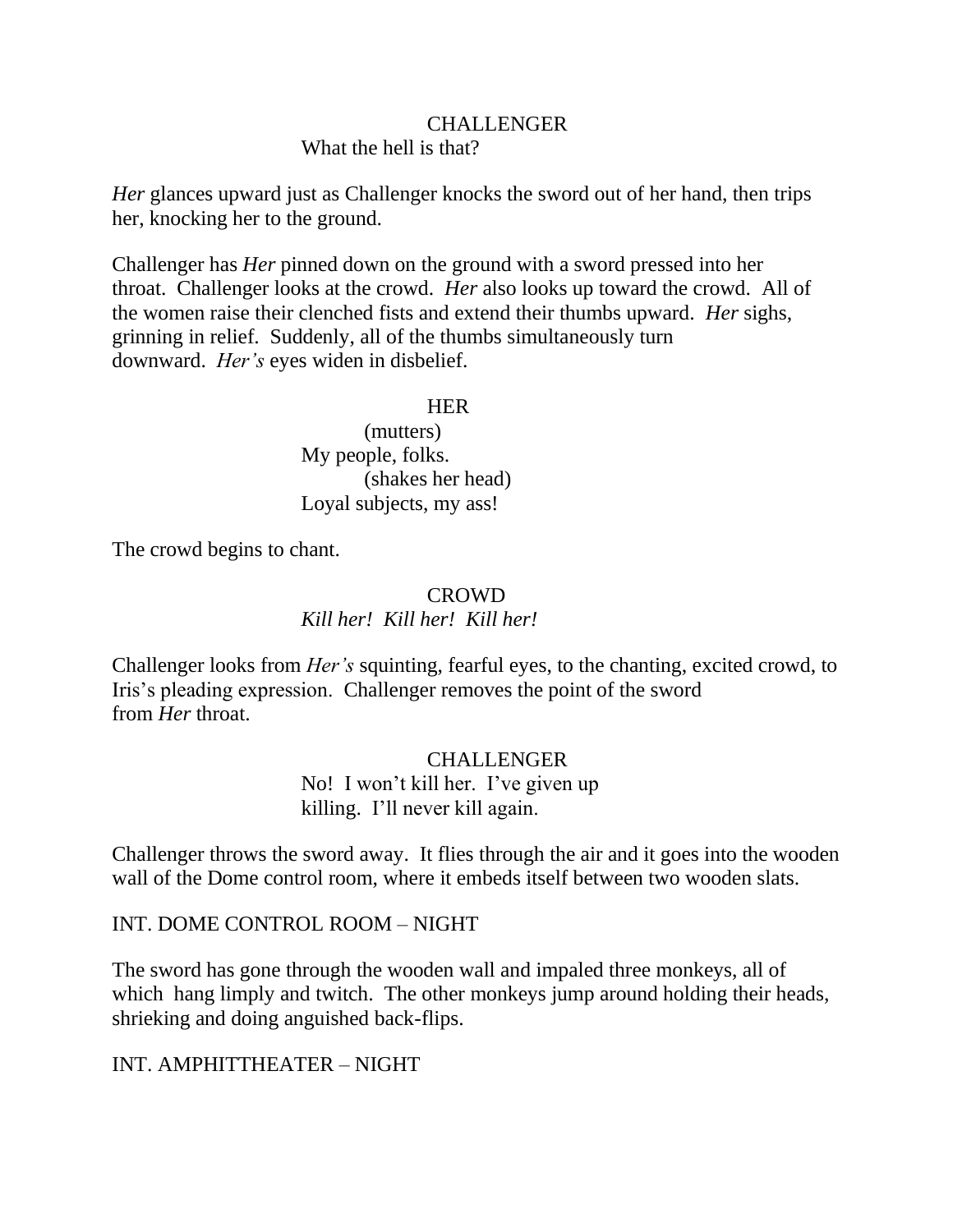Challenger stands there looming over *Her*. Iris watches.

#### CHALLENGER

Killing is wrong.

Challenger reaches down and takes *Her's* hand. He helps her up. *Her* brushes off her bum. She mumbles under her breath.

### **HER**

 Well, that was reasonably humiliating. So, why didn't you kill me when you had the chance?

#### CHALLENGER

 I guess I'm just a softy at heart. I mean, I really should've. Your head would look just Jake next to the Orangutan's. That's if it was well-mounted and properly stuffed, of course.

#### **HER HER**

Now what do you suggest that we do?

#### CHALLENGER

 I was thinking maybe you could, uh, make me king. I mean, seriously, I'd be a just and wise ruler, and I wouldn't think of taking advantage of the situation in any way, y'know, just 'cause you're all women, and I'd be the only man.

*Her* nods her head and considers.

#### **HER HER**

 Hmmm . . . Yes, well, I could make you king. However, on the other hand, I could just as easily banish you. So that's what I'll do. You're banished!

#### CHALLENGER

 You sure you don't want to think about the king idea a little longer? It's got some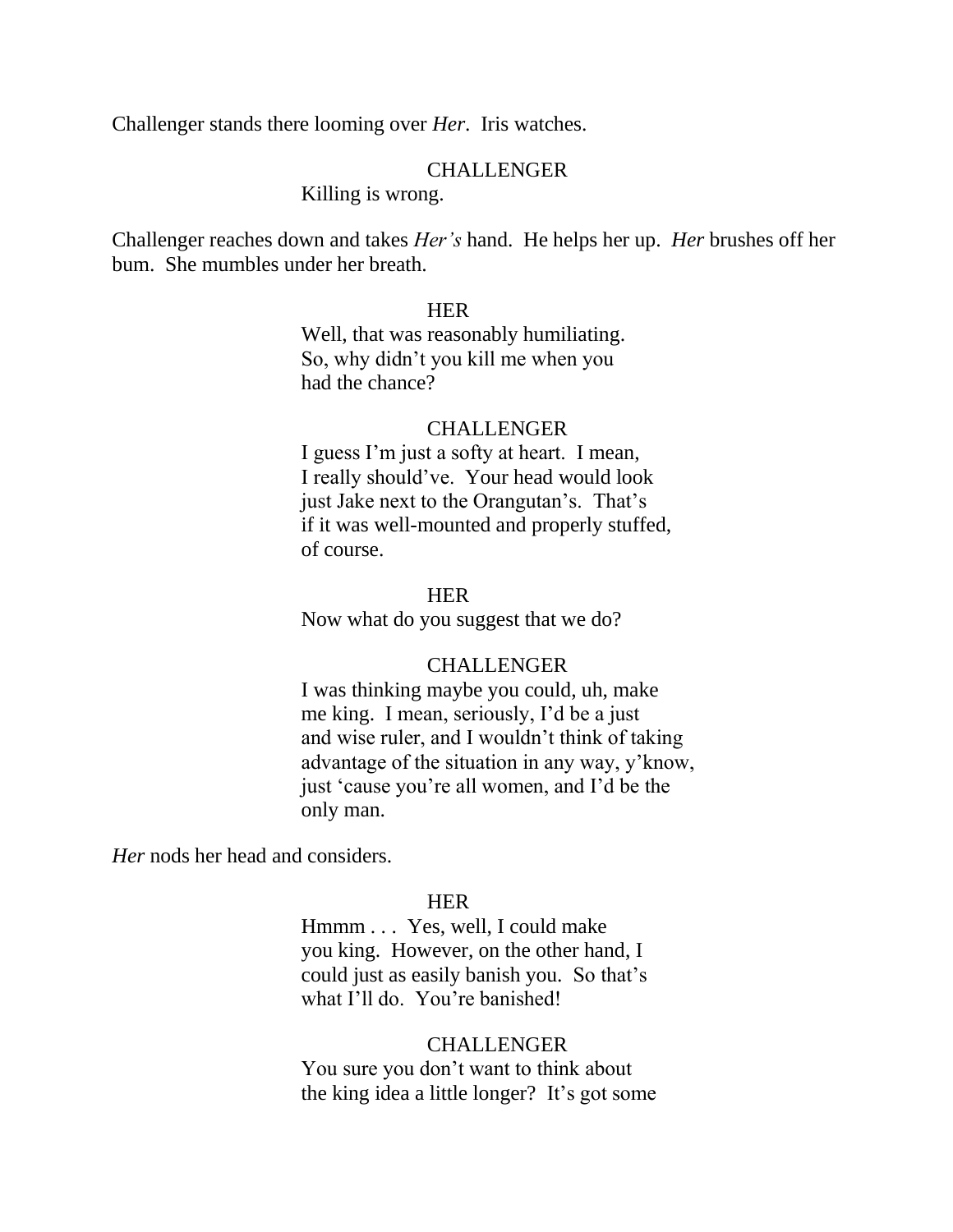very positive aspects to it. I really do think it could work.

# **HER**

# Take them away!

Warrior Women step up, grab our heroes and take them away. *Her* brushes herself off, then looks up at the crowd, who are all looking away in shame.

# **HER HER**  That's okay, no problem. Just because you all voted for me to die doesn't bother me at all. I forgive you.

Her turns away and grimaces.

# EXT. WALL OF THE CITY – NIGHT

A sewage pipe juts out from the exterior wall of the city, just down from the main entrance. Oo-Pongo squeezes himself out of the pipe with a sickening slurping sound. He stands up and tries to wipe some of the filth off himself, but he's completely coated.

# OO-PONGO

# Ramma-lamma Ding-dong!

A subtitle reads: "My star-sign must be in retrograde because today is just not my day."

EXT. CITY'S MAIN GATE – SUNSET

The large doors swing open and Challenger's group is led out at spear-point.

Oo-Pongo hears the commotion and sneaks nearer, to watch from behind the jungle foliage.

Challenger, Iris and Von Schmutz walk away from the main gate, *Her* steps up behind them. Challenger is given back his rifle.

**HER HER** For offenses against Her-Who-Lives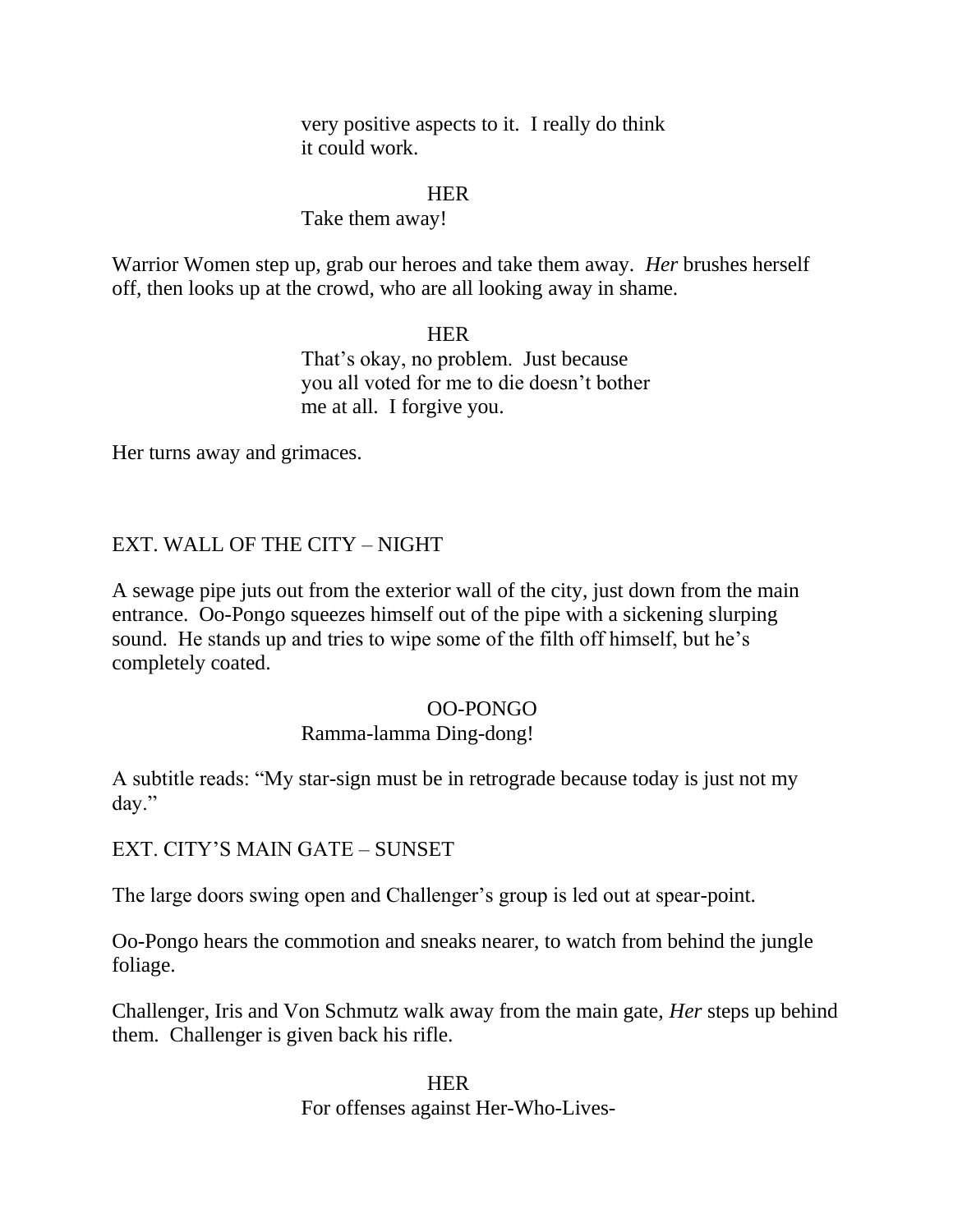Forever, you are banished from this city for all of Eternity, or the length of your life, whichever comes first.

# CHALLENGER

 But after that we can come back for a visit?

## **HER**

#### *Scram!*

Challenger and the others walk away up the trail leading to the hidden valley entrance. *Her*turns and re-enters the city. Two Warrior Women remain on either side of the gate watching Challenger's group leave the valley.

Oo-Pongo watches Challenger from the bushes, his jutting brow furrows as he remembers the statue of Him. He hears something in the bushes behind him and turns to see Oo-Gonzo and a group of twenty Rock Tribesmen led by I-Pod approaching, brandishing clubs and spears, ready for battle.

Oo-Pongo looks around for somewhere to hide, but he's caught between the Warrior Women in front and the cavemen behind. He becomes very agitated and finally gives out a little yelp and just drops to the ground, curling up into a fetal ball. The Rock Tribe comes up the trail until they're standing right over him. Oo-Gonzo winces.

## OO-GONZO

# (holding his nose) Eee-Eye Eee-Eye Oh.

A subtitle reads: "Careful, don't step in that big stinky pile of dino-poop."

The cavemen all walk around the curled-up, shit-covered Oo-Pongo. They make their way to the city wall and sneak alongside it until they're beside the Main Gate. Several men jump forward and grab the Warrior Women guarding the entrance. The Rock Tribe warriors rush into the city, screaming and grabbing fleeing girls.

Oo-Pongo gets up and sneaks over to the Main Gate. He looks inside and sees the Rock Tribe pillaging and grabbing girls. Oo-Pongo sees a grinning Rock Tribesman exit a building with Ta-Tas slung over his shoulder. She screams and beats him on the back, but he doesn't even notice. Oo-Pongo turns and glances back up the trail and see the receding forms of Challenger's group heading out of the valley. He then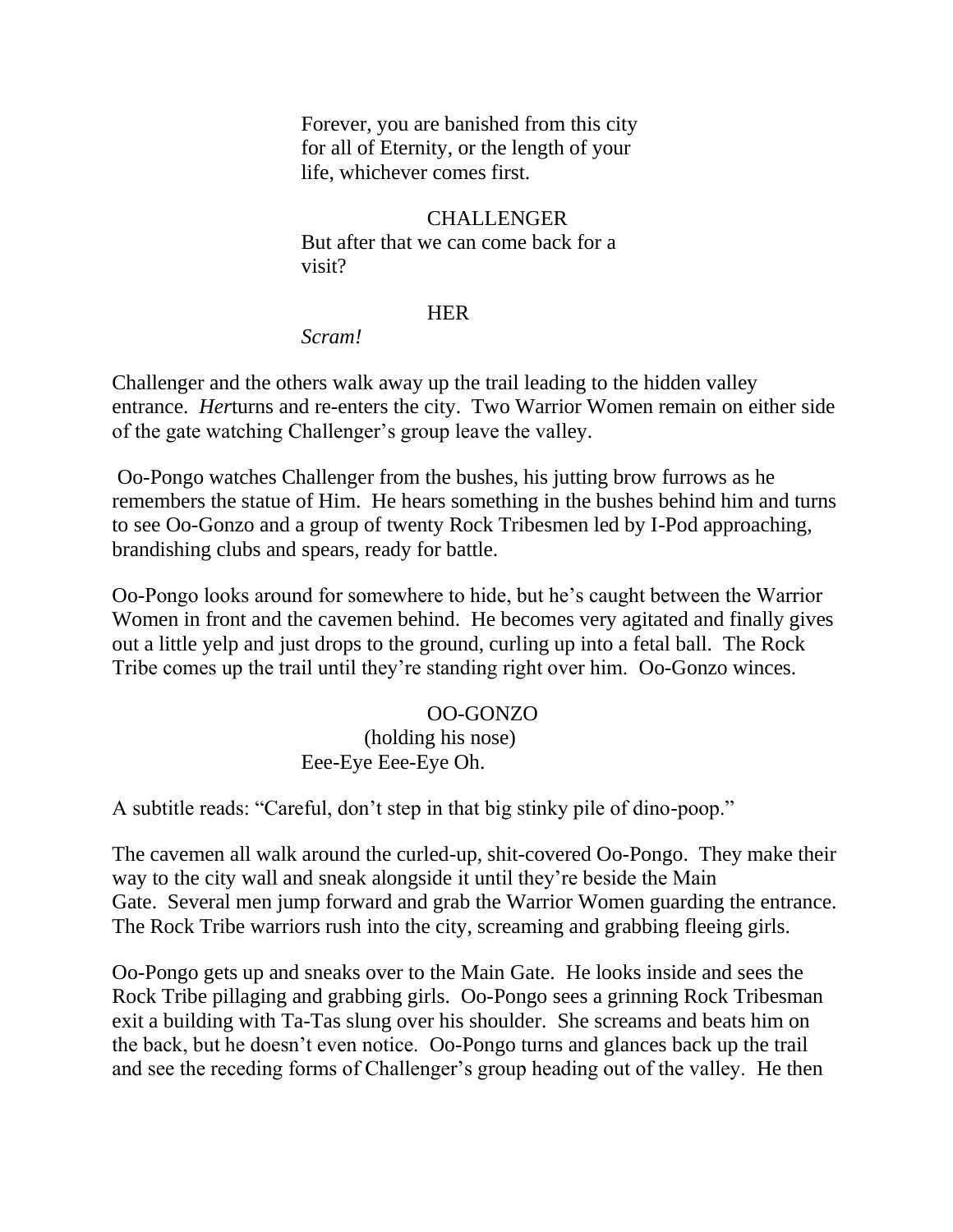looks back at the commotion inside the city. Oo-Pongo doesn't know what to do, his un-evolved brain is bursting.

EXT. MAIN GATE – SUNSET

As Oo-Pongo watches from the bushes, he sees Oo-Gonzo leading his men from the city with a long line of bound and gagged girls, among them are *Her* and Ta-Tas. Oo-Pongo sneaks after them through the underbrush on the side of the trail.

EXT. JUNGLE – NIGHT

Challenger leads the group through the primeval jungle, making his way back towards the submarine by moonlight. Iris notices a single coconut hanging from a vine in a small clearing just off the trail ahead. She walks over to it.

## CHALLENGER

Iris, don't touch that.

## IRIS

 I'm thirsty, because someone got us kicked out of—

## CHALLENGER

—It's a trap.

As Challenger speaks, Iris grabs the coconut and pulls it from the vine. She is immediately enmeshed in a closing net that jerks her up into the air.

> CHALLENGER What did I just tell you?

IRIS

Oh, quit with the "I-told-you-so's" and get me down.

## CHALLENGER

 Well, there might be back-up traps, we need to be very careful—

As he's talking, Challenger steps across a trip-wire, and a rope snare cinches around his ankles and yanks him into the air upside down.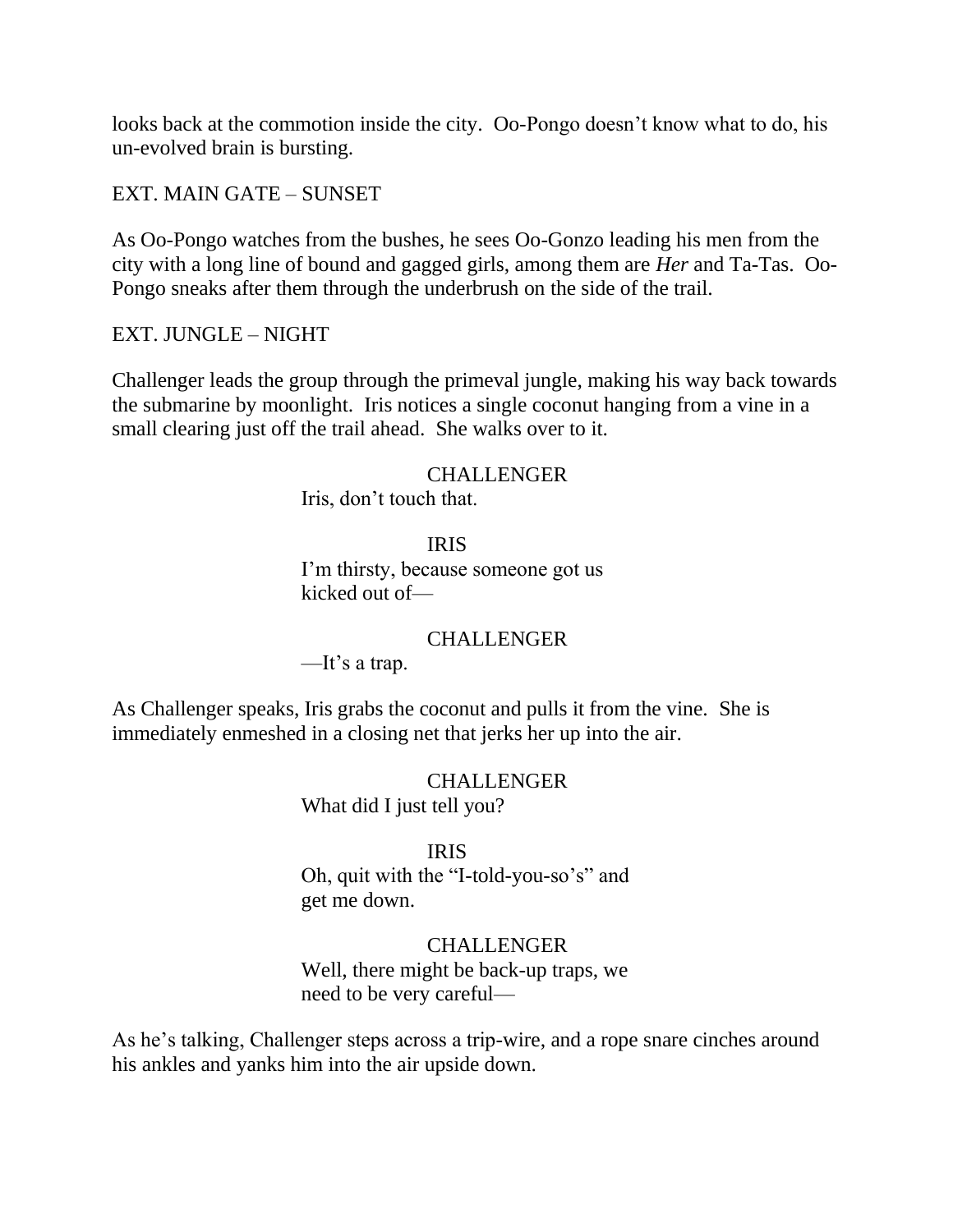#### IRIS

You were saying?

# **CHALLENGER**  Von Schmutz, you'll have to cut me down from the tree branch.

Von Schmutz is at the base of the tree, inspecting some mold growing on the north side of the tree. He's just giving it a lick and looks up.

# CAPTAIN

Of course.

As Von Schmutz takes a step, a spear flies down from the tree branches and sticks in the dirt at his feet. Everyone looks up.

A figure is silhouetted against the moonlit night sky. It's an OLD MAN, wearing animal furs, with long, tangled hair and a long white beard. This is the same old man we saw earlier at the seashore. The old man pounds his chest and throws his head back to emit the call of the wild.

## OLD MAN

# *Aarraugh-huk! Koff! Koff!*

The old man is overcome by a coughing fit and falls from the tree. He's surprisingly spry for his looks, and he springs quickly to his feet, draws his knife and faces off with the German. The Old Man steps back cautiously and eyes Iris, licking his lips at the sight of her.

## IRIS

 My God! He's a cannibal! Get me down!

## OLD MAN

 I am not a cannibal! It was just the one time, and I threw up most of him anyway!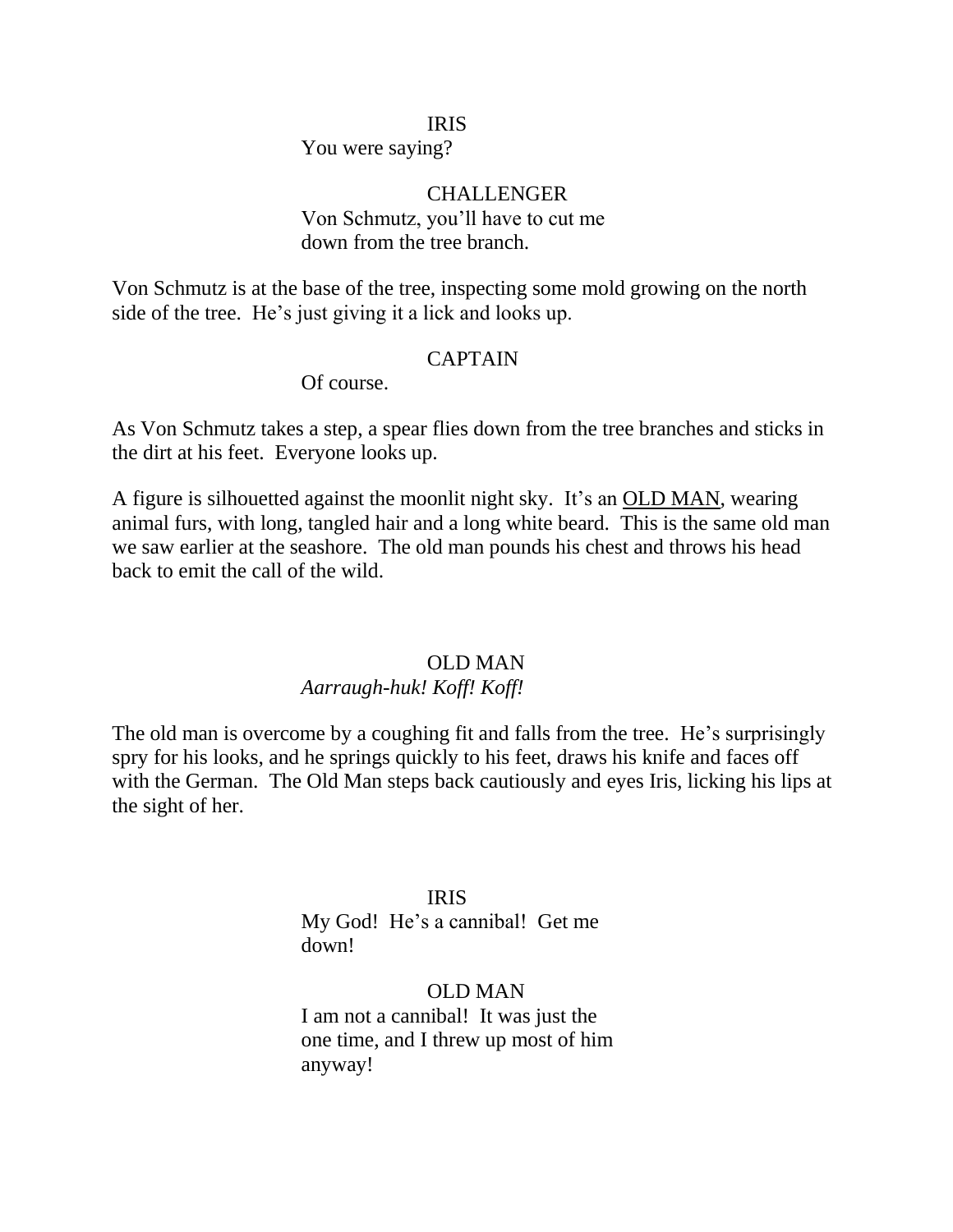## IRIS

You speak English?!

### OLD MAN

 Used to speak French, too, but I've forgotten it over the years, because I only understand English, so now when I talk to myself in French I don't know what I'm saying.

The old man walks over to Challenger, who is still hanging upside-down. They examine

each other's faces carefully, baffled by the resemblance.

### OLD MAN

 You remind me of someone, but I can't think of who . . .

### CHALLENGER

 It's weird, it's kind of like looking in a dirty old mirror.

The old man's wrinkled old eyes light up as he points at his ear.

### OLD MAN

 I've got a bump on my ear, too. You think it's cancerous?

Iris can't believe it. She points at the old man.

## IRIS

 It's *Him!* He's the man that Her-Who- Lives-Forever is expecting!

## OLD MAN

 Her-Who-Lives-Forever is *expecting*? Well, you can't prove it's mine! I haven't even seen that woman in hundreds of years, let alone . . . Did she send you to bring me back? I won't go, I tells ya, I won't!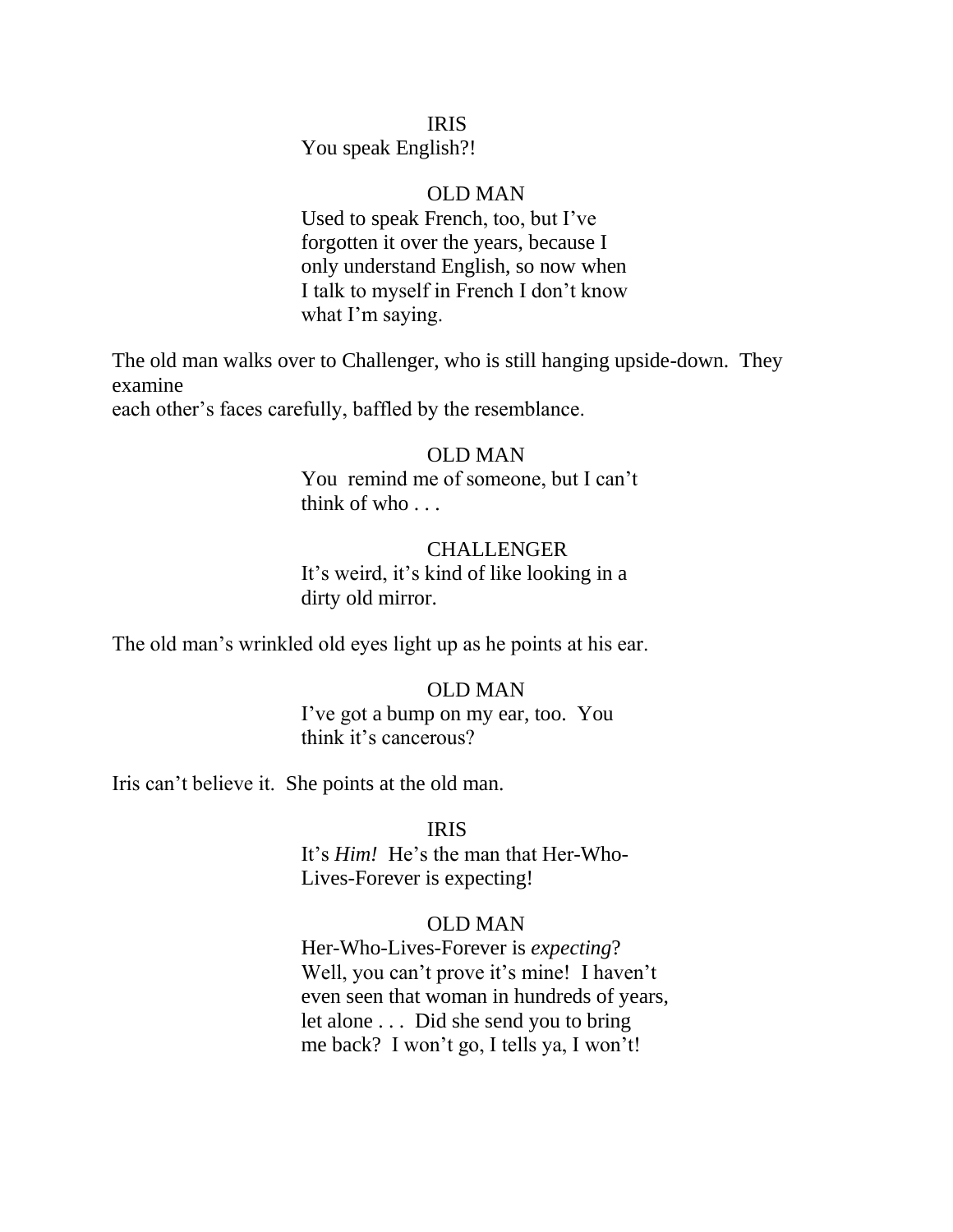## CHALLENGER

 Relax, old man. We're no friends of *Hers*. She kicked us out of the valley and we can't go back. Say, what's your name, anyway?

## OLD MAN

 My name is Lemuel Challenger, Jr. You can just call me Junior, everyone does.

 CHALLENGER Hey! My name is Challenger, too.

### **JUNIOR**

 Well, that's a helluva coincidence. And it's not that common of a name, either, although it is a common adverb.

IRIS

You two must be related.

 JUNIOR What do you know about that.

## CHALLENGER

 You know, if you get me down from here, we can help you get off this island.

Junior throws his knife at the rope tied to the tree branch, slicing it and sending Challenger falling to the ground headfirst.

EXT. JUNGLE TRAIL – NIGHT

Oo-Pongo runs along through the underbrush following the line of Rock Tribesmen carrying their pillage of booty and bound and gagged girls, including *Her* and Ta-Tas, back to their cave.

EXT. JUNGLE CLEARING – NIGHT

Junior leads Challenger, Iris, and the Captain out of the jungle and into a small clearing. Junior gestures towards an enormous tree ahead of them.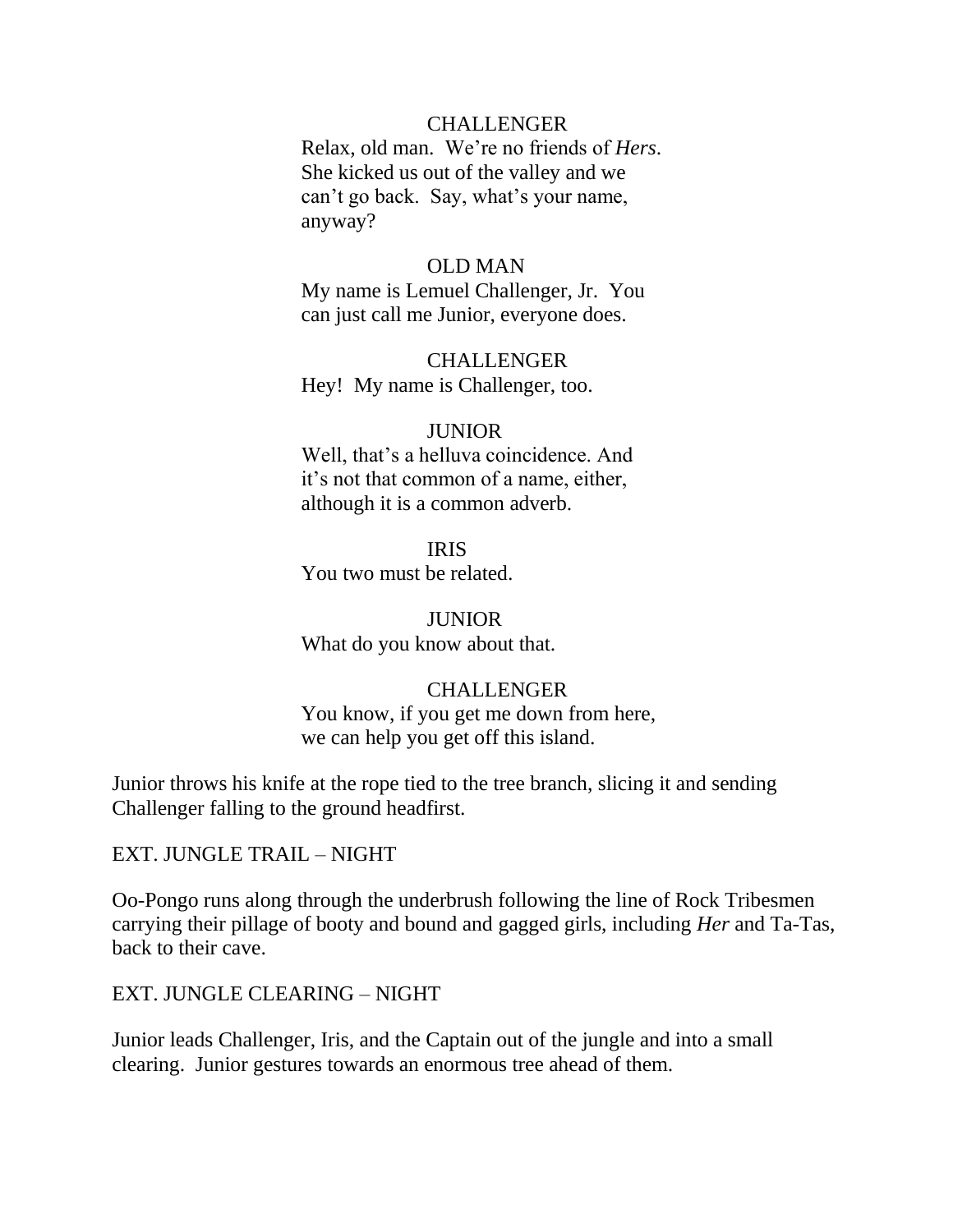JUNIOR Well, there it is, home sweet home.

**CHALLENGER** A tree? You live in a tree?

 JUNIOR No, in the house *in* the tree, fool. It's camouflaged, of course.

Junior walks forward and steps into the vegetation behind the tree. He steps back out holding a rope in one hand which leads up into the leaves behind him. As he gets out into the clearing, an Apatosaurus steps out of the foliage behind Junior, the rope leash tied around his neck. Junior uses a stick to tap the dinosaur on the knee.

### JUNIOR

Open, sez me!

The Apatosaurus raises it's head to the tree and takes a vine in it's mouth. It lowers it's head and the vine acts to pull up a wall of leaves, revealing an elaborate tree house behind the false façade. When the dinosaur rests it's head on the ground, Junior takes the vine and stakes it to the ground. He then steps up onto the top of the dino's head.

### **JUNIOR**

 Well, what are you waiting for? An invitation?

Challenger helps Iris onto the dino's head, then steps up, followed by Von Schmutz. Junior taps the dino on the head with his stick.

### JUNIOR

### Ungawa! Ungawa!

The Apatosaurus slowly raises his head, lifting the humans towards the tree house. They are pushed into branches and almost thrown off when the dinosaur stops to munch some leaves.

## **JUNIOR**

 Sorry about that, it always stops at the second floor. Ungawa, damn your eyes!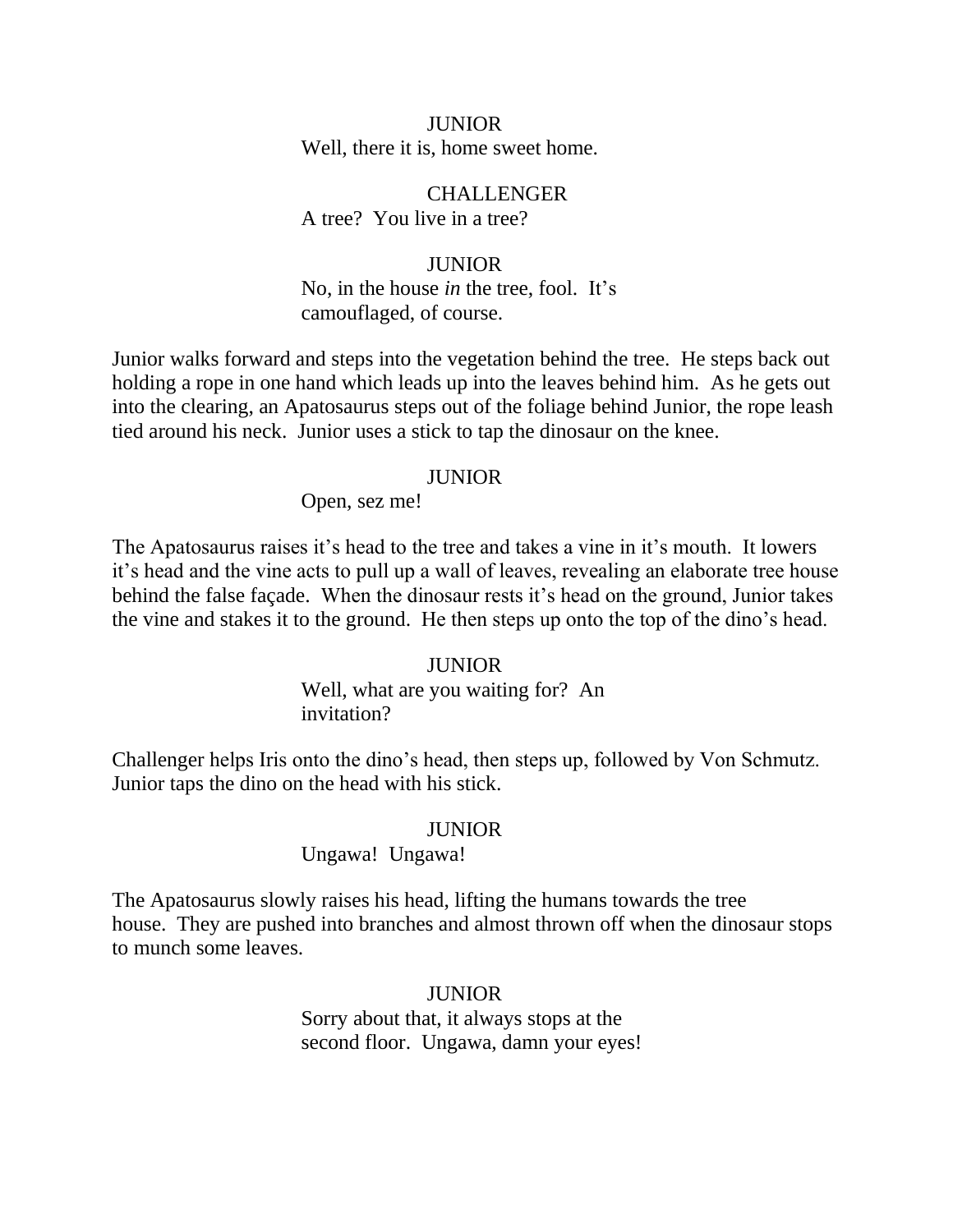He smacks it with a stick. The dinosaur continues lifting it's head until it's even with the balcony of the tree house, where Junior taps it again and steps off. The others follow him onto the landing and into the house.

## INT. TREE HOUSE – NIGHT

They enter Junior's tree house and find it to be surprisingly complete. There are chairs and small tables, shelving filled with jungle bric-a-brac, and in the corner is an archaeopteryx, a colorful dinosaur bird with a large wingspan, sitting on a perch. Suddenly a small raptor darts in from the back room. It stops in front of Challenger and begins barking at him. Challenger pulls his pistol and takes aim. Junior smacks Dick's hand with his stick.

## **JUNIOR**

Don't shoot, that's my guard dog.

## CHALLENGER

Dog?

## **JUNIOR**

 (giving the raptor a small bone) Well, guard-whatever, he's a good little doggie, isn't he? Yes hims is. Good doggy.

The raptor takes the bone and goes to the corner to chew it.

## JUNIOR

Let me turn on the fan.

He goes over to the perched sleeping bird, lights a candle set in the lower bar of the perch, then activates a small weighted gear system which slowly rotates the candle at it's base. When the flame reaches the top of it's rotation, it's almost touching the Archaeopteryx' ass, causing the bird to awaken, squawk and begin flapping it's wings. The candle slowly spins down, and the bird slows it's flapping until the flame again gooses it to fan the room.

## JUNIOR

 There, that's better. Please, sit down. Let me get you something to drink.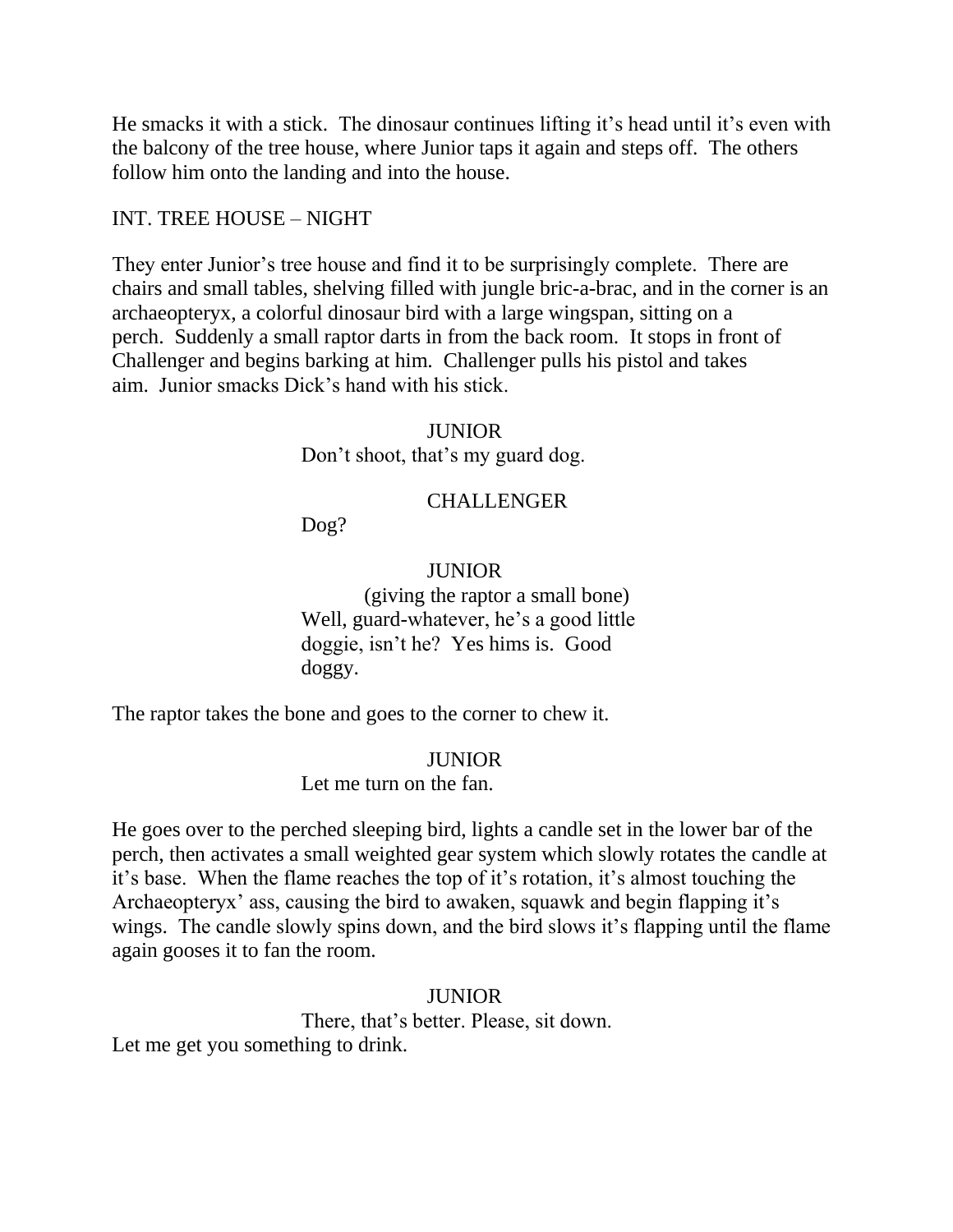Junior goes into the backroom as Iris takes a seat and they all admire the surroundings.

## CAPTAIN

 The old man has done pretty well for himself, *nein*?

## CHALLENGER

## Yeah, all the conveniences.

Junior comes back in with four half-coconut shell cups held in the fingers of one hand, and a corked gourd in the other. He gives a cup to each of his guests, uncorks the gourd and begins filling their cups.

## JUNIOR

 This is so exciting, I haven't had guests in over two hundred years! You know, my dinosaurs all laughed at me when I made these extra cups for company, but their not laughing NOW, are they?! Cheers!

The others all raise their glasses and take drinks. Iris spits hers out, while Challenger and Von Schmutz grimace but gulp it down like men.

## **JUNIOR**

 It's fermented pterodactyl milk. I de veloped my own all natural fermentation process.

Junior points to a corner where a pelican has many coconuts stuffed in his lower beak. The bird is cross-eyed and wobbling on it's feet. Next to Iris' chair is a flat tabletop mounted on the back of what appears to be a small stuffed anklyosaurus, a waist-high Armadillo-like creature. She sets her cup down on the flat surface, but since the cup has no base, it rolls over and spills coconut milk. Junior jumps to his feet.

# JUNIOR

 Coasters! I forgot the coasters! Where are my manners?

He quickly gets palm frond coasters.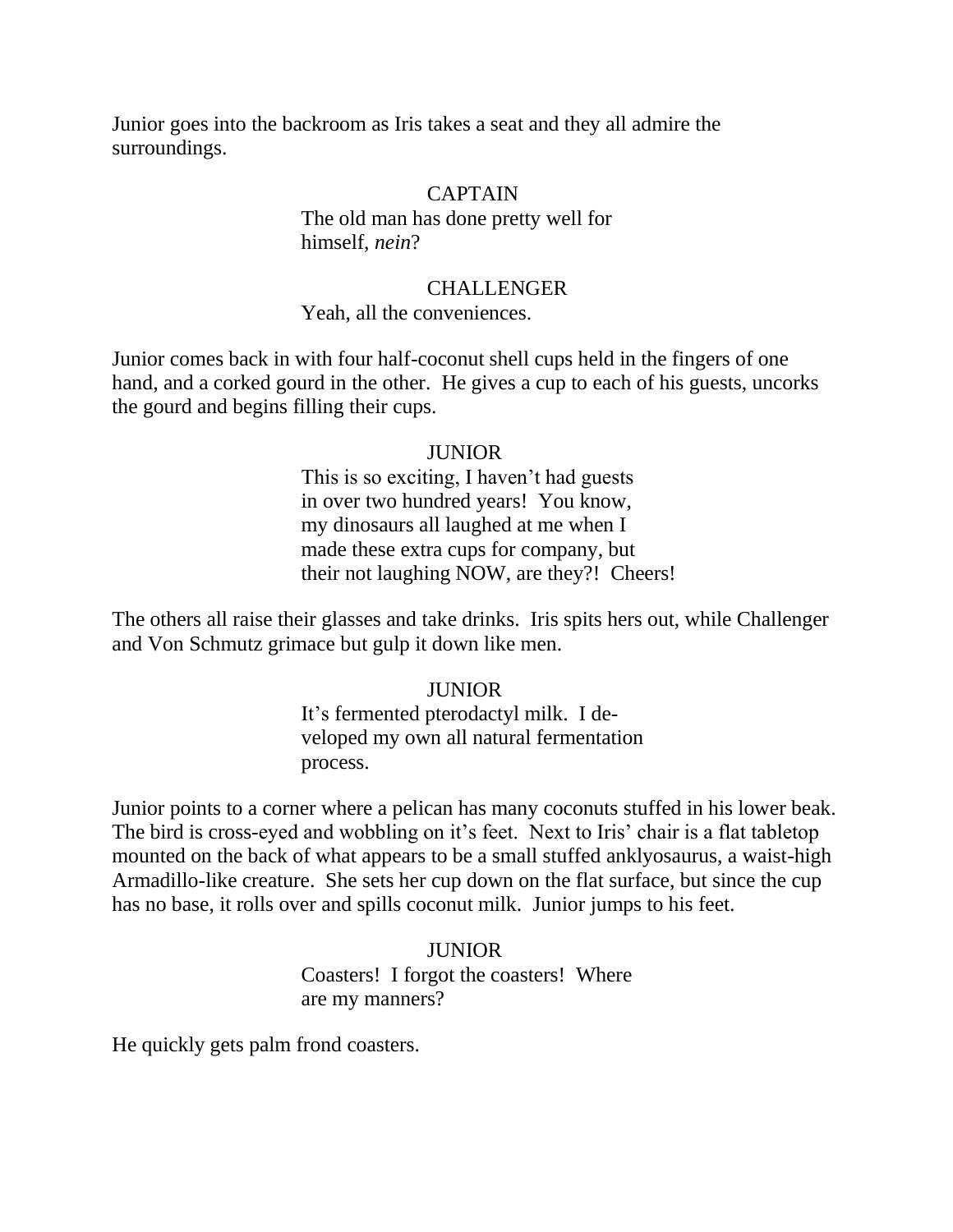Meanwhile, the spilled milk runs over the side of the table onto the anklyosaur, who wakes up and begins to slowly saunter away, giving Iris a start. The dino-table walks right out the door.

### **JUNIOR**

 I've been meaning to tie that end table down, he leaves for days at a time. But he always comes back, you wait and see.

Outside, we hear the anklyosaur scream and the sound of it crashing through branches, then a loud thud.

### JUNIOR

 Do you need napkins? Let me just clean that mess up.

Junior opens a closet and pulls out a three foot long dinosaur that was hanging inside. The dinosaur has a flat lower lip-plate, almost like a dustpan. Junior takes it over to the spill, where he holds it like a vacuum over the spilt milk. A long tongue comes out and begins sweeping the spill into it's mouth. The fermented milk begins making it slightly dizzy.

## IRIS

 Excuse me, but did you say it was two hundred years since you've had company? How old are you, exactly?

## **JUNIOR**

 I sorta lost track of *exactly* how old I am, but I was born in 1680 in a log cabin, just outside New Bedford, Massachusetts, back in the days when—

#### DISSOLVE:

## EXT. LOG CABIN – DAY

A log cabin sits in the thick woods. Iris's voice cuts in, stopping the dissolve halfway through.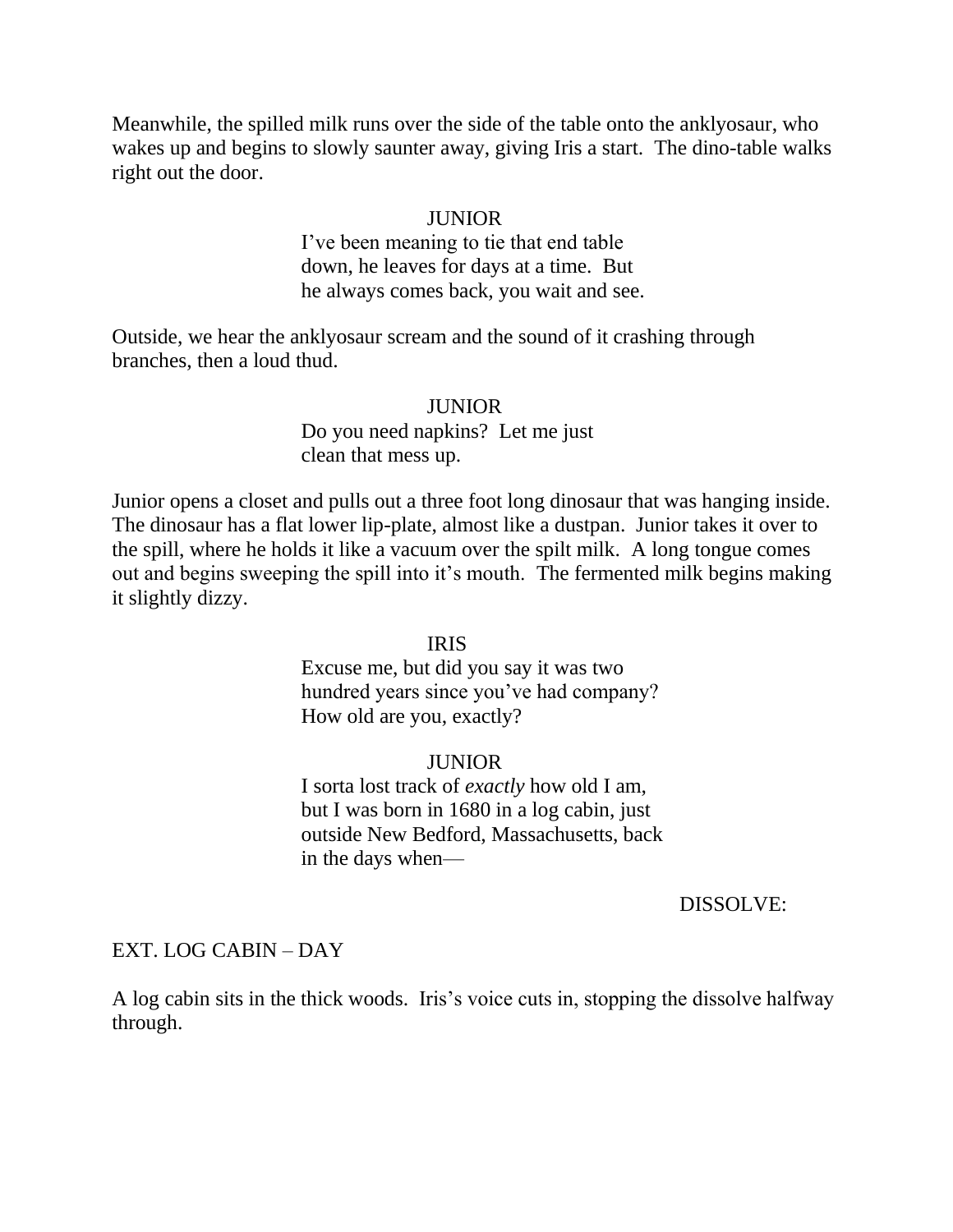IRIS —I don't think we need to start *that* far back.

### INT. TREE HOUSE – DAY

We're back in the tree house. Junior shrugs.

 JUNIOR Oh, really? All right then. Where should I start?

 IRIS How about, when and how did you get here?

> JUNIOR Well, let's see . . . that would've been in the year of Our Lord, 1714 . . .

> > DISSOLVE:

EXT. NEW BEDFORD – DAY

New Bedford, Massachusetts is a tiny little pre-colonial hamlet on the Atlantic coast. We can see the masts of schooners and fishing boats moored at the wharf.

EXT. GRIST MILL – DAY

An old run-down grist mill sits on a stream running into the ocean. Lemuel, who is now 34 years old, and wears the silly pageboy hairdo, is busily stitching large squares of colorful fabric together.

#### JUNIOR

(V.O.)

 I lived in an old grist mill, and I was the first man in the thirteen colonies to exper iment with balloons. I spent ten years working on my first balloon, which I called "Prototype Number One." It took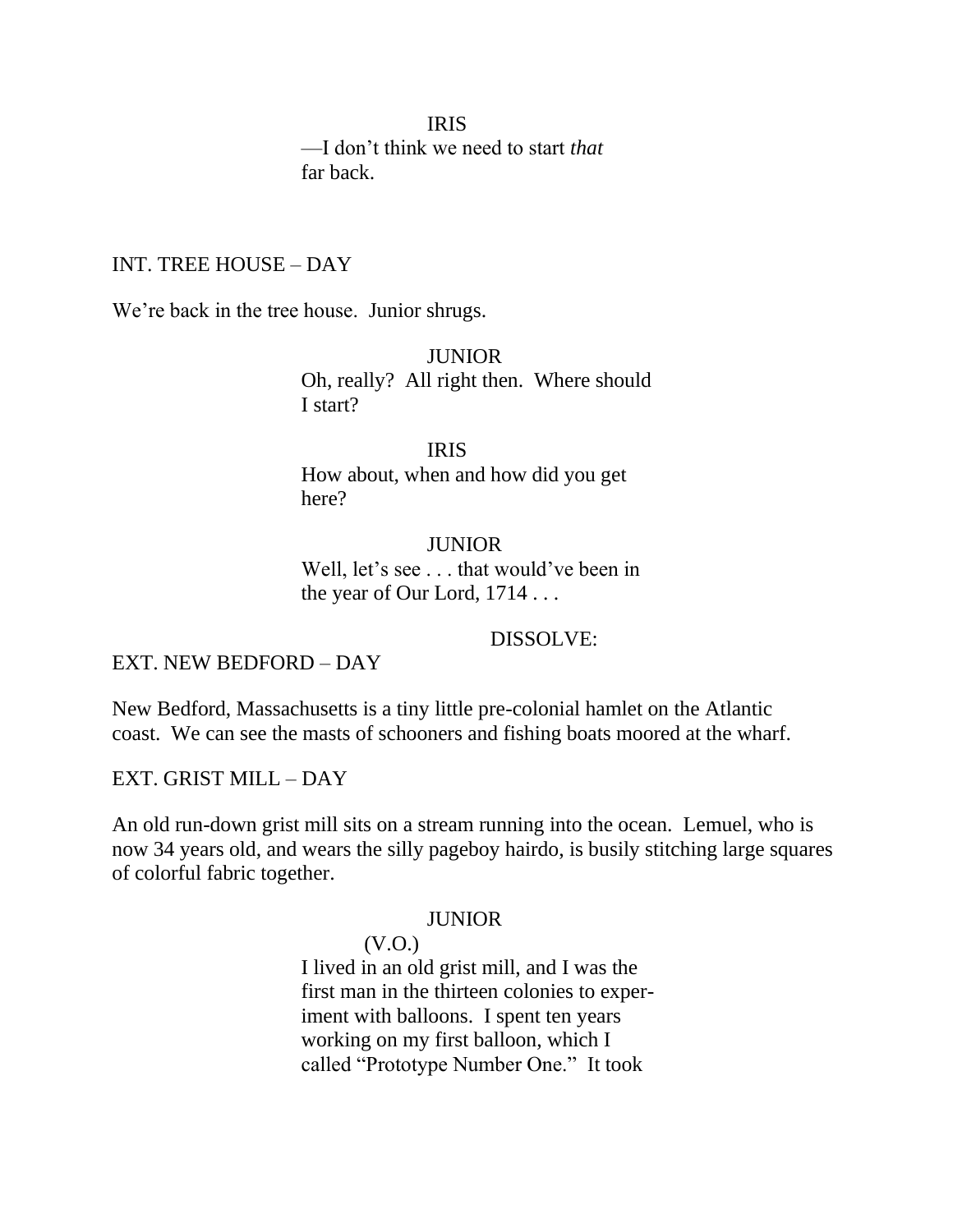me a year just to think the name up. Ah, it was a lovely sight to behold . . .

Lemuel now has the balloon mostly inflated with hot air directed into the balloon from a wood fire. It is indeed a very pretty, colorful balloon.

# JUNIOR . . . But, I didn't have all the bugs worked out right away . . .

When the balloon has enough hot air inflating it, a gust of wind lifts it up and takes it away, right out of Lemuel's hands. Lemuel and several of his neighbors just stand there and watch the balloon float off into oblivion over the Atlantic Ocean.

## INT. TREE HOUSE – DAY

Lemuel sips his drink. He goes to set it on a dinosaur table, but his table has also crawled away.

## JUNIOR

 You'll never guess what I called my next balloon—

## IRIS

 (cutting in) —Let's see, "Prototype Number Two"?

## JUNIOR

 (suspiciously) Yeah, how did you know?

## IRIS

 I hate to remind everyone that there's a nearby volcano that's about to erupt.

### CHALLENGER

 Let him tell his story, otherwise we'll be here all day.

### **JUNIOR**

 You kids these days, no patience at all. Okay, now where was I—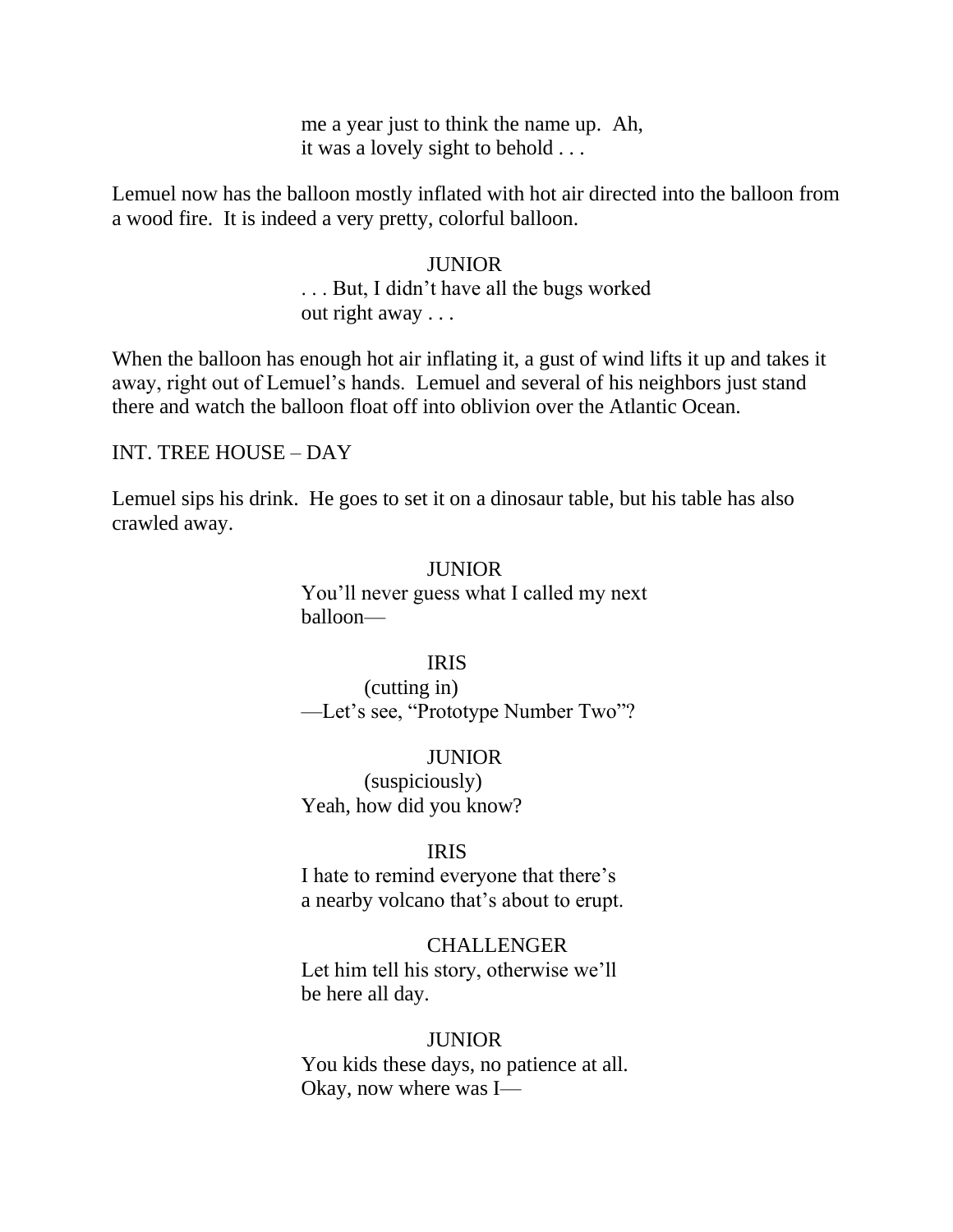Iris waves two fingers at him.

 IRIS —Prototype Number Two.

### **JUNIOR**

 (nods) Only Number Two, huh?

Iris is starting to panic.

IRIS

 For God's sake, how many prototypes were there?

### JUNIOR

 (thinks) Hundreds, actually.

 IRIS Well, which one got you here?

## JUNIOR

 I believe it was Prototype Number Seven, if I'm not mistaken.

IRIS

 Then let's just skip right to that one, shall we?

Lemuel strokes his long beard.

 JUNIOR Ah, Prototype Number Eleven—

## IRIS

 (cuts in) —You said it was seven.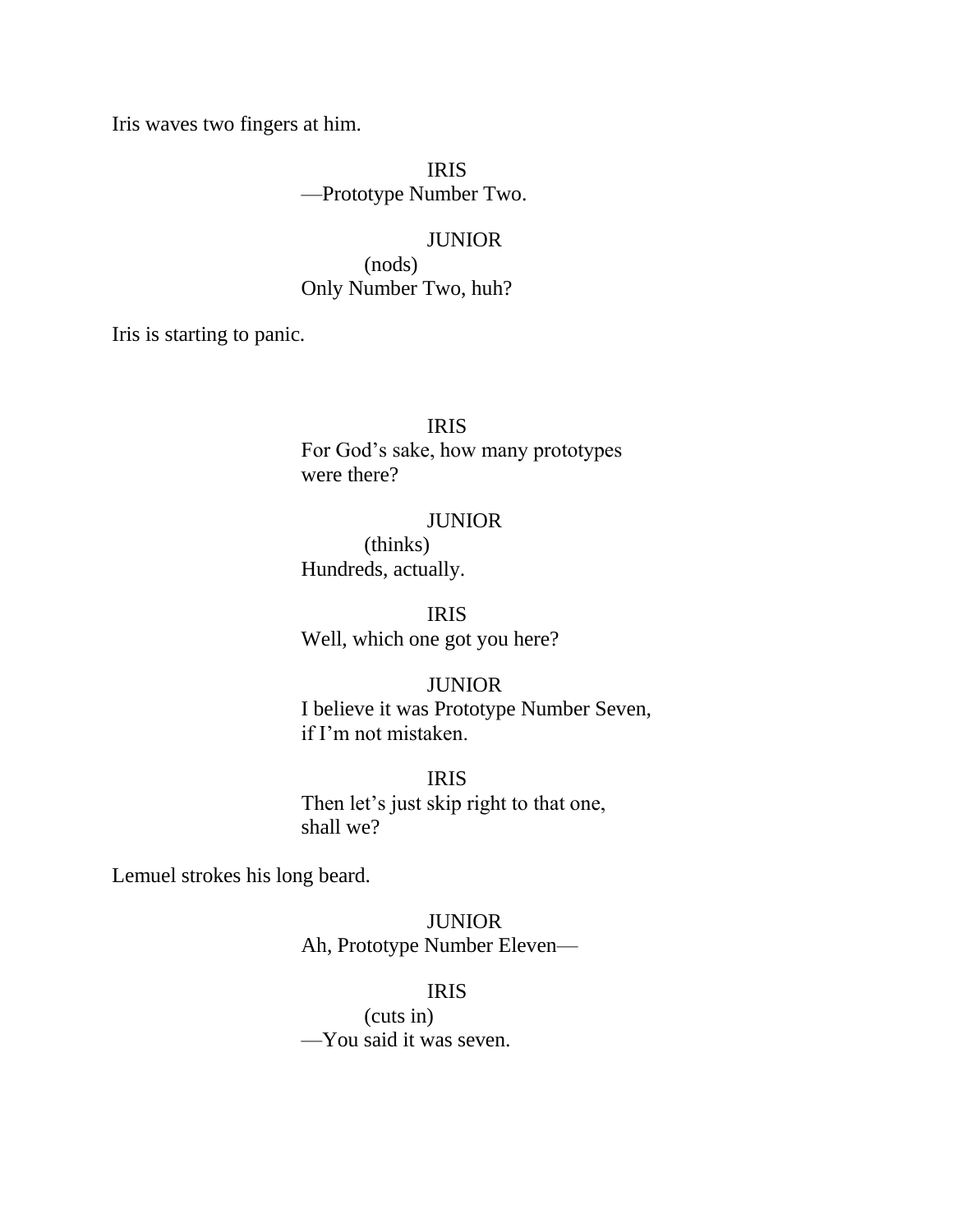### JUNIOR

No I didn't.

Challenger grabs Iris's arm.

### CHALLENGER

 Will you let him tell this story. What's wrong with you?

Iris crosses her arms and sighs.

## IRIS

Fine. Go ahead.

#### JUNIOR

 All right then, so the whole town came out to watch . . .

### EXT. GRIST MILL – DAY

Lemuel has another colorful balloon nearly inflated. Ten or twelve people stand around impatiently watching. This time he sits in a chair in a woven basket affixed below the balloon. Suddenly, the balloon lifts off, taking Lemuel with it. He waves to the people, and they wave back.

#### JUNIOR

(V.O.)

 I must say, it all went beautifully. I rose higher and higher into the air. Soon, the people were as small as ants, the whole town shrunk to the size of a toy, then I arose into the clouds and lost sight of everything. This is when it struck me, I had devised no method for coming down. In fact, in my excite ment to show everyone my balloon, I had failed to take anything with me no food, no water, no books, only this— (he holds up a wooden chair) —this chair. I've kept it for all of these years. It's the only remaining artifact from my old life.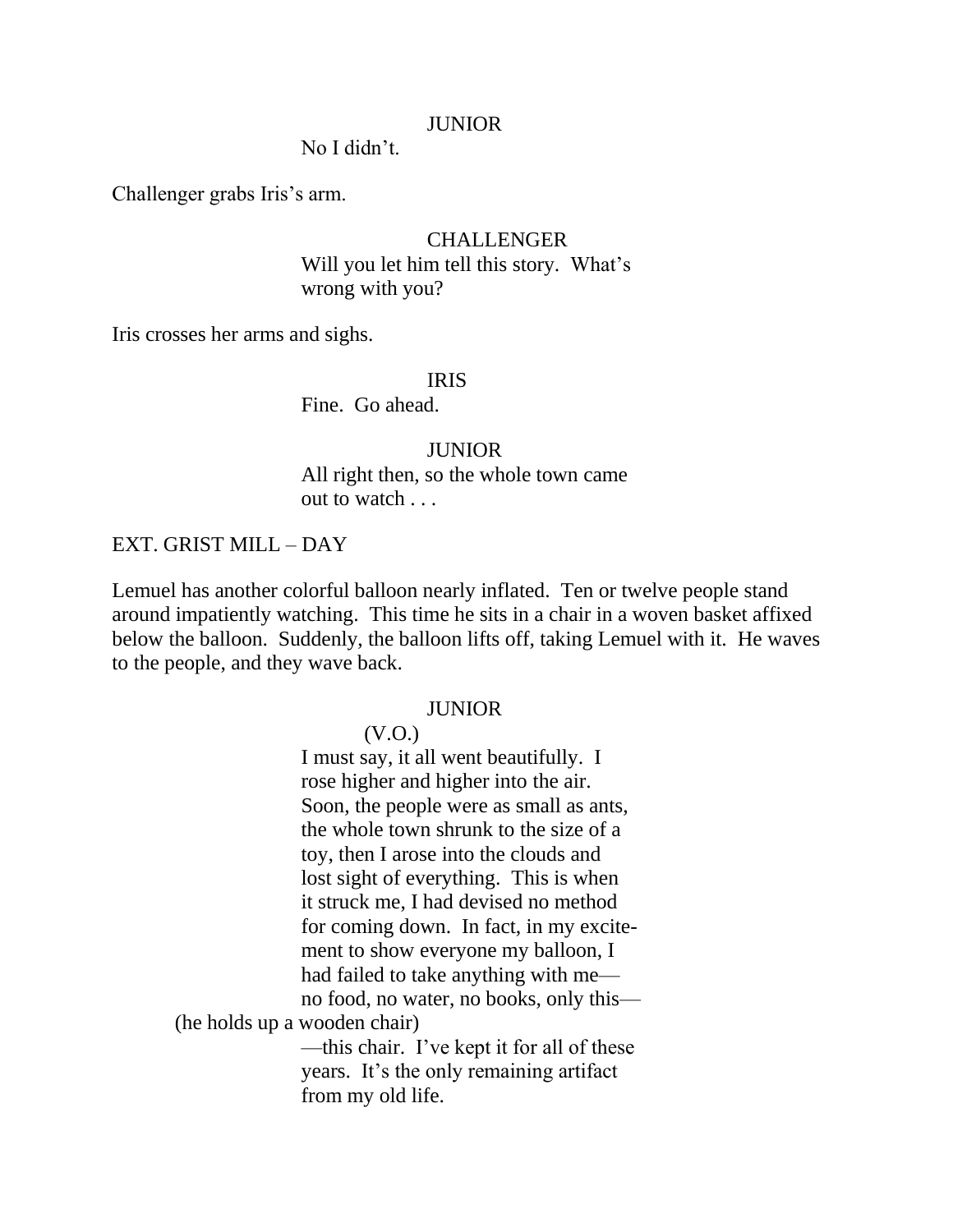Challenger sits in the chair and it immediately collapses, breaking into kindling. Challenger jumps to his feet.

### CHALLENGER

 *Whoops!* Sorry about that. So, you were saying . . .

#### JUNIOR

 Well, anyway, so I'm up in my beautiful balloon, rising higher and higher. Suddenly, a big gust of wind caught me and blew me southward. I don't know how long I floated south—days, weeks, maybe a month.

## IRIS

 With no water you would have died of thirst in less than a week.

## **JUNIOR**

I drank rain water.

 IRIS What did you collect it in?

### JUNIOR

 (irritated) Will you let me tell this.

IRIS

 (waves her hand) Sorry, go ahead.

### JUNIOR

 Anyway, the next thing I knew I was coming down in the ocean, only at the last possible moment an island appeared out of nowhere—this island—and so I landed here, in this land that time forgot.

**CHALLENGER** Which is near the Earth's core, right?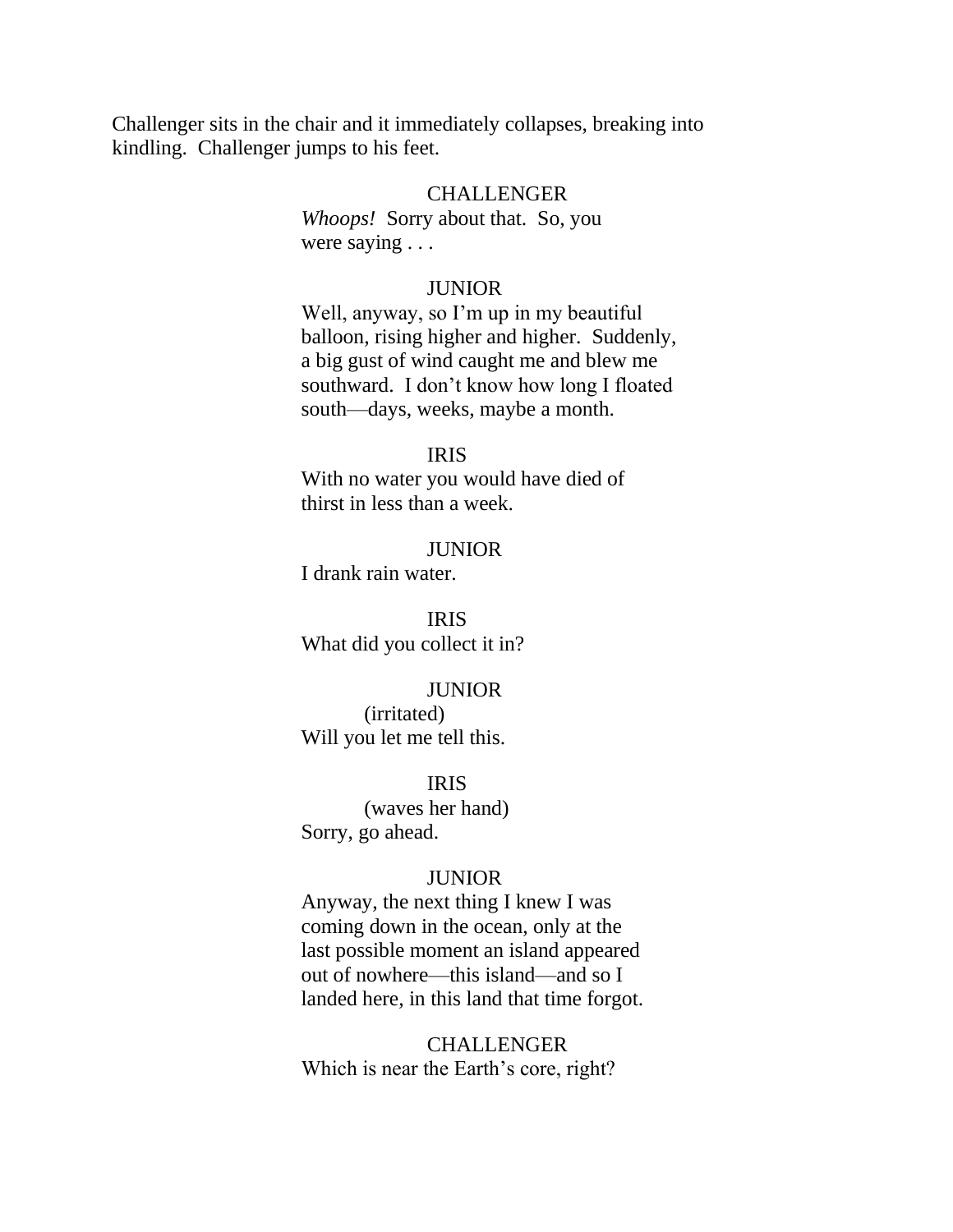### JUNIOR

 No, I don't think so. So, I wandered around for weeks, eating grubs and roots and hiding from predators. Then, one day I was bathing in a waterfall when I was abducted by several very strong women, who dragged me before Her-Who-Lives- Forever, a crazy woman who lives in the lost valley.

### CHALLENGER

We've met her.

### JUNIOR

Then you know. She's mad!

 CHALLENGER She was upset, I'll tell you that.

## **JUNIOR**

 She's certainly a good-lookin' gal, but that personality needs some work.

## IRIS

 If she's been alive forever and still hasn't worked out her personality issues, I'd say she never will.

#### CHALLENGER

 So, *Her* said that two hundred years ago you went out for a pack of cigarettes and never came back.

#### JUNIOR

## (grins)

 Pretty good, huh? But she had already gotten me to drink from the Fountain of Forever, so here I am, two hundred years later, living with my little babies . . .

(he looks at his "doggy") ... Whom I love very much. Don't I? Yes I do. But, listen to me, prattling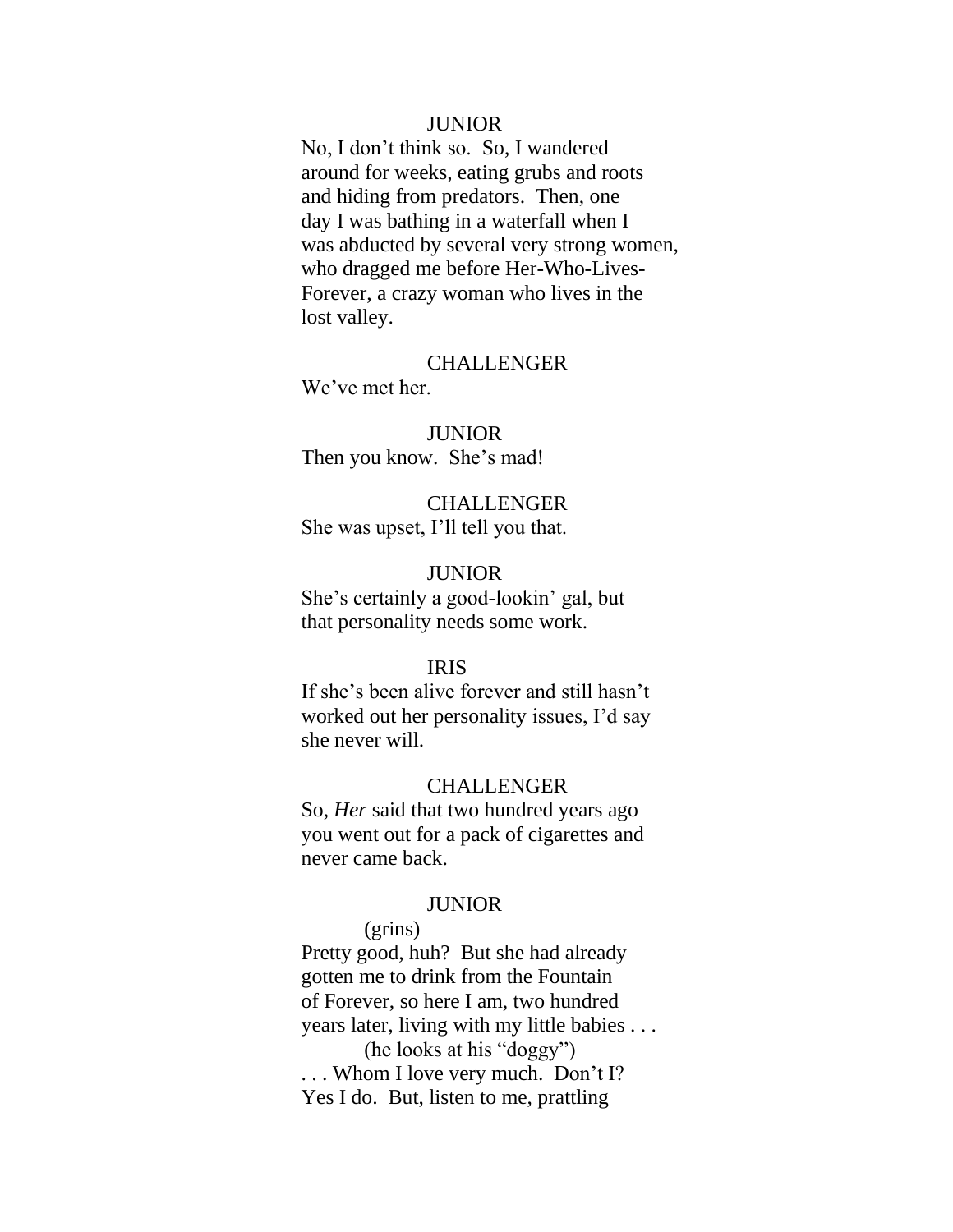on like a schoolgirl. Well, I guess that's to be expected, having no one to talk to for so long except my pets. It's not easy carrying on an intelligent conversation with a creature whose brain is no larger than a pea. I mean, I've tried, Lord knows I've tried.

The vacuum dinosaur, still lapping at the milk, begins dropping small turd pellets on the floor.

## JUNIOR

 Oopsy-daisy. I've got a hand-held one for this type of mess.

Going back to the closet, he hangs the vacuum-a-saur back up, then opens a small cupboard above it. Inside is a nasty looking, evil smelling little reptile. Junior takes it over to the soiled carpet and puts it's face over the pellets. The small dinosaur begins eating the turds, then looks up, shrugs and squawks. A subtitle reads, "It's a living."

The little pet raptor, Lassie, sits in front of Dick Challenger wagging it's tail on the floor. Von Schmutz is pouring himself another cup of fermented pterodactyl milk.

## CAPTAIN

### *Gott und himmel*, this is good stuff!

Challenger reaches down and hesitantly pets Lassie the dino on the head. The little raptor immediately jumps onto Dick's leg and begins humping it vigorously. Challenger is mortified.

# CHALLENGER

 Hey, uh, Junior, a little help here. Your "doggy" is trying to mate with my leg.

### JUNIOR

 Oh, don't mind him, he'll be done in a few seconds. I've got another dinosaur that'll clean up that mess.

Challenger stands and tries to shake the animal from his leg. He gets it off his leg and it growls at him with razor sharp teeth.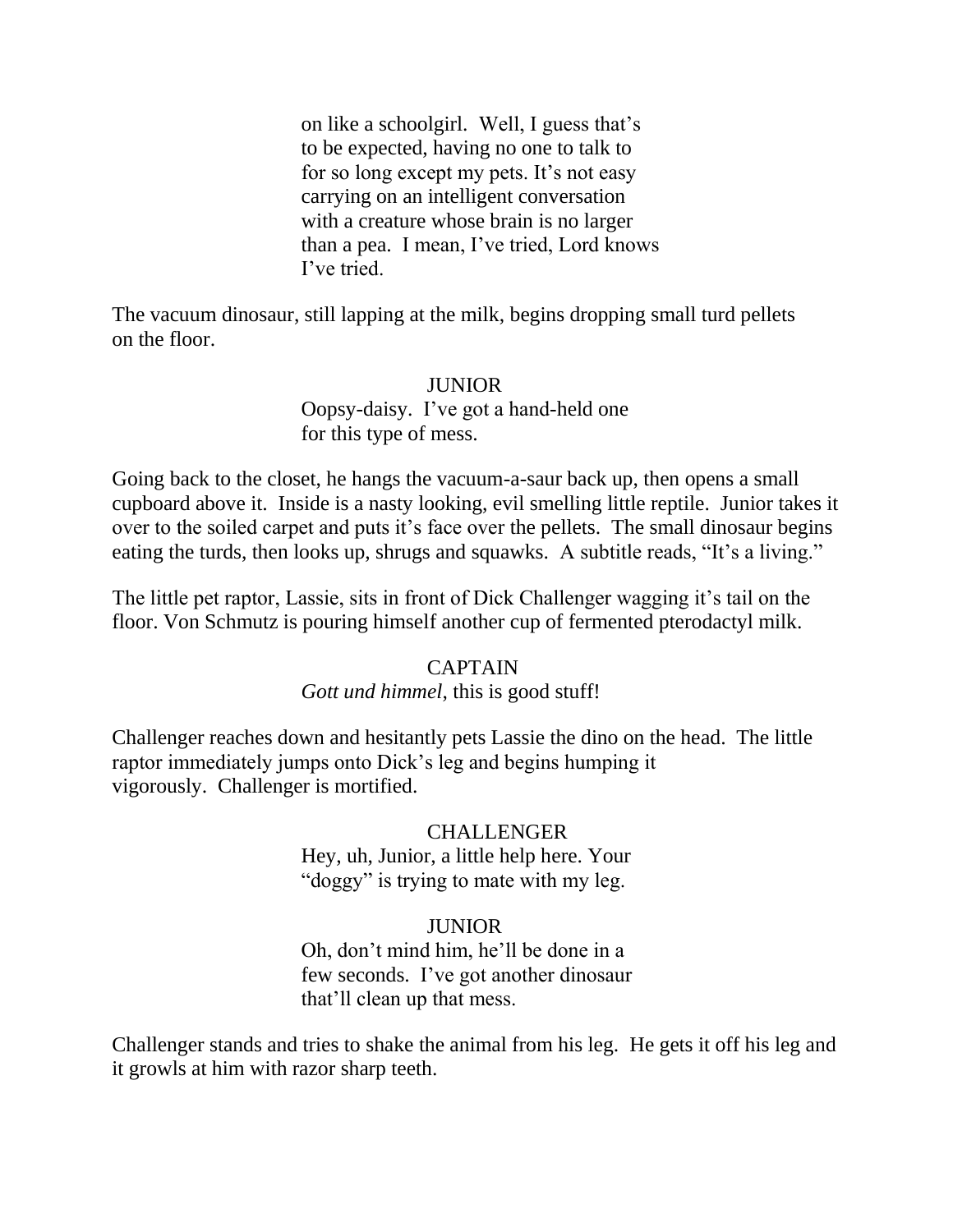### **CHALLENGER**

 Well look, this is very homey and all, but the volcano's about to blow and we've got to get back to our ship.

### **JUNIOR**

 You have a ship? But there is nowhere to dock, the island is surrounded by sheer cliff walls all around.

### CAPTAIN

It's a submarine.

### **JUNIOR**

No, it's an island.

# CAPTAIN

 (slightly drunk) The vessel is a submarine.

## **JUNIOR**

 The trestle is a sun machine? What the hell does that mean? You kids with your slang words.

## **CHALLENGER**

 A submarine . . . oh, never mind. Look, we've got a way off this island, are you coming or not?

### **JUNIOR**

 Coming? You mean going? And leave all my jungle friends? Whom I've loved so dearly for so long?

### CHALLENGER

Yes.

## **JUNIOR**

 (grins) Well,  $I \ldots$  HOT DAMN! I'm going home! Yee-hah! Give me two seconds to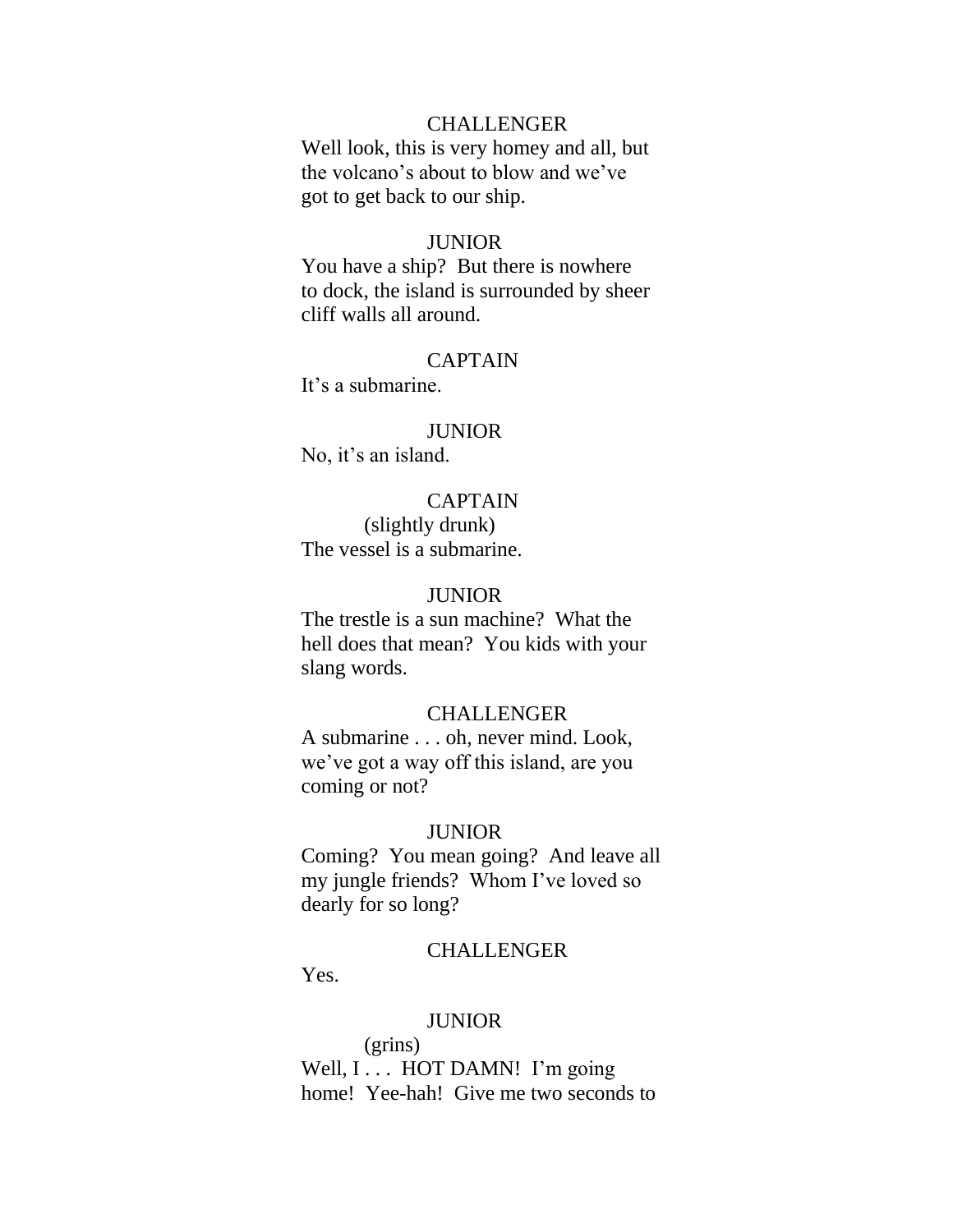pack my things.

The Junior goes over to a shelf and takes two brass buttons down and puts them in his loincloth, and takes the small dino-vac, too.

# JUNIOR

All righty, let's go.

Iris points at the little hand-held dinosaur.

# IRIS

What's that for?

## JUNIOR

 (shrugs) Oh, you know, spills, crumbs, small messes, that sort of thing.

They all leave the tree house.

# EXT. JUNGLE PATH – DAY

A path winds off into the steamy jungle. Suddenly, the two fakest, phoniest, cheapest Tyrannosaurus Rexes walk up the path, and seem to be fighting with each other. Next come two more fake Rexes that are slapping each other, then a line of Rock Tribe people wearing masks, which is when we realize that the cheap dinosaurs are really crude outfits.

EXT. VOLCANO – DAY

There is a thin winding path through the jungle leading to the volcano, then around the base of the hill and up to the rim. A long procession of Rock Tribe cavemen make their way up the path toward the angry, spewing volcano. They have a whole line of pretty girls from the lost valley bound and gagged, among them is Ta-Tas.

## EXT. CLIFF-TOP – DAY

Oo-Pongo stands on a nearby cliff-top watching the procession snake past below him as they approach the volcano. He rubs his chin and dances around in worried confusion.

EXT. VOLCANO – DAY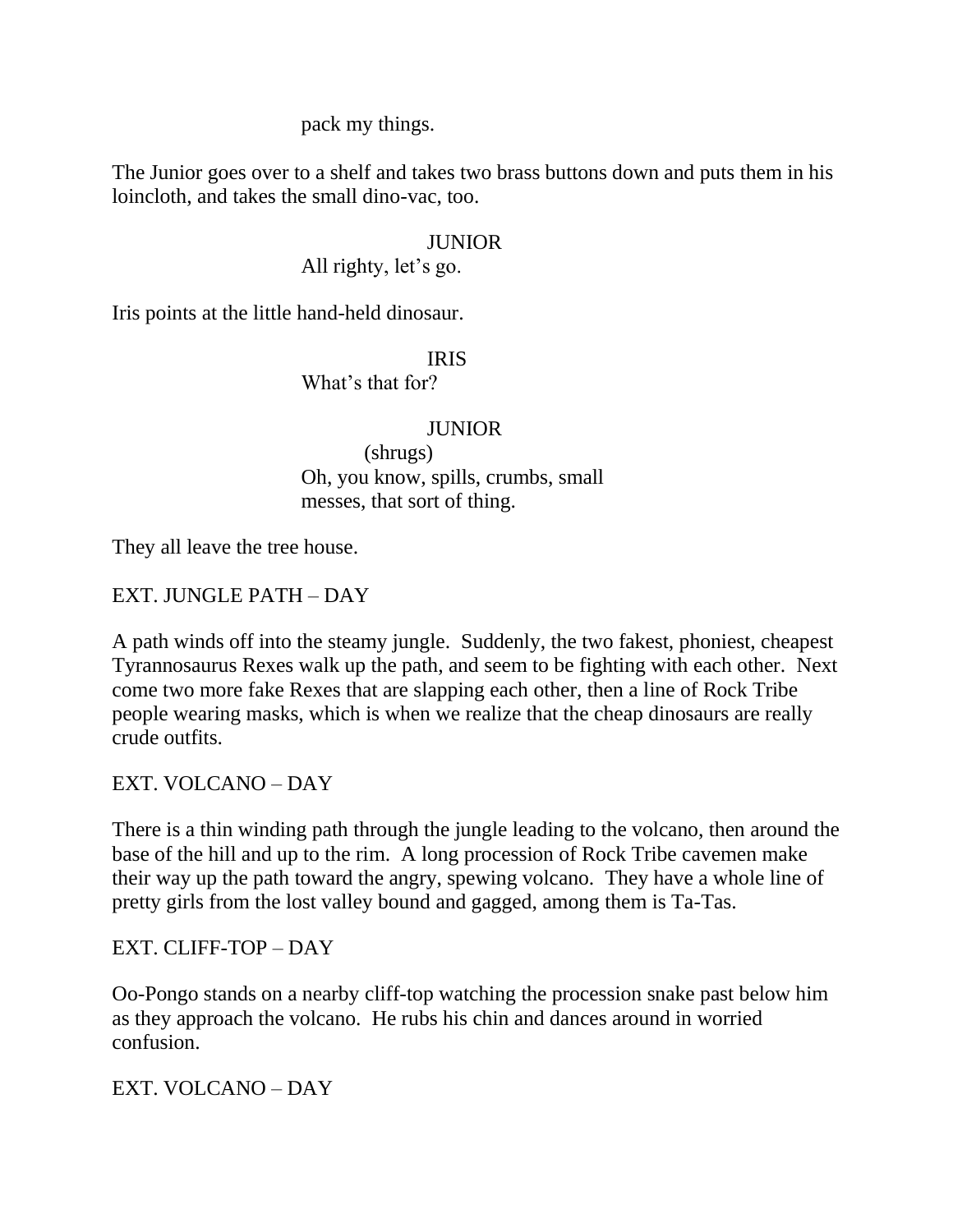In the Rock Tribe's procession they have *Her* gagged and tied to a pole on the back of one of the square-wheeled wagons which they're having the usual difficulty hauling up the mountain.

# EXT. CLIFF-TOP – DAY

Oo-Pongo sees Ta-Tas and begins jumping up and down in anguish

# EXT. VOLCANO – DAY

Meanwhile, the procession continues onward toward the volcano with *Her* squirming on the back of the cart, as well as the line of girls with Ta-Tas.

There is a set of stairs made of bamboo and twine that's a million steps long that encircles the mountain and leads up to the rim of the volcano. Rock people in dinosaur outfits line the stairs.

# EXT. BASE CAMP – DAY

Challenger, Iris, Von Schmutz and Junior all return to the base camp. The German sailors are busily boiling down dinosaur blubber into oil. The all wear face masks because it stinks so bad.

# CAPTAIN

# The processing, it goes well, *ja*?

The Lieutenant turns around and his face is also covered with a rag.

# LIEUTENANT Dinosaur blubber stinks, let me tell you that! I sure wish we were making beer.

# IRIS

Have we got enough fuel to leave?

# LIEUTENANT

 Nearly. But I'll never get the smell out of this uniform, and it's my favorite.

# EXT. CLIFF-TOP – DAY

Oo-Pongo watches the procession of Rock Tribesmen leading *Her* and Ta-Tas and the other girls up the trail towards the mouth of the volcano. Oo-Pongo looks around in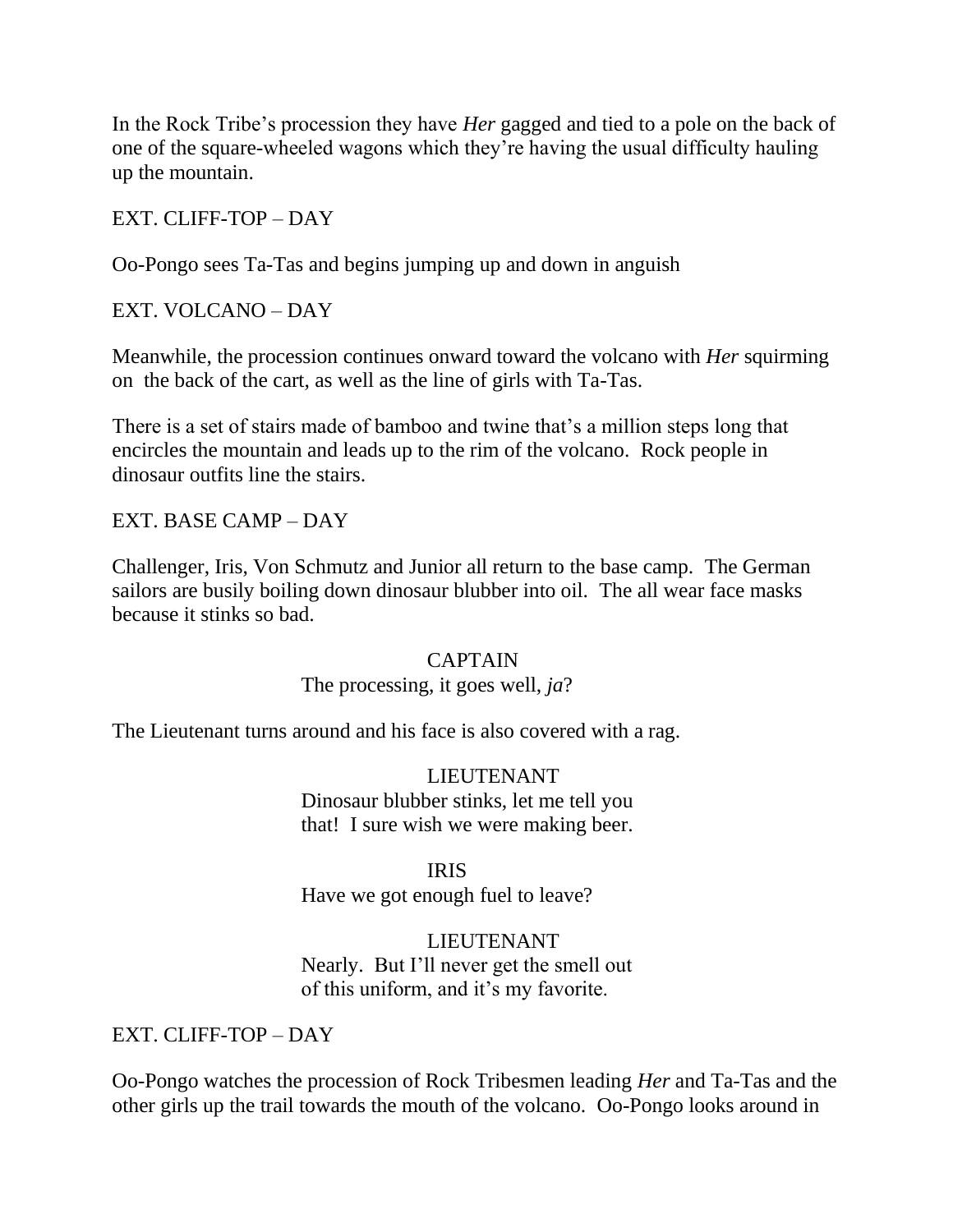agitation, he doesn't know what to do. He's wringing his hands and dancing from one foot to the other. Suddenly, part of the outcropping gives way, and he falls over the side of the cliff.

He bounces off the rock wall a couple of times, before jolting to a sudden stop, his legs astride the neck of a pterodactyl perched on the cliff face. The force of Oo-Pongo landing on it's back causes the creature to pitch forward, emitting a loud "Skronk." The bird-like reptile flaps it's wings furiously, trying to gain control of it's fall. Oo-Pongo throws his arms around the creature's neck, holding on for dear life.

# EXT. SKY – DAY

The pterodactyl is starting to gain control, but now Oo-Pongo's tight grip is suffocating it, and the flying reptile begins to pass out and goes into a free-fall. Oo-Pongo sees it's eyes closing and loosens his hold. The monkey-man slaps at the pterodactyls face gently and it opens it's eyes and regains control of it's flight. Oo-Pongo is terrified as they fly low over treetops. Slowly though, Oo-Pongo begins to enjoy his first taste of flight.

He looks down at the jungle below, a smile slowly spreading across his face. He extends one hand, then the other, waving them in the rushing wind. He let's his mind wander and begins to imagine the possibilities, as two sticks appear over his head and rub together igniting a flame . . .

# EXT. JUNGLE SKY – DAY (FANTASY)

Oo-Pongo rides a saddled pterodactyl, a rope bridle over it's beak, with the reins running back to Oo-Pongo. He holds them nonchalantly in his right hand; with his left hand, he waves to a crowd of cave-people on the ground, watching him in awe and wonder. The crowd "oohs" and "ahhs" as he steers the pterodactyl around in a figure eight. Then he does a loop-de-loop and the crowd goes wild.

# EXT. SKY – NIGHT

Back in reality, Oo-Pongo smiles at the thought, and continues to imagine . . .

# EXT. CLIFF-TOP – DAY (FANTASY)

Oo-Pongo stands on a cliff-top with his saddled Ptero in front of a sign that says in hieroglyphics—there is a crude drawing of a pterodactyl with a guy riding it, an equals sign, then a drawing of one banana.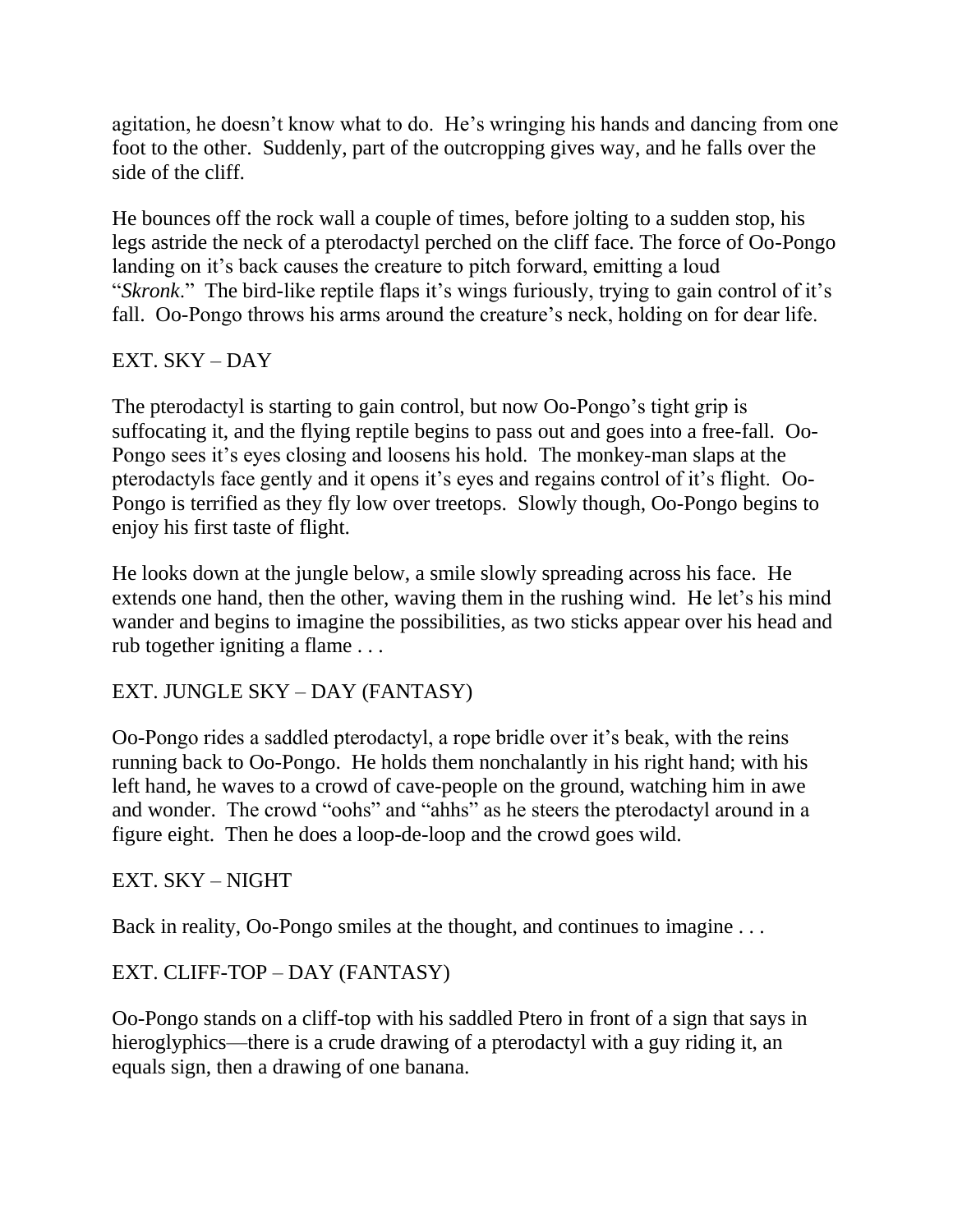He takes a banana from a waiting caveman and puts it on a growing pile, as the caveman mounts the dino-bird which takes off with him on it's back and goes flying off into the sky.

A second pterodactyl and passenger lands behind Oo-Pongo, who takes a banana from the next person in line, but then he suddenly looks suspicious and stops the guy. Oo-Pongo makes the caveman raise his arms while he waves a stick around him. Oo-Pongo makes the caveman take off his fur boots, which blend with the fur of his legs. The caveman removes his fur boots and shakes them showing nothing is hidden within. Oo-Pongo nods and waves him on to his flight ...

# EXT. SKY – NIGHT

Oo-Pongo shakes his head and pops out of his daydream. In the near distance, he sees the light of Challenger's campfire, beside the lake and the docked submarine. He points the pterodactyl's head in that direction, and it begins flying toward the firelight.

# EXT. BASE CAMP – NIGHT

Challenger, Iris and several members of the crew are gathered around the campfire, drinking coffee. Other crewmembers load supplies onto the sub, while others pour dinosaur blubber oil into the submarine's gas tank. Iris looks excited.

# IRIS

 Once we're back, we can organize a return expedition. We can get the top paleontologists and botanists.

 CHALLENGER Yeah, we'll want to bring bigger guns, too. Maybe a Howitzer or a Big Bertha.

# IRIS

 Challenger, this island is the greatest discovery of modern science. These creatures were thought to be lost from the face of the earth eons ago. I won't allow you to hunt them to extinction again.

 CHALLENGER Who's talking about extinctifying them?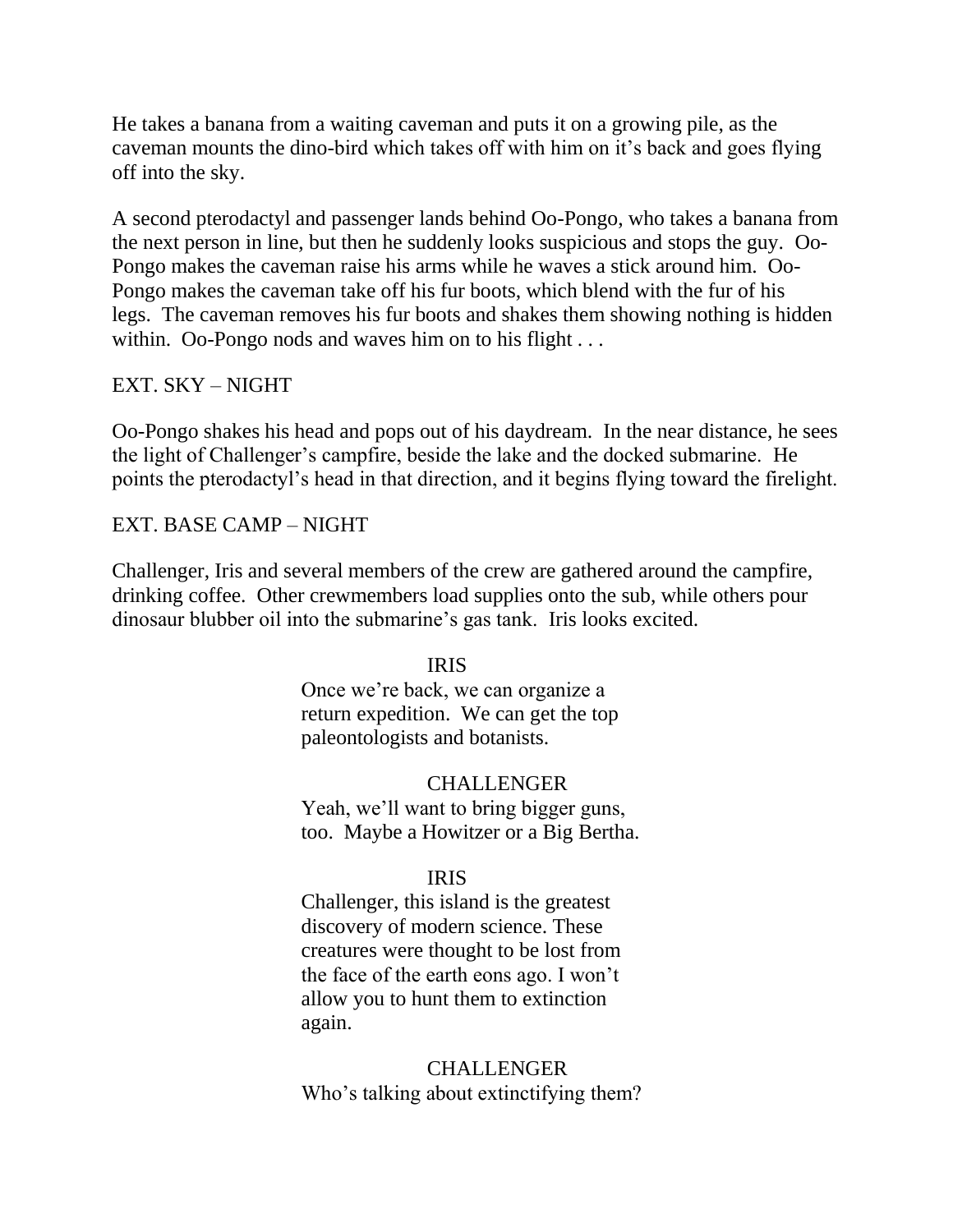I just want one head of each, for my Trophy Room. Jeez throw a hairy fit, why don't you.

There is a commotion among the crew. The Lieutenant points up into the sky.

# LIEUTENANT Look, up in the sky!

The Pterodactyl flies towards the camp. One of the SAILORS says . . .

# $SAILOR \neq 1$

It's a bird.

The pilot on the reptiles back becomes visible.

## CAPTAIN

It's an auto-gyro!

Oo-Pongo is waving his arms at them as the pterodactyl flies lower.

# IRIS

No, it's a monkey-man riding a pterodactyl!

# EXT. JUNGLE SKY – NIGHT

Oo-Pongo hangs on as the pterodactyl swoops low over the campsite. Sailors run for cover. As the flying dinosaur heads toward the lake, Oo-Pongo slides from it's back, diving toward the water.

# EXT. BASE CAMP – NIGHT

Challenger and the others rush over, as Oo-Pongo misses the water and splats on the shore. He gets up groggily and falls backwards into the water. The water revives him, and he pulls himself up onto shore. The crowd surrounds him as he stands up and shakes the water off himself like a dog. The crowd backs away as they're splattered with water.

Oo-Pongo is speaking rapidly, waving his arms around and trying to communicate with the others.

> OO-PONGO Hey na, hey na! Shama lama ding dong!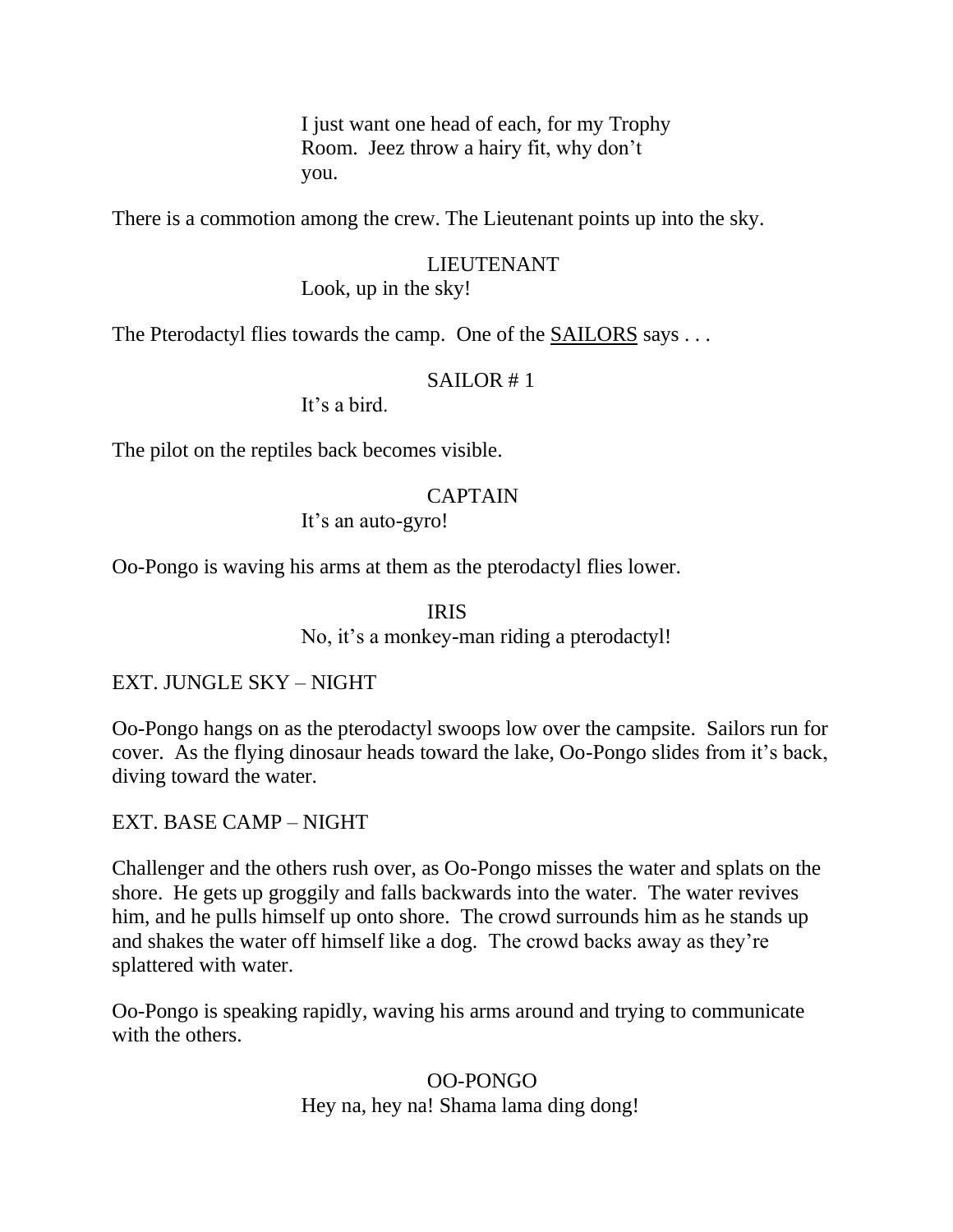Papa Oo Mau Mau, Chaka Kahn Chaka Kahn!

 CHALLENGER What the heck is he talking about?

 IRIS I'm afraid I don't speak this dialect of gibberish.

Oo-Pongo grabs a stick and begins scratching images in the dirt.

 IRIS He's trying to show us with pictures.

Oo-Pongo scratches a triangular shape in the ground.

# CHALLENGER Is it a hat? You want a pointy hat?

Oo-Pongo shakes his head in frustration. He drags the stick across the top point of the triangle, and then scratches lines shooting out from it. He points off in the direction of the volcano.

## IRIS

 It's the volcano, he's saying the volcano is going to blow.

# CHALLENGER Well, you don't have to be a Neanderthal to figure that out. Okay, now it's my turn.

Challenger takes the stick from Oo-pongo and begins scratching out a picture.

# CHALLENGER

 It's bigger than a bread box, but smaller than a brontosaurus.

He is drawing what looks like a palm tree, when Iris grabs the stick away.

## IRIS

Challenger, stop being so childish.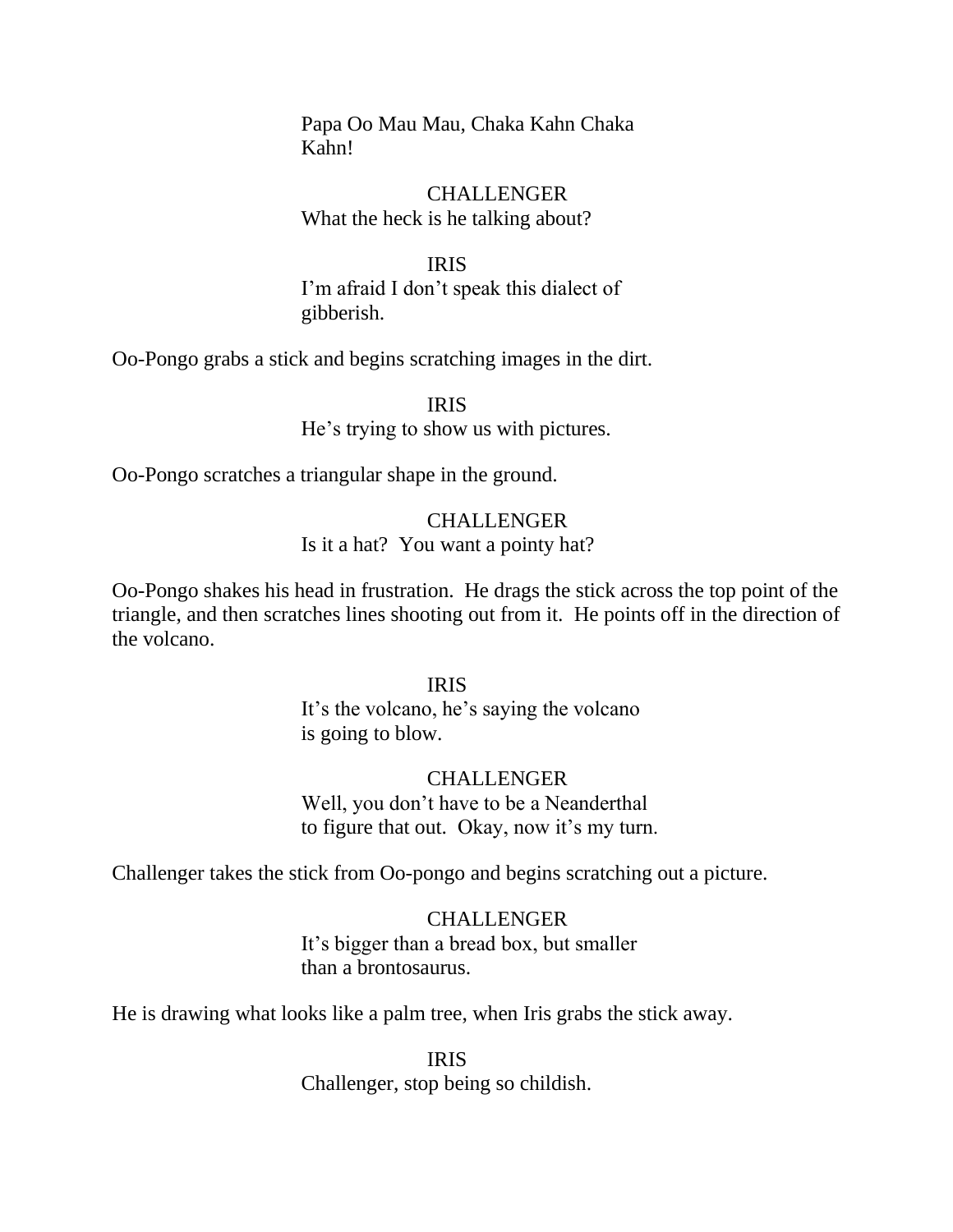Challenger grabs the stick back.

## CHALLENGER No, you stop being so childish!

### IRIS

 I think he's trying to tell us something important.

He hands the stick back to Oo-Pongo, who now begins drawing the shapely curves of a female form.

### OO-PONGO

## (grunting) —Her, Her! Ta-Tas! Ta-Tas!!

## CHALLENGER

 (cuffing Oo-Pongo on the head) Hey, watch it, there's a lady present, you dirty little—

## IRIS

 (she gets it) —Her-Who-Lives-Forever?

Oo-Pongo nods his head vigorously and draws a crude stick figure with a spear poking the female form. He pantomimes a caveman jabbing her with a spear, and then draws a line from the female form to the top of the volcano image. Again he pantomimes a caveman poking with spear, this time followed by his impression of a girl being thrown in, then he points at the volcano image again making a line into it's mouth.

IRIS

 Oh good lord! I think *Her* has been captured, and whoever has her intends to throw her into the volcano. It's probably some primitive ritual designed to appease their heathen Gods.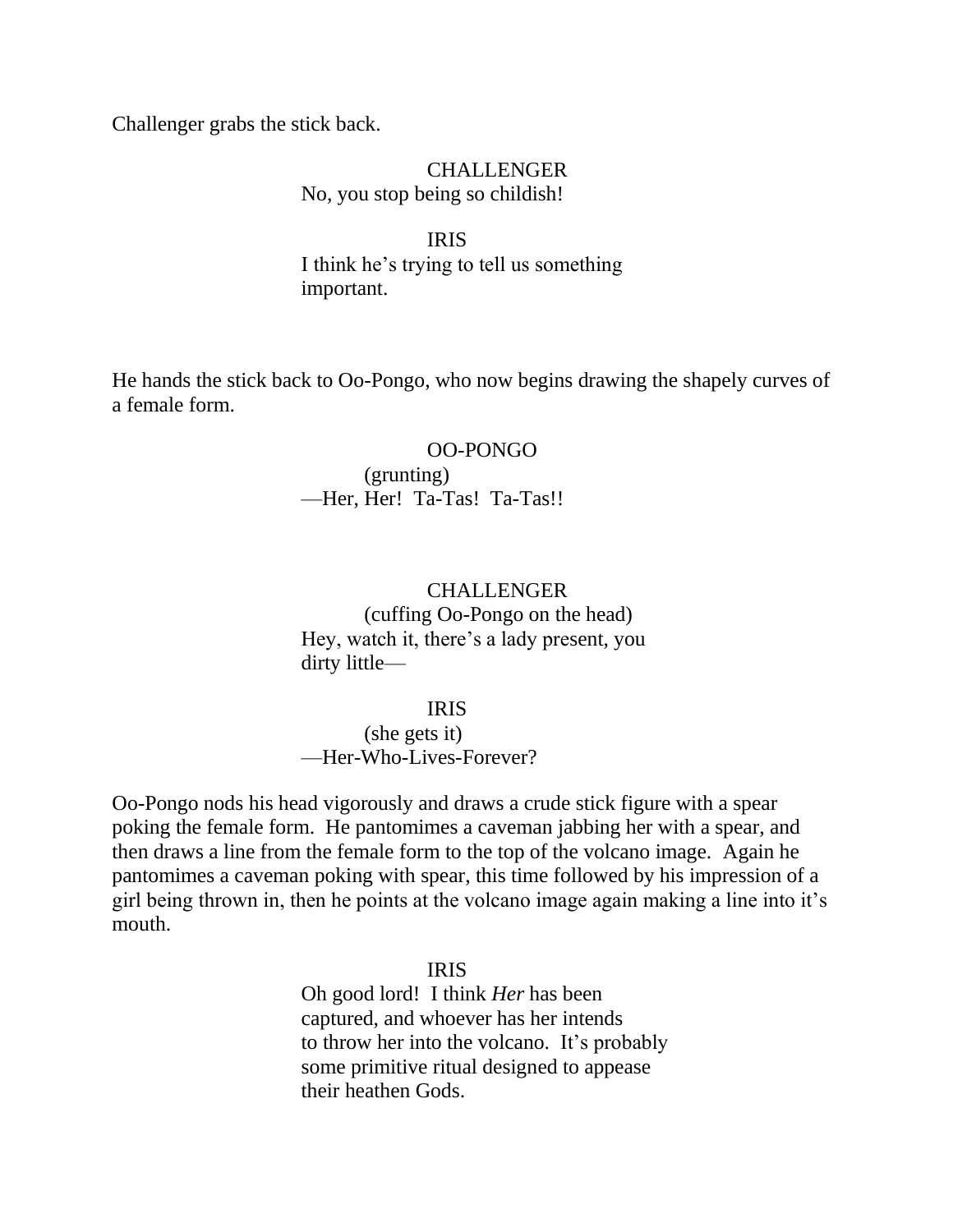### CHALLENGER

Well it's time we taught those toad-sucking primitives how to treat a lady. Von Schmutz, can we count on your help?

### CAPTAIN

### *Ja*, sure, what the hell, right?

### EXT. JUNGLE – DAY

Challenger, with his big rifle held in front, and the safari behind, whack their way with machetes through the dense jungle, toward the smoking volcano. We follow along beside the line of people with a vista and the volcano behind them.

### CHALLENGER

 Be extra careful, everyone, and for God's sake keep your heads down, this is a traveling matte.

### EXT. VOLCANO'S RIM/ PLATFORM – DAY

At the top of the volcano, a bamboo walkway leads up along the inside rim to a large ceremonial platform, which extends out over the volcano's mouth. *Her* is flailing and squirming as the cavemen carry her up to the platform. The gag in *Her* mouth comes off. She attempts to communicate with the Rock people.

**HER**  I don't know what your language is. Uh . . . Yabba-Dabba-do? (no response) Do be do be do? (no response) Abodie-O-doh? (nothing) Look, you're all my children, everyone on the island is, even the dinosaurs. I'm your queen, and the one thing you don't ever want to do is anger me. That would not only be bad for you, but for everyone, see? So, I'll just close my eyes ...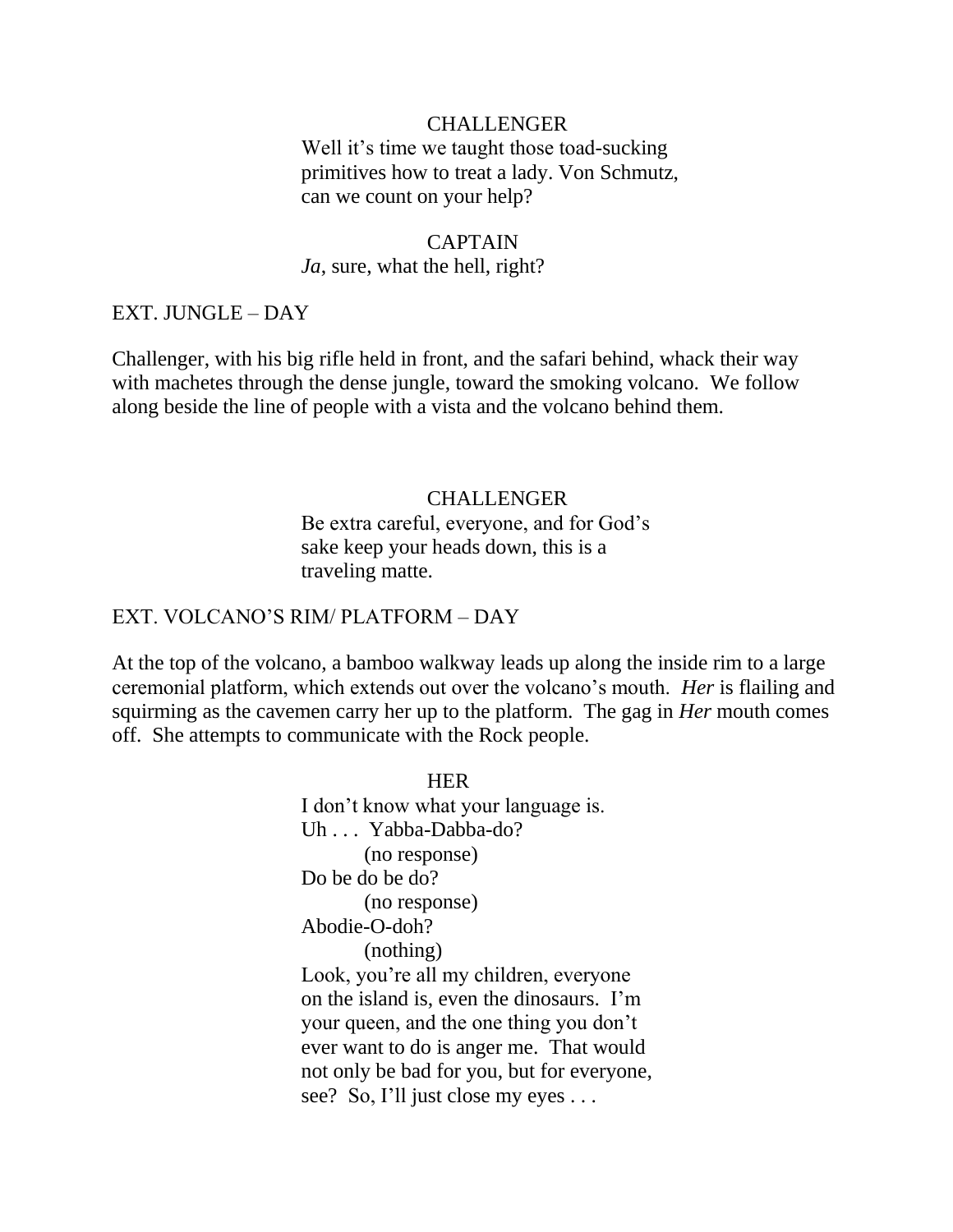(she closes her eyes) . . . And when I open them, you'll untie me. Okay, I'm going to open my eyes now. One, two, three . . .

She opens her eyes, but no one is untying her.

Meanwhile, more and more Rock people crowd up onto the platform as the ceremony begins. They all start chanting "Wimoweh" and dance around the pole with *Her* at the center. The entire platform doesn't seem safe, and sways ominously, and the twine holding it all together creaks.

Four cavemen dressed as dinosaurs take hold of the thrashing flailing *Her* and take her to the edge of the volcano.

## **HER HER**

 I could still forgive all of you and we could just forget that any of this ever happened, what do you say? Uh . . . (tries to speak in their tongue) Ooh-ee-ooh-ah-ah Ding-dang Walla walla bing-bang?

### EXT. BASE OF VOLCANO – DAY

Challenger, Iris, Junior, Oo-Pongo and the others arrive at the base of the volcano. They all look up and see the ritual on the platform, and *Her* being held at the edge. Challenger raises his rifle and takes aim. Iris reaches out and tries to lower the rifle's barrel.

 IRIS Challenger, what are you doing?

> CHALLENGER You got a better idea?

 IRIS Talk to them, negotiate with them.

> CHALLENGER I'm tired of negotiating.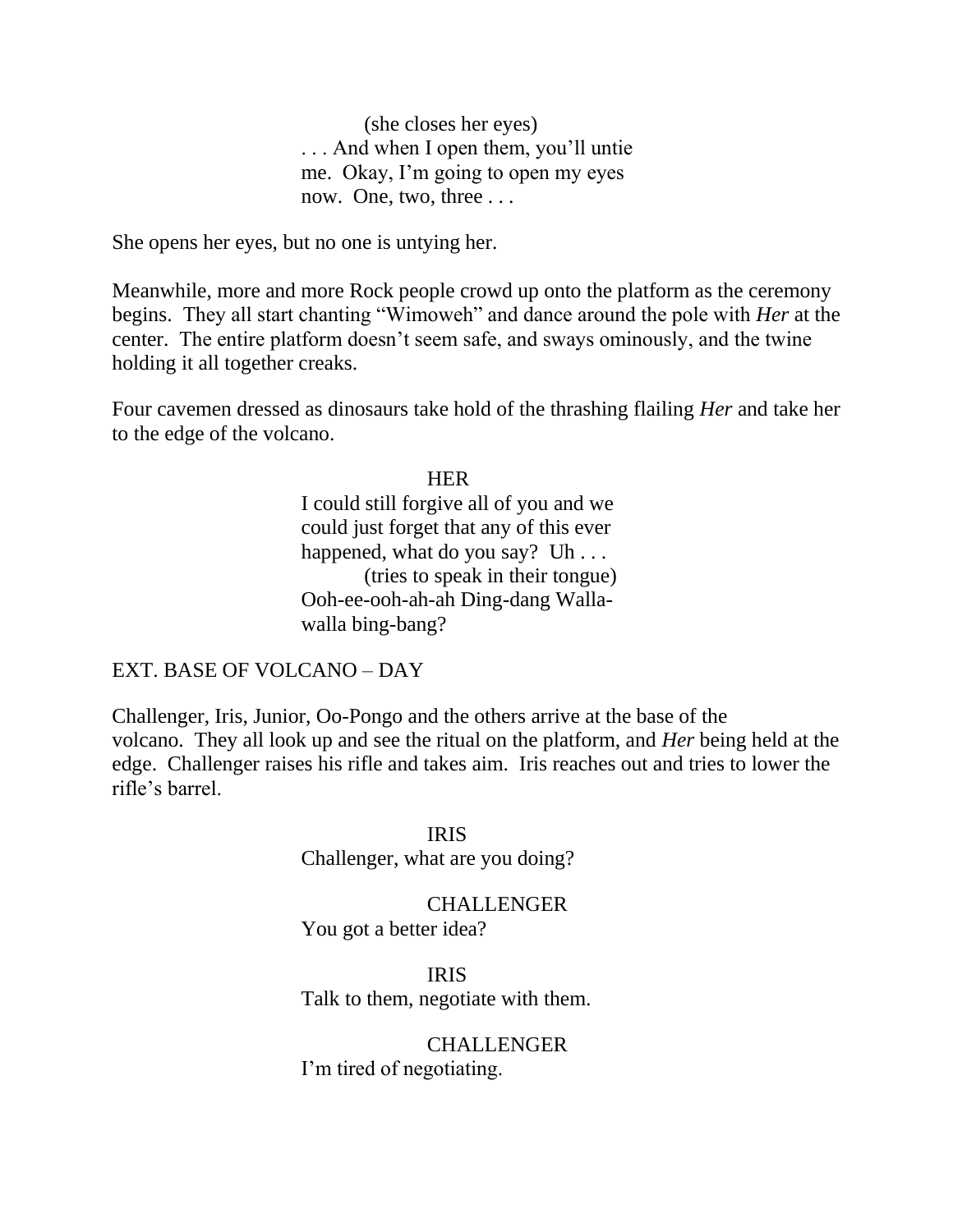# IRIS

 (incredulous) Who have you ever negotiated with?

Challenger points in her face.

# CHALLENGER With you, and I don't like it.

 IRIS But you said you weren't going to kill anymore.

# CHALLENGER I'm not going to kill anyone, I'm just going to ruin their party.

Challenger raises his rifle, takes aim and fires several times. The .50 caliber weapon goes off like a canon.

Big bullets hit the struts in the corners of the bamboo and twine platform causing the twine to snap. Bamboo slats roll into the volcano as the platform unravels and begins to collapse. The four guys holding *Her* all lose their footing, drop *Her* on the platform and the four dinosaur-clad cavemen fall screaming into the volcano, disappearing in bursts of flame.

Challenger, Iris and the others see this and wince.

# CHALLENGER

Oops.

Meanwhile, the entire platform is falling to pieces and many other cave people lose their balance and fall into the volcano. Still bound, *Her* rolls in the opposite direction away from the crater's edge, bowling a few people over, trying desperately not to roll into the volcano or the other way, off the edge.

Challenger takes off running toward the long set of stairs leading up the mountain to the platform. Iris and Von Schmutz watch him go.

 IRIS Challenger, be careful.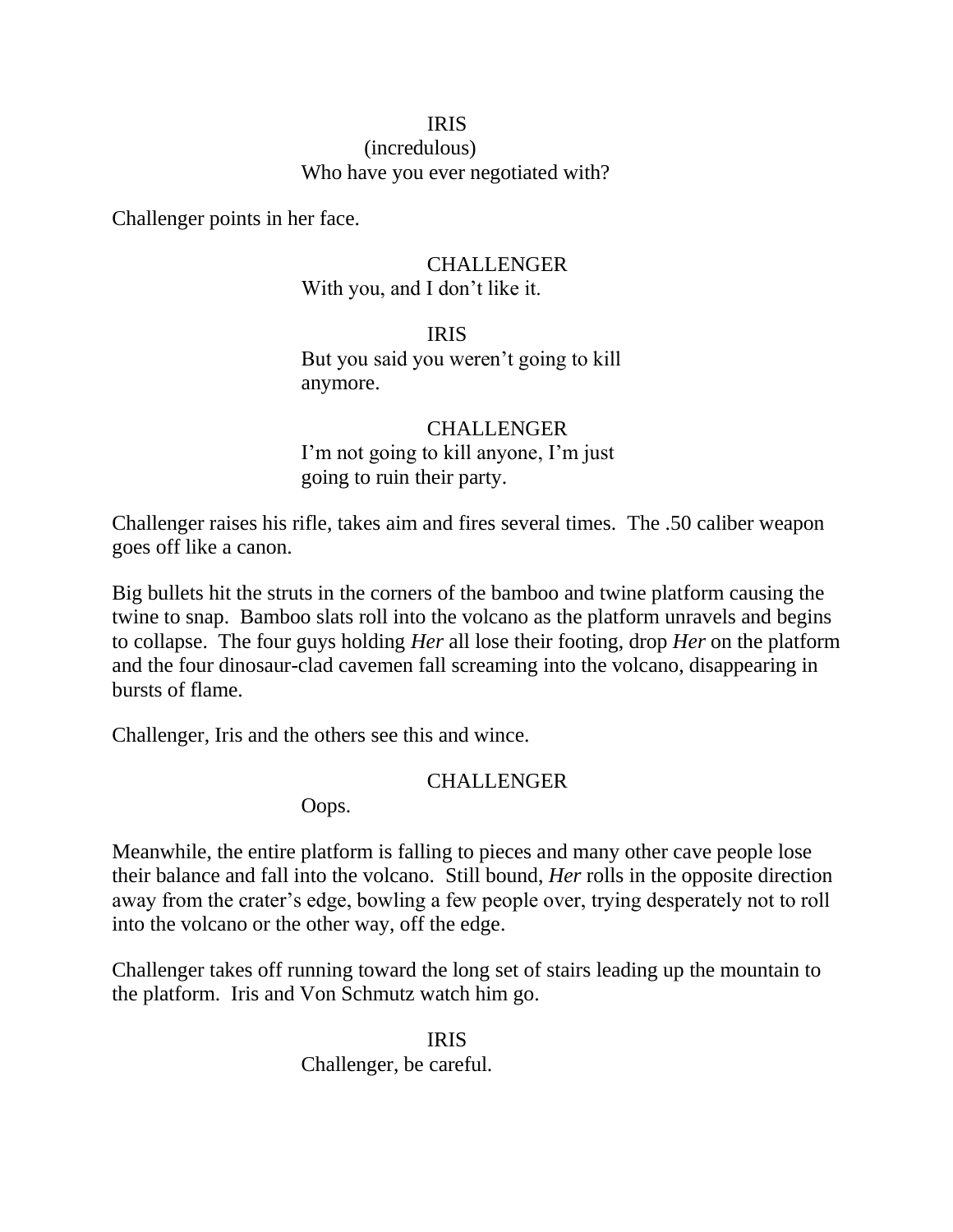But he's already gone. Iris watches him go, a look of concern on her face. Von Schmutz looks at Iris, then sighs and shakes his head.

# EXT. VOLCANO – DAY

As Challenger runs up the stairs they crumble and fall apart right behind him. The Rock people standing there on the steps he passes each plummet to their deaths. Challenger just keeps running, the primitive bamboo structure collapsing just behind him.

# EXT. PLATFORM – DAY

The remaining bamboo strut supporting the platform snaps and the platform smashes down against the inner crater wall, hanging precariously by the ropes still securing it to the volcano's upper rim. *Her* manages to grab onto the ropes lashing the poles together, barely maintaining her grip as she is slammed down against the bamboo platform. The Rock Tribesmen on the platform plunge into the mouth of the volcano, and the other cavemen begin running back down the bamboo walkway towards Challenger.

Challenger sees *Her* hanging over the smoking volcano. He looks about desperately for a way to save *Her*. He bends down and grabs the outside rope lashing the walkway together in his left hand. He puts the barrel of his rifle against the rope behind him and fires, shredding the hemp rope. He holds on as the rope breaks free and begins sliding off the ends of the bamboo planks, swinging him out across the maw of the volcano. As the rope pulls loose from the walkway, the planks are unlashed like a row of dominoes, sending the Rock Tribesmen flailing into the pit.

# EXT. BASE OF VOLCANO – DAY

Iris sees Challenger and the cavemen above him seemingly all fall into the volcano's crater. Iris, Von Schmutz and the others all turn their heads and look away from the volcano, believing they have just seen both Challenger and *Her* fall into the volcano and die. A tear wells up in Iris's eye, and she sniffles.

 IRIS Even though he was an asshole, I'll miss him.

Captain Von Schmutz and the Lieutenant both nod.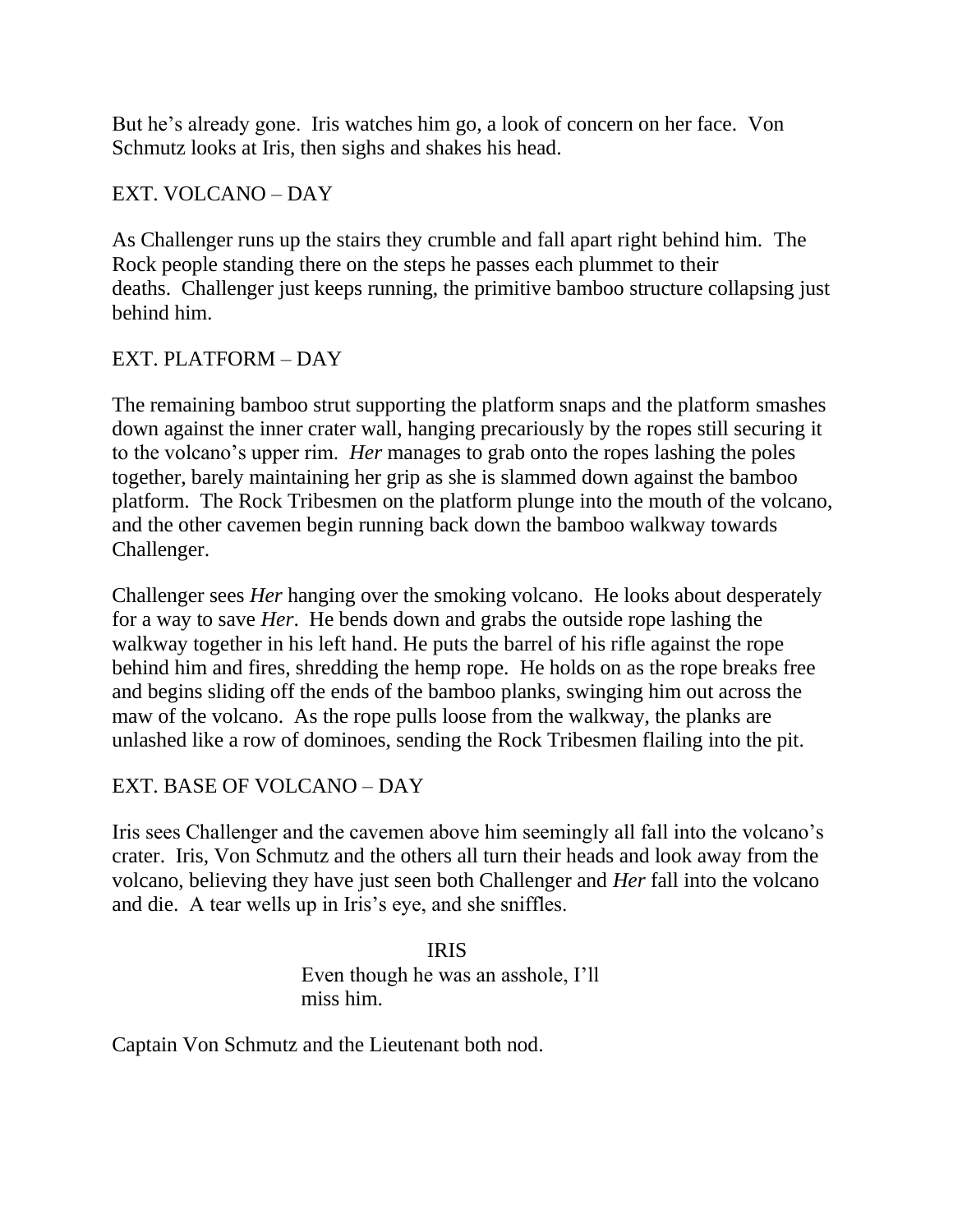## CAPTAIN

*Ja*, you always miss the asshole when the asshole is gone. Ironic, no?

All the rest of the Sailors nod in agreement. The volcano gives off an extra loud eruption and everything shakes.

# CAPTAIN

We'd better get back to the submarine.

Iris, Von Schmutz and the others all sadly turn away and leave.

## EXT. THE VOLCANO'S CRATER – DAY

Challenger, meanwhile, swings past the dangling platform, grabbing *Her* off it and sending them both swinging into the smoke rising from the far side of the volcano.

Challenger and Her swing towards the crater's interior wall, where, just at the very last second when it seems inevitable that they must crash into the wall and fall into the lava, there appears a fissure in the rocks, and they miraculously swing into it.

The last ropes securing the platform snap, and it plunges down into the lava below.

# INT. FISSURE – DAY

Challenger and Her land in the fissure. He lets go of the rope just as it's pulled down with the platform. Now there's no way to climb out of the fissure. Challenger unties *Her's*bonds. *Her* looks at Challenger like he's a hero, her savior, He-For-Whom-She-Waits.

**HER HER**  You saved my life. Perhaps you truly are Him-For-Whom-I-Wait.

# CHALLENGER

 No, I actually met Him, and he is my great-great-great grandfather Lemuel, who oddly likes to be called "Junior."

*Her* eyes light up.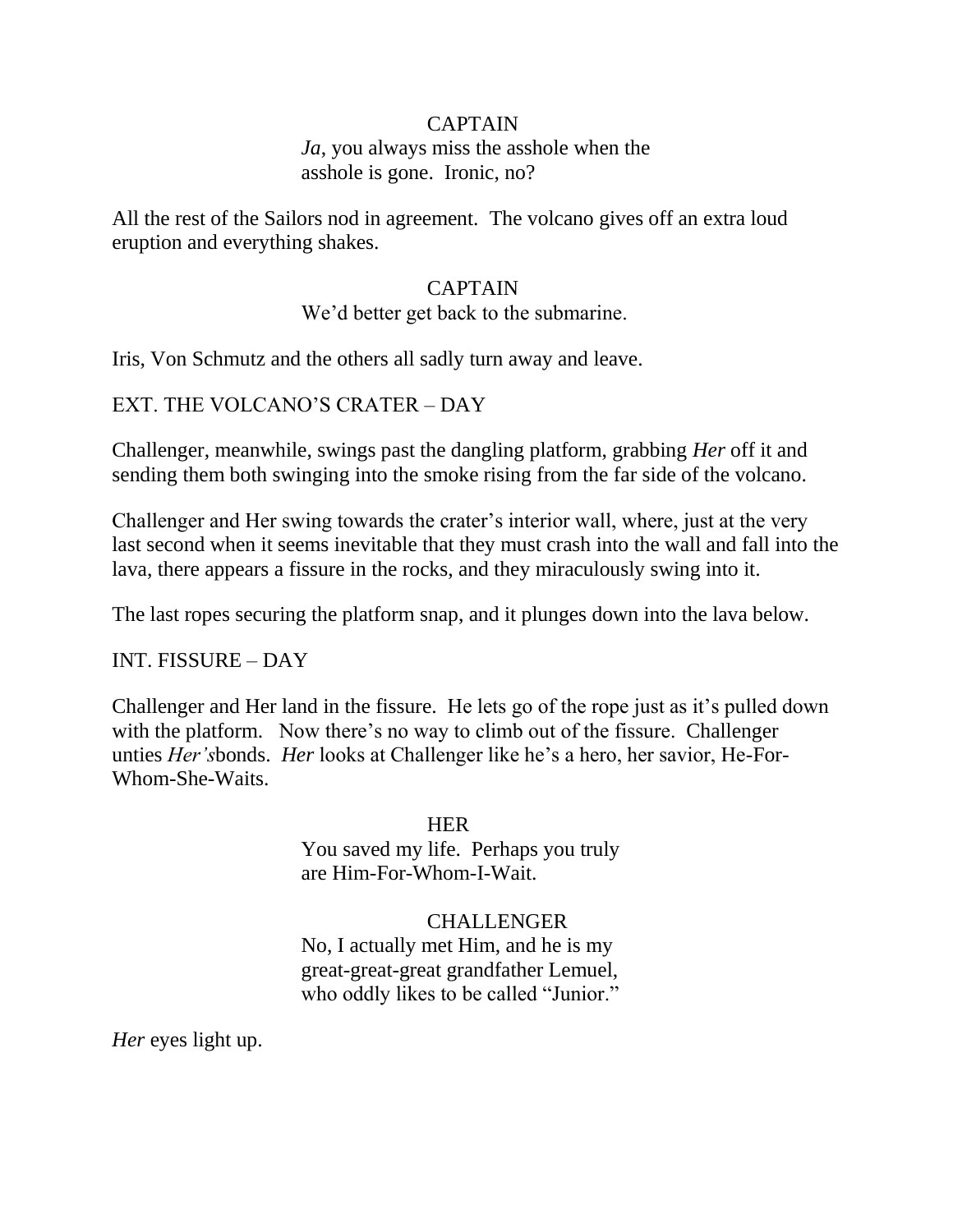## **HER**

 Yes! He liked to be called Junior. Isn't that silly?

 CHALLENGER I think so. So, look, Sugar Puss—

*Her*'s eyes widen and her jaw muscles clench.

 HER —Don't call me that.

## CHALLENGER Sweetie Pie?

## HER

 (shakes her head) Uh-uh.

 CHALLENGER Honey-bunch?

# **HER HER**

Uh . . . No.

 CHALLENGER What do you suggest?

**HER HER** How about, Your Majesty?

### CHALLENGER

 All right then, Your Majesty, my feet are getting kind of hot here, how about yours?

### HER

Yeah, pretty hot.

### **CHALLENGER**

Let's get outta here!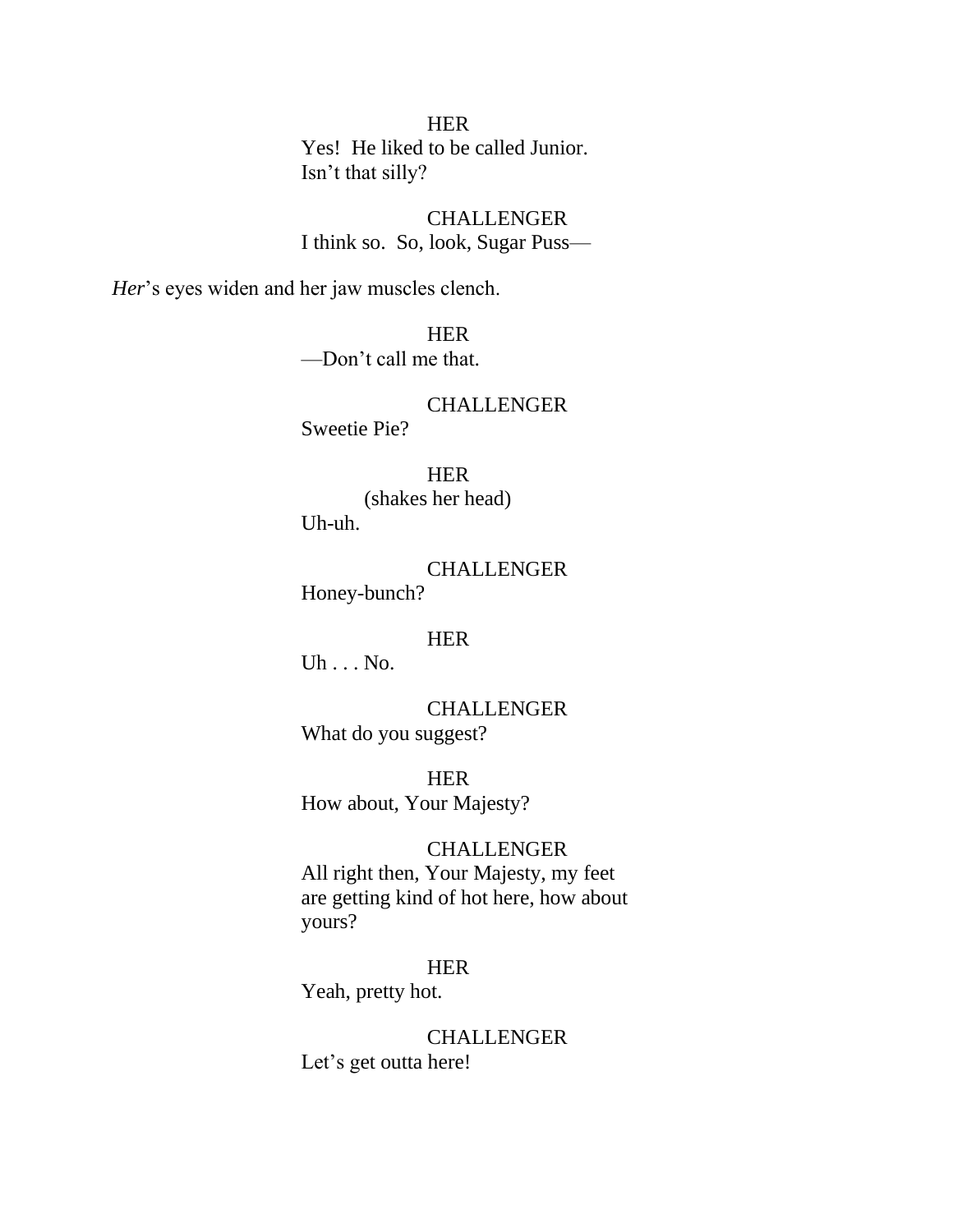They both quickly crawl deeper into the fissure and disappear from view, as lava flows in behind them.

EXT. BASE OF VOLCANO – DAY

Von Schmutz and his crew, along with Iris and Oo-Pongo stand at the base of the volcano waiting. Oo-Pongo sees Oo-Gonzo in a dinosaur suit beside a wagon with Ta-Tas tied to it.

Oo-Pongo comes running up and confronts Oo-Gonzo. Ta-Tas sees him and sighs in relief. Oo-Pongo grabs the handle of the cart, pulls it off and swings it around like a fighting staff. He steps toward Oo-Gonzo in a threatening way.

# OO-PONGO

# Bebop a Lula! Shoop! Shoop!

A subtitle reads: "Defend yourself, Tree Sloth! Vengeance shall be mine!"

Oo-Gonzo grabs the handle of another cart, pulls it off and swings it around.

# OO-GONZO

 (furious) Wham bam thankyamam!

A subtitle reads: "That's the last straw! Now we fight to the death! And stop calling me a Tree Sloth 'cause that really burns my 'nads!"

Oo-Pongo and Oo-Gonzo fight. They smack each other back and forth with their sticks. Oo-Gonzo gets cracked in the head and falls to the ground. Oo-Pongo shoves the staff into Oo-Gonzo's face.

# OO-PONGO

 Wom-bomma-loobomp bawomp-bam boom!

A subtitle reads: "Logically, I really ought to kill you, but being a reasonable man I will spare your life."

Just as the volcano erupts again, causing a huge crack in the ground to run right under Oo-Gonzo, who disappears screaming into the fiery abyss. Oo-Pongo shrugs, turns and unties Ta-Tas, who looks at him adoringly.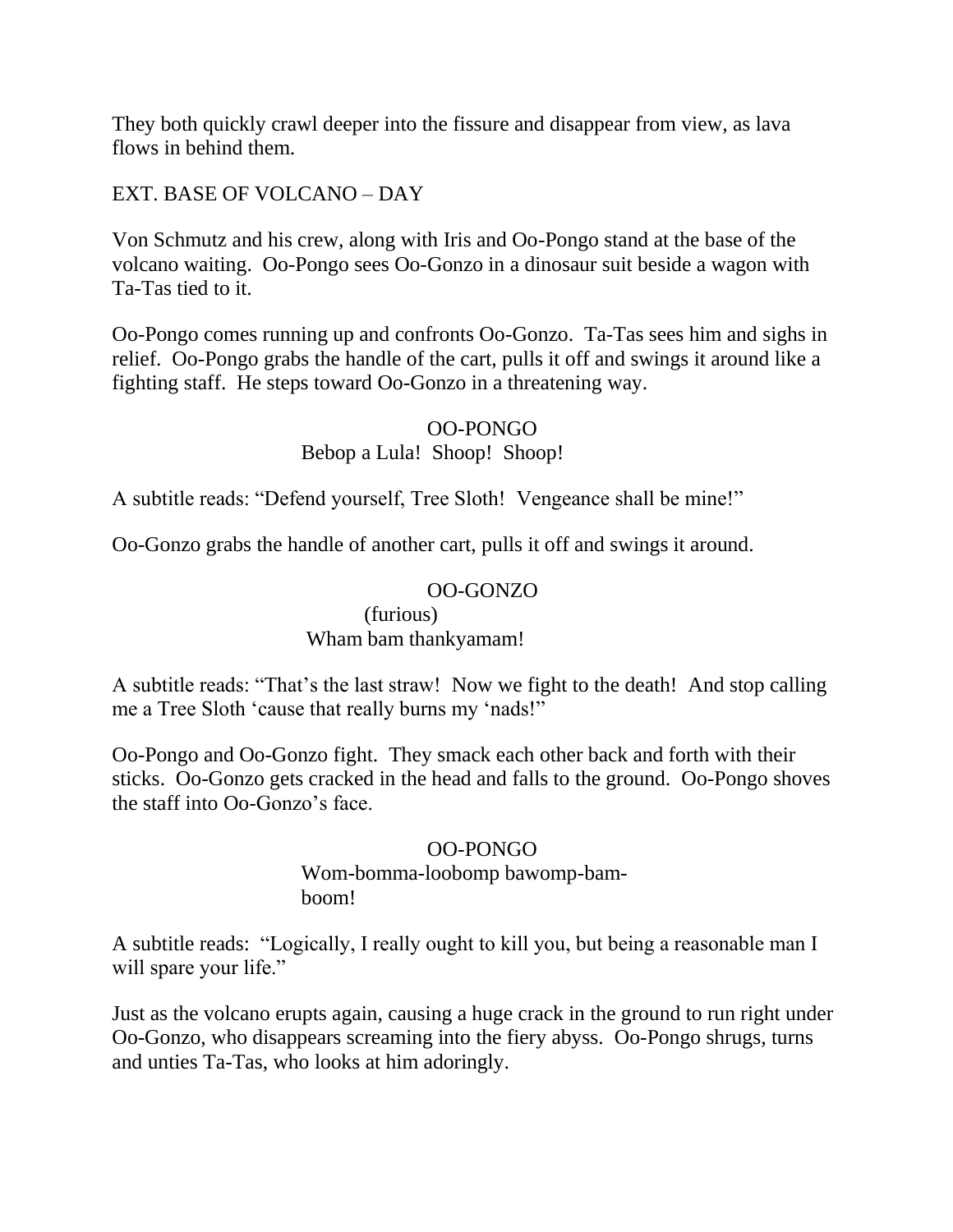Then another crack opens up between Iris, Von Schmutz and the crew and Oo-Pongo and Ta-Tas, who disappear from view in a cloud of steam. Von Schmutz turns to Iris.

### CAPTAIN

 (to Iris) Well, at least the monkey-man rescued his girl before they fried to crisp.

## IRIS

 Yes, that was sweet, in a ghastly sort of way.

### CAPTAIN

 We can't wait any longer, we must get back to the sub.

They turn around and begin heading down the sloping rocks, when a voice is heard above them.

### CHALLENGER

## (O.S.) Iris! Iris!

The group looks up the hill to see Challenger and *Her* emerging from a narrow tunnel opening. Iris and the others run up to them. Junior hangs back, squinting at *Her* as she emerges behind Challenger.

### **JUNIOR**

(to himself)

Her?

Iris rushes up to Dick and throws her arms around him.

## IRIS

Oh, Dick, we thought you were dead.

#### CHALLENGER

Nope, not this time.

*Her* sees Junior, still standing further down the hill. She slowly approaches him.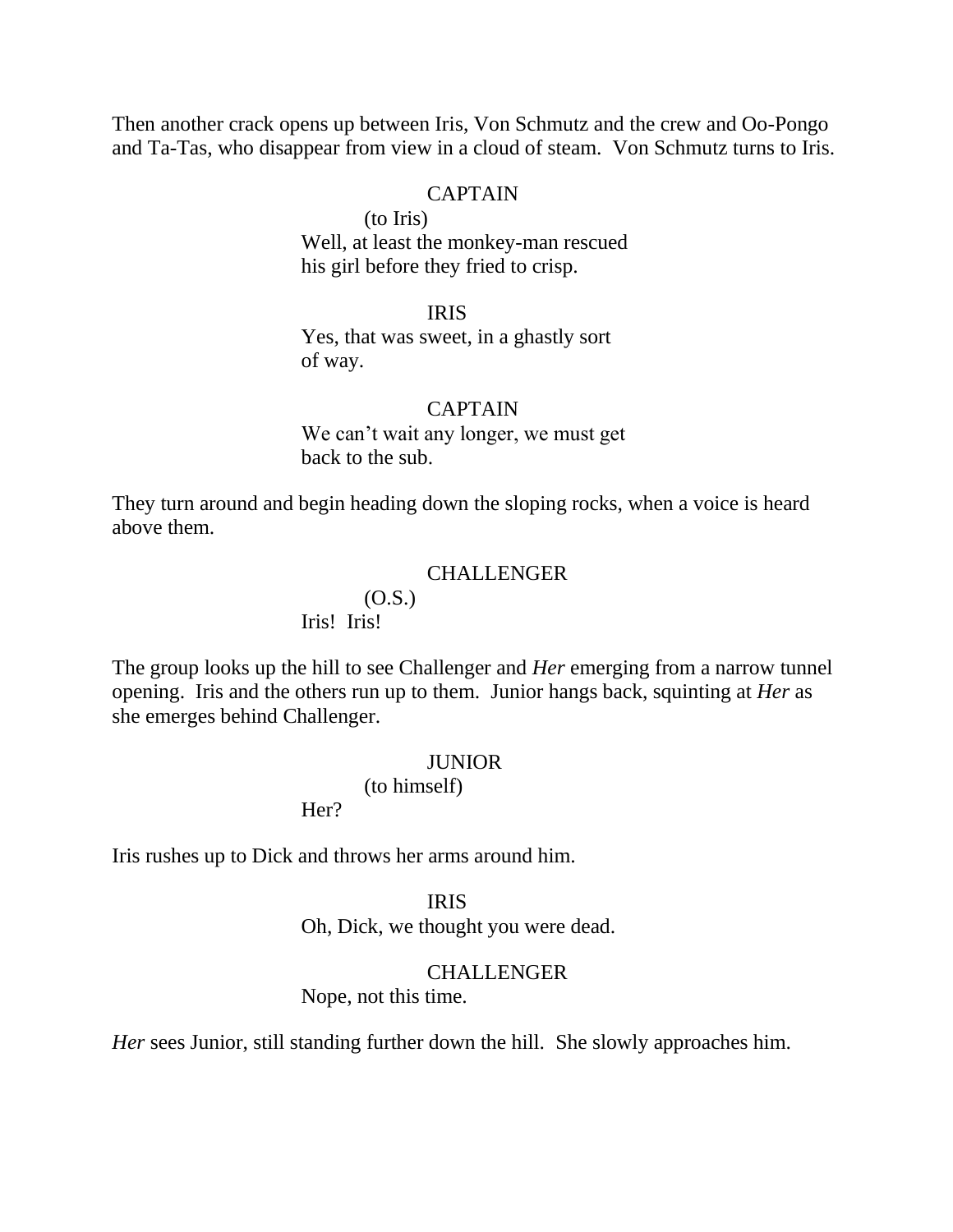## **HER**

Is it really you? My beloved Junior?

### JUNIOR

 A little the worse for wear, but you . . . you haven't changed a bit, you're as lovely as the day you captured me.

## **HER**

 Well, that is one of the benefits of not aging. You look . . . not *too* . . . bad.

She turns away and bites her fist.

#### JUNIOR

 I guess I would have had to bathe in the Fountain regularly to keep up my looks.

## IRIS

 Have you really been here on the island all these years? Why did you never come back to me?

### **JUNIOR**

 It was my damned foolish pride that stopped me from returning . . . that and about seventy years ago I forgot where the entrance to the valley was, then about fifty years ago I began having bouts of explosive flatulence, then about thirty years ago—

## **HER**

 (cuts him off) —But we're together again now, that's all that matters.

#### JUNIOR

 You're right! I've been a fool! Nothing will ever separate us again!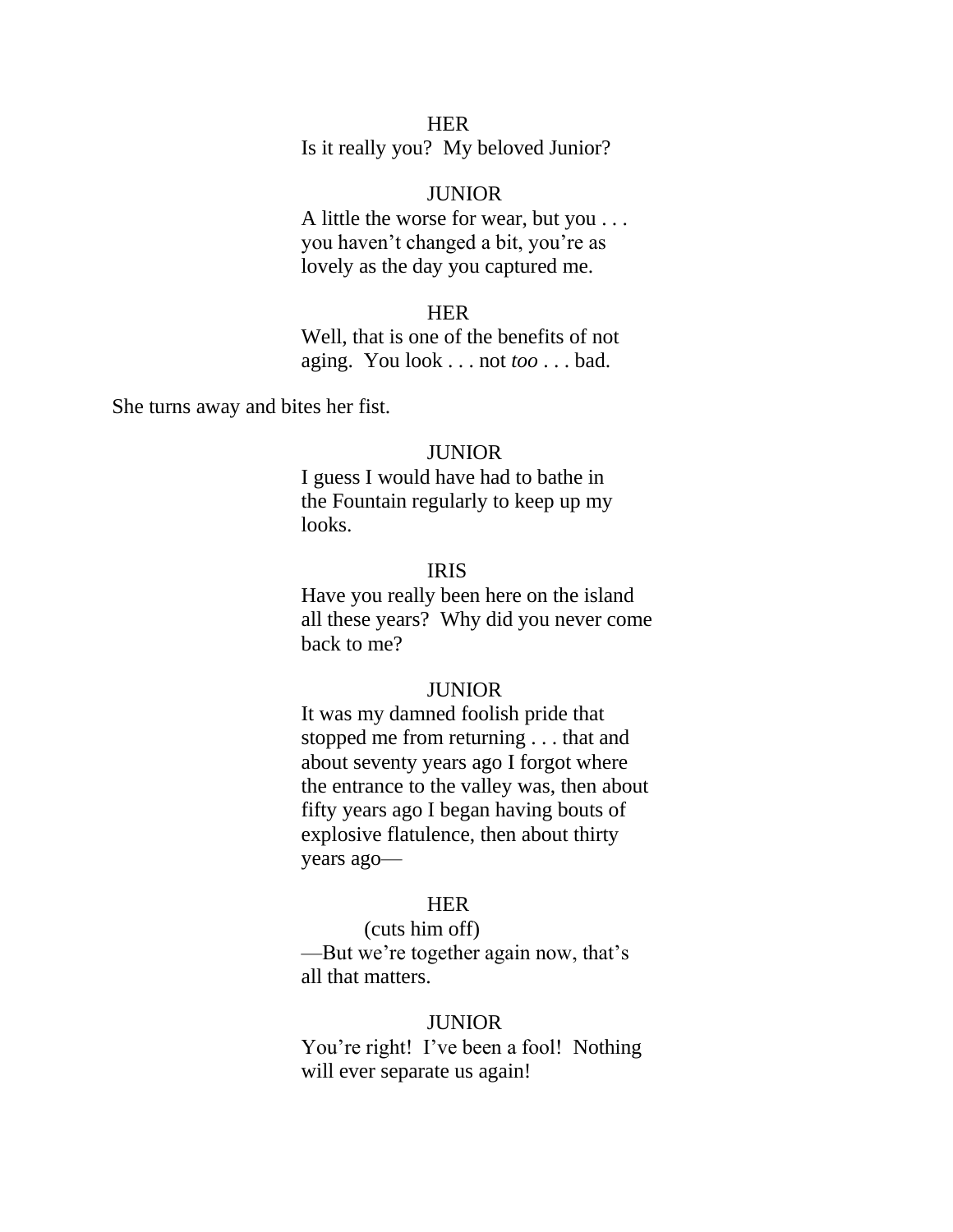Suddenly the volcano erupts again, spewing rock and ash. The ground rumbles and shakes, and then splits open, forming a large fissure directly between *Her* and Junior. Junior looks down into the fiery crack.

## **JUNIOR**

### Well, I stand corrected.

Smoke belches up from the depths of the fissure and the gap between *Her* and Him grows wider.

### **HER**

### *NOO!! I won't lose you again!*

*Her* takes a few steps back, then runs straight at the gaping crevice and leaps over it, landing on the far edge. *Her* teeters on the edge off-balance for a second, then Junior grabs her hand and pulls her to him in a tight embrace. The opening in the ground continues to widen as Challenger and Iris stand at the edge on the opposite side as *Her* and Junior.

Von Schmutz and his men begin heading back into the jungle.

### CHALLENGER

 It's too wide, you'll have to circle down around it below and join up with us in the jungle.

## **HER**

 No, I won't flee from the mountain God. My place is with my people. My absence would only cause needless confusion.

## JUNIOR

 And my place is by her side, I've been a fool for too damn long.

### CHALLENGER

 Well, hold on to that love, it's the only thing worth living for in this crazy, mixed up lost, lost world.

Iris takes hold of his arm.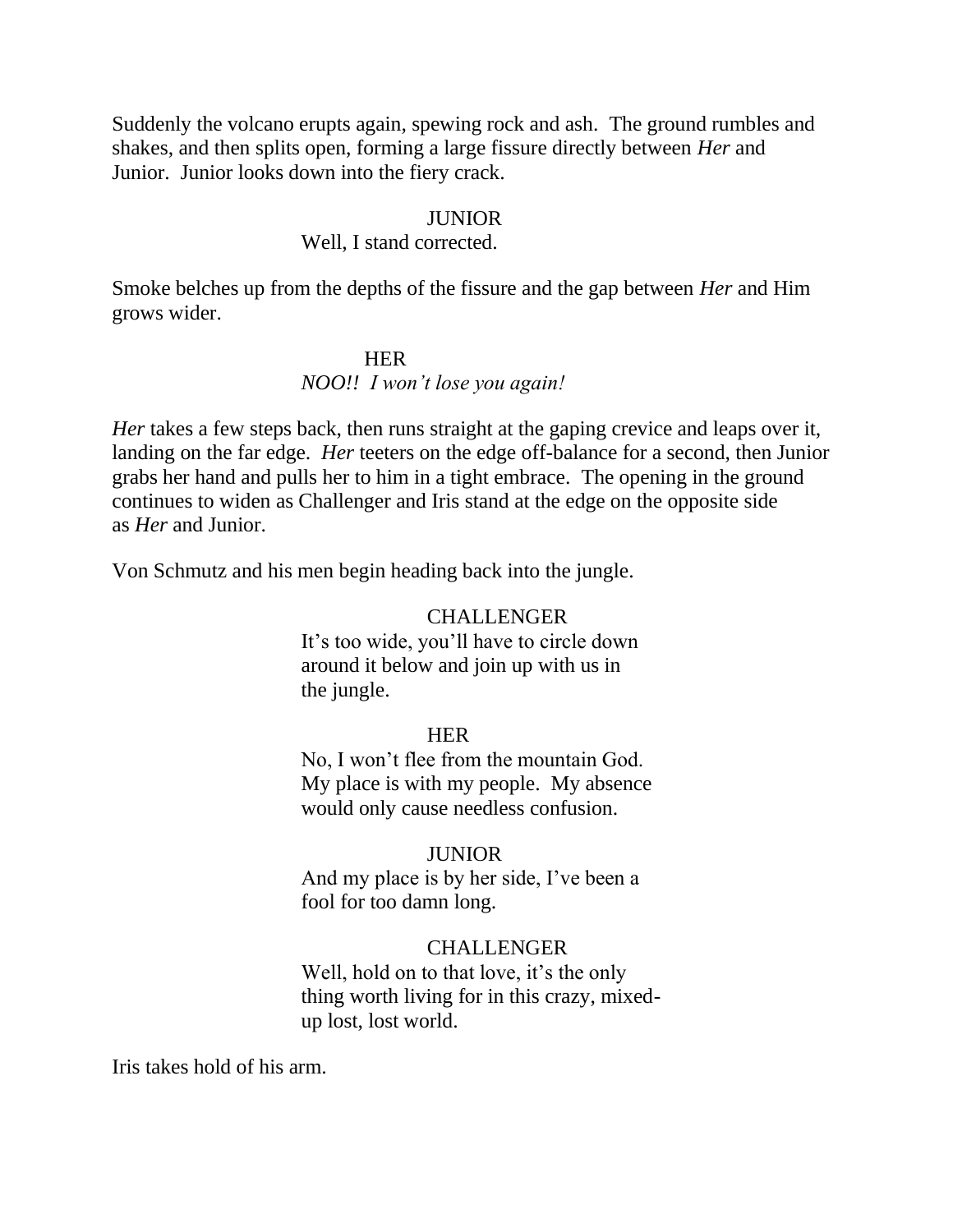## IRIS

Oh, Dick, that's so true.

### **CHALLENGER**

 (brushing her arm off) Dammit, woman, will you stop crowding me.

*Her* and Junior head off toward the Lost City.

### JUNIOR

 (calling out) Good luck and Godspeed, son!

## CHALLENGER

 (calling back) Until we meet again, old man!

Challenger and Iris turn and head down the side of the volcano. Von Schmutz and the others are quite a ways ahead, and suddenly another crevice opens ahead of them, blocking their way. Lava is flowing down towards them from above.

## IRIS

 Oh, Dick, at least we can die in each other's arms.

## **CHALLENGER**

 Will you stop with the death stuff? Follow me.

Challenger grabs Iris's hand and leads her back toward the mountain.

EXT. FISSURE – DAY

Challenger and Iris run into the fissure, just as lava pours over the opening.

EXT. VOLCANO BASE – DAY

Von Schmutz and crew look up as Challenger and Iris disappear behind a cloud of sulphurous smoke blowing off the lava.

> CAPTAIN Quickly, men, we must launch the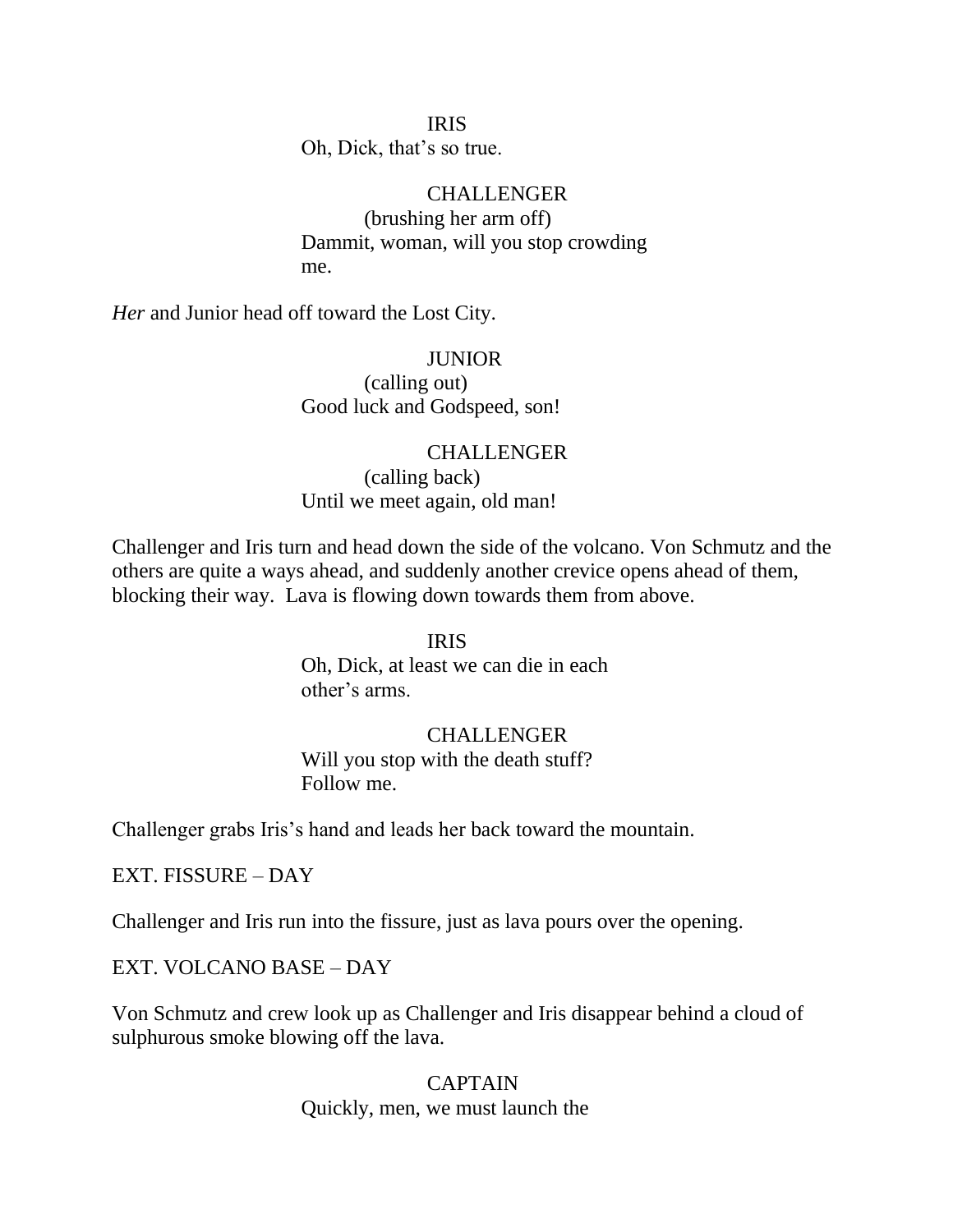sub before this whole island is covered in lava.

INT. FISSURE – DAY

Challenger and Iris race back into the fissure, just ahead of the smoke and lava. The lava pours over the fissure opening, throwing sparks up the tunnel. Challenger and Iris get a safe distance away and turn back to see the lava cooling and solidifying over their exit. They're lit by the orange glow from the molten hot lava, which slowly fades as it cools. They cover their mouths and cough from the noxious fumes.

## **CHALLENGER**

 Well, it looks like this is it for us, Iris. Sorry I've been so hard on you, I guess I was afraid to admit how you made me feel. You know, I think you're pretty swell.

## IRIS

 Just hold me. I can face the end, if you'll just hold me.

The scene starts to fade-out. Challenger looks around.

### CHALLENGER

 Shit, a fade-out! Now we're *really* in trouble.

The scene goes to black.

### CHALLENGER

# (V.O.)

Waitaminnit! I've got an idea!

A match is lit, and the flame illuminates the couple. The match flame flickers slightly, bending back towards the rear of the fissure.

## CHALLENGER

 The flame should be bending towards an air vent, it can point the way out of here.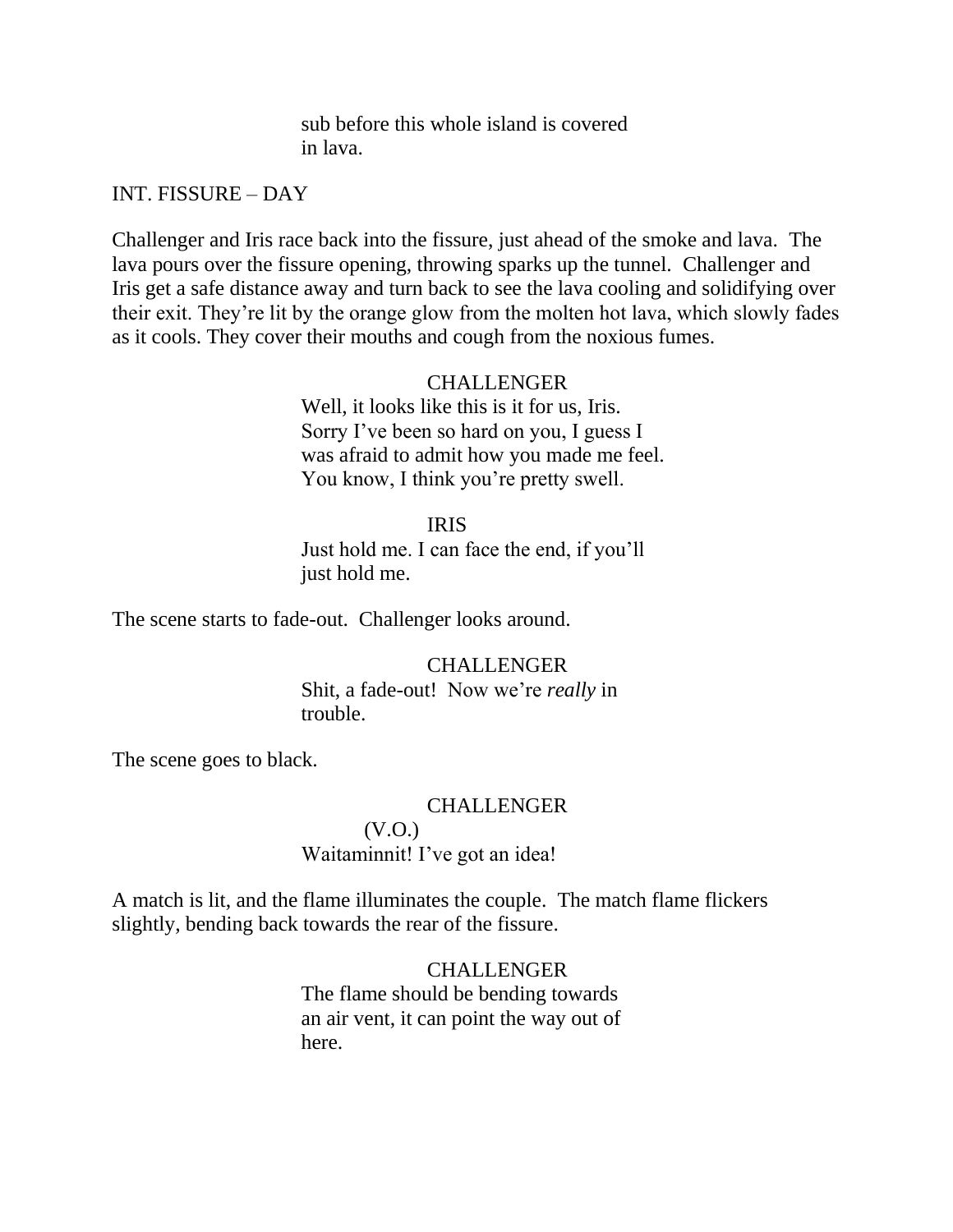Now the scene begins to 'Iris Out', a black circle constricting down around the match flame, until the iris closes completely, snipping off the match head and causing the flame to fall down in front of a black frame.

## CHALLENGER

Damn! Now an Iris out!

IRIS

I'm trying to get out. I can't see a thing!

### CHALLENGER

What? No, an iris, it's a circular—oh, never mind. (pause) Wait . . . that glow, do you see that warm glow?

 IRIS Oh, Dick, I'm always flushed around you, I didn't think you'd noticed.

> CHALLENGER I hadn't, but I'm talking about that golden glow behind you. Head toward it.

They crawl toward the golden glow.

### INT. GOLDEN CHAMBER – DAY

Challenger and Iris crawl out of the rock fissure and into a glowing golden chamber with octagonal walls. It's about ten feet square, the walls are like golden membranes with light coming through them. Challenger begins to dig through the waxy membrane with his nails.

> CHALLENGER It's okay, we'll be safe in here. Let's just see what's out there.

Challenger digs a hole through the membrane. He and Iris both peer out the hole.

EXT. GOLDEN CHAMBER – DAY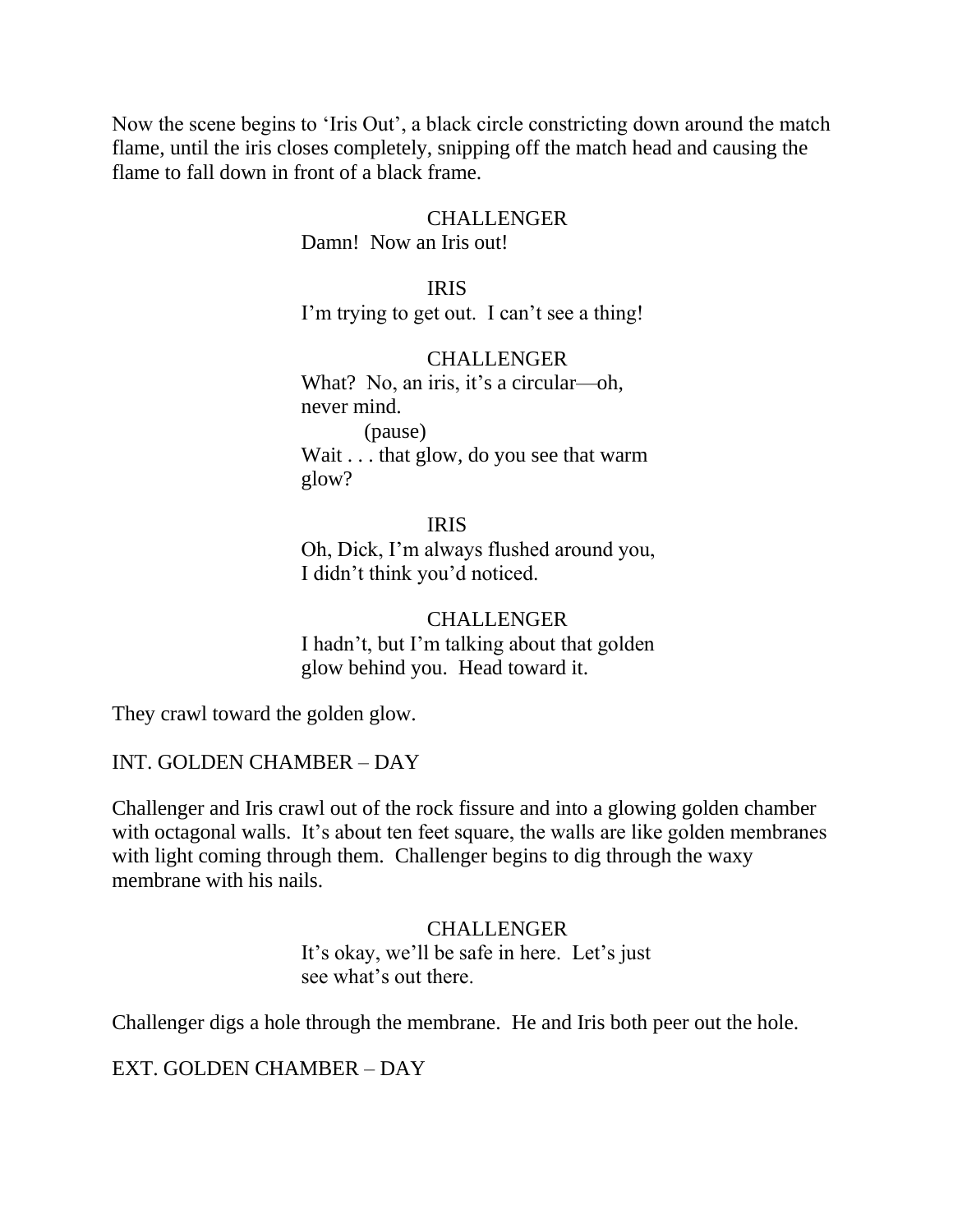We can see Iris and Challenger's faces peering through the hole in the golden membranous wall of the chamber. Our view rapidly widens until we can see that the chamber with them in it is but one of many thousands of chambers making up a veritable golden honeycomb. And what could have created such a thing? Giant bees the size of elephants, which we see come into view busily flying back and forth in their nest.

# INT. GOLDEN CHAMBER – DAY

Challenger and Iris sit in the octagonal golden chamber looking out the hole.

# IRIS Those are big bees.

Challenger nods.

## CHALLENGER

You can say that again.

Challenger crawls back to the chamber's entrance, looks out and sees lava pouring into the fissure where they just were, sealing it off. Can't go that way. Challenger turns back to Iris.

## CHALLENGER

We're sort of stuck. I don't see a way **out** and the set of the set of the set of the set of the set of the set of the set of the set of the set of the set of the set of the set of the set of the set of the set of the set of the set of the set of the set of the

 IRIS You mean we're going to die here?

## CHALLENGER

 (sighs) Maybe so.

# EXT. GOLDEN CHAMBER – DAY

One of the enormous bees spots the damage Challenger created digging the hole. The bee flies up to the hole and fixes it.

# INT. GOLDEN CHAMBER – DAY

As the face of the behemoth bee appears in the hole behind Challenger and Iris, with a very loud buzzing and wing-flapping noise, Challenger takes Iris in his arms and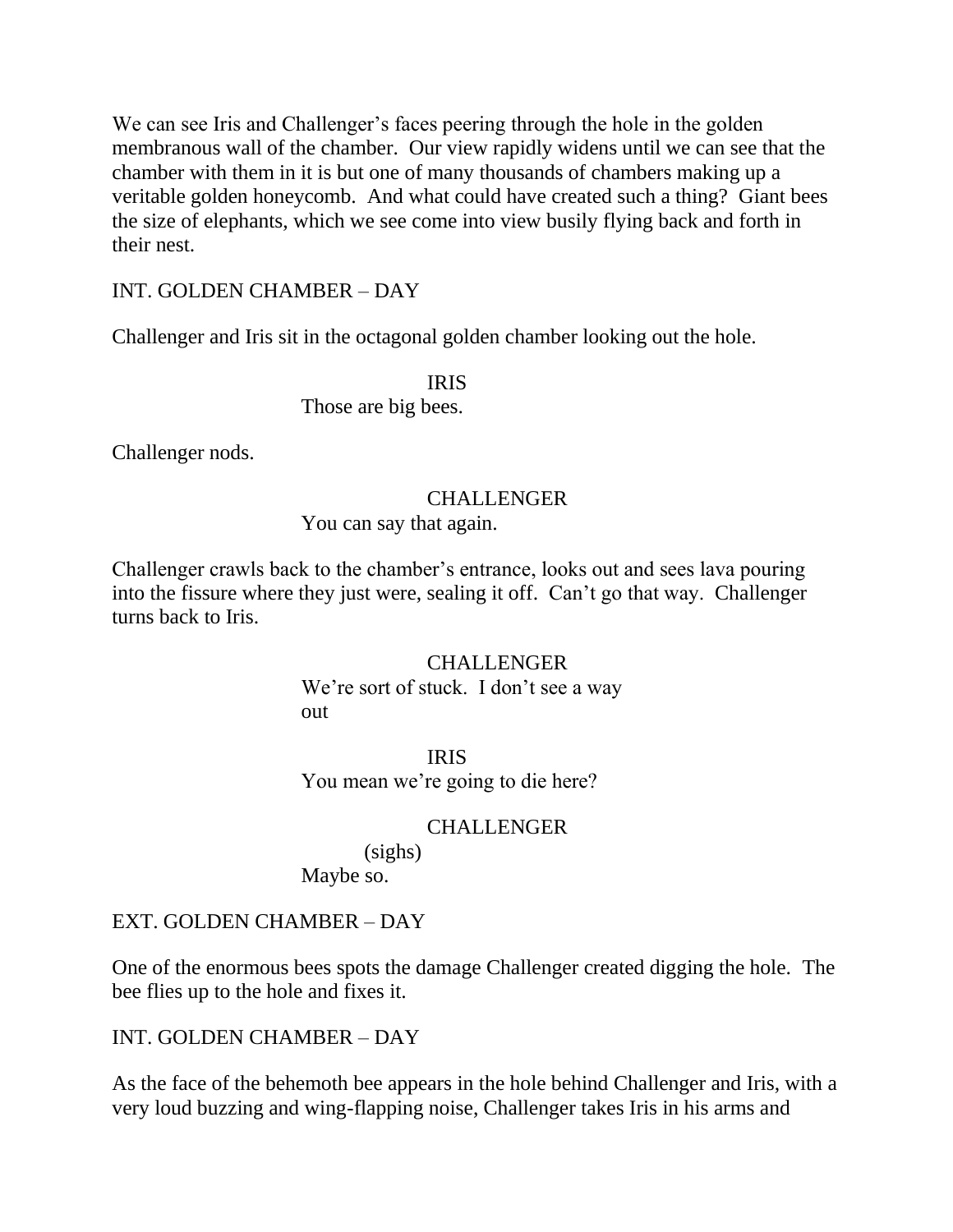holds her tightly. The Bee fixes the hole with goo in no time, then flies off leaving Iris and Challenger sealed in. They both look back and see that that way is sealed off, too. Now they're *really*stuck. Iris sticks her finger in the fresh golden goo and licks it. Her face lights up.

## IRIS

Honey!

Challenger turns around and takes Iris in his arms.

## **CHALLENGER**

 Aw, Sugar, it's okay. I've known you were in love with me from the very first minute I saw you there in the lifeboat. I could see it in your eyes. And you know what? I've grown to love you, too. Sure, you're a know-it-all, and kind of pushy, and you've got sort of a bad temper, your eyes are set too close together . . . (catches himself) . . . but somehow you make it work for you.

Iris shakes her head and sighs.

## IRIS

 You know, it's strange, but I guess I do love you, Challenger, although I don't really know why. Maybe it's my fascination with primitive man.

## CHALLENGER Baby, you want to see primitive, you ain't seen nothin' yet.

Challenger grabs Iris and they kiss, deeply and passionately. While they're kissing the volcano rumbles around them. When they come up for air, Iris says . . .

 IRIS Hold me, Challenger, and kiss me like it's the last time!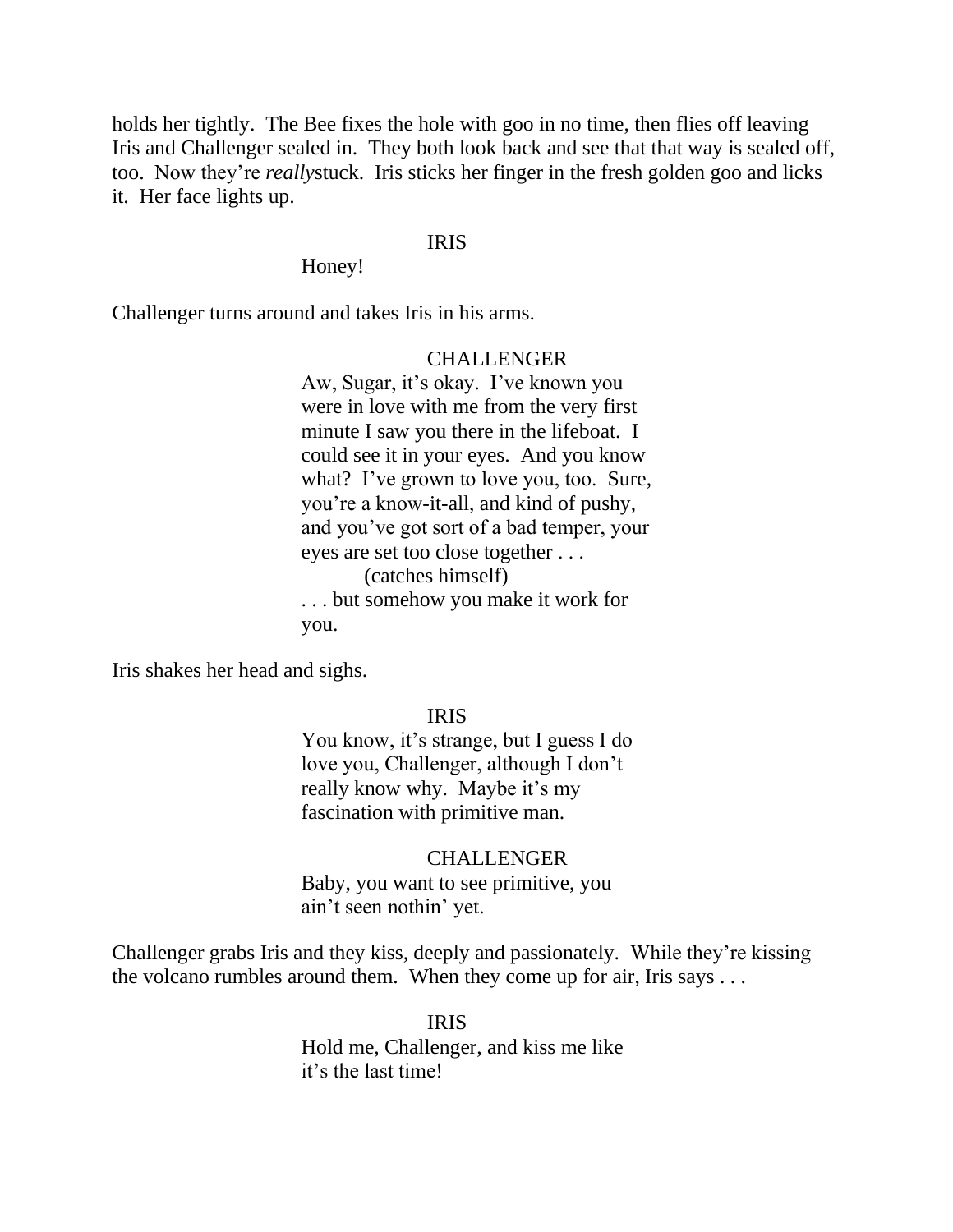They kiss again.

## EXT. GOLDEN CHAMBER – DAY

We can see the silhouette of Challenger and Iris kissing through the golden membrane. Our view quickly moves back to lose them among the thousands of other honeycombs. Giant bees fly through the foreground.

EXT. ISLAND – DAY

The volcano erupts. Fire, burning lava and black smoke spew hundreds of feet into the air. As ash and fire begin raining down on the jungle, lava overflows the lip of the crater, then pours down to the jungle below . . .

## EXT. JUNGLE – DAY

The jungle is shaking as the volcano erupts. Ash and smoke fill the air. Every living thing in the jungle is running as fast it can away from the volcano. A herd of Raptors passes a lumbering Diplodocus, then cuts it off at an intersection. The Diplodocus looks back to see what else is coming and runs smack into a giant Sequoia tree with a crunch.

Captain Von Schmutz and company are all hauling ass through the jungle back toward the submarine. Fleeing dinosaurs pass them in the background and foreground.

EXT. JUNGLE LAKE – DAY

The submarine is where they left it, and the remaining crewmen are busily refueling the vessel with dinosaur blubber oil. As they near the sub, the Captain yells . . .

## CAPTAIN

Start the engines!

A SAILOR atop the conning tower salutes.

## SAILOR

## *Jawhol, mein Captain*.

The crewman disappears inside the sub. We hear the engines start up.

They all arrive at the sub and start to run across the gangplank.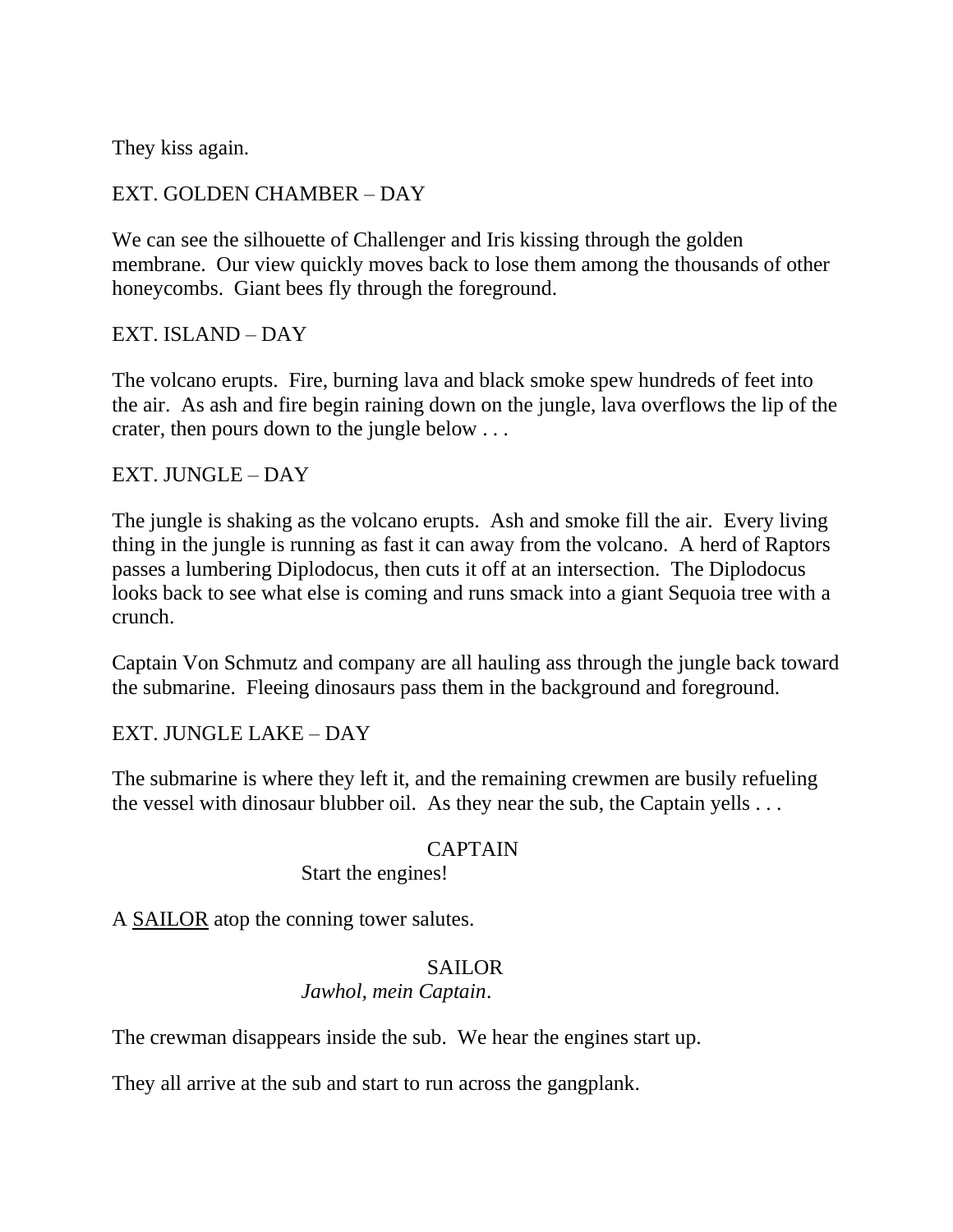They all see something and glance up into the sky. It's a hot-air balloon descending from the clouds, the basket overloaded with struggling passengers.

Looking more closely they see that in the basket of the balloon are: the Wizard of Oz, Dorothy holding Toto her little dog, the Cowardly Lion, the Tin Man, and the Scarecrow. The balloon is quickly losing altitude and heading down toward a particularly nasty-looking section of a jungle swamp, burping methane gas, with big green tentacles rising from the muck.

#### WIZARD

#### We've got to lighten the load!

Suddenly, Dorothy and Toto are thrown screaming overboard. Dorothy and Toto splash into the swamp, and are immediately devoured by a horrible prehistoric octopus creature. The balloon begins to gain some altitude, but not much.

## WIZARD

## But we're still not light enough!

A moment later the Tin Man is also tossed overboard. He too is immediately consumed by a terrifying swamp creature. The balloon floats away.

The Captain and the others shake their heads, then go through the hatch inside the submarine.

#### INT. SUBMARINE – DAY

The crew all gets inside the sub, the hatches are closed and sealed. The Captain yells . . .

## CAPTAIN

 Dive! Dive! *For God's sake, CRASH DIVE!!*

## LIEUTENANT

 (repeats) *Crash Dive!!*

He hits a large button and a loud *honking* begins.

Another button is pushed and the *clanging* begins.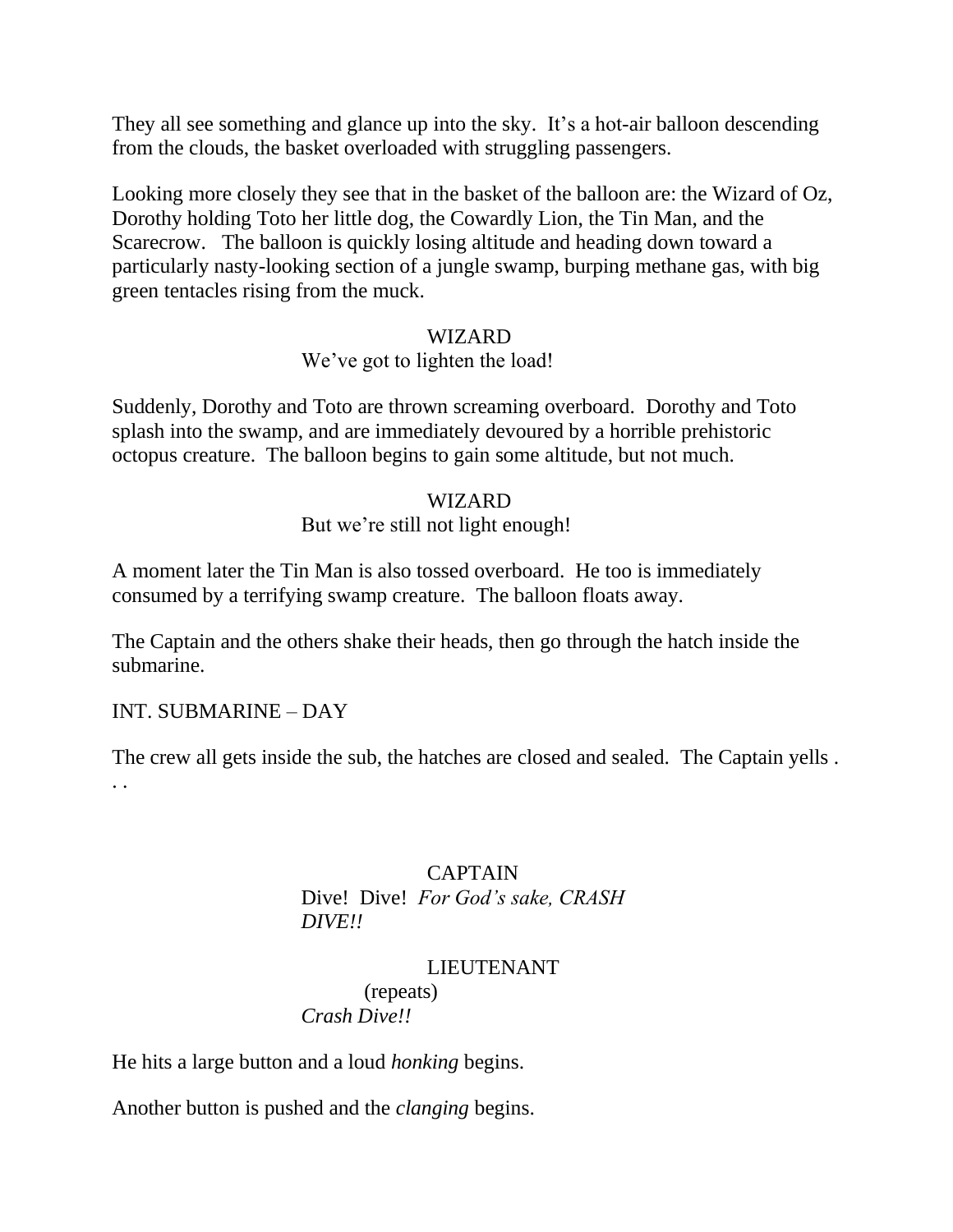Yet another button which emits the *farting boi-oi-oing* noise.

## EXT. JUNGLE LAKE – DAY

The submarine lowers very slowly into the swampy green muck with a loud gurgle. The jungle shakes as the volcano continues to erupt, smoke and black soot raining down.

Burning lava engulfs the island. Everything in the lava's path is consumed, including slow-moving animals and humans. Dinosaurs of all varieties, big and small, run past, fleeing the oncoming wall of burning lava.

## INT. SUBMARINE – DAY

Everybody looks closely at the depth gauge. The needle is moving slowly from O to 1.

## EXT. JUNGLE LAKE – DAY

As lava begins to pour into the jungle lake the submarine continues to submerge, we see all kinds of dinosaurs sitting on the deck of the submarine—a Diplodocus, a Brontosaurus, a Tyrannosaurus Rex, as well several Raptors hanging onto the conning tower. As the submarine submerges, each dinosaur goes under one by one, leaving nothing but bubbles and fond memories.

## EXT. UNDER THE WATER – DAY

As the submarine begins to travel under the lake, with dinosaurs dislodging and floating away, we see the lava pouring into the water, still bright orange and burning even though it's underwater.

The submarine is just staying ahead of the oncoming lava flow.

INT. SUBMARINE – DAY

Captain Von Schmutz barks the order . . .

 CAPTAIN Full-speed ahead! Give her everything she's got!

Oddly, the ENGINEER is a heavy-set Scotsman with a thick Scottish accent, in a German naval uniform, of course.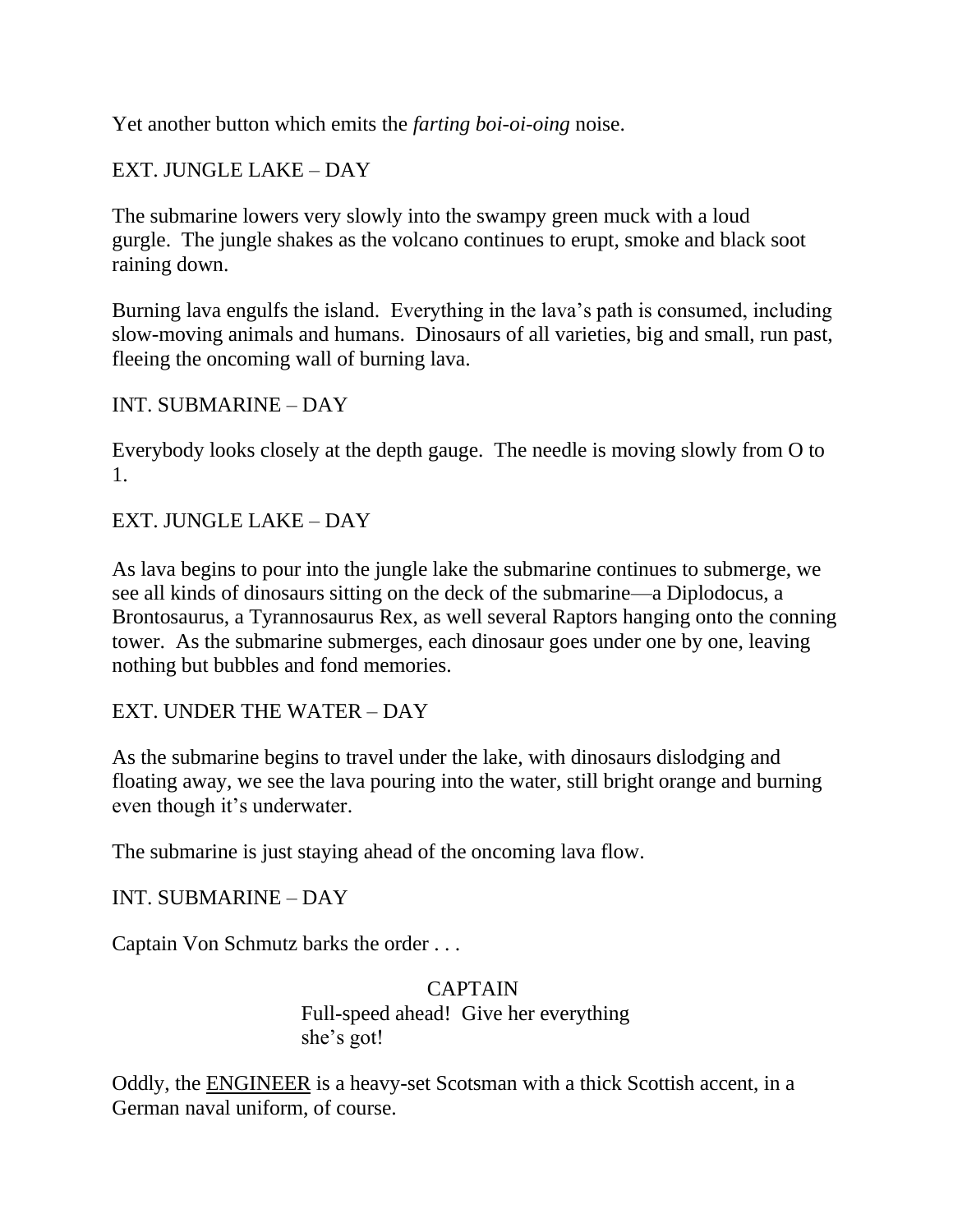#### ENGINEER

 I'm doin' my bloody best, Captain. But the diesel turbines got to adjust to this new dinosaur blubber fuel. I don't think I can get more than 7,500 RPMs out of them no matter what I do.

#### CAPTAIN

Engineer, I *need* that power!

#### ENGINEER

 (salutes) Aye-aye, Captain.

Captain Von Schmutz turns his cap around, snaps down the handles and peers through the periscope.

#### CAPTAIN

 We must get to that crevasse before the lava flow does, otherwise we're cooked. Literally.

#### EXT. UNDER THE WATER – DAY

The submarine moves toward the crevasse in the rocks, as the lava flow bears down on it from behind, chasing after it.

EXT. ISLAND – DAY

The volcano is erupting so intensely that it's blowing the mountain to pieces. Avalanches crash down the side of the mountain.

#### EXT. UNDER THE WATER – DAY

Giant boulders float down through the water, just missing the submarine. Lava continues rushing toward them. The submarine cruises toward the crevasse.

#### INT. SUBMARINE – DAY

It's shaking like hell inside the sub. The Lieutenant glances at the thermometer and it's past 90 degrees. He wipes his forehead, then grabs a handrail and burns his hand.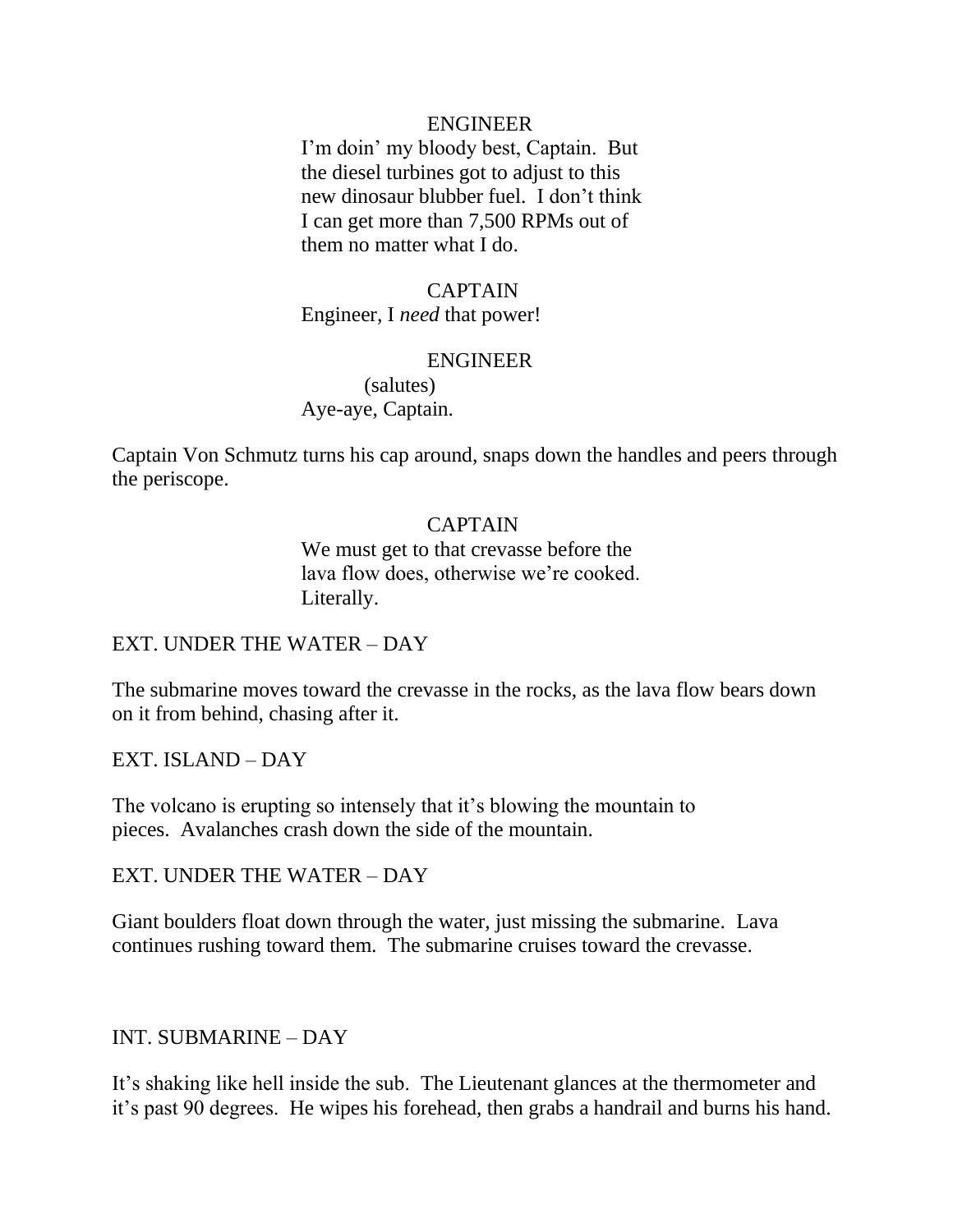The Captain is knocked to the floor. He glances down into his shirt pocket and sees the red flower he picked earlier. He smells it, puts it in his pipe, lights it and gives it a big hit. His eyes open wide—it's good!

## EXT. UNDER THE WATER – DAY

The submarine makes it into the crevasse. A moment later the lava reaches the crevasse and begins to back up.

INT. SUBMARINE – DAY

The Captain is looking through the periscope back from whence they came.

 CAPTAIN We've made it! By God, we've made it!

Everyone aboard the sub cheers. Captain Von Schmutz turns from the periscope and his eyes are bloodshot and slightly crossed. He takes a big puff on his pipe and holds it in, a little smoke escaping from his nose. He blows out a big hit in a long stream.

#### CAPTAIN

Lieutenant, break out the ice cream!

The Lieutenant points at the thermometer.

## **LIEUTENANT** But Captain, it's over 95 degrees Fahrenheit.

The Captain pounds his fist on the steel bulkhead with a loud *clong*.

## CAPTAIN

## God damn it, Lieutenant, I said break out the ice cream! Do you hear me, man?

The Lieutenant salutes.

## LIEUTENANT *Jawhol, mein Captain*.

EXT. CREVASSE – DAY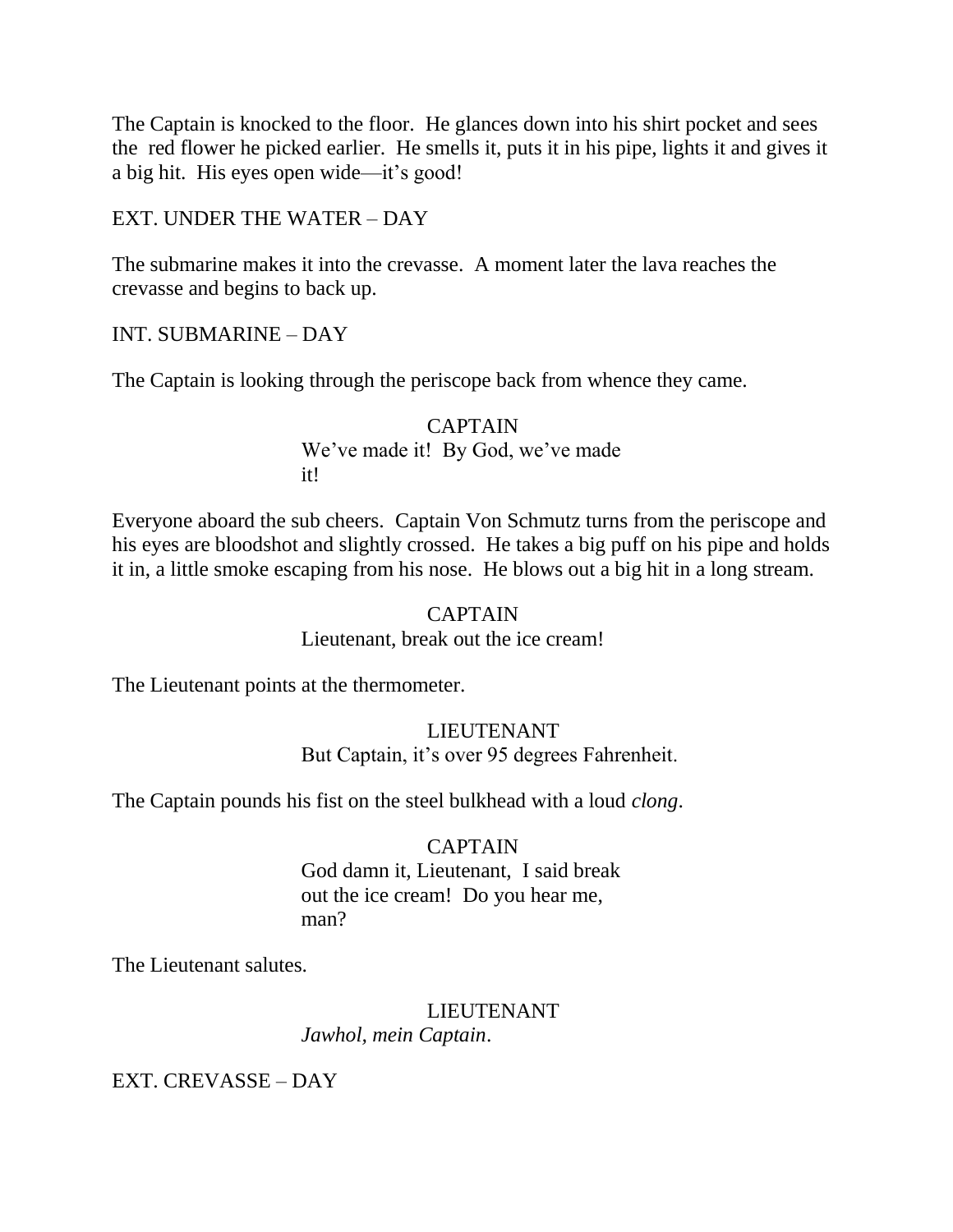The submarine cruises through the thin, craggy crevasse. Lava continues to pour into the water behind them heating it up.

INT. SUBMARINE – DAY

Everybody in the submarine crew now holds a melting ice cream cone, including the Lieutenant, and the Captain. The thermometer reads 100 degrees. Everyone has ice cream on their face. The Captain raises his ice cream cone above his head.

#### CAPTAIN

#### To Kaiser Wilhelm II!

The Lieutenant raises his cone.

#### LIEUTENANT

To the Kaiser!

Everybody raises their melting ice cream cones, and they all simultaneously melt to soup and run down their arms.

Captain Von Schmutz hungrily eats the cone. His eyes are going around in circles.

#### CAPTAIN

 Mmmm, good. (looks around) Have we got any nuts? Pretzels? Anything salty?

## EXT. UNDER THE WATER – DAY

The submarine comes out of the crevasse back into the open ocean waters.

## EXT. ISLAND – DAY

The volcano continues erupting, spewing smoke, ash and lava into the air. The periscope rises up out of the water, followed by the rest of the submarine which surfaces in the foreground. The hatch pops open and out climbs Captain Von Schmutz and the Lieutenant, both of whom have binoculars. They both watch the volcano blow it's top.

> LIEUTENANT It's a shame about Dr. Oglethorpe and Challenger. And the others, too.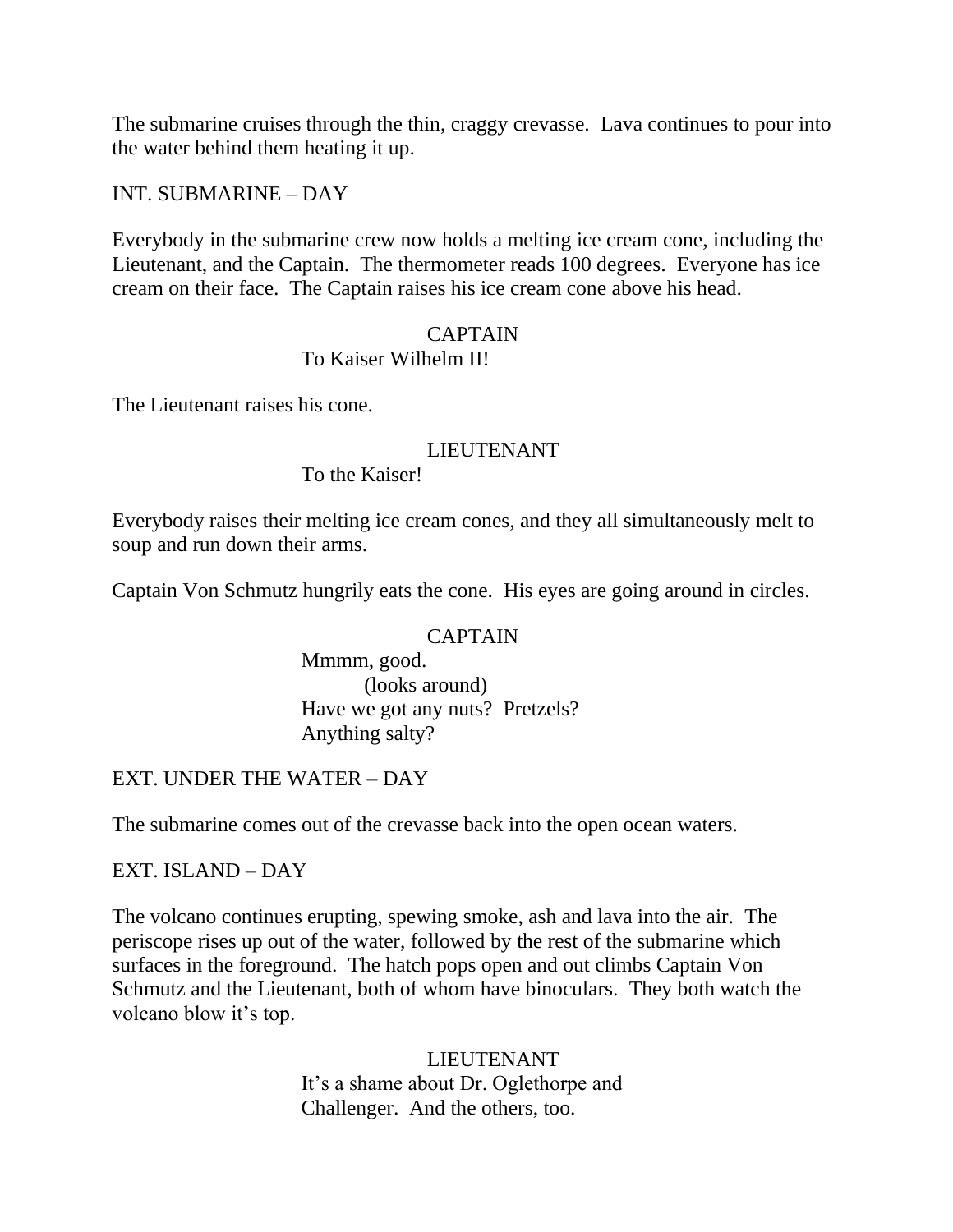## CAPTAIN

 Ah, what can you do? Easy come, easy go, you know. The Lord giveth and the Lord taketh away. Here today, gone tomorrow. C'est la vie.

Just then a dark object can be seen in the sky, accompanied by a low-pitched buzzing sound. The Captain and the Lieutenant raise their binoculars and look.

They see a giant bee flying out to sea from the island, and it's coming right toward them. As it gets closer they see that sitting on the giant bee's back are Iris and Challenger, riding it like a flying horse. They spot the submarine and wave their arms.

The Captain and the Lieutenant wave back. The bee swoops in over the submarine and both Iris and Challenger dive off into the ocean. The submarine sends out a life boat for them.

Captain Von Scmutz lights his pipe and his face lights up, there's still some of that red flower in there. He pokes around with the stick match as it burns and he gets a big hit. The Captain blows out a long stream of blue smoke, then grins.

Iris and Challenger get out of the lifeboat, climb up the conning tower and greet the Captain.

#### **CHALLENGER**

 Good to see you again, Captain Von Schmutz.

 IRIS Yes, it's good to be here.

#### CAPTAIN

 (shakes his head) Now that was a big bee.

#### **CHALLENGER**

 You can say that again. But as friendly a bee as you'll ever meet.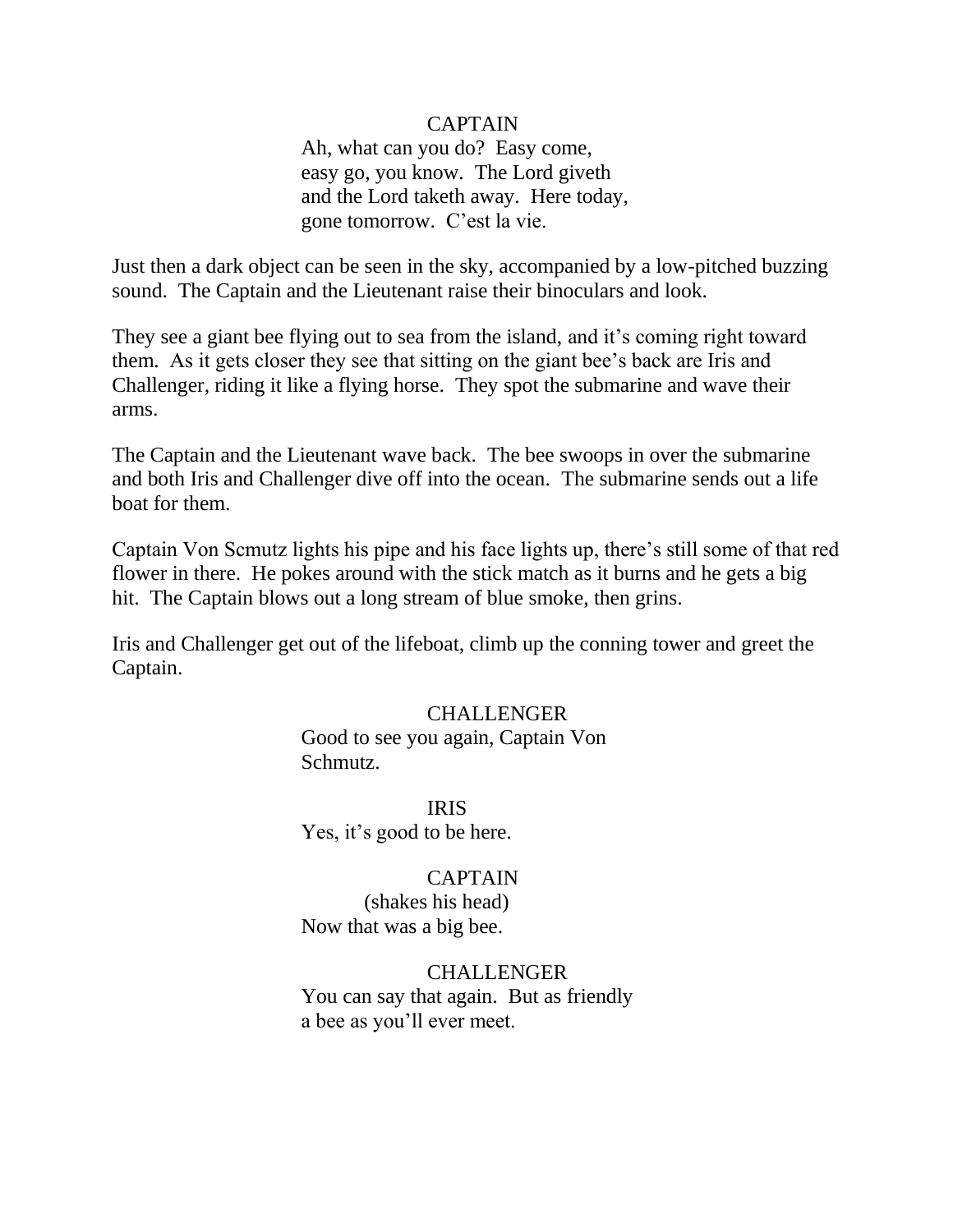Just then the volcano completely explodes, blowing the whole island to pieces. Everyone on the sub watches in silence as the island begins to sink beneath briny waves.

#### EXT. TREE HOUSE – DAY

*Her* and Junior come racing up to his tree house. They climb up into the tree house and hold onto each other as the whole island sinks beneath them. The water keeps rising and rising, then stops directly below the tree holding up the tree house. Now it's a very little island with one tree.

*Her* and Junior let go of each other. They both sigh, then finally take a look at one another.

#### **HER HER**

 Boy oh boy, the years have *not* been good to you.

#### JUNIOR

 Hey, thanks! That's because I haven't been bathing in the Fountain of Forever, like you have. But you won't be anymore, either, so we'll just see how you look in a little while.

#### **HER HER**

 And what was that little stunt about saying you were going to get some cigarettes and then never coming back, huh?

#### JUNIOR

 You're not going to bring that up every five minutes, are you?

**HER HER** Maybe I am. What of it?

#### **JUNIOR**

 (disgusted) Oh, shut up!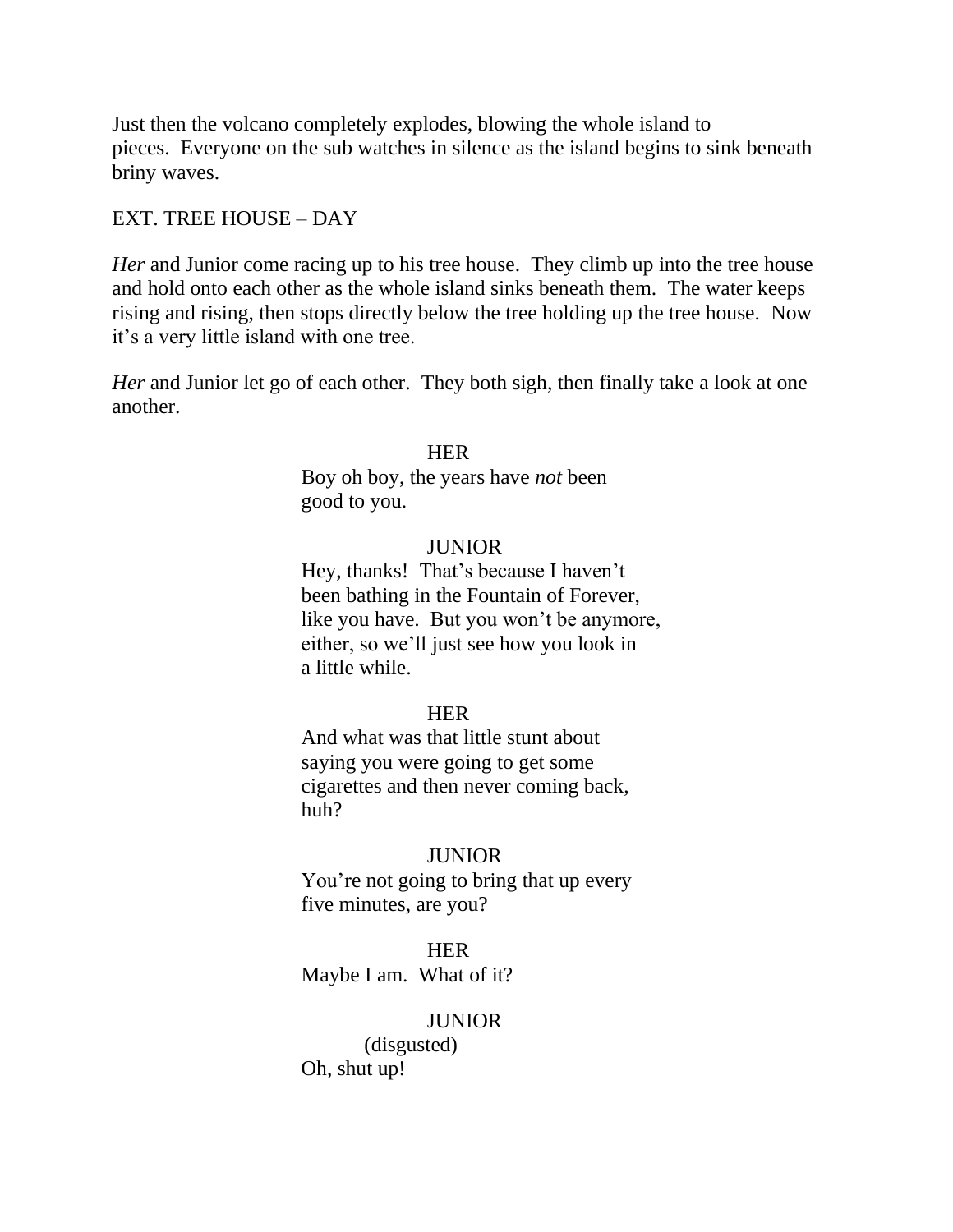**HER**  Don't tell me to shut up! You *never* tell me to shut up!

#### JUNIOR

Oh, yeah? Well, shut up!

#### **HER HER**

No, *you* shut up!

Our view moves rapidly away from the tiny little island with it's one tree, and thankfully the voices fade away.

EXT. OCEAN – DAY

We travel backward across the surface of the ocean. Suddenly, things begin popping up out of the ocean waves, and we quickly realize that it's dead dinosaurs floating up to the surface, then bobbing around. First a Brontosaurus, then a Triceratops, then a few Raptors.

EXT. SUBMARINE – SUNSET

We arrive back at the submarine. Challenger, Iris and Von Schmutz stand on the watch deck of the conning tower looking out over the ocean. Von Schmutz puffs on his pipe.

#### CAPTAIN

 (grins) Hey, how about some ice cream?

Iris and Challenger look at each other and smile.

#### CHALLENGER

Ice cream sounds swell.

They all climb down the ladder into the sub.

#### INT. SUBMARINE – DAY

Everybody is enjoying their ice cream cones very much, which luckily aren't melting this time. Someone puts a new cylinder on the Edison cylinder machine, switches it on, places the needle against the cylinder and it's Challenger's recording of "O Solo"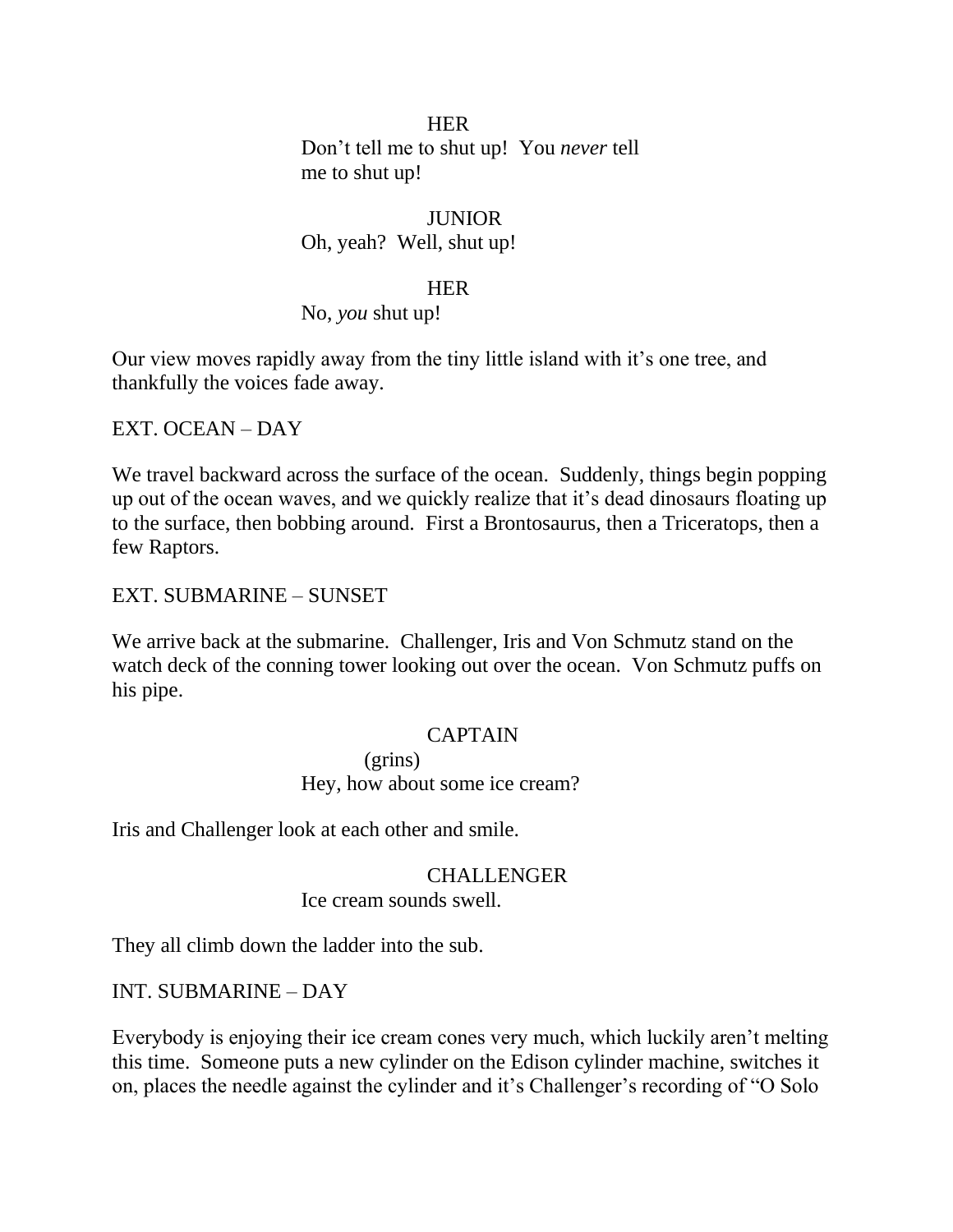Mio." Sadly, he's not a very good singer, but it is, nevertheless, quite a spirited performance.

## CHALLENGER It's number three in the Yucatan, and moving up with a bullet.

Iris sighs deeply.

 IRIS I sure wish I had some evidence of what we saw there on that island.

**CHALLENGER**  Like one of those flowers that's been extinct for a million years?

## IRIS

 (nods) Right. Like one of those.

Challenger reaches into his shirt pocket and removes one of the red flowers and hands it to Iris. Iris's eyes light up.

IRIS

 Ya know, Challenger, you're some kind of all right yourself.

Iris throws her arms around Challenger's neck, gives him a big kiss and mistakenly dumps her ice cream cone down his back.

Meanwhile, Captain Von Schmutz also sees the flower and his eyes light up, too.

## CAPTAIN

## May I inspect that flower, please?

Iris hands it to him without looking.

#### IRIS

Of course, Captain.

Captain Von Schmutz takes the flower, grins devilishly and crams it into his pipe.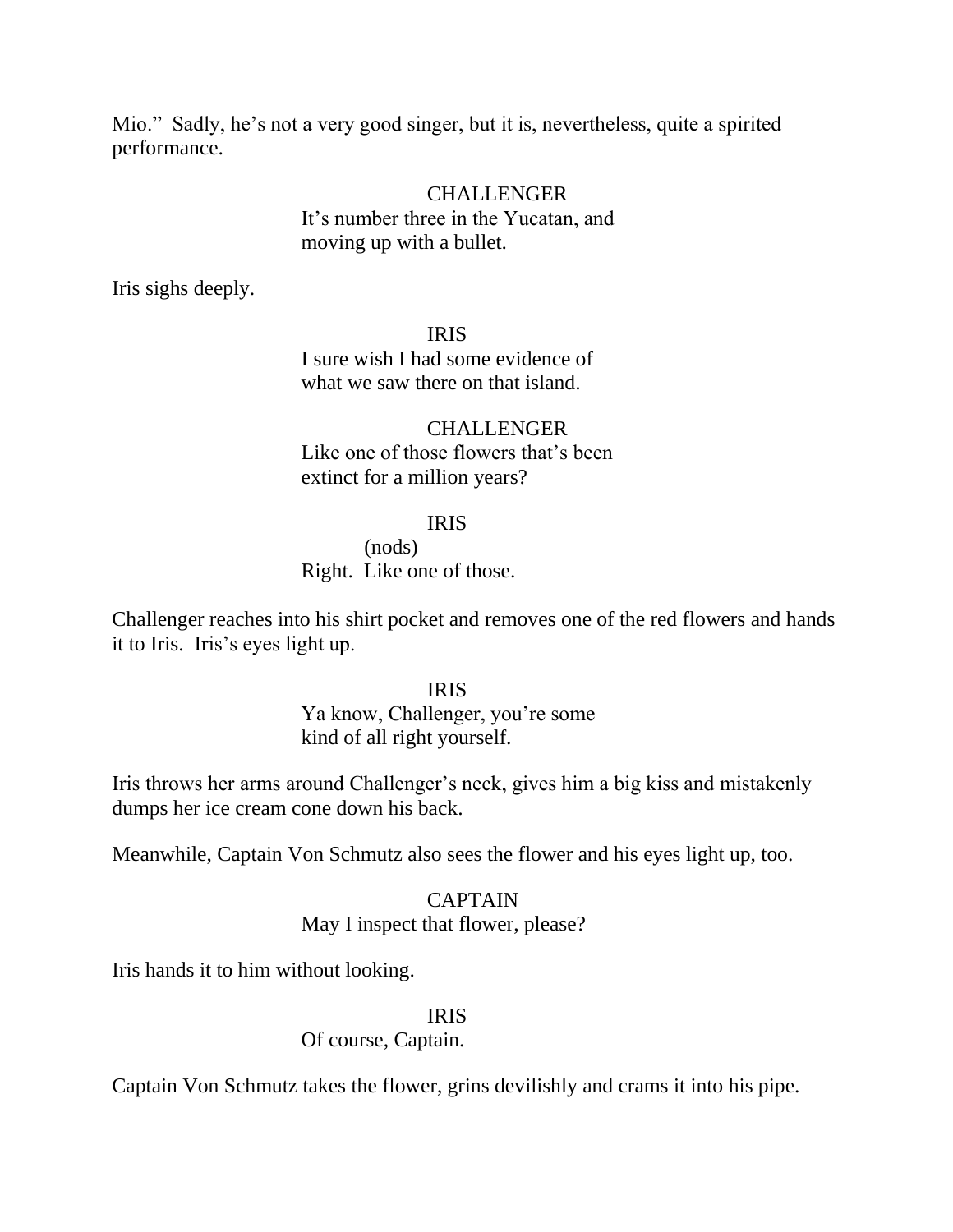Challenger and Iris continue to kiss.

EXT. OCEAN – SUNSET

The submarine zigzags it's way across the ocean, occasionally going around in circles. Challenger's scratchy recording of "O Solo Mio" continues to play.

Just then coming through the foreground, riding on a wave, is the extremely longnecked turtle, and riding on the turtle's back is Oo-Pongo with Ta-Tas behind him holding on. They ride the turtle off into the sunset.

DISSOLVE:

## EXT. SEASHORE – DAY

An old FISHERMAN with a white beard and a pipe in his mouth walks along the seashore. The strong wind blows the Fisherman's beard around, and the smoke from his pipe curls off behind him. As the tide runs out it reveals a bottle stuck in the sand. The Fisherman picks up the bottle and brushes it off.

He sees that there is something inside in the bottle. He pulls out the cork, sticks his fingers in and retrieves a thick stack of crinkly crisp pages. Sadly, without his glasses he can't see a thing. The old Fisherman fumbles excitedly under his sweater for his glasses.

> FISHERMAN Why, this could be the greatest discovery of all time— (just then he loses his grip on the pages and they all blow out of his hand and into the sea)  *Whoops!*

The old Fisherman makes a feeble grab for the pages, but they're gone. He looks momentarily embarrassed and coughs.

## FISHERMAN

But, probably not.

He tosses the bottle in the water and walks away up the shore.